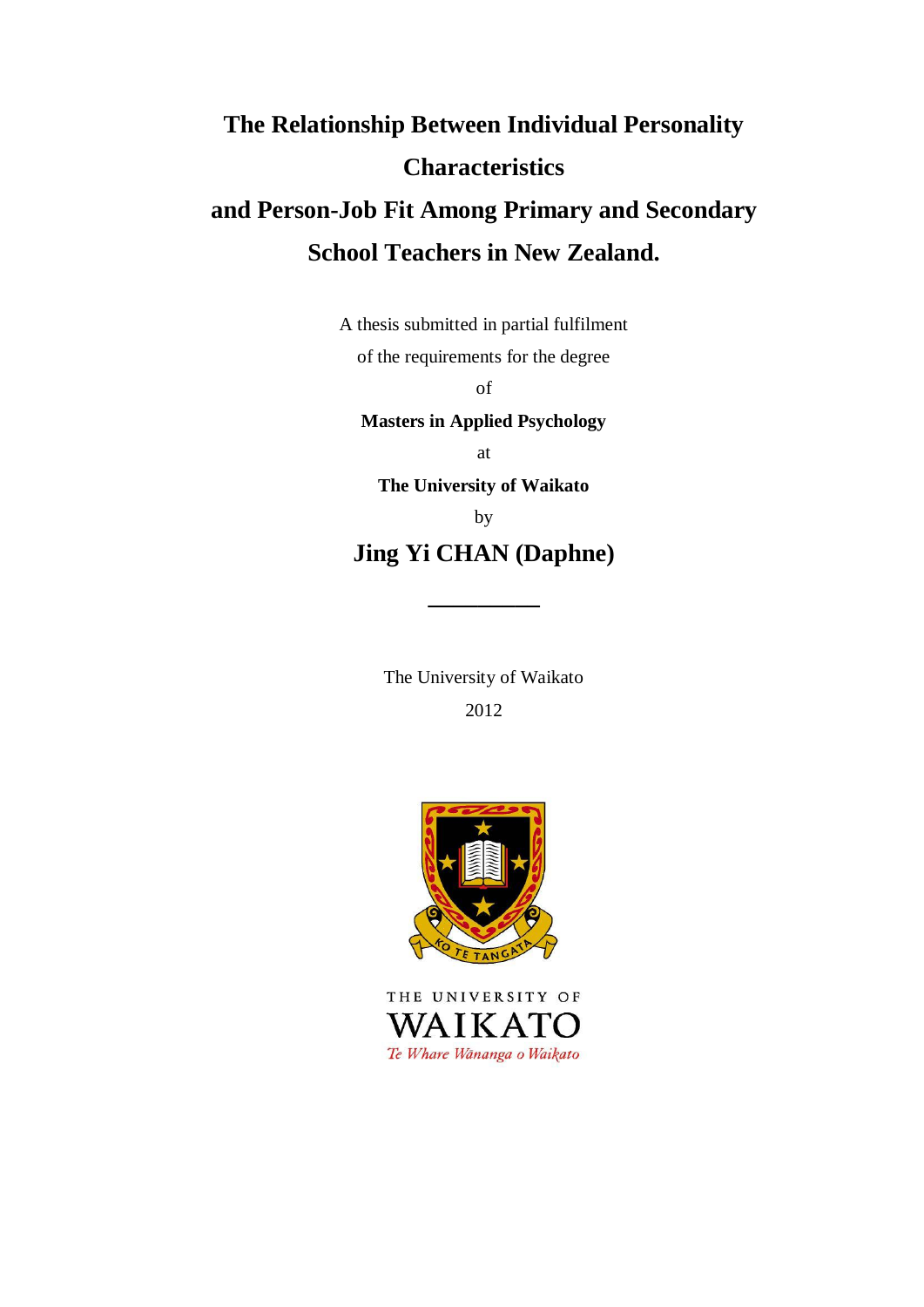### **Abstract**

<span id="page-1-0"></span>Research has shown that individual personality characteristics are strongly related to an employee"s affective and behavioural responses to the job and/or workplace (Barrick & Mount, 1991; Judge & Bono, 2001, Kumar & Bakhshi, 2010). The perception of positive person-job fit was proposed as a favourable employee response in this research, and hypotheses that are relevant to individual personality characteristics and person-job fit were examined. The concept of person-job fit refers to the degree which an individual"s knowledge, skills, abilities (KSAs), preferences, needs and values align with his/her job requirements (Brkich, Jeffs & Carless, 2002). The two types of person-job fit are the match between the KSAs of an individual and the demands of the job, also known as demands-abilities fit, and the match between the preferences, needs and values of an individual, and what is supplied by the job, also known as needssupplies fit (Lauver & Kristof-Brown, 2001). The relationship of person-job fit, both demands-abilities fit and needs-supplies fir with a number of affective and behavioural responses, such as job satisfaction, turnover intention and organisational commitment, was also explored.

A total of 179 teachers from 88 primary and secondary schools completed an online self-report questionnaire. The results revealed that extraversion, agreeableness, conscientiousness and emotional stability were positively and significantly correlated with demands-abilities fit, while extraversion, agreeableness and emotional stability were positively and significantly correlated with needs-supplies fit. Both demands-abilities fit and needs-supplies fit were positively and significantly correlated with job satisfaction, turnover intention,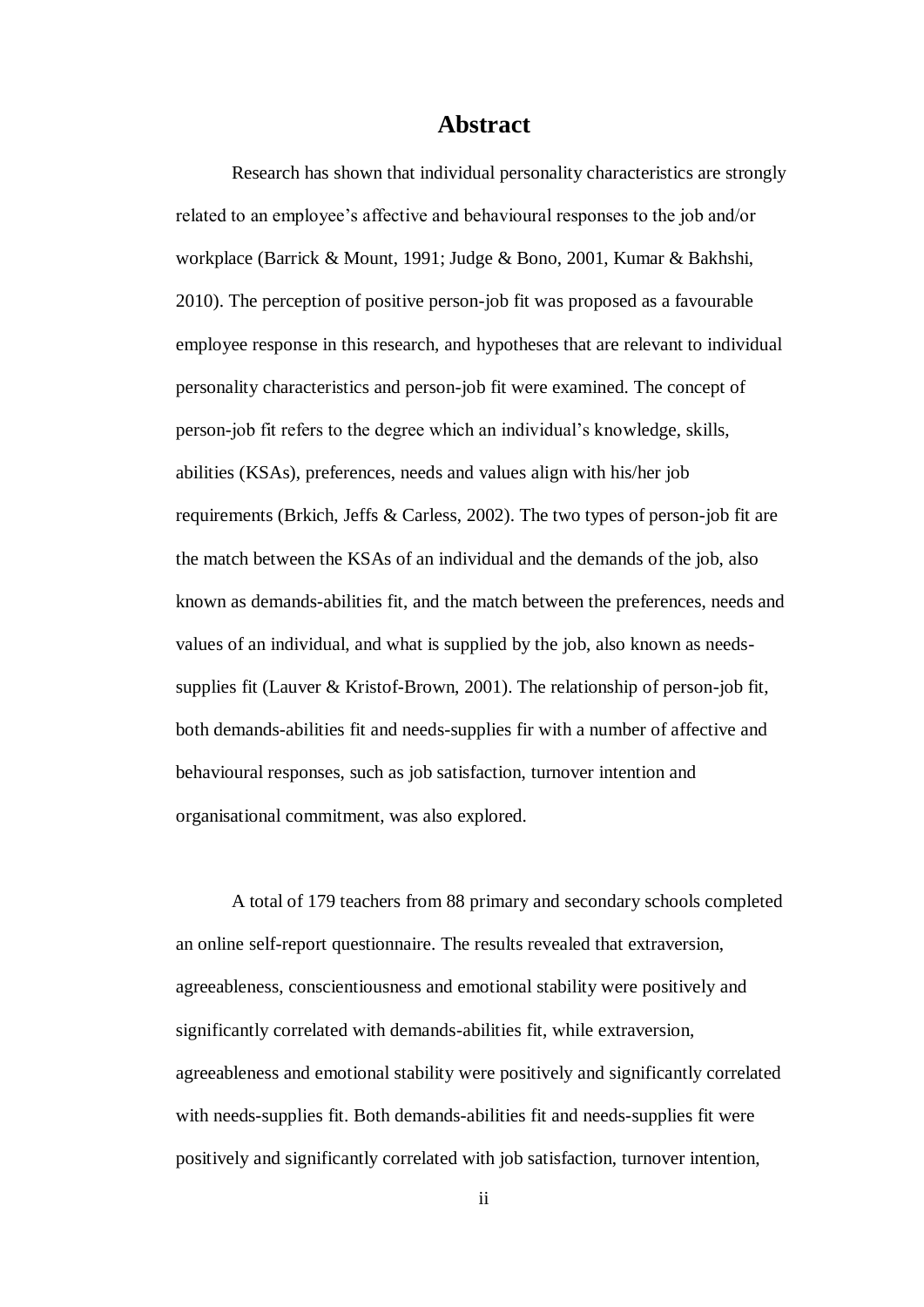affective commitment and normative commitment. Mediation analysis revealed an indirect effect for conscientiousness on the relationship between demands-abilities fit and job satisfaction, as well as for emotional stability on the relationship between demands-abilities fit and continuance commitment. Emotional stability mediated the relationship between demands-abilities fit and job satisfaction, and needs-supplies fit and job satisfaction. The practical implications from these findings, as well as recommendations for future research, are discussed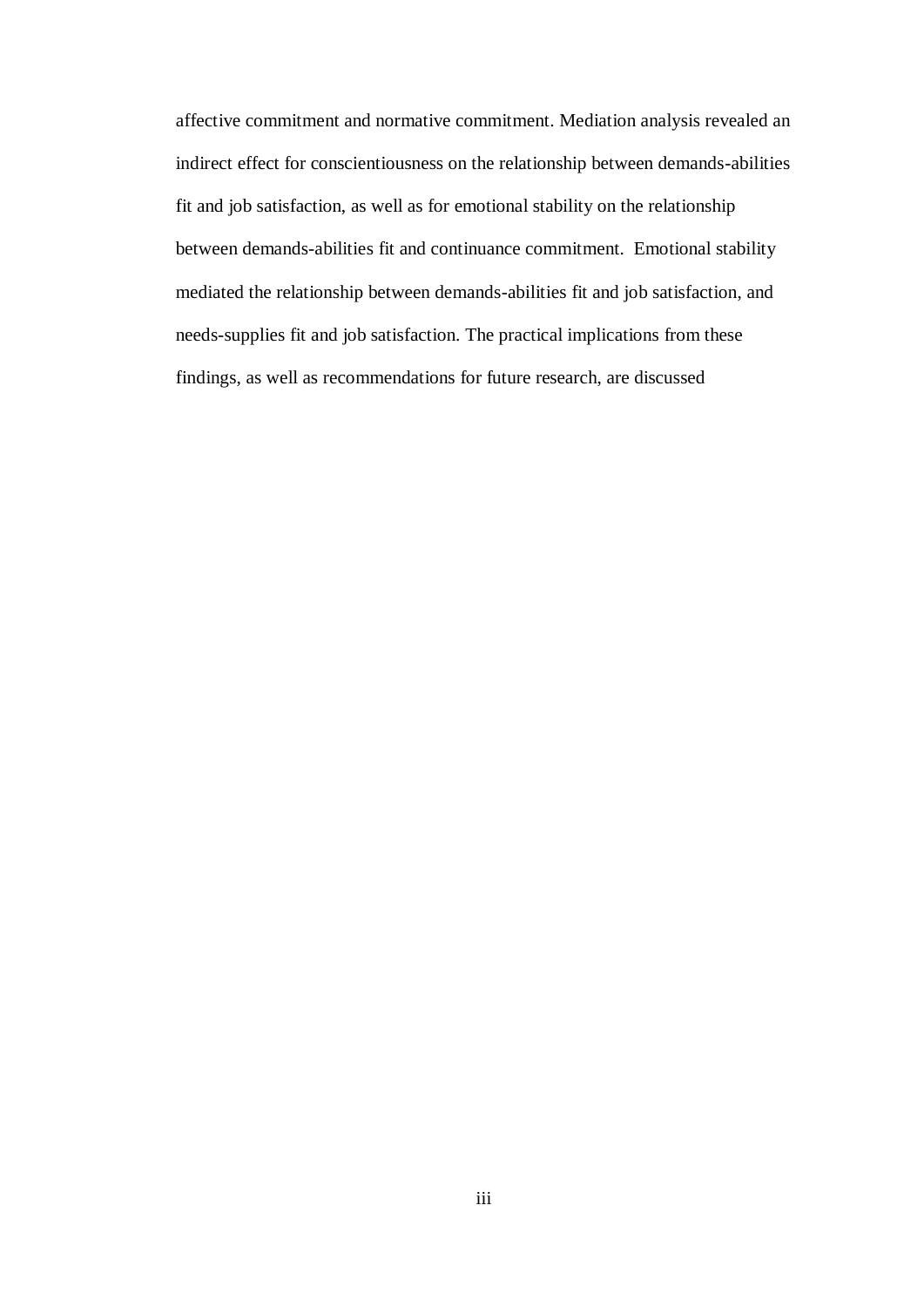### **Acknowledgements**

<span id="page-3-0"></span>"Success is not final, failure is not fatal: it is the courage to continue that counts." (Winston Churchill, 1874-1965).

First and foremost, I would like to acknowledge the guidance and advice from my supervisors, Doctor Donald Cable and Doctor Michael O"Driscoll. Thank you both for imparting and sharing your knowledge with me. It has been a privilege to learn from you.

This research project would not have been possible without the support and assistance of many people. I would like to express my gratitude to the principals and teachers who took part in this research project, Rob Bakker, and the administrative staff members at the School of Psychology.

Finally, I would also like to acknowledge the continuous support, encouragement and patience from my family members, friends and fellow classmates.

I would like to dedicate this work to both my parents Shaun and Susan; you have both taught me well.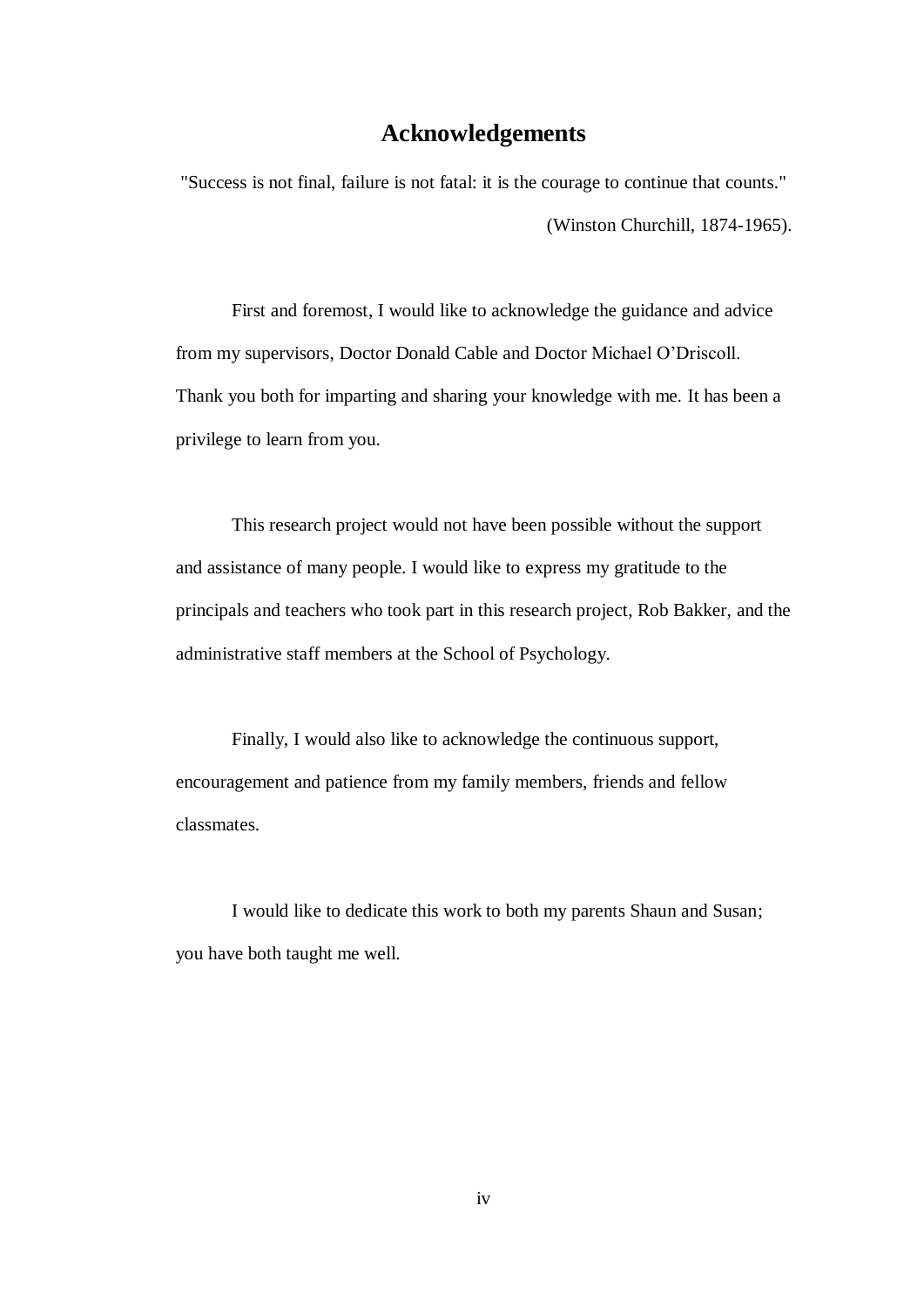## <span id="page-4-0"></span>**Table of Contents**

| Mediating Effects of Individual Personality Characteristics  19          |  |
|--------------------------------------------------------------------------|--|
| Individual Personality Characteristics and Job Satisfaction 19           |  |
| Individual Personality Characteristics and Organisational Commitment  22 |  |
|                                                                          |  |
|                                                                          |  |
|                                                                          |  |
|                                                                          |  |
|                                                                          |  |
|                                                                          |  |
|                                                                          |  |
|                                                                          |  |
|                                                                          |  |
|                                                                          |  |
|                                                                          |  |
|                                                                          |  |
|                                                                          |  |
|                                                                          |  |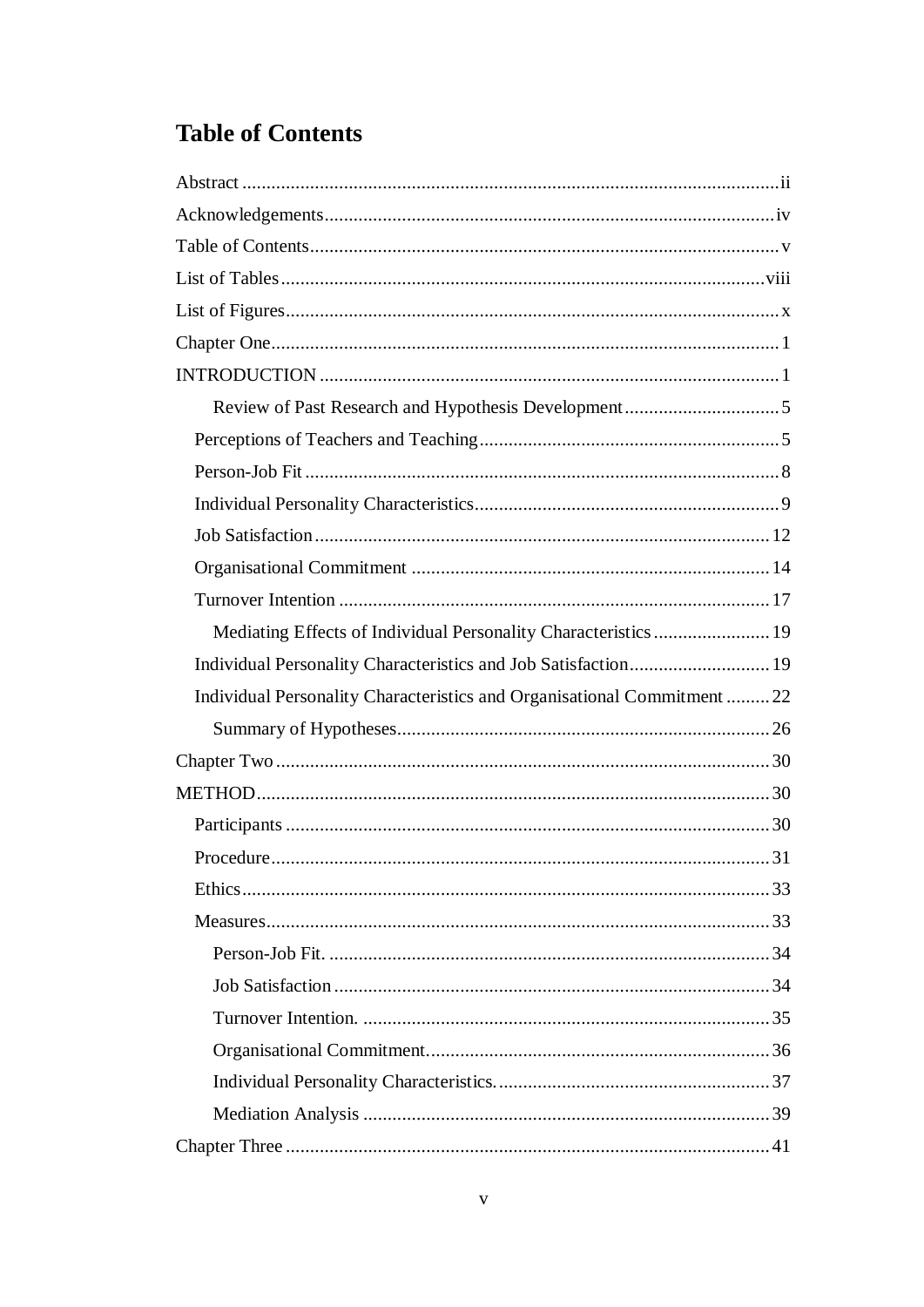| Hypothesis 1: Demands-Abilities Fit and Individual Personality Characteristics  |
|---------------------------------------------------------------------------------|
|                                                                                 |
| Hypothesis 2: Needs-Supplies Fit and Individual Personality Characteristics .45 |
|                                                                                 |
| Hypothesis 4: Demands-Abilities Fit and Organisational Commitment46             |
| Hypothesis 5: Needs-Supplies Fit and Organisational Commitment  46              |
|                                                                                 |
|                                                                                 |
| Hypothesis 7: Conscientiousness, Job Satisfaction and Person-Job Fit 47         |
| Hypothesis 8: Emotional Stability, Job Satisfaction and Person-Job Fit 48       |
| Hypothesis 9: Conscientiousness, Organisational Commitment and Person-Job       |
|                                                                                 |
| Hypothesis 10: Emotional Stability, Organisational Commitment and Person-       |
|                                                                                 |
|                                                                                 |
|                                                                                 |
|                                                                                 |
|                                                                                 |
|                                                                                 |
|                                                                                 |
|                                                                                 |
|                                                                                 |
|                                                                                 |
|                                                                                 |
|                                                                                 |
|                                                                                 |
|                                                                                 |
|                                                                                 |
|                                                                                 |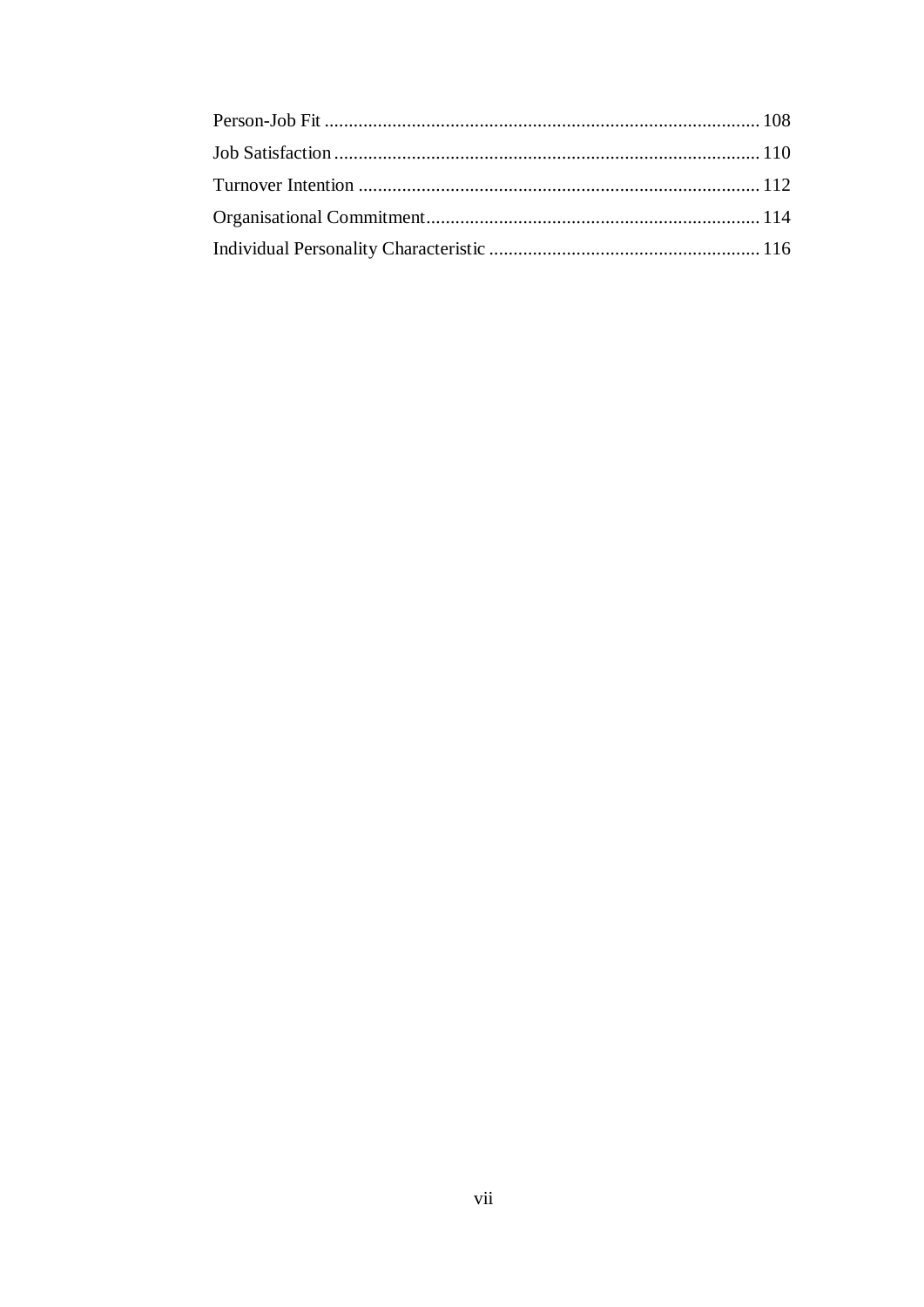## <span id="page-7-0"></span>**List of Tables**

| Table 3.1: Mediating effects of Conscientiousness on the relationship between   |  |
|---------------------------------------------------------------------------------|--|
|                                                                                 |  |
| Table 3.2: Mediating effects of Conscientiousness on the relationship between   |  |
|                                                                                 |  |
| Table 4.1: Mediating effects of Emotional Stability on the relationship between |  |
|                                                                                 |  |
| Table 4.2: Mediating effects of Emotional Stability on the relationship between |  |
|                                                                                 |  |
| Table 5.1: Mediating effects of Conscientiousness on the relationship between   |  |
|                                                                                 |  |
| Table 5.2: Mediating effects of Conscientiousness on the relationship between   |  |
|                                                                                 |  |
| Table 5.3: Mediating effects of Conscientiousness on the relationship between   |  |
|                                                                                 |  |
| Table 5.4: Mediating effects of Conscientiousness on the relationship between   |  |
|                                                                                 |  |
| Table 5.5: Mediating effects of Conscientiousness on the relationship between   |  |
|                                                                                 |  |
| Table 5.6: Mediating effects of Conscientiousness on the relationship between   |  |
|                                                                                 |  |
| Table 6.1: Mediating effects of Emotional Stability on the relationship between |  |
|                                                                                 |  |
| Table 6.2: Mediating effects of Emotional Stability on the relationship between |  |
|                                                                                 |  |
| Table 6.3: Mediating effects of Emotional Stability on the relationship between |  |
|                                                                                 |  |
| Table 6.4: Mediating effects of Emotional Stability on the relationship between |  |
|                                                                                 |  |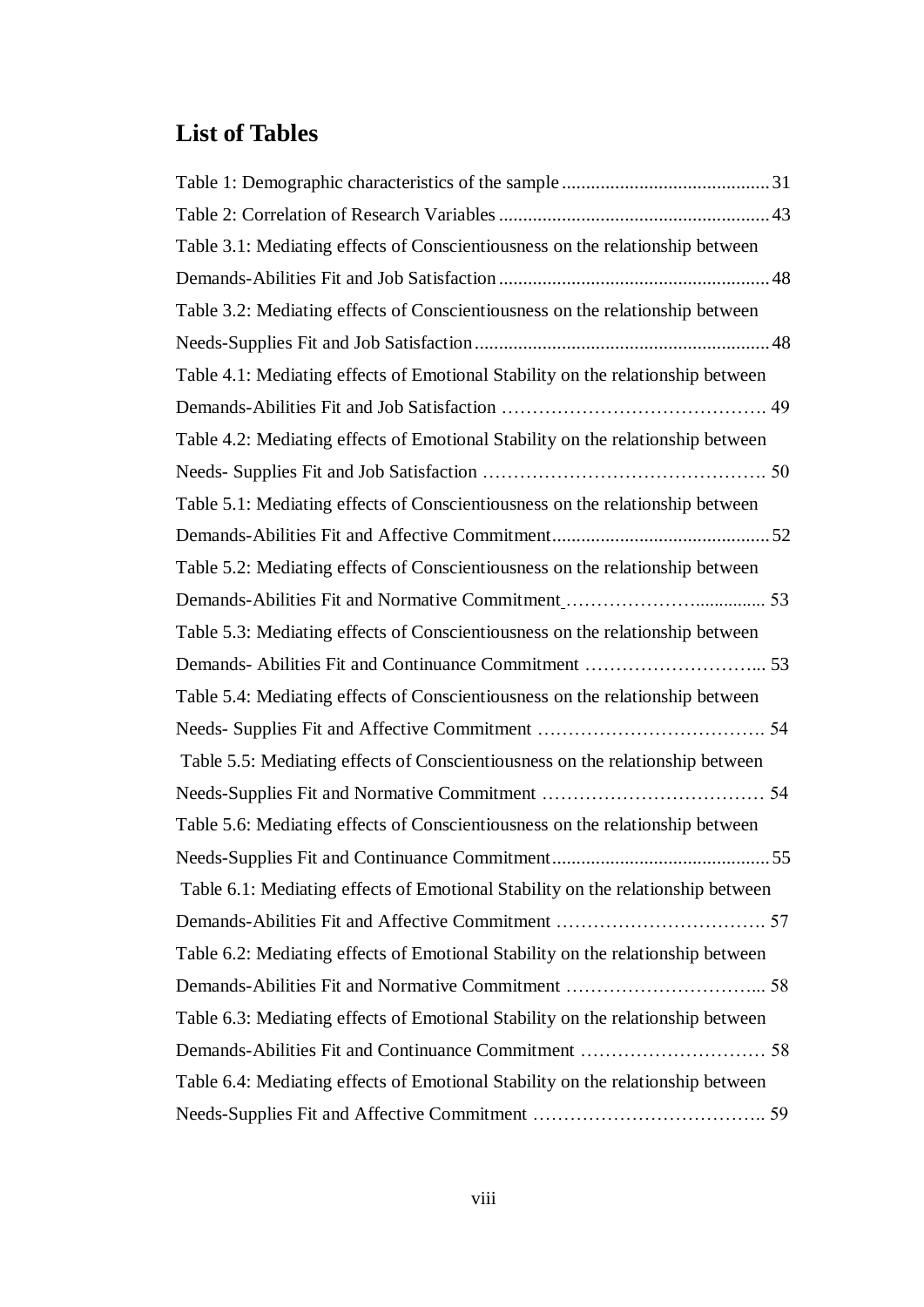| Table 6.5: Mediating effects of Emotional Stability on the relationship between |  |
|---------------------------------------------------------------------------------|--|
|                                                                                 |  |
| Table 6.6: Mediating effects of Emotional Stability on the relationship between |  |
|                                                                                 |  |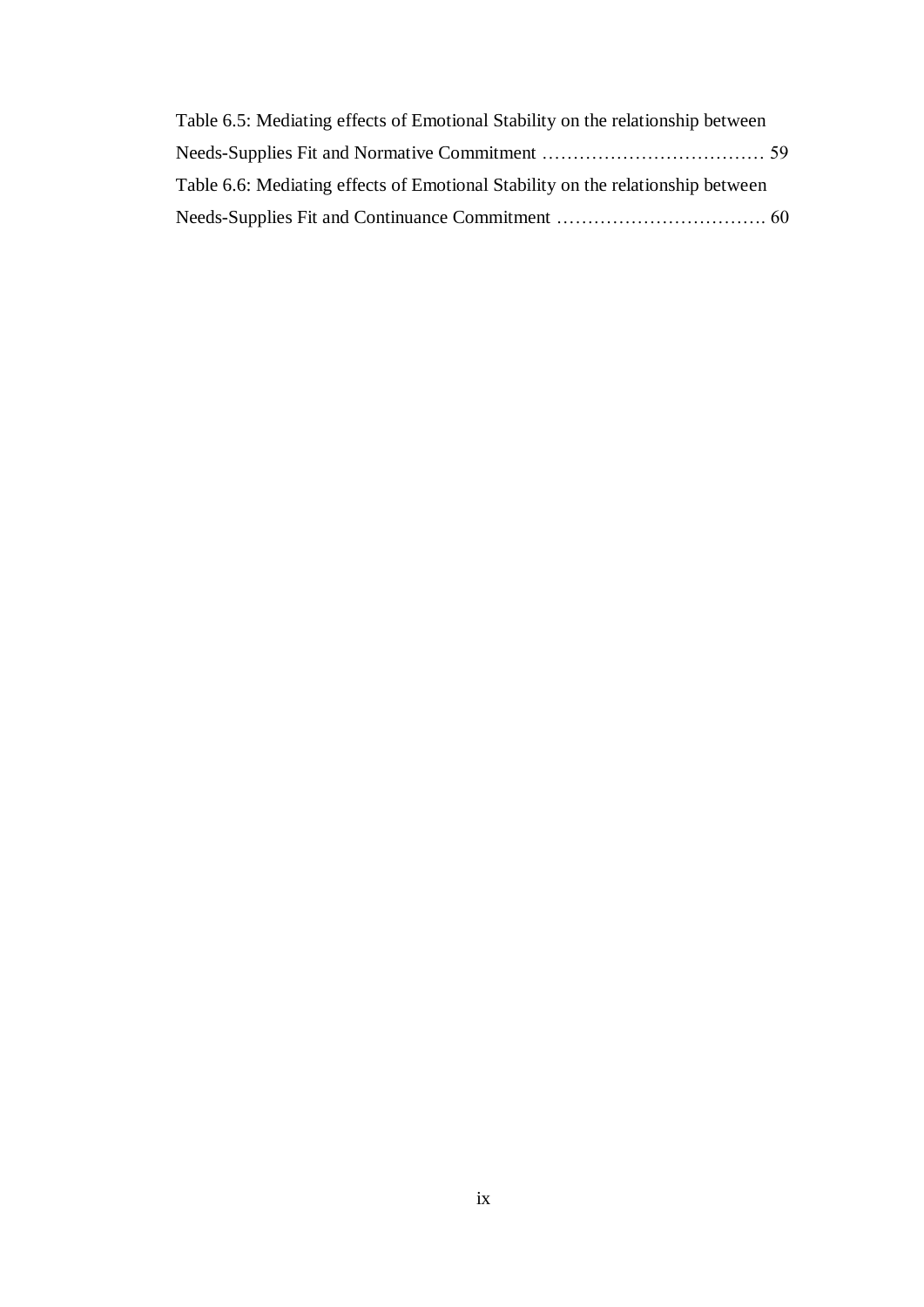## <span id="page-9-0"></span>**List of Figures**

[Figure 1: Theoretical framework of the proposed hypotheses \(H1a to H6b\)](#page-21-1) ....... 12 [Figure 2: Theoretical framework of the proposed hypotheses \(H7a to H10f\)](#page-30-0) ...... 21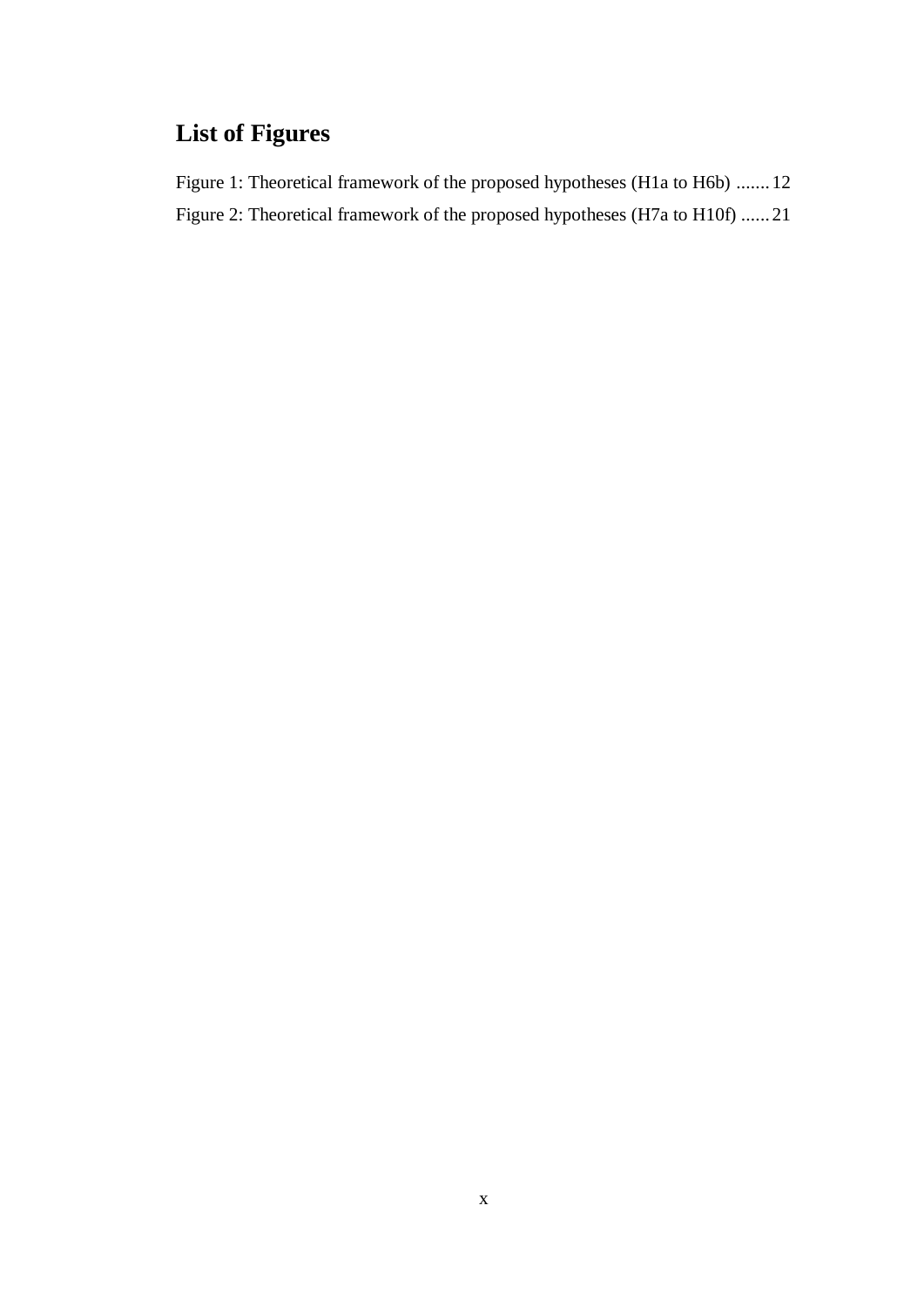### <span id="page-10-0"></span>**Chapter One**

### **INTRODUCTION**

<span id="page-10-1"></span>"Find a job you like and you add five days to every week."

(Jackson Brown, 2000).

The relationship between individual personality characteristics and a variety of affective and behavioural responses to the job and/or workplace has received tremendous attention over the past few decades within the field of industrial/organisational psychology (Agho, Mueller & Price, 1994; Barrick & Mount, 1991; Furnham & Zacherl, 1985; Hogan, 1998; Hurtz & Donovan, 2000; Judge, Heller & Mount, 2002). The relationship between individual personality characteristics and job satisfaction, job performance and tenure have been some of the focal points in research to date, with some early research having focused on the relationship between individual personality characteristics and job preferences (Brief & Aldag, 1975; Holland, 1973; Robey, 1974). Findings have shown that an employee"s affective and behavioural responses to the job and/or workplace can be related and are often influenced by a myriad of factors such as the characteristics of the job, the culture of the organisation, relationship with colleagues and dispositional factors (Hackman & Oldham, 1980; Strumpfer, Danana, Gouws & Viviers, 1998). According to Ilouse, Shane and Herrold (1996), dispositional factors are made up of an individual"s personality characteristics, attitudes, needs, preferences and motives, which can be related to an individual"s affective and behavioural responses. Based on this notion, a large amount of research has consistently revealed personality characteristics such as conscientiousness and emotional stability as consistent and strong predictors for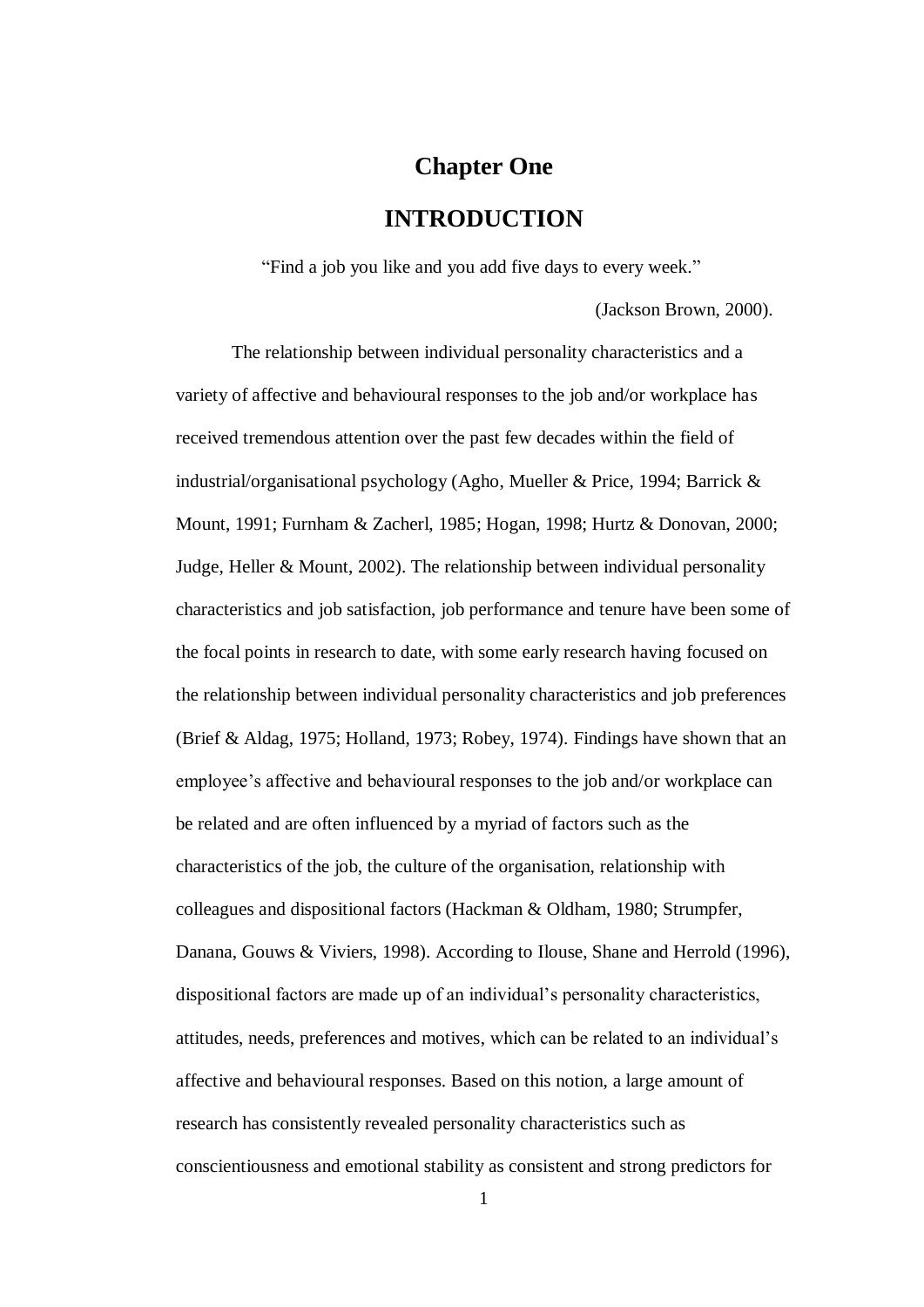affective and behavioural responses such as job satisfaction, organisational commitment and turnover intention, as well as other job outcomes such as career success and high level of job performance (Barrick & Mount, 1991; Fallon, Avis, Kudisch, Gornet & Frost 2000; Judge & Bono, 2001; Kumar & Bakhshi, 2010; Salgado, 1997).

Despite the large amount of research conducted into the relationship between individual personality characteristics and a variety of affective and behavioural responses to the job and/or workplace, the relationship between individual personality characteristics and person-job fit has received less attention and research within the field of industrial/organisation psychology (Ehrhart & Makransky, 2007; Kristof-Brown, Zimmerman & Johnson, 2005; O"Reilly III, 1977). The concept and understanding of a good fit between individual employees and their job requirements can be traced back to the early work of Parsons (1909), Williamson (1939) and Strong (1955) as cited in Brkich, Jeffs and Carless (2002). The existing theoretical models and understanding of fit between an individual"s knowledge, skills, abilities, preferences and values with the job requirements have been built upon the basic foundation of the theory of work adjustment proposed by Dawis, Lofquist and Weiss (1968). This theory has provided the framework for understanding how individuals may demonstrate their affective and/or behavioural responses to their jobs and/or workplaces, and the implications of these responses on a variety of other job outcomes.

According to the theory of work adjustment, the concept of person-job fit can be defined as the degree to which an individual"s knowledge, skills, abilities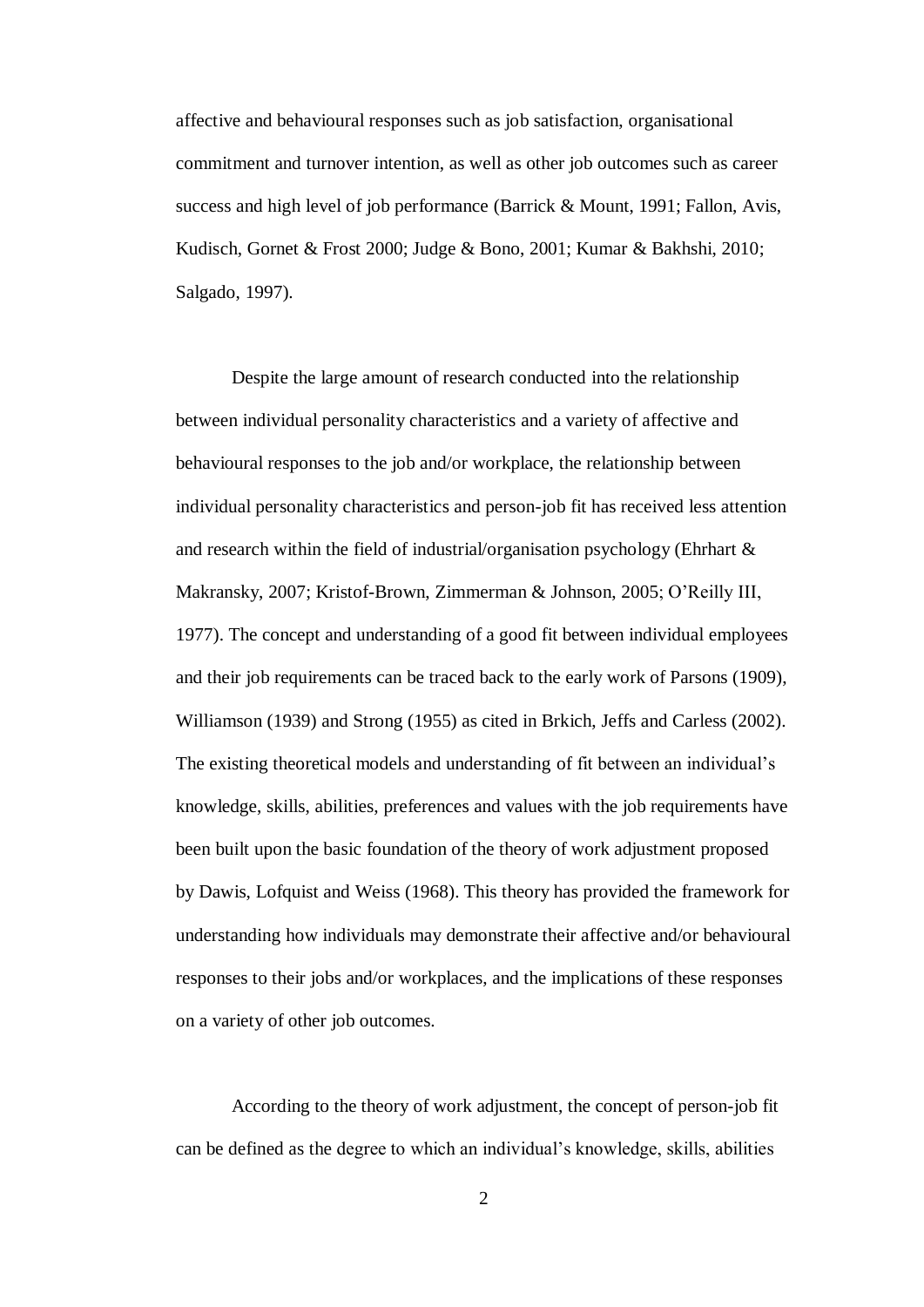(KSAs), preferences, needs and values align with his or her job requirements (Dawis et al, 1968). Within this concept, two separate kinds of person-job fit have been proposed and defined (Edwards, 1991). Firstly, person-job fit can be conceptualised and defined as the match between the abilities of an individual and the demands of the job, also known as the demands-abilities fit. Secondly, it can also be conceptualised and defined as the match between the needs of an individual and what is supplied by the job, also known as the needs-supplies fit. The former refers to how well an individual is able to meet the demands of the job based on his or her knowledge, skills and abilities while the latter refers to how the needs of an individual are met by the job or organisation (Cable & Judge, 1997; Kristof, 1996).

According to Brkich et al (2002), the achievement of a good fit between individual employees and their job requirements has become increasingly complex due to the nature and process of organisational change and development (for example advancement and use of technology). Despite this complexity, research has shown that the benefits of good fit between individual employees and their job requirements include higher level of job satisfaction, job performance and career success (Arvey, Carter & Buerkley, 1991; Bretz & Judge, 1994; Caldwell & O"Reilly III, 1990; Edwards, 1991). It is crucial to emphasise and make a clear distinction between person-job fit and person-organisation fit. While person-job fit refers to the congruence between the individuals and their job demands, person-organisation fit refers to the congruence between the individual and the organisations which they are employed by (Brkich et al, 2002). The concept of fit between employees and their job requirements remains a highly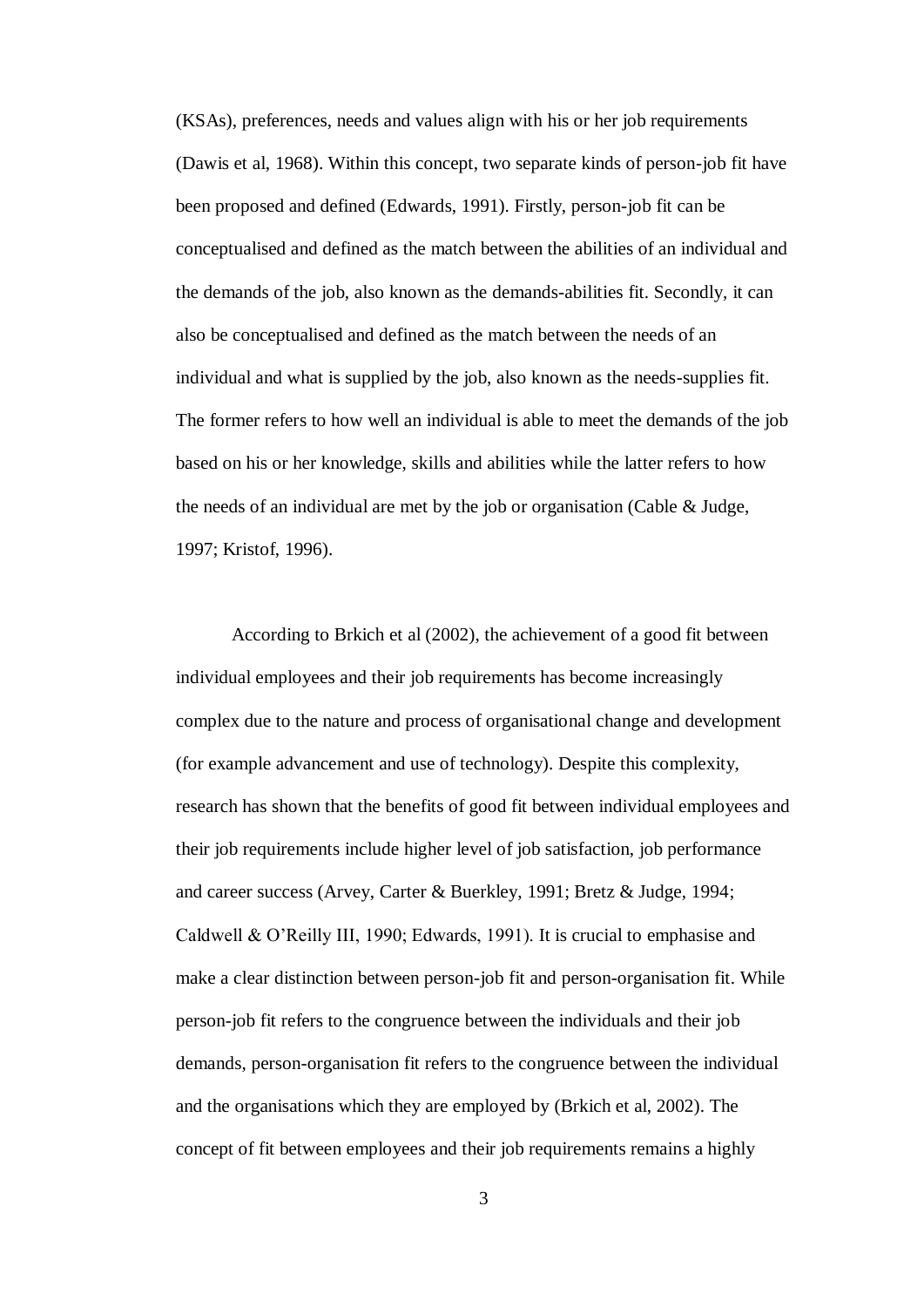researched area within vocational behaviour, organisational behaviour and organisational psychology (Brkich et al, 2002). Despite some overlapping similarities and shared perceptions between person-job fit and person-organisation fit, empirical evidence suggests that person-job fit and person-organisation fit are indeed two separate and distinct constructs (Cable & Judge, 1996; Lauver & Kristof-Brown 2001; Saks & Ashford, 1997). Based on current research and literature on the benefits of person-job fit, this research has proposed the variable of person-job fit as one of the favourable perception perceved by employees.

This present research seeks to build upon previous person-job fit research and findings in two ways. Firstly, it seeks to investigate the relationship between individual personality characteristics and person-job fit. Secondly, it also seeks to explore and assess the relationship between person-job fit and job satisfaction, turnover intention and organisational commitment. The sample in this research will be made up of both primary and secondary school teachers in New Zealand; defined as individuals who teach students in either a public or private school setting in one or more subjects (O\*Net, 2009).

As previously discussed, there appears to be limited research carried out to examine the relationship between individual personality characteristics and person-job fit (Ehrhart & Makransky, 2007; Kristof-Brown, Zimmerman & Johnson, 2005; O"Reilly III, 1977). Thus, this research is unique because it is one of the very few investigations that will seek to examine the relationship between individual personality characteristics with person-job fit. It is also unique as it will focus on one specific occupational group and some of the aims as well as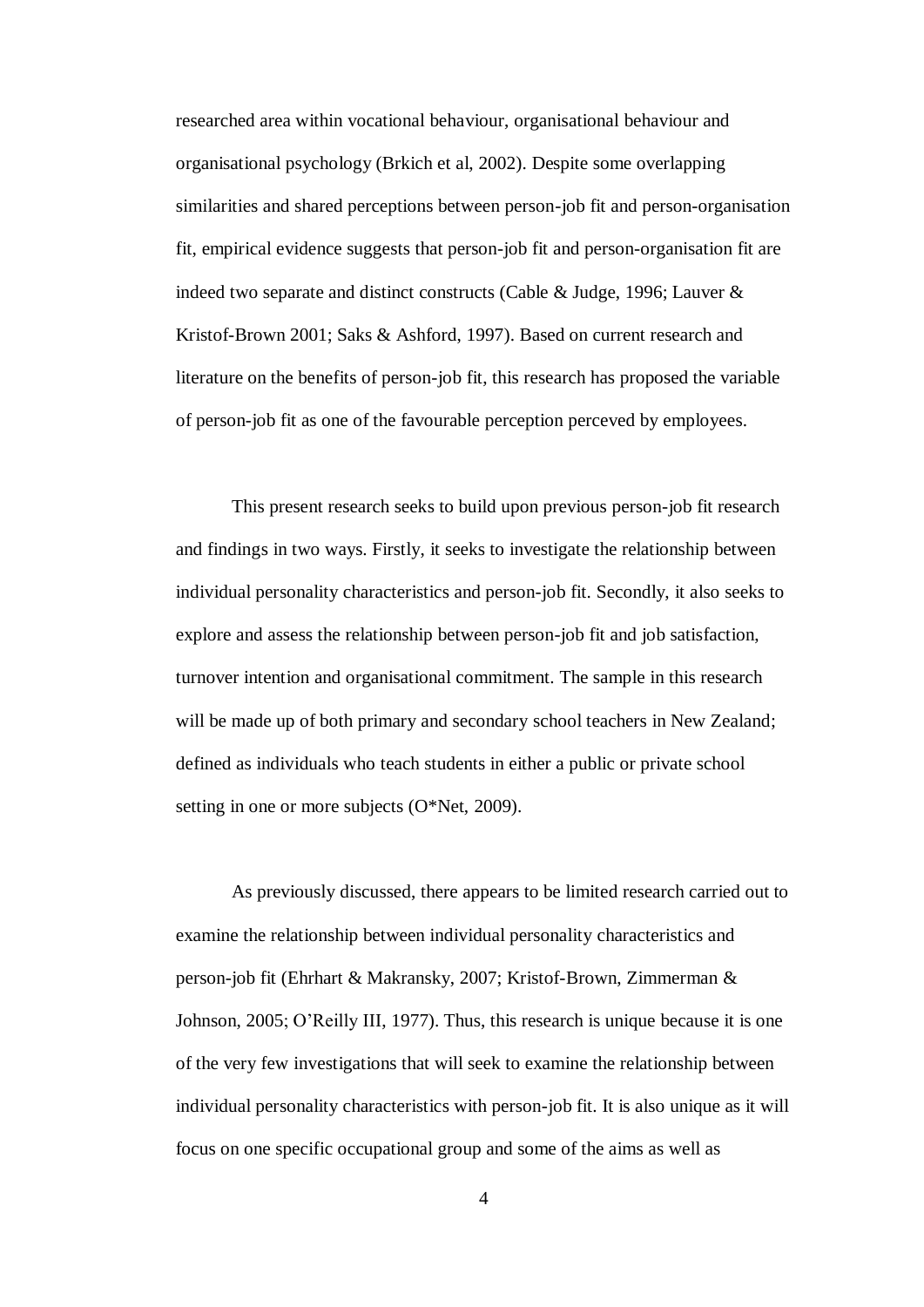hypotheses will be constructed based on the major findings and recommendations from a research project entitled *Perceptions of Teachers and Teaching* commissioned by the Ministry of Education and the New Zealand Teachers Council (Kane & Mallon, 2006). Therefore, the present study allows for a thorough examination into the relationship between individual personality characteristics, person-job fit, job satisfaction, organisational commitment and turnover intention among primary and secondary school teachers in New Zealand.

### <span id="page-14-0"></span>**Review of Past Research and Hypothesis Development**

A literature review of a research project commissioned by the Ministry of Education and the New Zealand Teachers Council in 2004 as well as previous research on person-job fit, individual personality characteristics, job satisfaction, organisational commitment and turnover intention is presented and discussed below.

#### <span id="page-14-1"></span>*Perceptions of Teachers and Teaching*

In 2004, the Ministry of Education and the New Zealand Teachers Council commissioned a research project in order to examine the relationships between perceptions of teachers and teachers" work in early childhood and school sectors. Other factors such as the recruitment, retention, performance, capability and professional status of teachers across the country were also explored and examined. This project was carried out in order to clarify and assess the nature and influence of current attitudes towards teachers and teaching, as well as to identify priorities for actions pertaining to the recruitment and retention of quality teachers (Kane & Mallon, 2006). The aim of this research project was two-fold.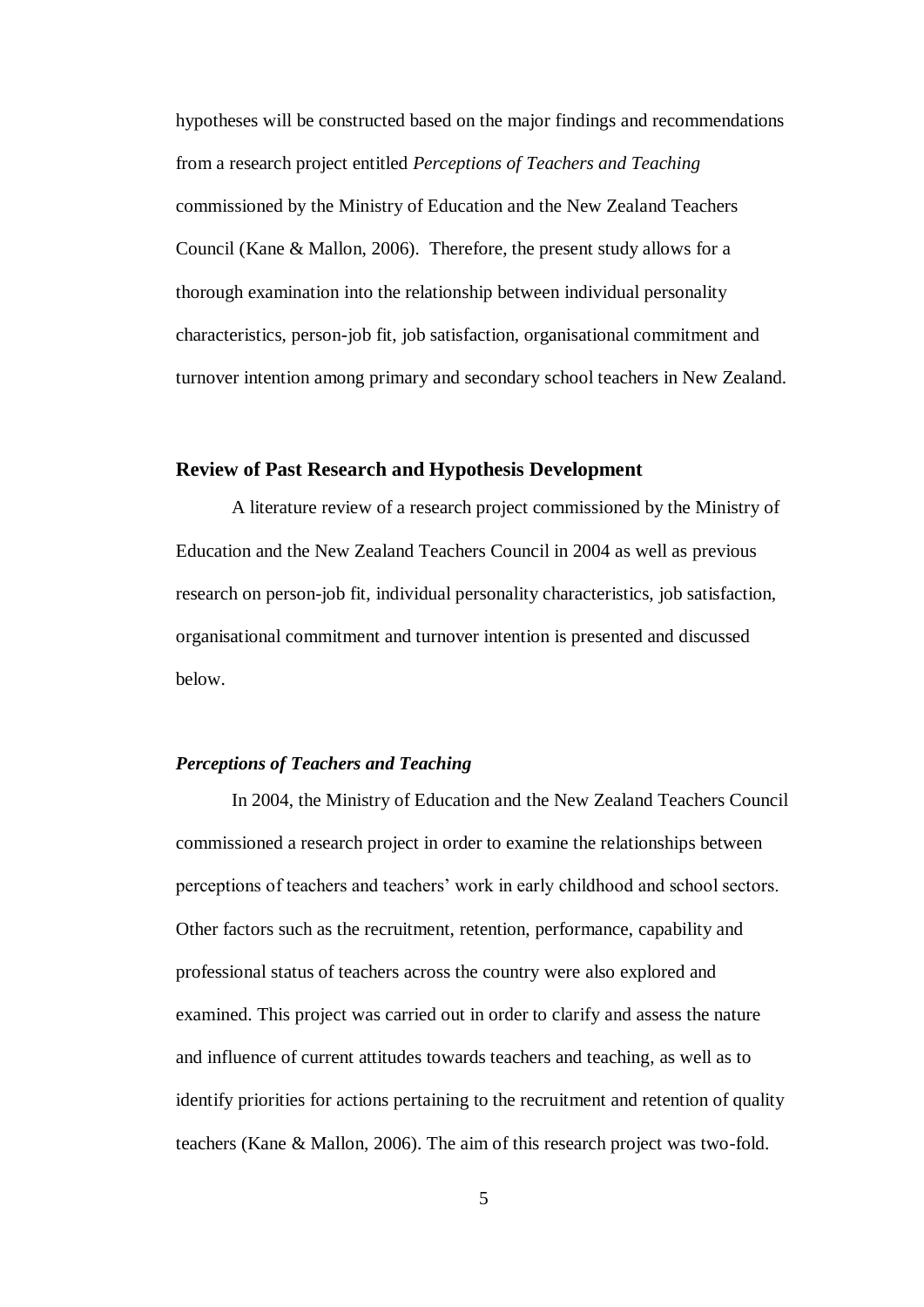Firstly, it sought to explore and understand the major factors that influenced the decisions of recruitment, retention, capability and performance of teachers. Secondly, it sought to explore and understand the impact of perception of teachers, their work , and the status of teachers and the teaching profession on the behaviours of teachers.

Participants in this research project were divided into four key groups comprised of individuals who were either engaged in the teaching and the administration of schools or centres (teachers, principals and head teachers); the governance of schools and recruitment of teachers (board of trustees and centre management committee members); student teachers or senior secondary school students. Questionnaire were utilised to obtain participants" responses pertaining to the reason for choosing and retaining a teaching career, turnover intention, their perception of the teaching profession, and job satisfaction. Participants" opinions pertaining to the recruitment of teachers, the retention of teachers, their own as well as other peoples' perception of teachers, the status of teachers, job satisfaction, and their future ambitions were also obtained.

The findings gathered from this research project suggest that a large proportion of participants have based their decisions to teach on intrinsic motivations , such as having a desire to work with children, a wish to contribute to society or to work in a job which they can feel proud of (Kane & Mallon, 2006). Some of the most significant factors influencing staff retention rates were the teachers" commitment to their students, the enjoyment of the job, and working in a job of which they feel proud of. However, some of the significant factors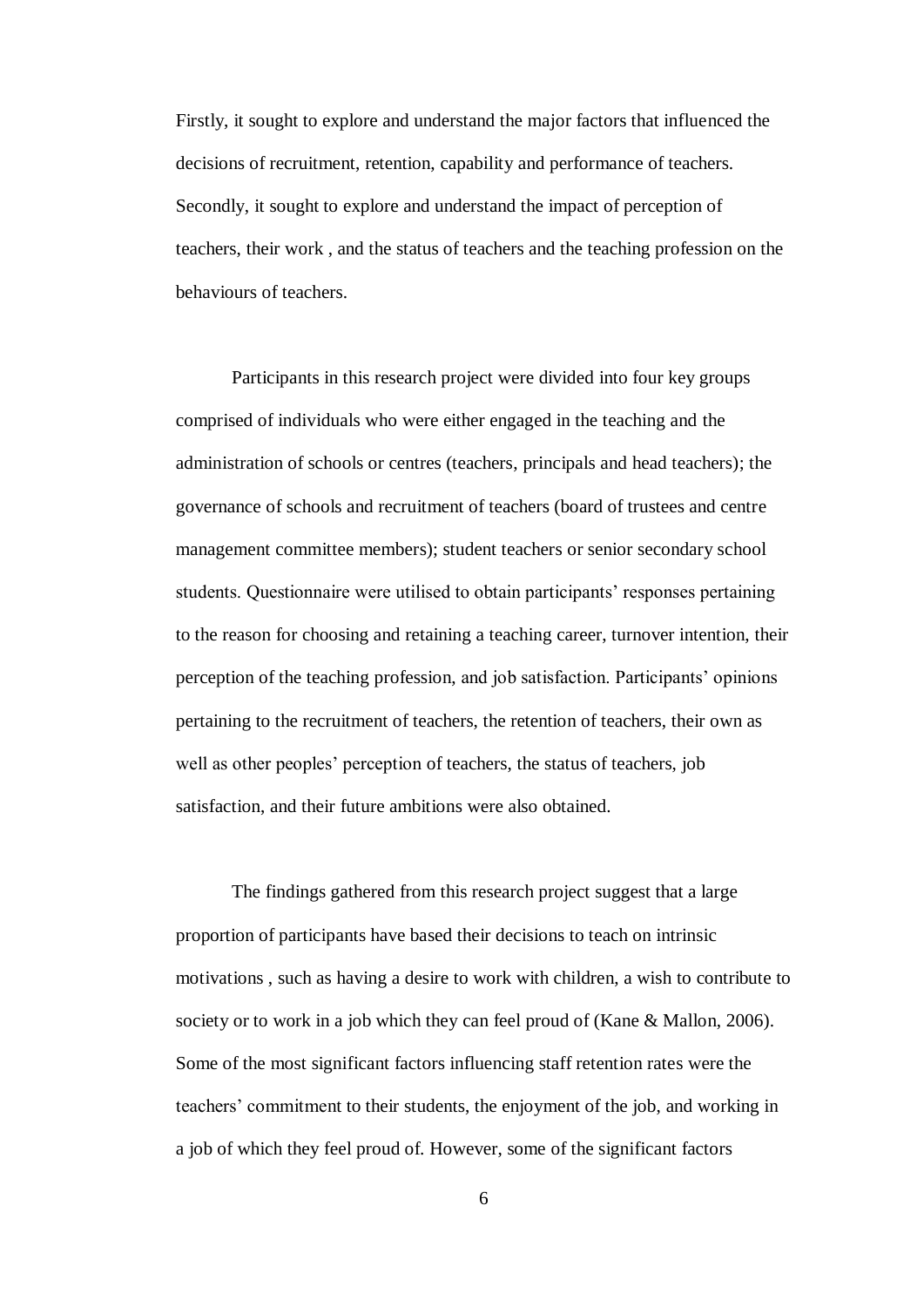influencing staff turnover intention were the workload associated with changes, deterioration in students" behaviour, and the degree to which teachers felt misunderstood and undervalued by the general public.

Participants in this research project also revealed a desire and enthusiasm for on-going professional development in order to increase their levels of commitment and expertise. Some of the main factors identified for on-going professional development are related to the availability of funding, support, opportunities as well as the extent to which the environment and culture of the school supports and values these developments. According to the findings, participants have also identified that there is a general understanding that the nature of teachers' work is complex, demanding and often misunderstood by people outside the teaching environment. In addition to this, there has been a dramatic increase in teachers" workloads and in what was expected of teachers, especially in resolving and/or responding to increasing social problems in an effective manner (Kane & Mallon, 2006). Consistent feedback was also received from participants pertaining to the increase in workload associated with the pace of change, as well as the lack of adequate resources to adapt and respond to these changes in an effective manner.

On this basis, this thesis proposes that the relationship between individual personality characteristics of teachers and person-job fit will be a valid area of research to understand teachers' perception of fit and how this fit is related to other affective and/or behavioural responses to the job and/or schools.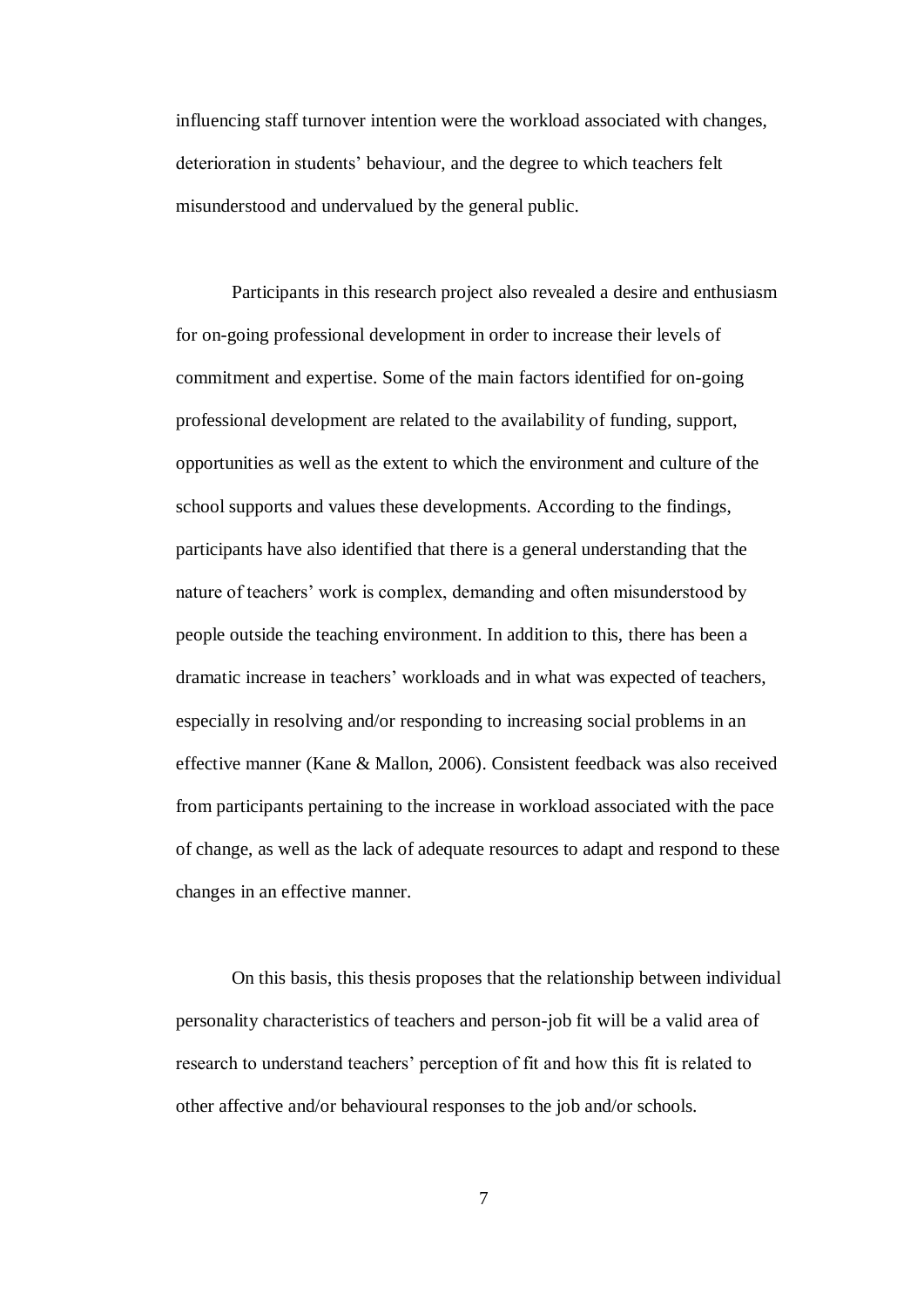#### <span id="page-17-0"></span>*Person-Job Fit*

Despite the importance and benefits of person-job fit on the affective and behavioural responses of employees towards their job and/or workplaces, the understanding of the role and impact of person-job fit has been marked by the lack of research in this area (Cable & DeRue, 2002), as well as measurement problems (Edwards, 1991; Lauver & Kristof-Brown, 2001). Despite these shortcomings, a research has revealed a strong relationship between person-job and various aspects of affective responses and behavioural outcomes (Brkich et al, 2002; Caldwell & O"Reilly III, 1990, Lauver & Kristof-Brown, 2001). For example, employees who perceived a high level of person-job fit have demonstrated a high level of job performance and reported a high level of job satisfaction and organisational commitment. A high perception of person-job fit was also strongly related to job stress and turnover intention (Lauver & Kristof-Brown, 2001). Employees who perceived a high level of person-job fit reported a low level of stress as well as turnover intention. These findings have reinforced previous research conducted by Cable and Judge (1996) and Kristof-Brown (2000). According to the findings from a meta-analysis conducted by Kristof-Brown et al (2005), both demands-abilities fit and needs-supplies fit revealed significant correlations with job satisfaction, organisational commitment and turnover intention. These findings indicate that employees' perceptions of person-job fit may have a unique relationship with job satisfaction, organisational commitment as well as turnover intention.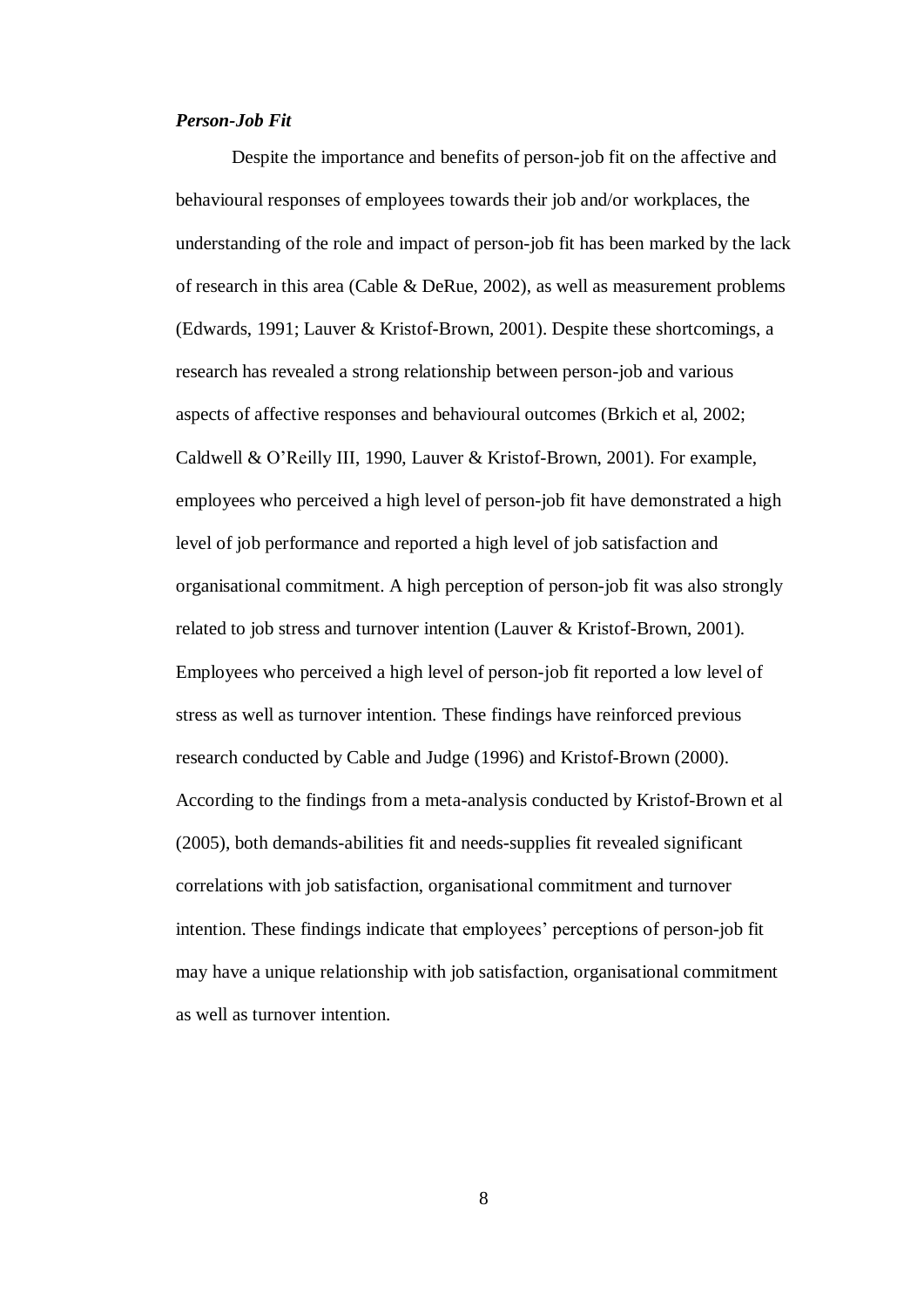#### <span id="page-18-0"></span>*Individual Personality Characteristics*

In addition, the relationship between individual personality characteristics and person-job fit have been explored and examined by the works of O"Reilly III (1977) and Ehrhart and Makransky (2007). The findings revealed from this research will be discussed in the following section.

Early research, which examined the role of individual personality characteristics, has suggested that affective and behavioural responses to a job and/or workplace may be more directly influenced by the characteristics of the job and/or the workplace instead of individual personality characteristics (Herman, Dunham & Hulin, 1975; O"Reilly III & Roberts, 1975; Stone & Porter, 1975). However, the fundamental notion that an individual"s affective and behavioural responses to a job and/or workplace are influenced by personality characteristics remains as a core theory among numerous organisational theorists (Argyris, 1973; Ayan & Kocacik, 2010; Dubin, 1956; Fallon et al, 2000; O"Reilly III, 1977; Pervin, 1968).

One of the most widely utilised personality characteristic measure tool is known as the Big-Five Factor Model (Mount & Barrick, 1991). This model was originally proposed by Tupes and Christal (1961) based on the personality variables of Cattell (1957) as cited in Goldberg (1992). Since then, a large amount of research utilising trait-descriptive terms has consistently reported five broad factors of personality characteristics. The personality characteristics included in this model are known as extraversion, emotional stability (versus neuroticism), agreeableness, conscientiousness and openness to experience, also referred to as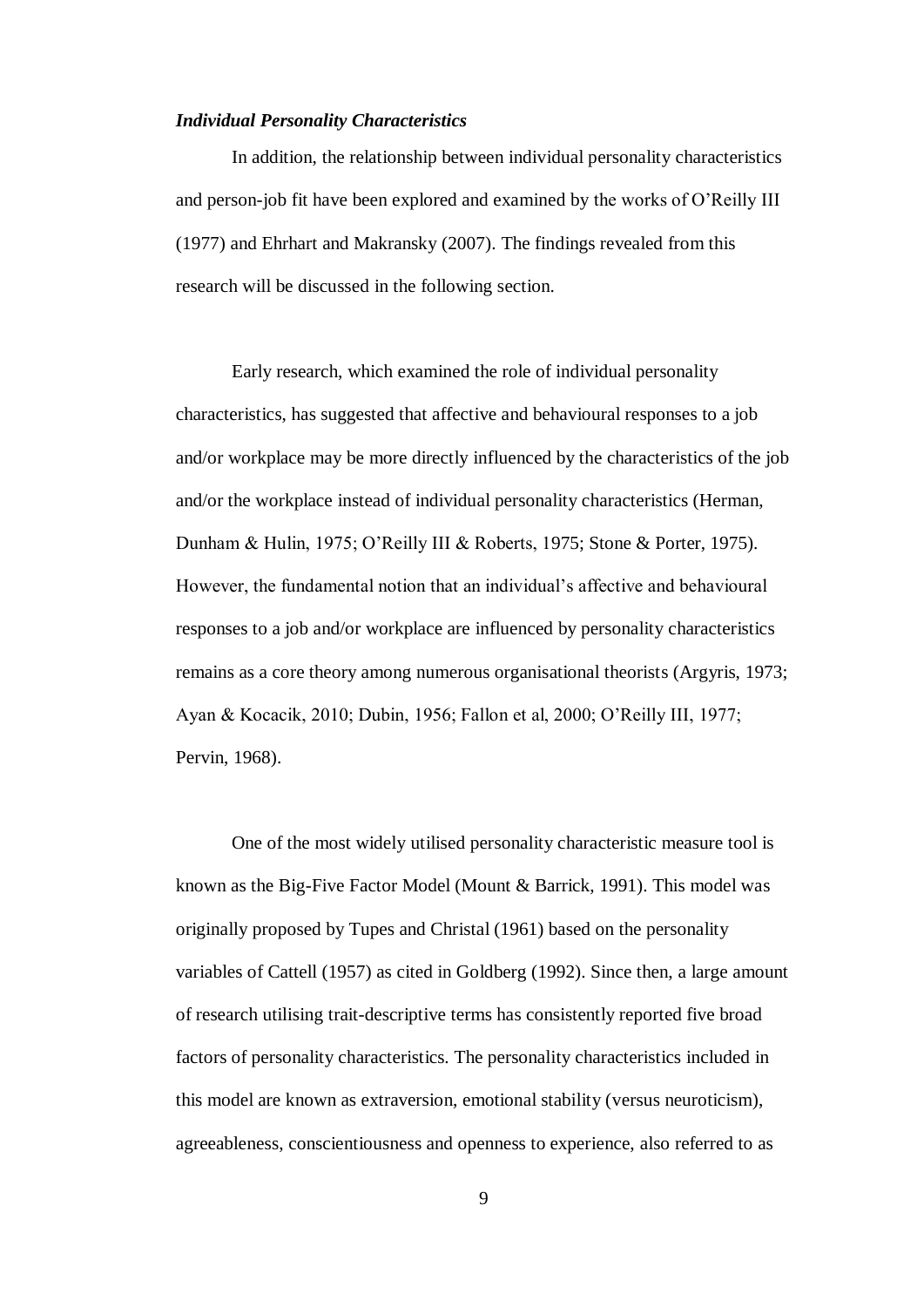culture, intellect/imagination (Goldberg, 1992). As previously discussed, individual personality characteristics, such as conscientiousness and emotional stability, have emerged as consistent and strong predictors for various affective responses and behavioural outcomes relating to a job and/or workplace (Barrick & Mount, 1991; Kumar & Bakhshi, 2010; Sutherland, De Bruin & Crous, 2007).

In a meta-analysis conducted by Salgado (1997) on the Five-Factor personality dimensions and job performance across five different occupational groups, both conscientiousness and emotional stability were found to be valid predictors for all job performance criteria across most occupational groups. Similar findings were also reported by a subsequent meta-analysis conducted by Judge, Heller and Mount (2002). Both extraversion and openness to experience were found to be valid predictors for training proficiency across different occupational groups, while extraversion was also found to be a valid predictor for occupational groups involved with high level of social interaction (Barrick & Mount, 1991).

Conscientiousness was also found to be related to an employee"s perception of fit with jobs that are highly structured and predictable (Ehrhart & Makransky, 2007). In addition, findings from O"Reilly III (1977) have shown that the interaction between personality characteristics and the job was related with changes in employees" affective and behavioural responses. The implications from these findings are numerous. Firstly, it provides support to the notion that an individual"s affective and behavioural responses to a job and/or workplace are related to personality characteristics. Secondly, it strengthens the support for the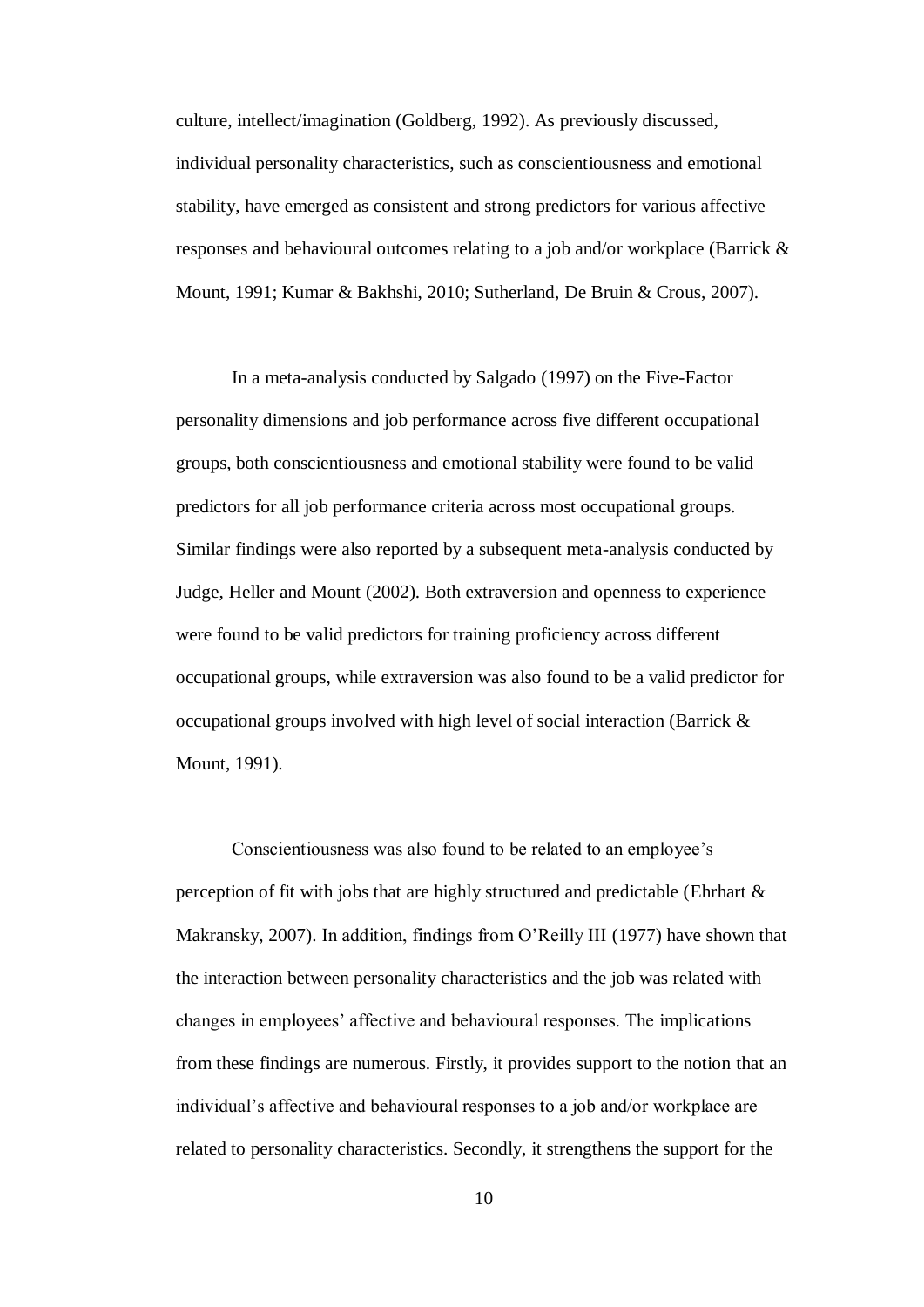use of personality testing in the process of selection and recruitment, and performance appraisal as well as training and development. Lastly, it provides further evidence to the validity of the Big-Five as an assessment tool.

Based on the findings above as well as the findings from the research commissioned by the Ministry of Education in 2004, it is reasonable to propose that employees" individual personality characteristics can be used examine and understand their perception of person-job fit. It is proposed that a teacher who perceives a high level of intellect/imagination, conscientiousness, extraversion, agreeableness and emotional stability may experience a high level of person-job fit, in this case both demands-abilities fit and needs-supplies fit. Therefore, the following hypotheses are proposed and will be tested (Figure 1.1):

## **Hypothesis1a:** *Intellect/imagination will be positively related to demandsabilities fit.*

**Hypothesis1b:** *Conscientiousness will be positively related to demands-abilities fit.*

**Hypothesis 1c:** *Extraversion will be positively related to demands-abilities fit.* **Hypothesis 1d:** *Agreeableness will be positively related to demands-abilities fit.* **Hypothesis 1e:** *Emotional stability will be positively related to demands-abilities fit.*

**Hypothesis 2a:** *Intellect/imagination will be positively related to needs-supplies fit.*

**Hypothesis 2b:** *Conscientiousness will be positively related to needs-supplies fit.* **Hypothesis 2c:** *Extraversion will be positively related to needs-supplies fit.*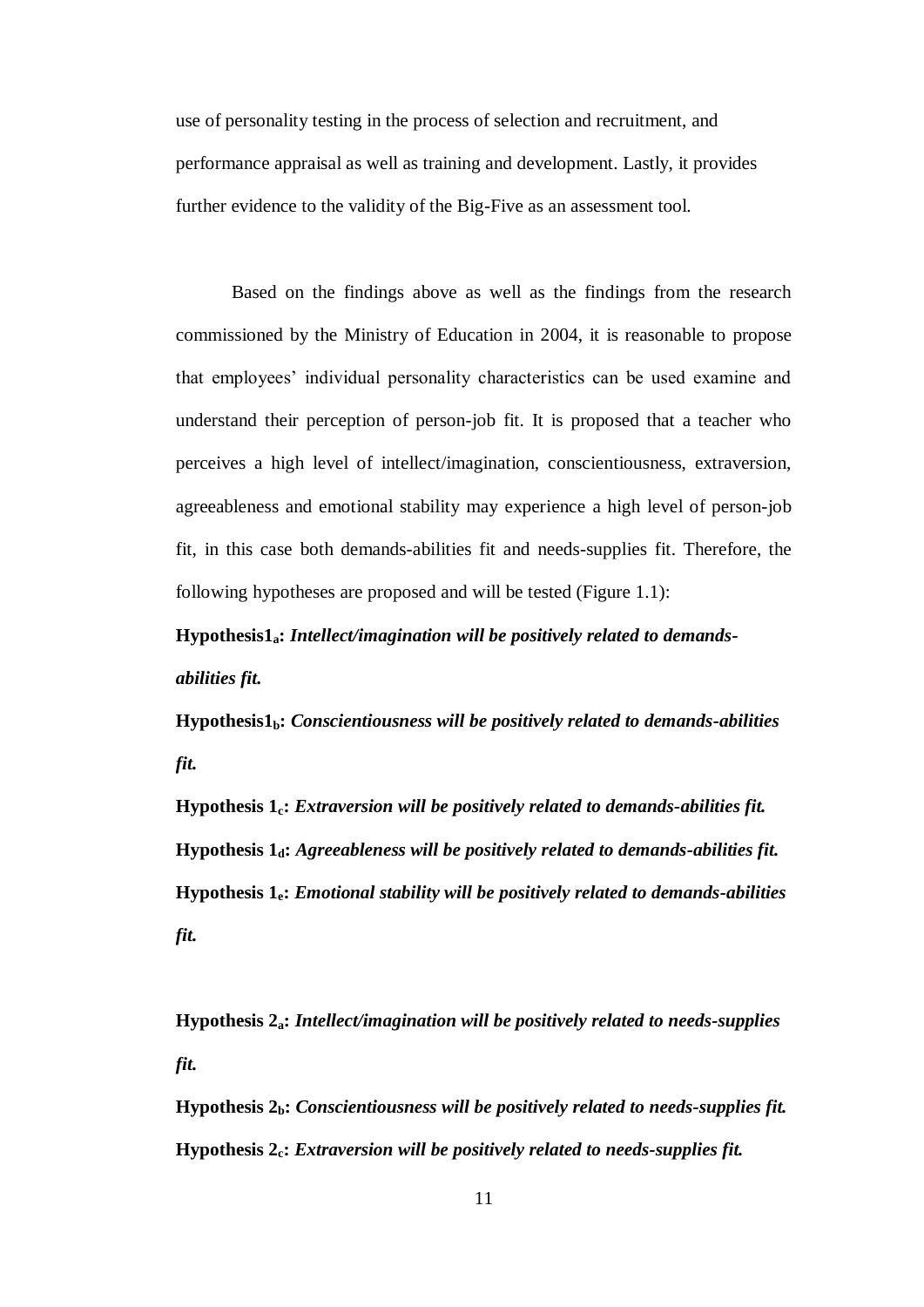**Hypothesis 2d:** *Agreeableness will be positively related to needs-supplies fit.*

**Hypothesis 2e:** *Emotional stability will be positively related to needs-supplies fit.*



<span id="page-21-1"></span>**Figure 1: Theoretical framework of the proposed hypotheses (H1a to H6b)**

#### <span id="page-21-0"></span>*Job Satisfaction*

Job satisfaction refers to the positive emotional state reflecting an affective response to a job (Spector, 2008). According to Johnson and Johnson (2000), job satisfaction can also be construed as an individual"s response to a range of factors that are associated with his or her job as well as the workplace. In this instance, job satisfaction is related to an employee"s perception of fit (both demandsabilities fit and needs-supplies fit). The degree of congruence between an employee"s knowledge, skills, abilities, values, needs and preferences with the job and/or workplace should determine the strength of the affective response.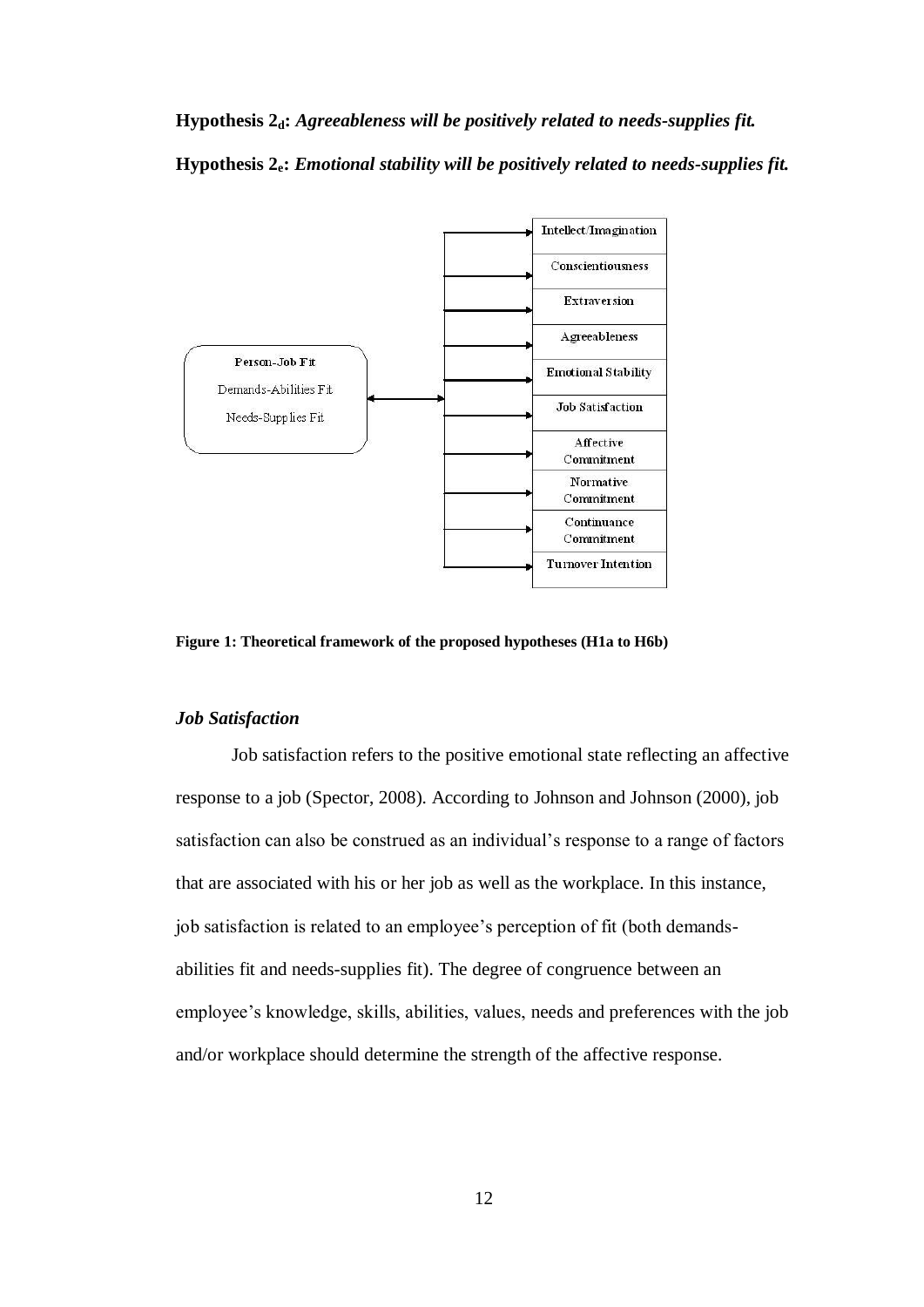The relationship between person-job fit and job satisfaction has been thoroughly researched and documented. In a longitudinal study conducted by Saks and Ashforth (1997), a significant positive relationship between person-job fit and job satisfaction was reported. Employees who perceived a high level of person-job fit reported a higher level of job satisfaction. Kristof-Brown et al (2005) reported a significant and positive correlation between person-job fit and job satisfaction. Upon analysing the two different types of person-job fit and job satisfaction, they reported that the correlation between needs-supplies fit and job satisfaction (*r* = .61) was stronger than the correlation between demands-abilities fit and job satisfaction  $(r = 0.41)$ , suggesting that needs-supplies fit was a stronger predictor of an individual"s job satisfaction. The stronger correlation between needs-supplies fit and job satisfaction was also reported by Cable and DeRue (2002). In their study, employees who perceived a high level of needs-supplies fit reported a higher level of job satisfaction. These findings provide support to the notion that person-job fit, in terms of both demands-abilities fit and needs-supplies fit, is crucial to the affective response an employee experiences in relation to his or her job and/or workplace. These findings are crucial as they support and extend previous research conducted on person-job fit and job satisfaction (Cable & Judge, 1996; Caldwell & O"Reilly III, 1990; Edwards, 1991). In addition, high level of job satisfaction and perception of fit have also been reported to have long lasting impacts on an employee's career (Steffy, Shaw & Noe, 1989). This finding suggests that high degree of congruence between an employee's perceptions of fit and job satisfaction can also account for long term affective and/or behavioural responses to the job and/or workplace (Kristof, 1996). The implications of these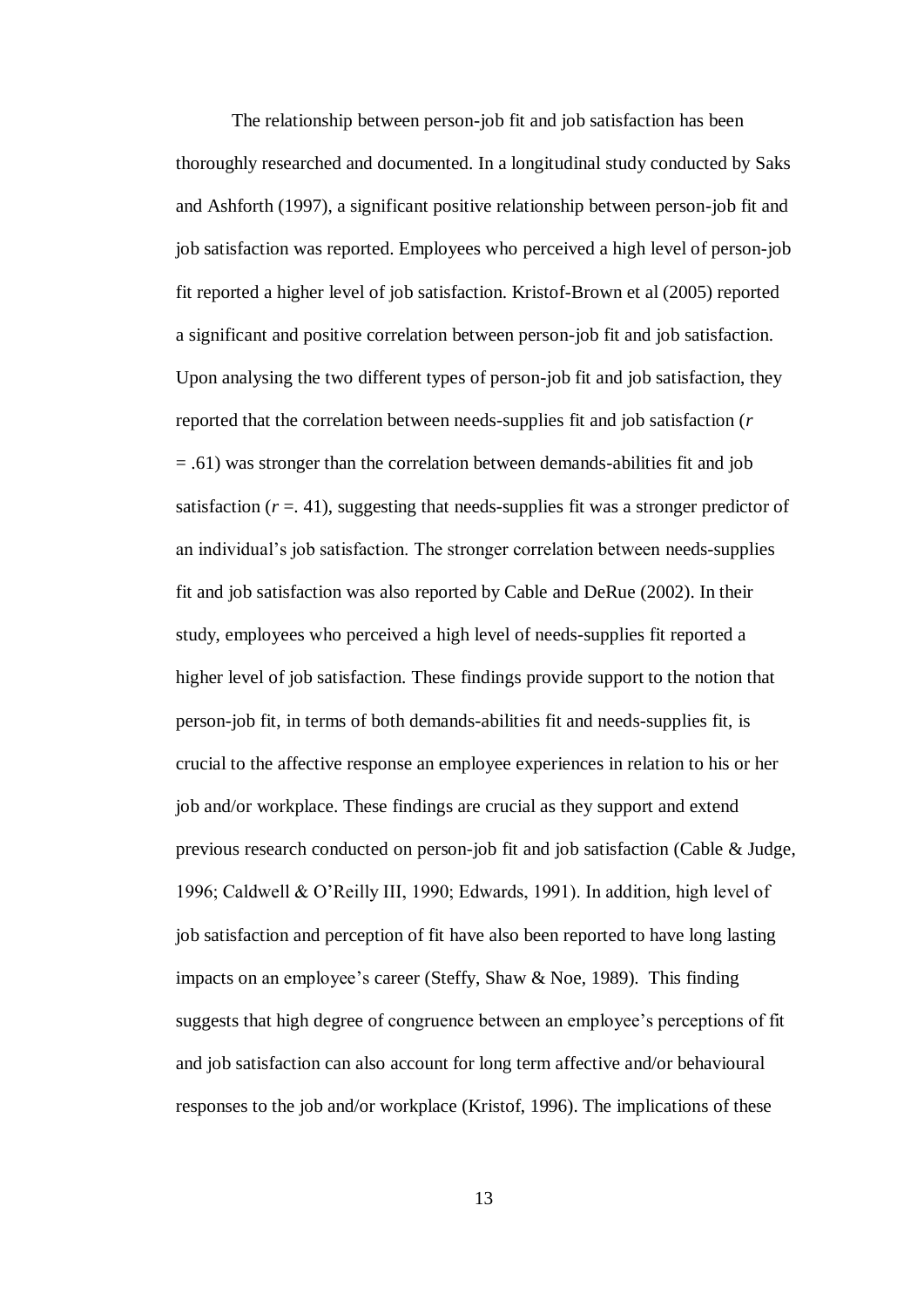findings suggest that an employee"s perception of fit is strongly related to the affective response, in this case, job satisfaction among employees.

Based on the findings above as well as the findings from the research commissioned by the Ministry of Education in 2004, it is reasonable to propose that employees" perception of person-job fit can be used to examine and understand their satisfaction with the job. It is proposed that a teacher who perceives a high level of fit between his or her knowledge, skills and abilities with the demands of the job (demands-abilities fit) may report a high level of job satisfaction. It is also proposed that a teacher who perceives a high level of fit between his or her preferences, needs and values with the job (needs-supplies fit) may report a high level of job satisfaction. Therefore, the following hypotheses are proposed and will be tested (Figure 1.1):

**Hypothesis 3a:** *Demands-abilities fit will be positively related to job satisfaction.* **Hypothesis 3b:** *Needs-supplies fit will be positively related to job satisfaction.*

#### <span id="page-23-0"></span>*Organisational Commitment*

Organisational commitment refers to the attachment an individual has towards an organisation (Spector, 2008). In a review of organisational commitment literature, the three different types of organisational commitments proposed by Meyer, Allen and Smith (1993) are identified as affective, continuance and normative commitment. The attributes for each type of organisational commitment differ according to the nature of the psychological attachment.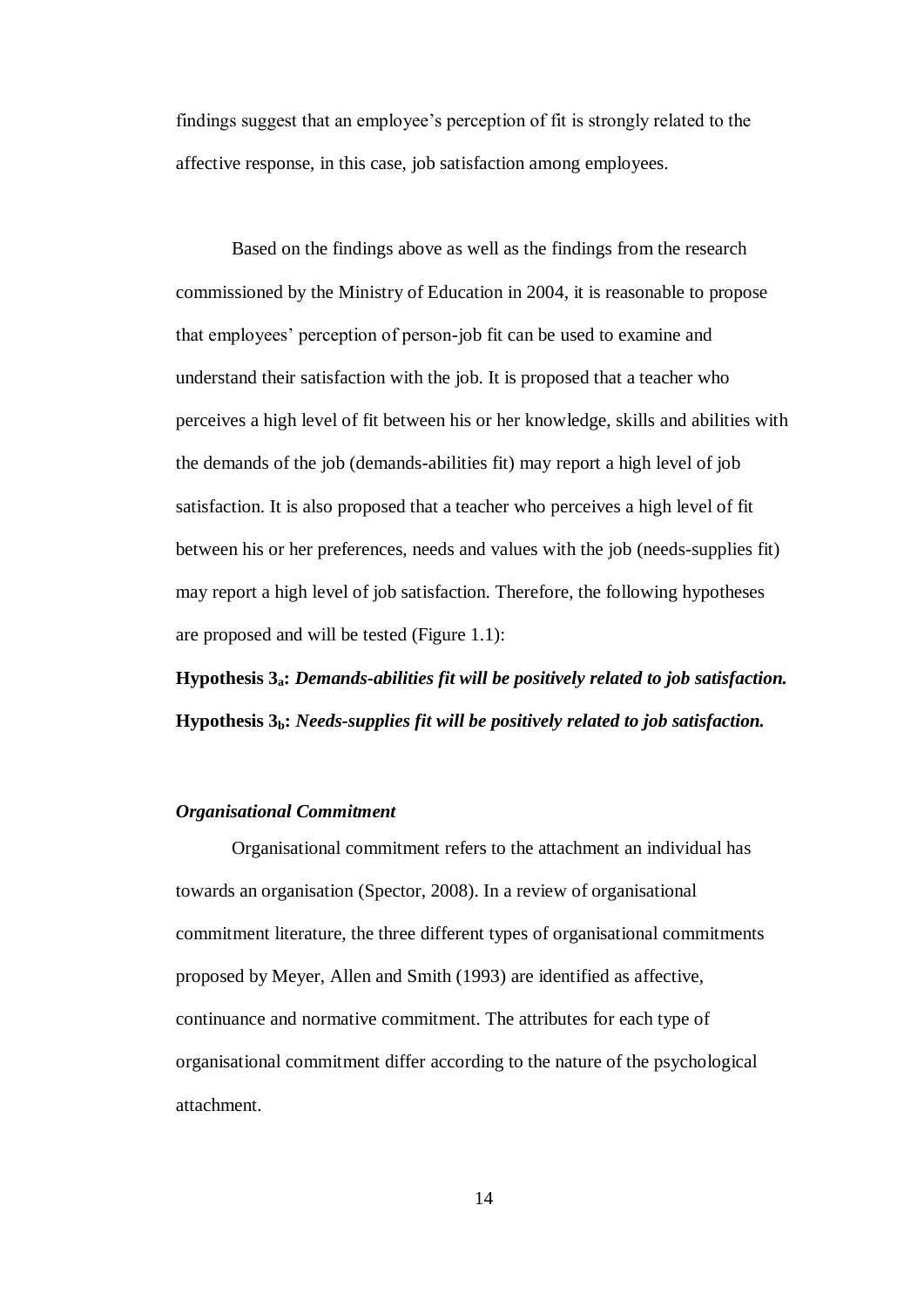According to Spector (2008), affective commitment refers to the positive emotional attachment an employee has towards the organisation. This type of commitment is characterised by a sense of belonging and psychological attachment towards the organisation (Hartmann & Bambacas, 2000). Continuance commitment refers to the perceived benefits and/or costs associated with staying or leaving the organisation (Rusbult & Farrell, 1983). Employees are said to exhibit continuance commitment due to financial and/or non-financial reasons such as current pay and reward benefits, and a lack of other job opportunities. That is, an employee remains in his or her job due to perceived benefits of remaining with the organisation and the costs of leaving the organisation. Meanwhile, normative commitment refers to the sense of obligation an employee has towards the organisation, in which case an employee remains in his or her job due to moral responsibilities (Spector, 2008).

According to Meyer (1997) as cited in Brkich et al (2002), person-job fit may be a crucial factor in the development of organisational commitment. This is because strong responses to the job and/or organisation is said to arise when there is a match between the employees and organisations" expectations, values and goals. In order to examine the relationship between person-job fit and organisational commitment, studies have been conducted by Saks and Ashforth (1997) and Brkich et al (2002). The findings from Saks and Ashforth (1997) and Brkich et al (2002) have revealed a significant and positive relationship between person-job fit with affective commitment ( $r = .54$ ,  $p < .01$ ) and normative commitment  $(r = .17, p < .01)$ , suggesting that the perceptions of employees' person-job fit were strongly related to these two types of organisational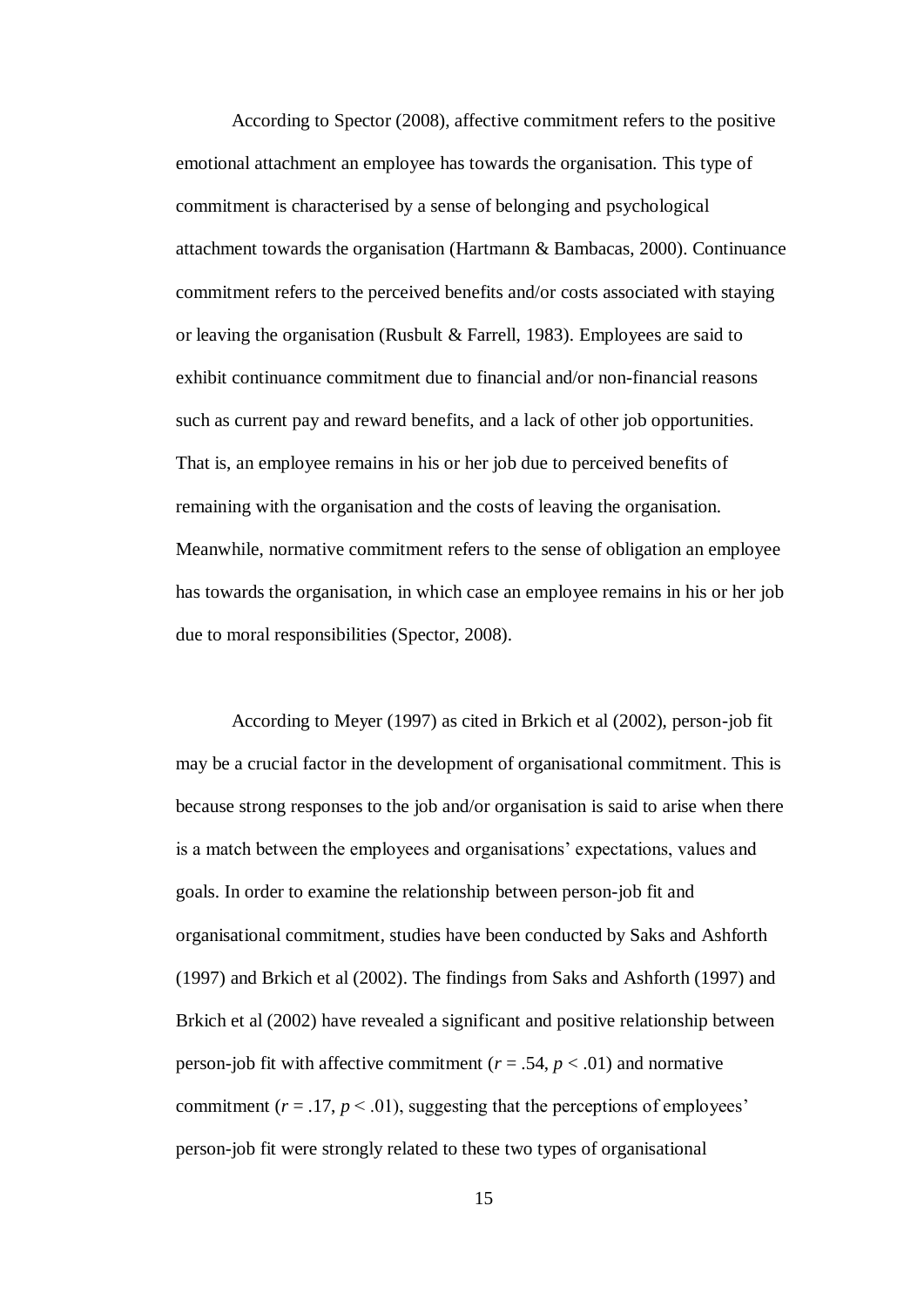commitment. The degree of congruence between the employees' fit and their jobs was related to the positive affect and moral obligations they experienced. Similar findings were also reported by Kristof-Brown et al (2005) whereby person-job fit was found to be strongly correlated with organisational commitment. In the study conducted by Cable and DeRue (2002), needs-supplies fit was a stronger predictor of organisational commitment ( $r = .43$ ,  $p < .01$ ) in comparison to demandsabilities fit ( $r = .24$ ,  $p < .01$ ). This finding suggests that the congruence between an employee"s values, needs and preference with the job and/or organisation are more important than the congruence between the KSAs of the employee with the job. The implication from these findings suggests that an employee"s perception of fit, both demands-abilities fit and needs-supplies fit, can be related to organisational commitment. If an employee perceives a high degree of congruence between the demands, abilities, values and preference with the job, he or she is more likely to display high level of attachment, in this instance, affective, normative and/or continuance commitment towards the job and/or organisation.

Based on the above findings, as well as the findings from the research commissioned by the Ministry of Education in 2004, it is reasonable to propose that employees" perception of person-job fit can be used examine and understand employees" affective, normative and continuance commitment. It is proposed that a teacher who perceives a high level of fit between his or her knowledge, skills and abilities with the demands of the job (demands-abilities fit) may report a high level of commitment to the school in which they work. It is also proposed that a teacher who perceives a high level of fit between his or her preferences, needs and values with the job (needs-supplies fit) may report a high level of commitment to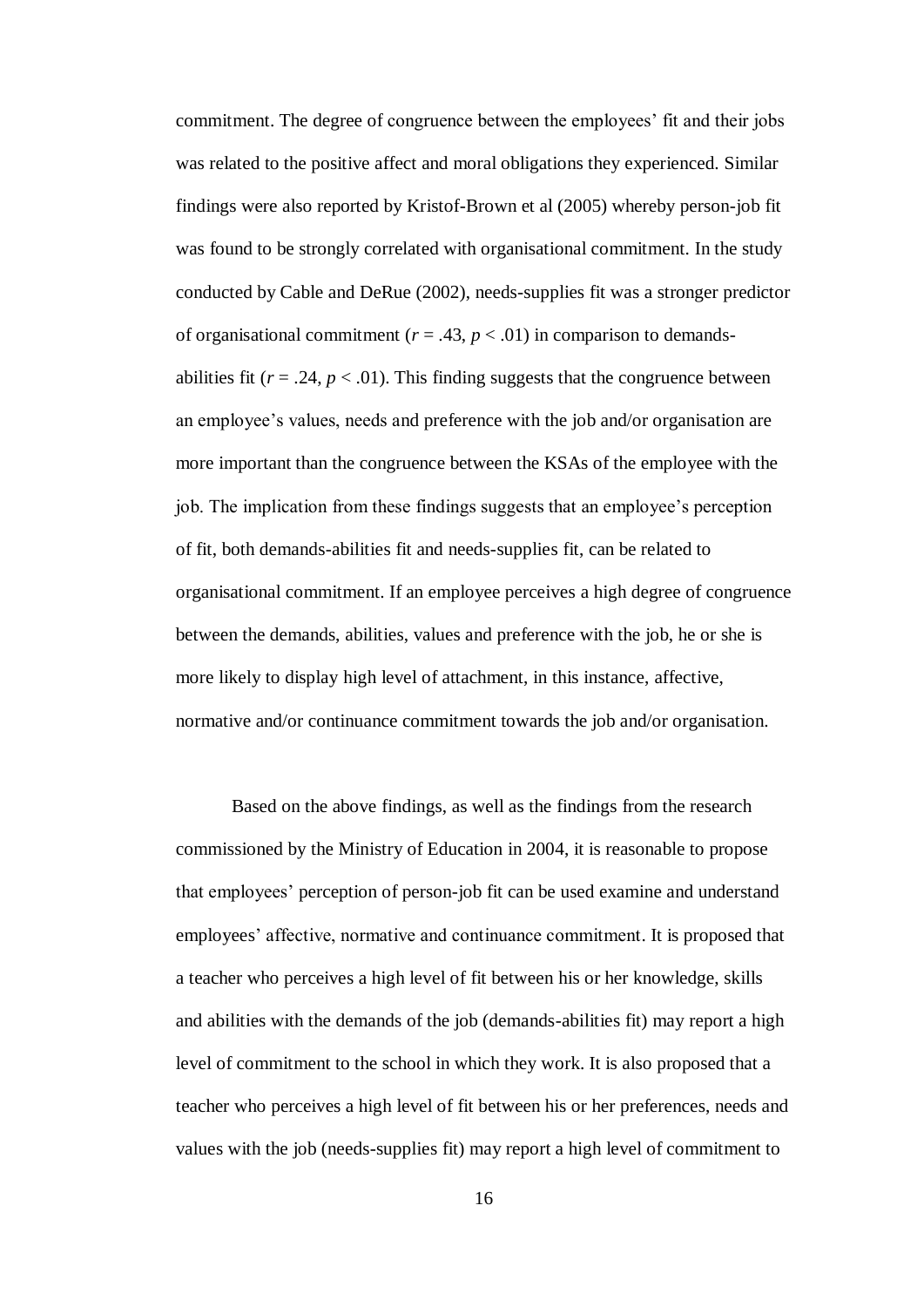the school in which they work. Therefore, the following hypotheses are proposed and will be tested (Figure 1.1):

**Hypothesis 4a:** *Affective commitment will be positively related to demandsabilities fit.*

**Hypothesis 4b:** *Normative commitment will be positively related to demandsabilities fit.*

**Hypothesis 4c:** *Continuance commitment will be positively related to demandsabilities fit.*

**Hypothesis 5a:** *Affective commitment will be positively related to needs-supplies fit.*

**Hypothesis 5b:** *Normative commitment will be positively related to needssupplies fit.*

**Hypothesis 5c:** *Continuance commitment will be positively related to needssupplies fit.*

### <span id="page-26-0"></span>*Turnover Intention*

Turnover intention is defined as an employee"s propensity to leave his or her job (Slattery & Selvarahan, 2005). Due to difficulties in obtaining accurate actual turnover rates, participants" turnover intention will be measured in the present research. According to Dalton, Johnson and Daily (1999), turnover intention and actual turnover are closely related because the assessment of turnover intention can help to ascertain employees' work attitudes, since whether or not an employee will quit his or her can be influenced by the conditions and environment in the workplace (Moynihan & Pandey, 2007). In this instance, an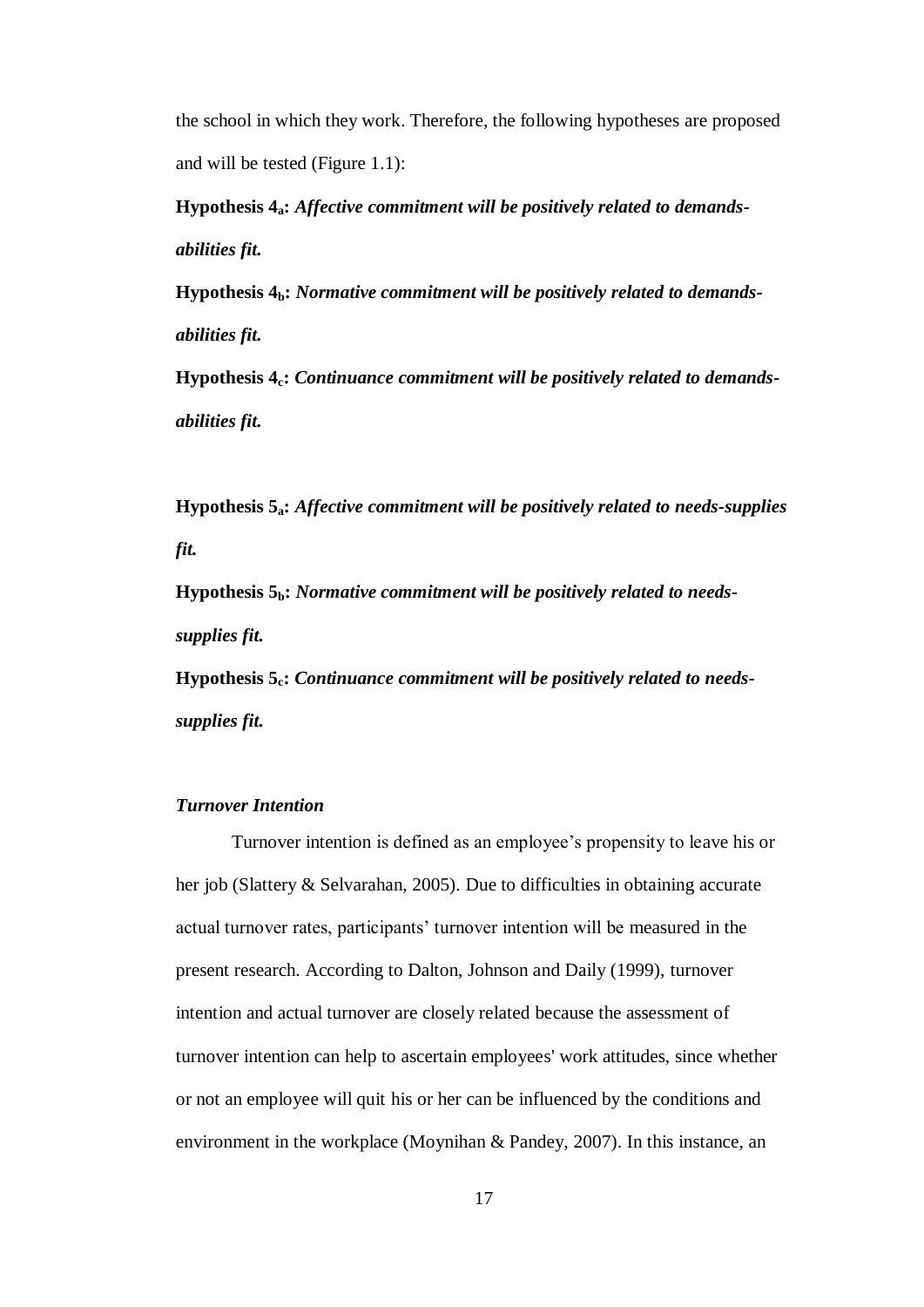employee who perceives a lack of demand-abilities fit and/or need-supplies fit is more likely to think about leaving his or her job. The relationship between personjob fit and turnover intention was reviewed in a longitudinal study conducted by Saks and Ashforth (1997). In this study, a significant negative correlation between person-job fit and turnover intention was reported. Employees who perceived a high level of high level of person-job fit reported lower levels of turnover intention ( $r = -.35$ ,  $p < .01$  at 4 months and  $r = -.30$ ,  $p < .01$  at 10 months). A similar result was also reported by Lauver and Kristof-Brown (2001), whereby a significant negative correlation was found between person-job fit and turnover intention  $(r = -0.31)$ . These findings provide further information and support to earlier findings which have also suggested that person-job fit is negatively related to turnover intention (Caldwell & O"Reilly, 1990; Tett & Meyer, 1993).

According to a meta-analysis conducted by Kristof-Brown et al (2005), person-job fit has a strong correlation with turnover intention  $(r = -.46)$ , and upon analysing the two different types of person-job fit and turnover intention, the correlation between needs-supplies fit and turnover intention  $(r = -0.50)$  was stronger than the correlation between demands-abilities fit and turnover intention  $(r = -.23)$ . This finding suggests that needs-supplies fit was a stronger predictor of an individual"s turnover intention in comparison to demands-abilities fit. The implications from these findings suggest that an employee's perception of fit, both demands-abilities fit and needs-supplies fit are related to turnover intention. That is, an employee who perceives a good fit between his or her knowledge, skills, abilities and values with the job is more likely to remain in the job, and by the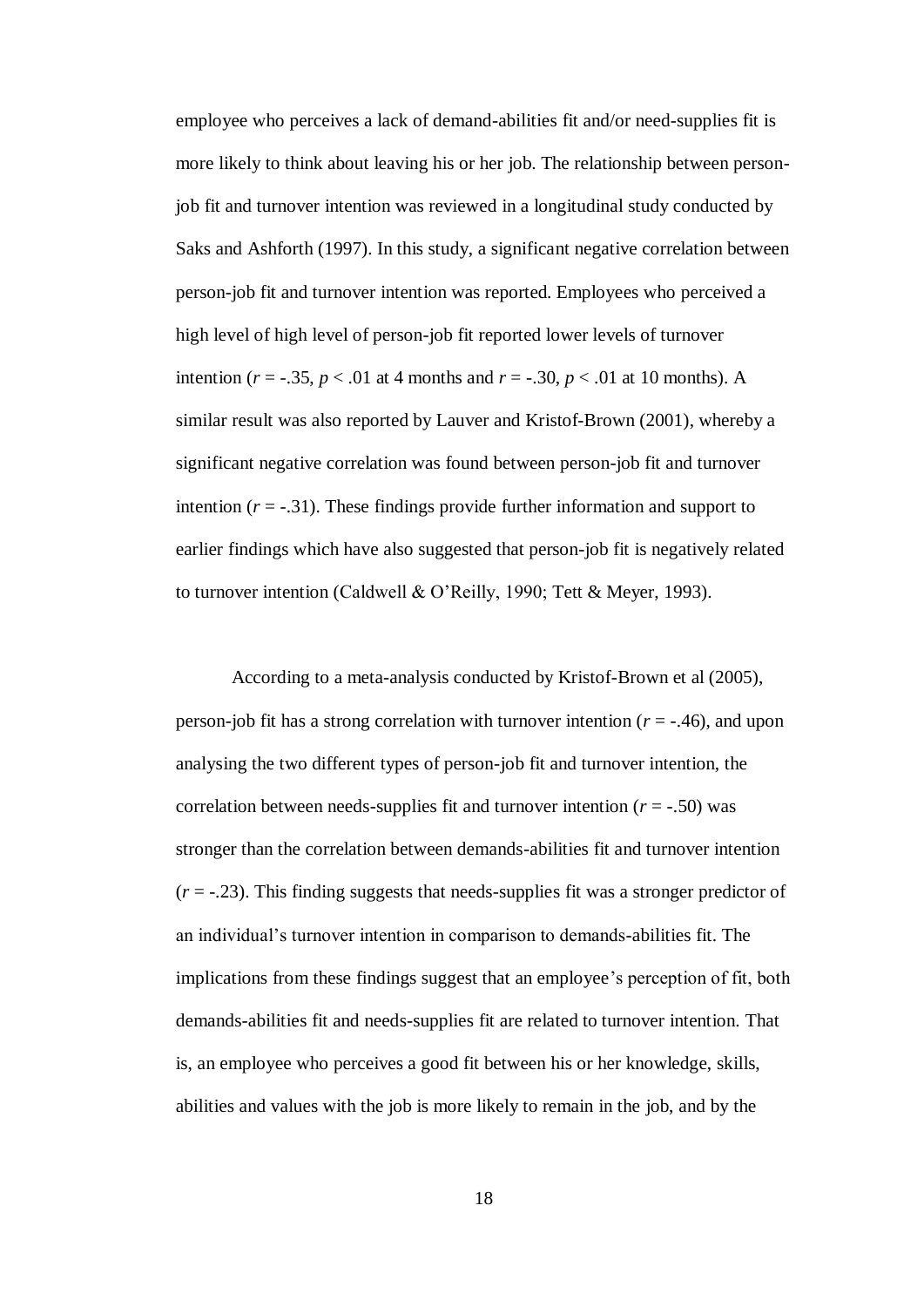same token, an employee who perceives a good fit between his or her preferences and needs with the workplace is more likely to remain with the organisation.

Based on the above findings as well as the findings from the research commissioned by the Ministry of Education in 2004, it is reasonable to propose that employees" perception of person-job fit can be used to examine and understand their turnover intention. It is proposed that a teacher who perceives a high level of fit between his or her knowledge, skills and abilities with the demands of the job (demands-abilities fit) may report a low level of withdrawal cognitions associated with turnover intention. It is also proposed that a teacher who perceives a high level of fit between his or her preferences, needs and values with the job (needs-abilities fit) may report a low level of withdrawal cognitions associated with turnover intention. Therefore, the following hypotheses are proposed and will be tested (Figure 1.1):

## **Hypothesis 6a:** *Turnover intention will be negatively related to demandsabilities fit.*

**Hypothesis 6b:** *Turnover intention will be negatively related to needs-supplies fit.*

### <span id="page-28-0"></span>**Mediating Effects of Individual Personality Characteristics**

### <span id="page-28-1"></span>*Individual Personality Characteristics and Job Satisfaction*

The relationship between individual personality characteristics and job satisfaction has received considerable attention and research over the decades. Early research conducted by Fisher and Hanna (1931) and Hoppock (1935) has revealed a strong correlation between an employee"s emotional adjustment and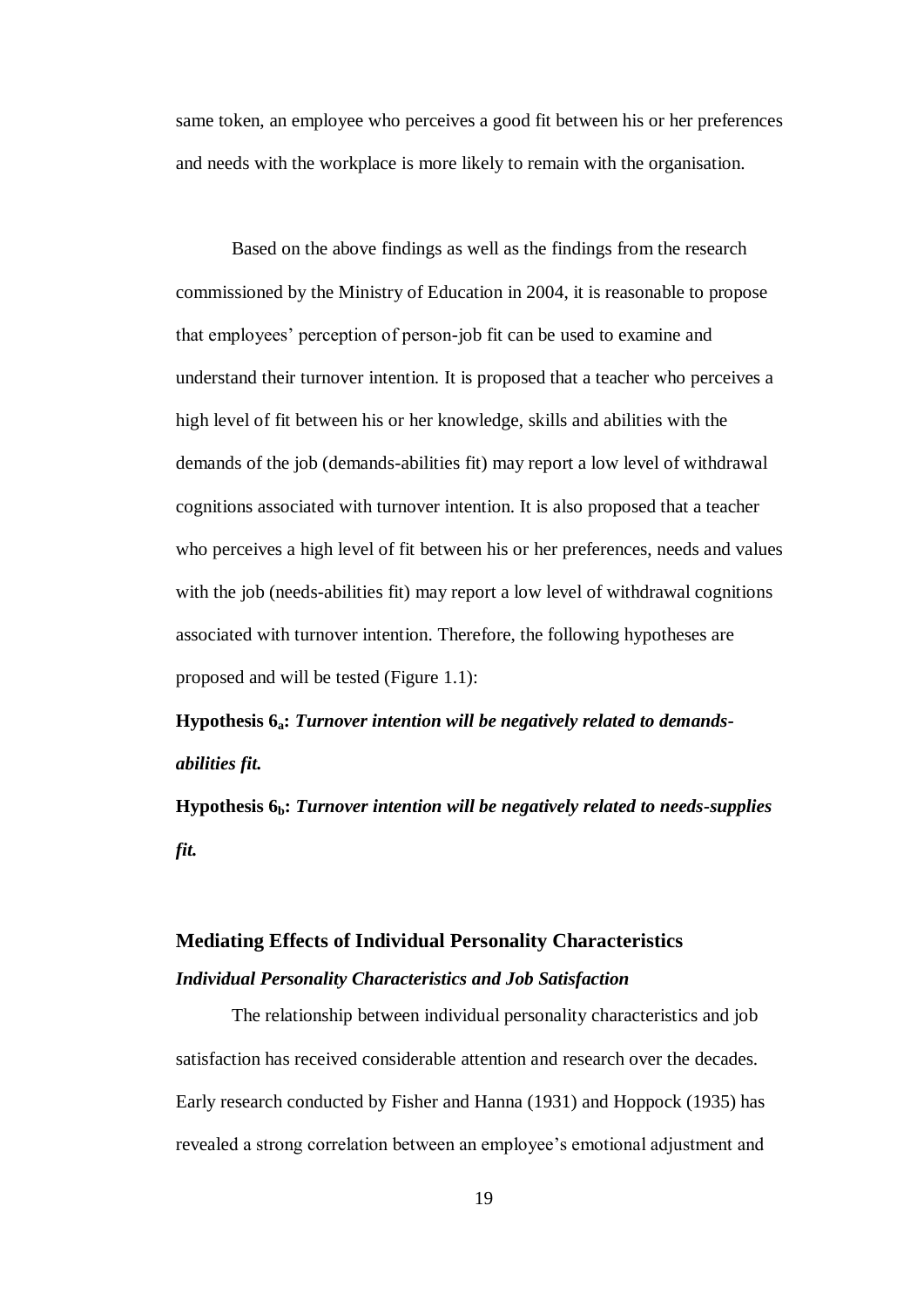levels of job satisfaction, suggesting that an employee's personality characteristics were strongly related to their affective and behavioural responses. At the present time, the notion that an individual"s behaviour is related and influenced by personality characteristics remains quite significant. Much research has explored and examined the influence of individual personality characteristics on the affective and behavioural responses to their jobs and/or workplaces, and has continued to provide strong support for this notion (Judge et al, 2002; Thomas, Buboltz & Winkelspecht, 2004). For example, Organ and Lingl (1995) have proposed that conscientiousness should be related to job satisfaction because it represents a disposition towards general work involvement that can lead to a higher chance of achieving both formal and informal job satisfaction (for example pay, promotion and recognition). Since then, a number of studies have produced findings to support this proposal (DeNeve & Cooper, 1998; Judge et al, 2002).

Due to the validity of conscientiousness as a predictor across a myriad of job outcomes, it may be appropriate to examine the mediating effects of conscientiousness on the relationship between person-job fit and job satisfaction. Therefore, the following hypotheses are proposed and will be tested (Figure 1.2): **Hypothesis 7a:** *Conscientiousness will mediate the relationship between demands-abilities fit and job satisfaction.*

**Hypothesis 7b:** *Conscientiousness will mediate the relationship between needsupplies fit and job satisfaction.*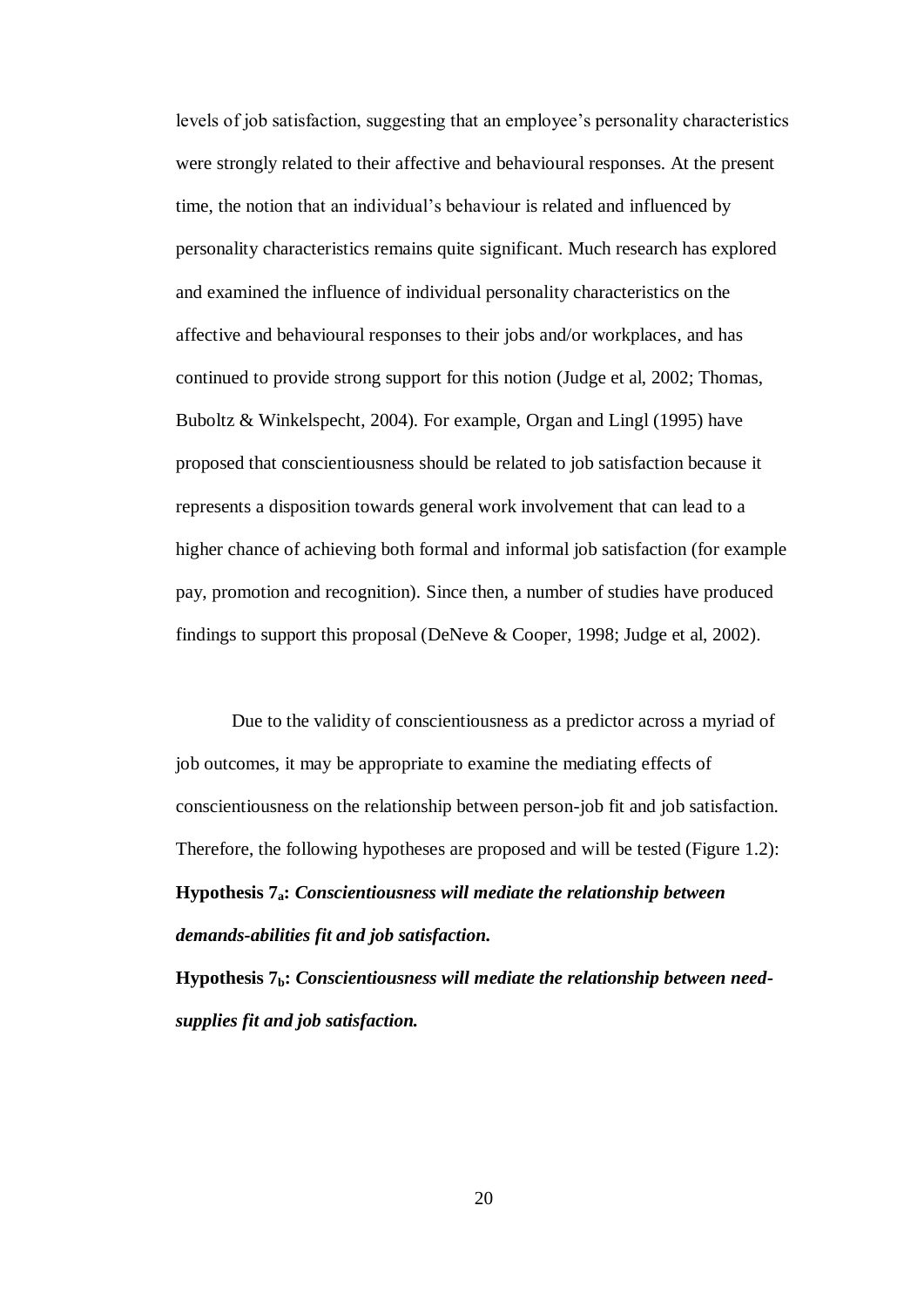

<span id="page-30-0"></span>**Figure 2: Theoretical framework of the proposed hypotheses (H7a to H10f)**

In addition, neuroticism (or emotional stability) appeared to be one of the strongest and most consistent predictors of job satisfaction (Connolly & Visveswaran, 2000; Judge et al, 2002). Neuroticism has been characterised as the main source of negative affect; individuals with high levels of neuroticism tend to experience more negative events, partly because they tend to self-select themselves into situations that cultivate negative affect (Emmons, Diener & Larsen, 1985; Magmus, Diener, Fujita & Pavot, 1993). In this instance, when an individual with high levels of neuroticism, or low levels of emotional stability experiences any negative events with respect to the job and/or workplace, the level of job satisfaction decreases remarkably. Ayan and Kocacik (2010) too, examined the relationship between job satisfaction and personality types among high school teachers and revealed that teachers who displayed high levels of emotional stability also reported higher levels of job satisfaction.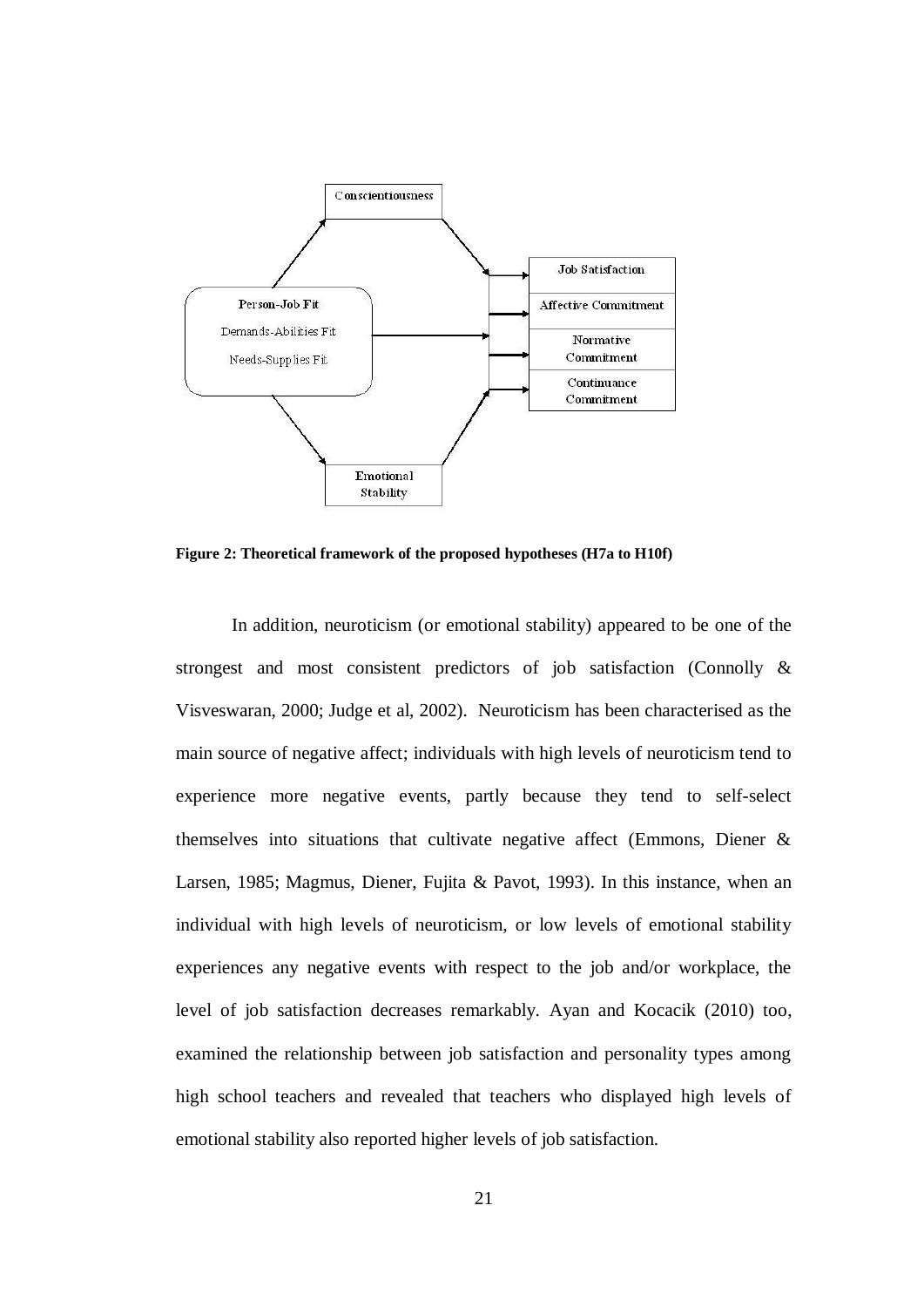These findings continue to provide support for the notion that certain individual personality characteristics are related to job satisfaction. Based on these findings, it is reasonable to propose that high level of emotional stability may mediate the relationship between an individual"s perceptions of person-job fit and job satisfaction. Therefore, the following hypotheses are proposed and will be tested (Figure 1.2):

### **Hypothesis 8a:** *Emotional stability will mediate the relationship between demands-abilities fit and job satisfaction.*

**Hypothesis 8b:** *Emotional stability will mediate the relationship between needssupplies fit and job satisfaction.*

### <span id="page-31-0"></span>*Individual Personality Characteristics and Organisational Commitment*

According to Erdheim, Wang and Zickar (2006), research into organisational commitment has increased in the past twenty years. Because organisational commitment is regarded as a form of favourable affective job response, Erdheim et al (2006) proposed that the use of individual personality characteristics can be utilised to obtain a more in-depth understanding towards the development of organisational commitment among employees. However, the relationship between individual personality characteristics and organisational commitment has received little research attention and only a small number of studies have sought to explore and examine the relationship between individual personality characteristics and organisational commitment (Erdheim et al, 2006; Gelade, Dobson & Gilbert, 2006; Silva, 2006). In order to fill the gap in this area of research, Erdheim et al (2006) conducted a study to explore the relationship between individual personality characteristics and organisational commitment.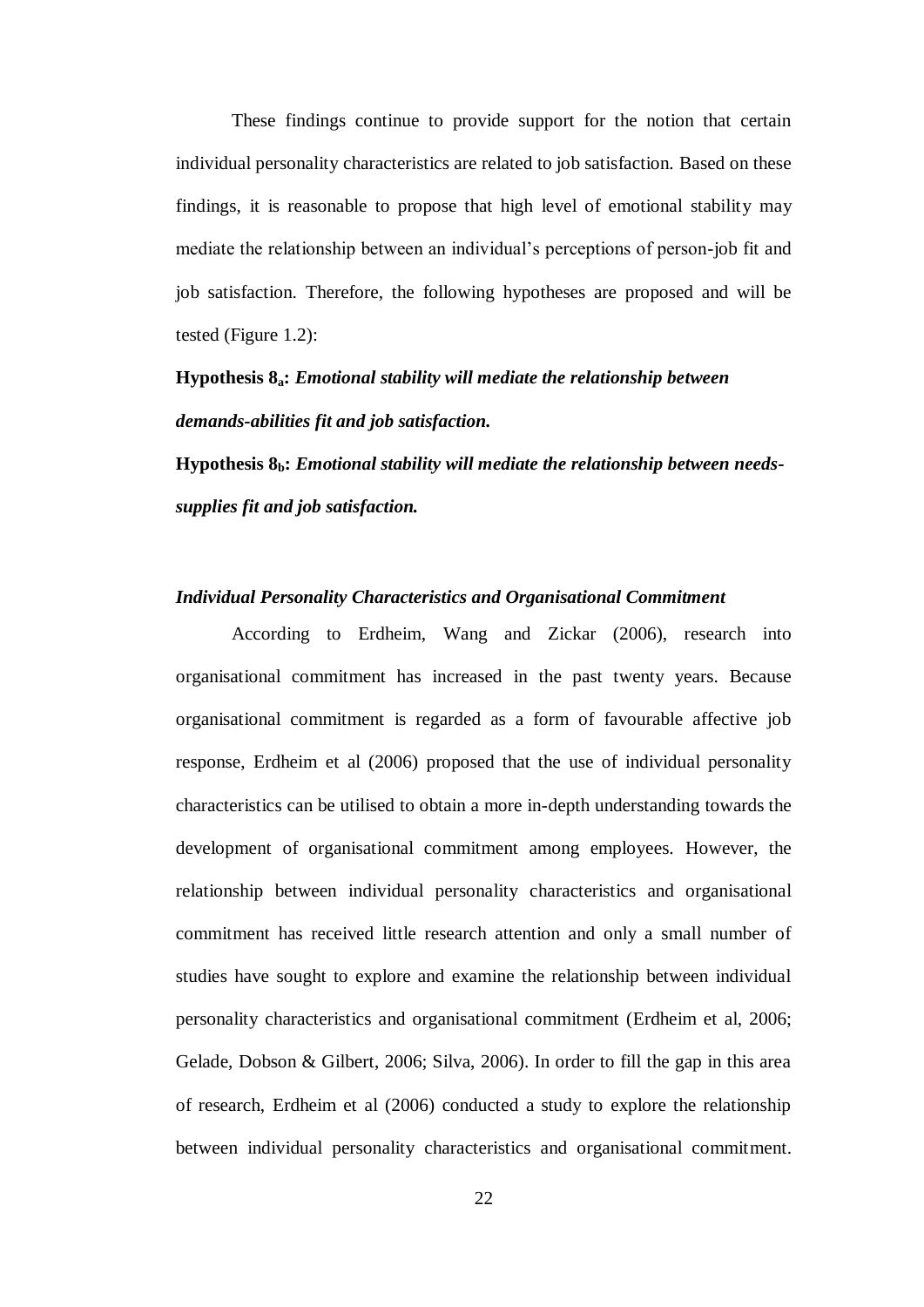Findings from their study revealed that conscientiousness was significantly correlated with affective and continuance commitment, while neuroticism was significantly correlated with continuance commitment.

A subsequent study conducted by Kumar and Bakhshi (2010) revealed similar findings to those of Erdheim et al (2006). In their study, conscientiousness was revealed as a significant predictor of employees' affective and continuance commitment while neuroticism was revealed as a significant predictor of employees' continuance commitment. According to Organ and Lingl (1995), conscientiousness is expected to be significantly related to affective commitment because individuals with high levels of conscientiousness tend to exhibit greater involvement with their job, which can then extend to the organisation as well. Conscientiousness is also expected to be significantly related to continuance commitment because increased job involvement often leads to the accumulation of financial and/or non-financial rewards. The accumulation of these rewards can then influence the advantages and disadvantages that are associated with leaving the organisation (Erdheim et al, 2006). Meanwhile, neuroticism was expected to be significantly related to continuance commitment because individuals with high levels of neuroticism and low levels of emotional stability are constantly aware of the advantages and disadvantages of leaving the organisation. Thus, they tend to exhibit a greater level of continuance commitment (Erdheim et al, 2006).

The findings of Erdheim et al (2006) and Kumar and Bakhshi (2010) provide support for the notion that personality characteristics can serve as an important factor to account for the development of employees' organisational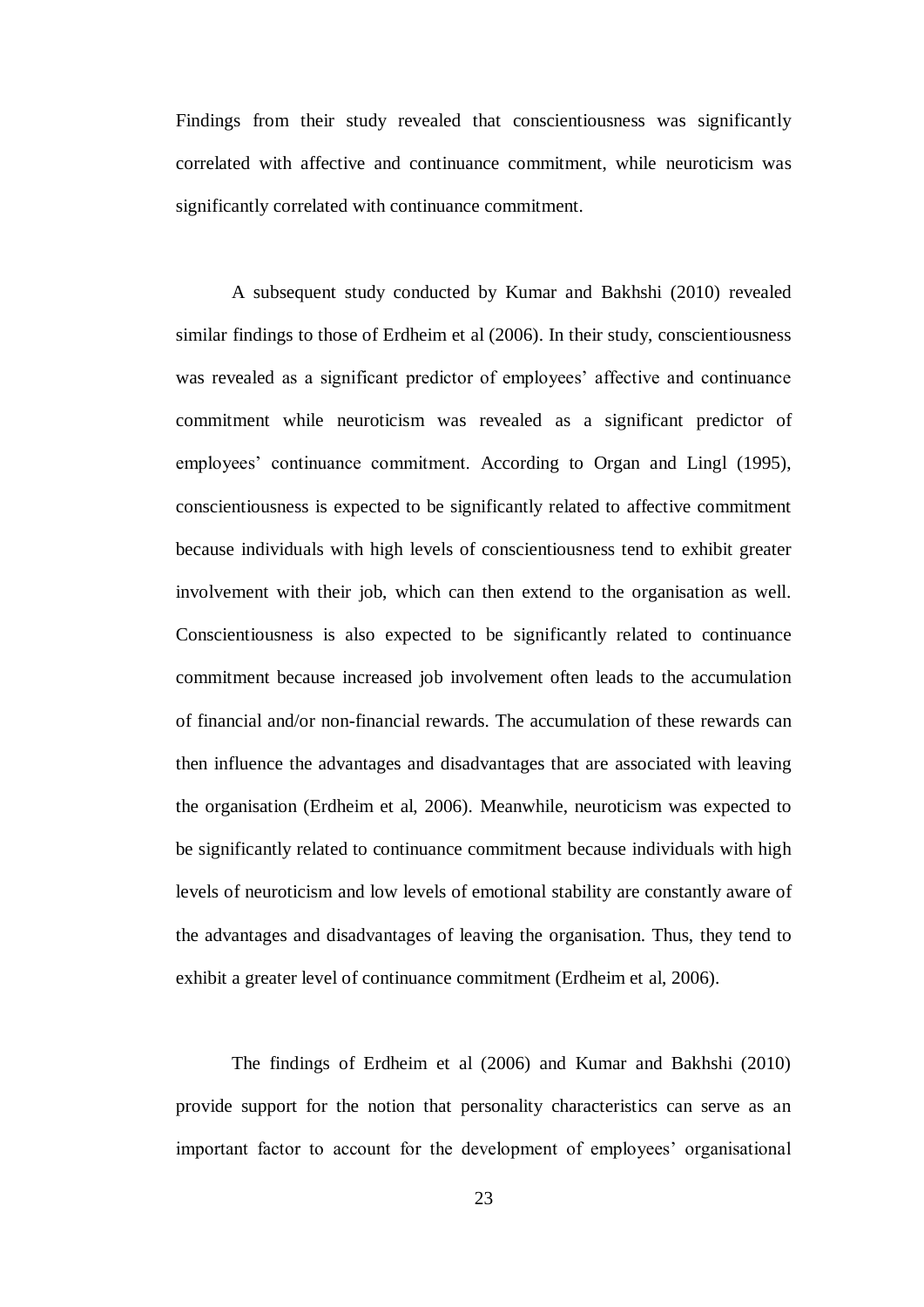commitment. It is therefore reasonable to propose that an individual"s personality characteristics, in this case conscientiousness and emotional stability, can be used to examine the mediating effects they have in the relationship between person-job fit and organisational commitment. Consequently, it is proposed that a teacher with high levels of conscientiousness and emotional stability may perceive high levels of fit, which will be strongly related to high levels of affective, normative and continuance commitment to the school where they teach. Although some research has excluded normative commitment in their studies due to the high correlation it has with affective commitment, which makes it difficult to discriminate between affective and normative commitment (Meyer, Stanley, Herscovitch & Topolnytsky, 2002; Organ & Lingl, 1995). However, this research proposes that normative commitment should be included in these hypotheses because a teacher with a high level of conscientiousness and emotional stability may perceive a high level of person-job fit that can be strongly related to the moral responsibilities, or normative commitment they feel towards their job and/or school. Therefore, the following hypotheses are proposed and will be tested (Figure 1.1):

**Hypothesis 9a:** *Conscientiousness will mediate the relationship between demands-abilities fit and affective commitment.*

**Hypothesis 9b:** *Conscientiousness will mediate the relationship between demands-abilities fit and normative commitment.*

**Hypothesis 9c:** *Conscientiousness will mediate the relationship between demands-abilities fit and continuance commitment.*

**Hypothesis 9d:** *Conscientiousness will mediate the relationship between needssupplies fit and affective commitment.*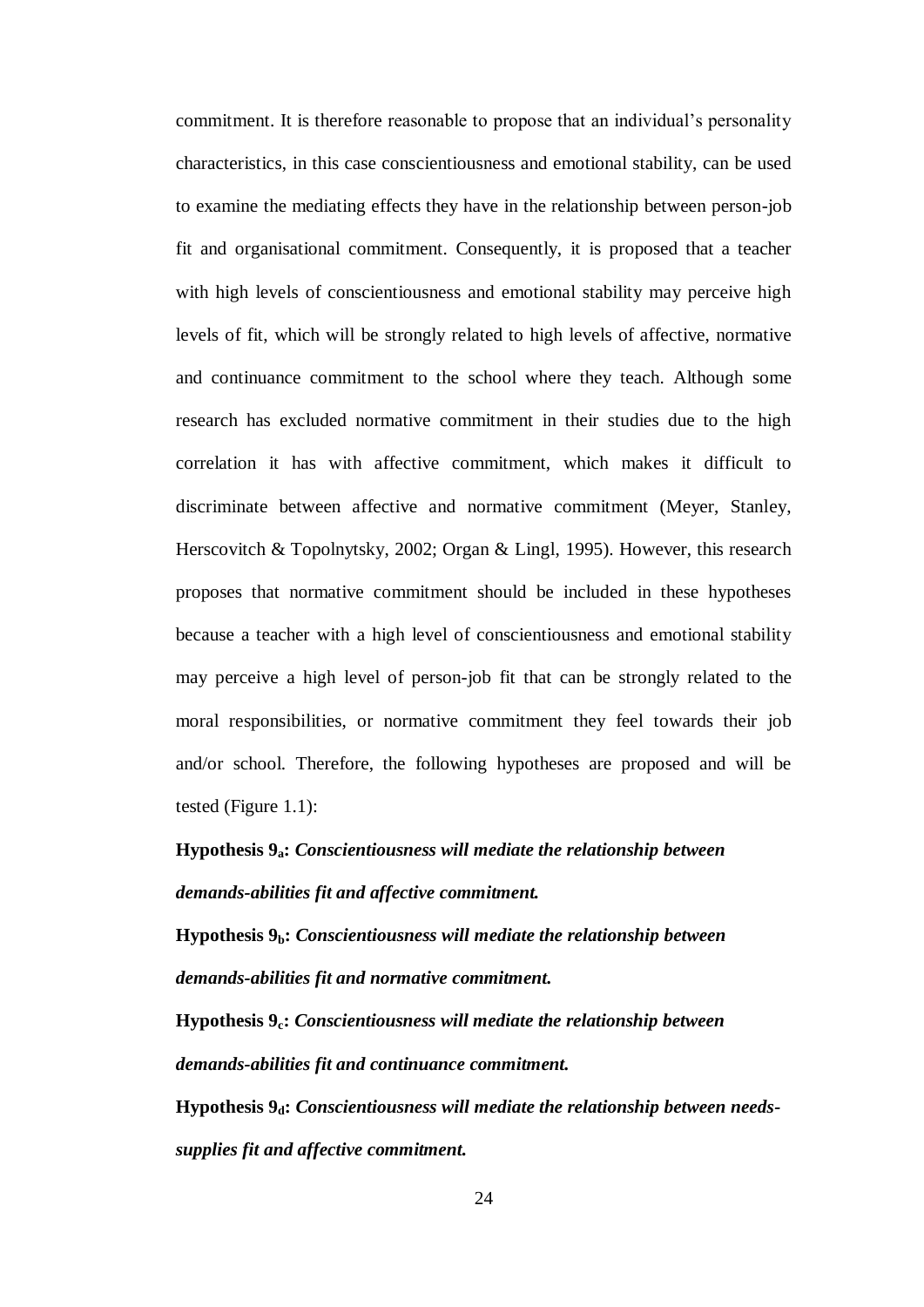**Hypothesis 9e:** *Conscientiousness will mediate the relationship between needssupplies fit and normative commitment.*

**Hypothesis 9f:** *Conscientiousness will mediate the relationship between needssupplies fit and continuance commitment.*

**Hypothesis 10a:** *Emotional stability will mediate the relationship between demands-abilities fit and affective commitment.*

**Hypothesis 10b:** *Emotional stability will mediate the relationship between demands-abilities fit and normative commitment.*

**Hypothesis 10c:** *Emotional stability will mediate the relationship between demands-abilities fit and continuance commitment.*

**Hypothesis 10d:** *Emotional stability will mediate the relationship between needs-supplies fit and affective commitment.*

**Hypothesis 10e:** *Emotional stability will mediate the relationship between needs-supplies fit and normative commitment.*

**Hypothesis 10f:** *Emotional stability will mediate the relationship between needssupplies fit and continuance commitment.*

At this point, it is crucial to note that the relationship between person-job fit and the hypothesised job responses will not always be fully mediated by individual personality characteristics, in this case, conscientiousness and emotional stability. There is a possibility for partial mediation as well as a direct relationship between person-job fit (both demands-abilities fit and needs-supplies fit) and the hypothesised job responses without any mediating effect. Both conscientiousness and emotional stability are the variables of interest in this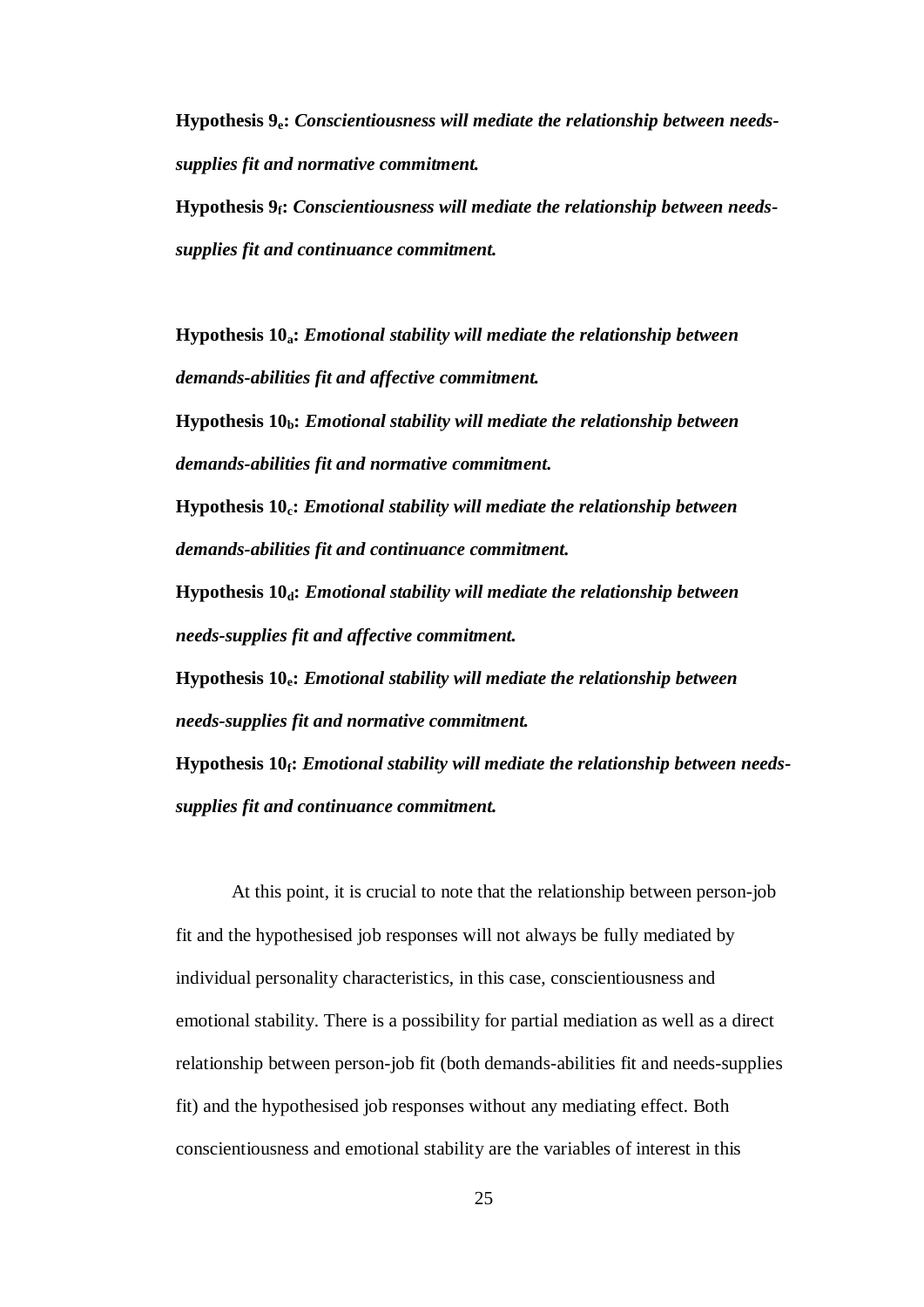research due to their validity and robustness as predictors of a large number of job responses. It is proposed that conscientiousness and emotional stability may be able to provide a deeper insight into the concept of person-job fit as well as its relationship with other job responses.

In summary, research which examined the relationship and influences of individual personality characteristics and affective and/or behavioural responses has received a large amount of interest and attention over the years. However, the research on the relationship between individual personality characteristics and person-job fit is limited. The aim of this research is two-fold. Firstly, it seeks to examine the relationship between individual personality characteristics with person-job fit (both demands-abilities fit and needs-supplies fit) among primary and secondary school teachers in New Zealand. Secondly, it seeks to examine the relationship between person-job fit with job satisfaction, turnover intention and organisational commitment. Both conscientiousness and emotional stability have been proposed as mediating variables to further understand the relationship between person-job fit and the hypothesised job responses.

### <span id="page-35-0"></span>**Summary of Hypotheses**

#### *Person-Job Fit and Individual Personality Characteristics*

Hypothesis  $1_a$ : Intellect/imagination will be positively related to demands-abilities fit.

Hypothesis  $1<sub>b</sub>$ : Conscientiousness will be positively related to demands-abilities fit.

Hypothesis  $1_c$ : Extraversion will be positively related to demands-abilities fit.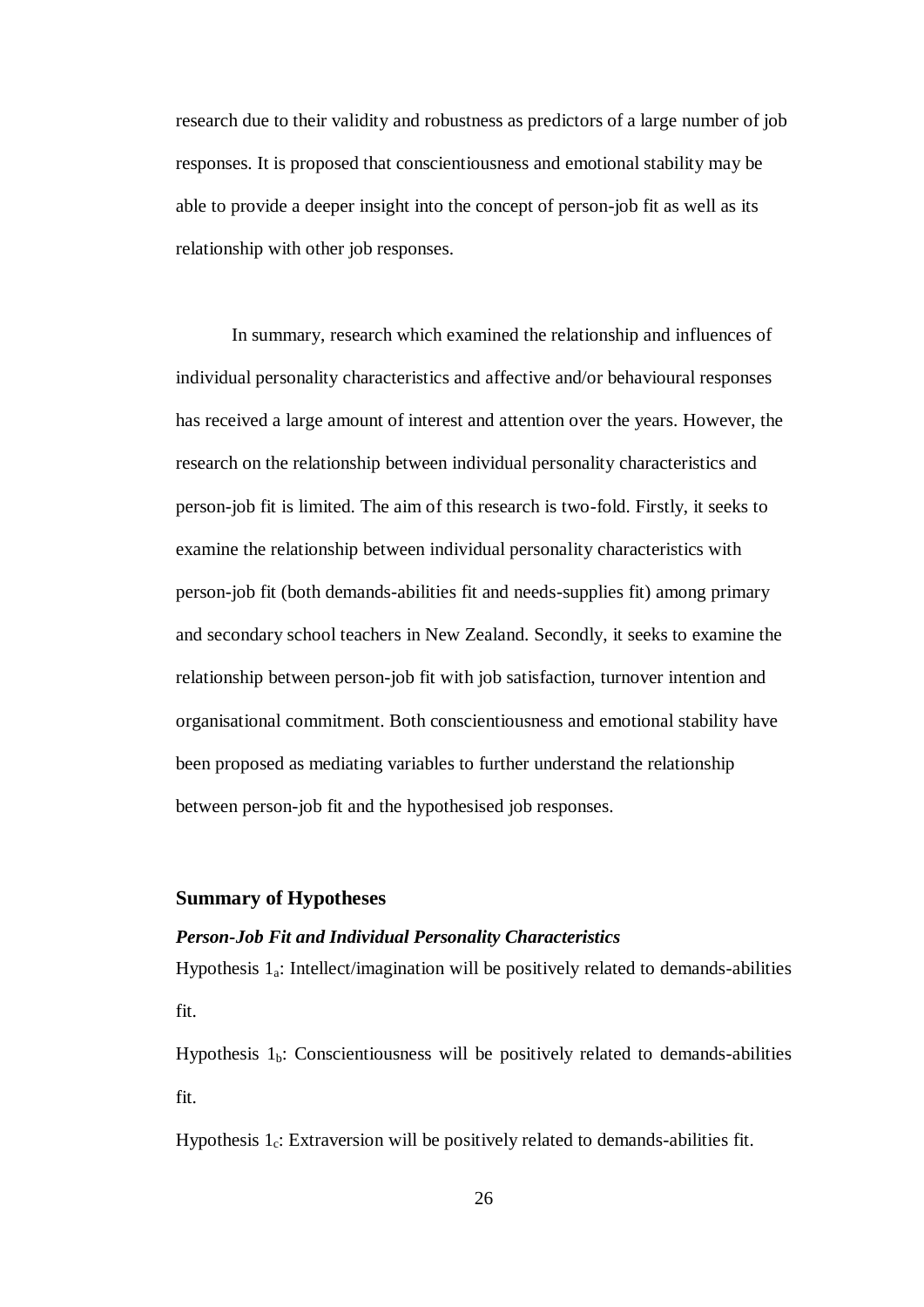Hypothesis  $1_d$ : Agreeableness will be positively related to demands-abilities fit. Hypothesis  $1_e$ : Emotional stability will be positively related to demands-abilities fit.

Hypothesis 2a: Intellect/imagination will be positively related to needs-supplies fit. Hypothesis  $2<sub>b</sub>$ : Conscientiousness will be positively related to needs-supplies fit. Hypothesis 2c: Extraversion will be positively related to needs-supplies fit. Hypothesis  $2_d$ : Agreeableness will be positively related to needs-supplies fit. Hypothesis  $2_e$ : Emotional stability will be positively related to needs-supplies fit.

#### *Person-Job Fit and Job Satisfaction*

Hypothesis 3a: Demands-abilities fit will be positively related to job satisfaction.

Hypothesis  $3<sub>b</sub>$ : Needs-supplies fit will be positively related to job satisfaction.

#### *Person-Job Fit and Organisational Commitment*

Hypothesis  $4_a$ : Demands-abilities fit will be positively related to affective commitment.

Hypothesis  $4<sub>b</sub>$ : Demands-abilities fit will be positively related to normative commitment.

Hypothesis  $4<sub>c</sub>$ : Demands-abilities fit will be positively related to continuance commitment.

Hypothesis 5a: Affective commitment will be positively related to needs-supplies fit.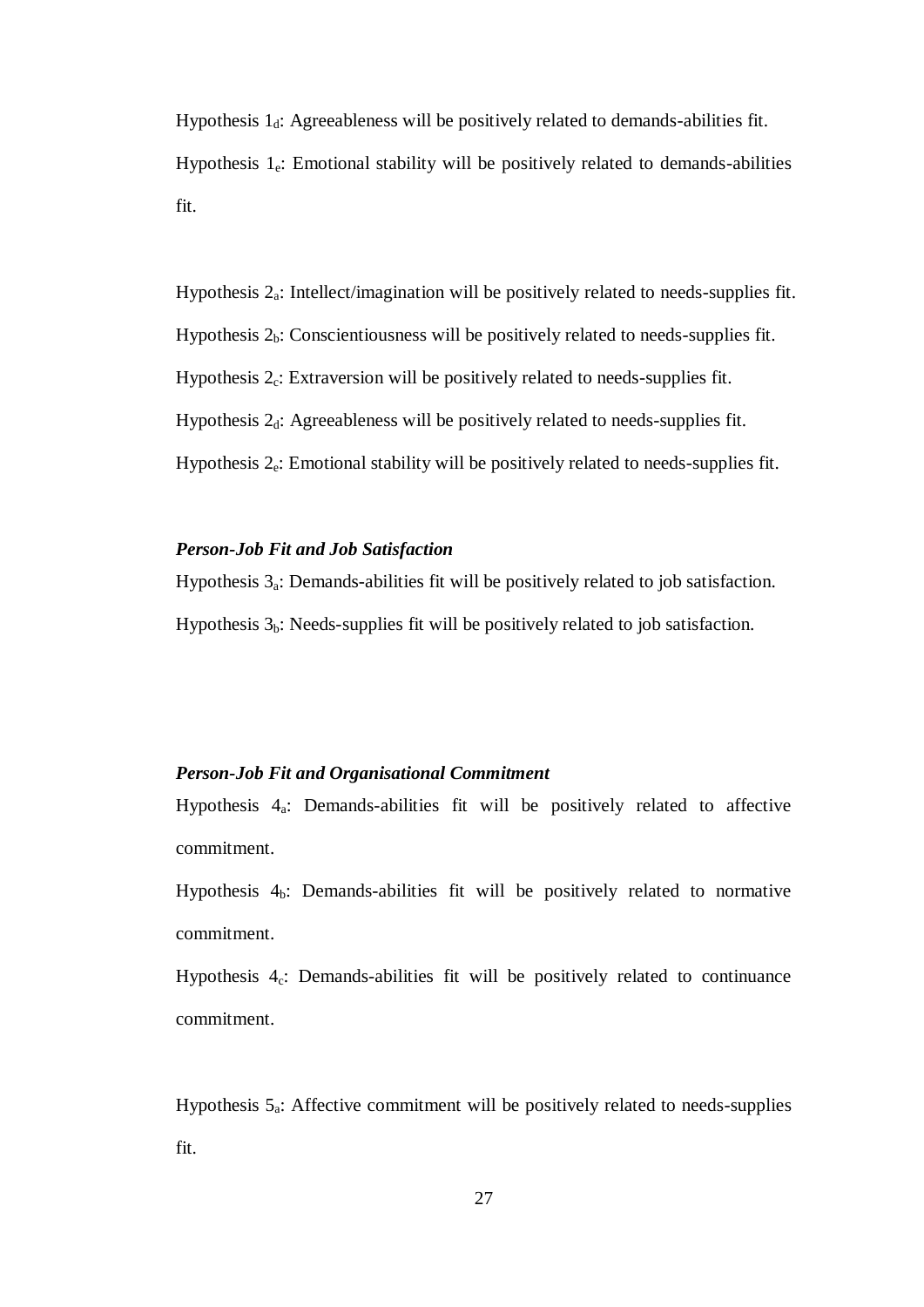Hypothesis  $5<sub>b</sub>$ : Normative commitment will be positively related to needs-supplies fit.

Hypothesis  $5<sub>c</sub>$ : Continuance commitment will be positively related to needssupplies fit.

#### *Person-Job Fit and Turnover Intention*

Hypothesis 6a: Demands-abilities will be negatively related to turnover intention. Hypothesis  $6<sub>b</sub>$ : Needs-supplies fit will be negatively related to turnover intention.

#### *Individual Personality Characteristics, Job Satisfaction and Person-Job Fit*

Hypothesis 7a: Conscientiousness will mediate the relationship between demandsabilities fit and job satisfaction.

Hypothesis  $7<sub>b</sub>$ : Conscientiousness will mediate the relationship between needssupplies fit and job satisfaction.

Hypothesis  $\delta_a$ : Emotional stability will mediate the relationship between demands-abilities fit and job satisfaction.

Hypothesis  $\delta_b$  Emotional stability will mediate the relationship between job satisfaction and needs-supplies fit.

### *Individual Personality Characteristics, Organisational Commitment and Person-Job Fit*

Hypothesis  $9<sub>a</sub>$ : Conscientiousness will mediate the relationship between demandsabilities fit and affective commitment.

Hypothesis  $9<sub>b</sub>$ : Conscientiousness will mediate the relationship between demandsabilities fit and normative commitment.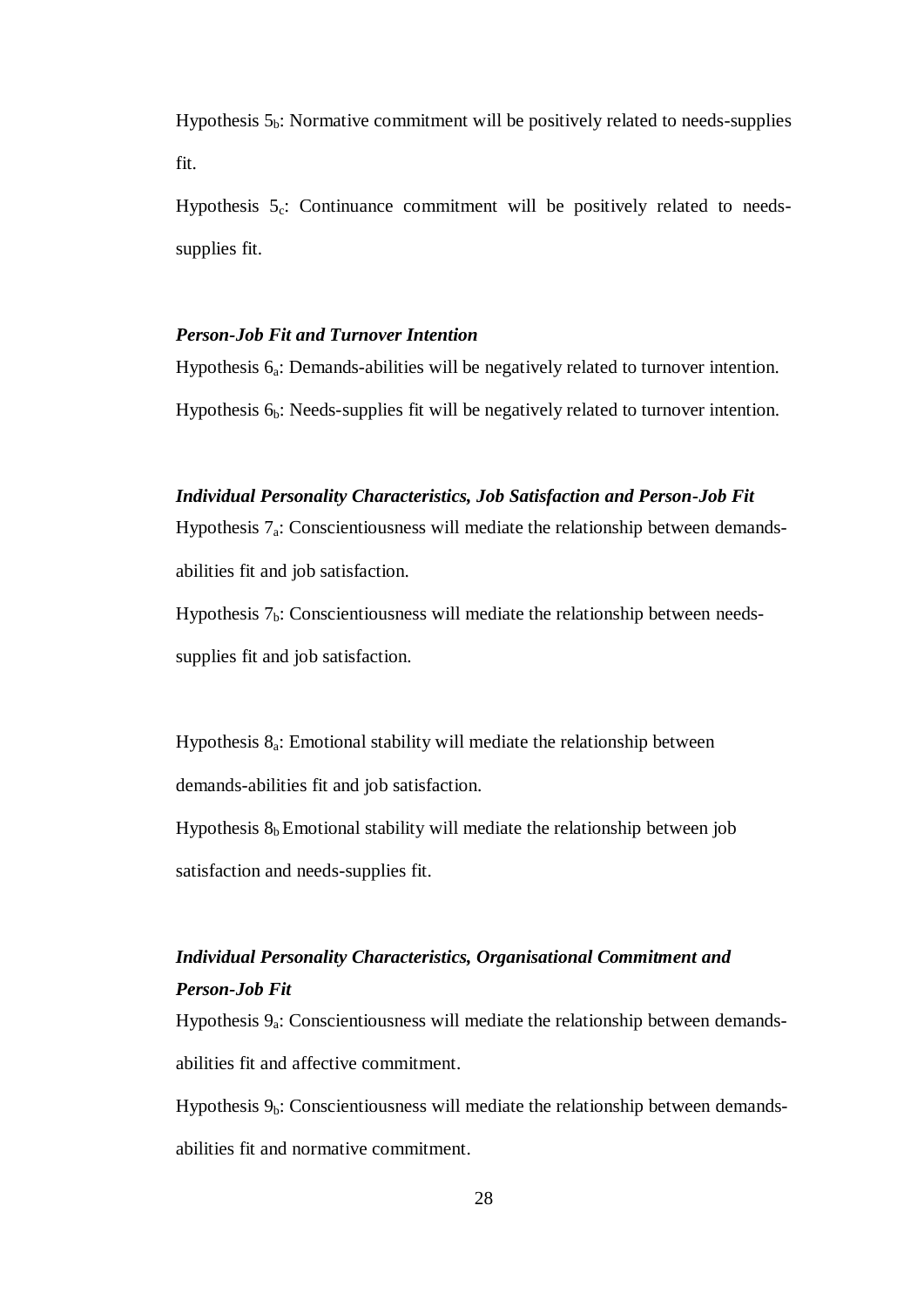Hypothesis  $9<sub>c</sub>$ : Conscientiousness will mediate the relationship between demandsabilities fit and continuance commitment.

Hypothesis  $9_d$ : Conscientiousness will mediate the relationship between needssupplies fit and affective commitment.

Hypothesis  $9e$ : Conscientiousness will mediate the relationship between needssupplies fit and normative commitment.

Hypothesis  $9<sub>f</sub>$ : Conscientiousness will mediate the relationship between needssupplies fit and continuance commitment.

Hypothesis  $10_a$ : Emotional stability will mediate the relationship between demands-abilities fit and affective commitment.

Hypothesis  $10<sub>b</sub>$ : Emotional stability will mediate the relationship between demands-abilities fit and normative commitment.

Hypothesis  $10<sub>c</sub>$ : Emotional stability will mediate the relationship between demands-abilities fit and continuance commitment.

Hypothesis  $10_d$ : Emotional stability will mediate the relationship between needssupplies fit and affective commitment.

Hypothesis  $10<sub>e</sub>$ : Emotional stability will mediate the relationship between needssupplies fit and normative commitment.

Hypothesis  $10<sub>f</sub>$ : Emotional stability will mediate the relationship between needssupplies fit and continuance commitment.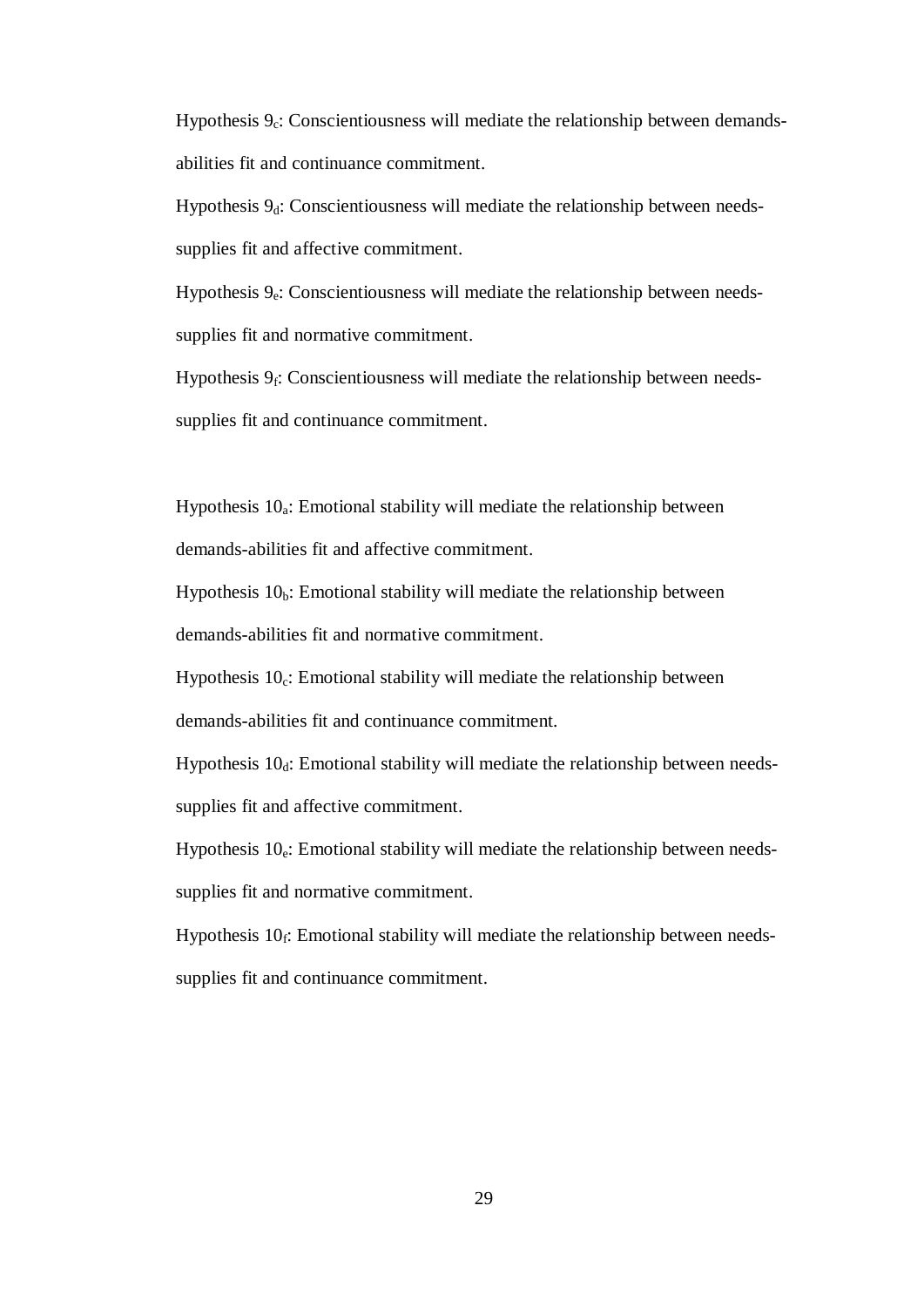### **Chapter Two**

### **METHOD**

The present research has explored the relationship between individual personality characteristics and person-job fit among primary and secondary school teachers in New Zealand. The responses gathered from the sample group of primary and secondary school teachers were used to explore and assess this relationship. The relationship between person-job fit and other aspects of affective responses and behavioural outcomes such as job satisfaction, turnover intention and organisational commitment were also explored.

#### *Participants*

The participants in this research consisted of teachers who were recruited from primary and secondary schools across New Zealand. A total of 88 primary and secondary schools were involved in this research, and the number of teachers who participated was 179. An accurate response rate could not be ascertained due to the unknown number of teachers who were invited to participate in this research.

A demographic analysis of the sample showed that 71% of the participants who responded to the questionnaire were female  $(n = 119)$ . The participants' age ranged from 22 to 67 years with a mean of 47.5 years (SD = 11.2, n = 169). Eighty percent ( $n = 136$ ) of the participants identified themselves as New Zealanders of European descent and five percent  $(n = 8)$  of the participants identified themselves as New Zealanders of Maori descent. Of the participants, 70% were teaching in primary schools while 30% were teaching in secondary schools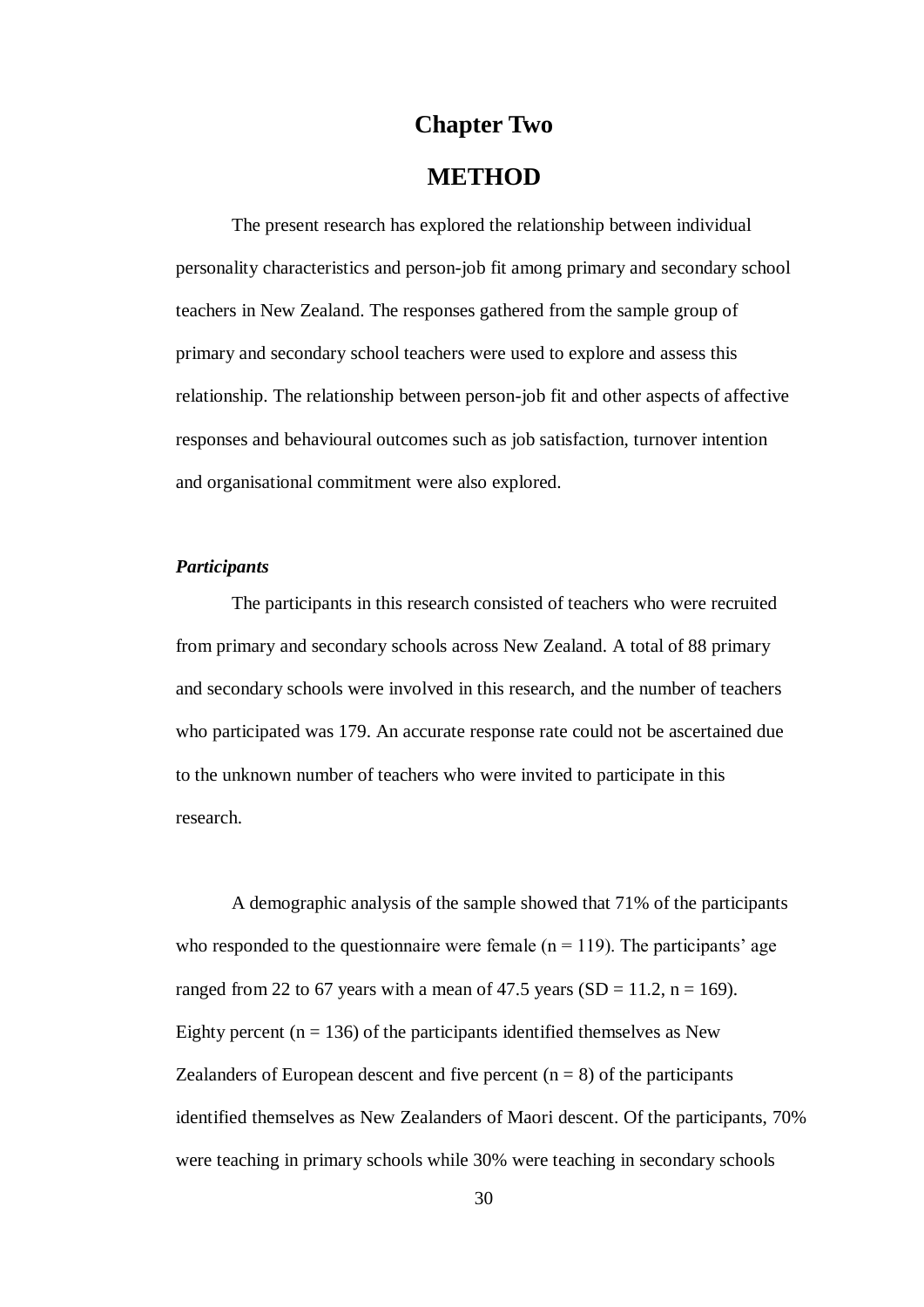$(n = 168)$  (Table 2). Further demographic analysis of the composition of the sample based on the years of teaching and years of teaching in current school are provided in Table 1.

| Age<br>$(n=169)$                                    | $20 - 29$<br>$(n=12)$<br>7.1%        | 30-39<br>$(n=32)$<br>18.9%             | 40-49<br>$(n = 43)$<br>25.4%   | 50-59<br>$(n=58)$<br>34.3%         | $60+$<br>$(n=24)$<br>14.2% |                        |
|-----------------------------------------------------|--------------------------------------|----------------------------------------|--------------------------------|------------------------------------|----------------------------|------------------------|
| Ethnic Origin<br>$(n=169)$                          | European<br>(NZ)<br>$(n=136)$<br>80% | European<br>(Other)<br>$(n=17)$<br>10% | Maori<br>$(n=8)$<br>5%         | Pacific<br>People<br>$(n=2)$<br>1% | Asian<br>$(n=1)$<br>1%     | Other<br>$(n=5)$<br>3% |
| Years of Teaching<br>$(n=169)$                      | $1 - 5$<br>$(n = 35)$<br>20.7%       | $6 - 10$<br>$(n=21)$<br>12.4%          | $11 - 15$<br>$(n=21)$<br>12.4% | $16 - 20$<br>$(n=16)$<br>9.5%      | $21+$<br>$(n = 76)$<br>45% |                        |
| Years of Teaching<br>in Current School<br>$(n=168)$ | $1 - 5$<br>$(n=86)$<br>51.2%         | $6 - 10$<br>$(n=38)$<br>22.6%          | $11 - 15$<br>$(n=23)$<br>13.7% | $16 - 20$<br>$(n=12)$<br>7.1%      | $21+$<br>$(n=9)$<br>5.4%   |                        |

**Table 1: Demographic characteristics of the sample**

#### *Procedure*

A pilot survey of the questionnaire was conducted with three participants from outside the participating schools. Pilot participants were required to complete the questionnaire as well as provide feedback pertaining to the instructions, content, face validity; whether the items in the questionnaire measured what they purport to measure, length, and time required for completion. Feedback received from this pilot survey highlighted that the use of words such as 'shirk' and 'exacting' (questions 38 and 48 respectively in Section C of Appendix C) were unclear to participants and a decision was made to include the synonyms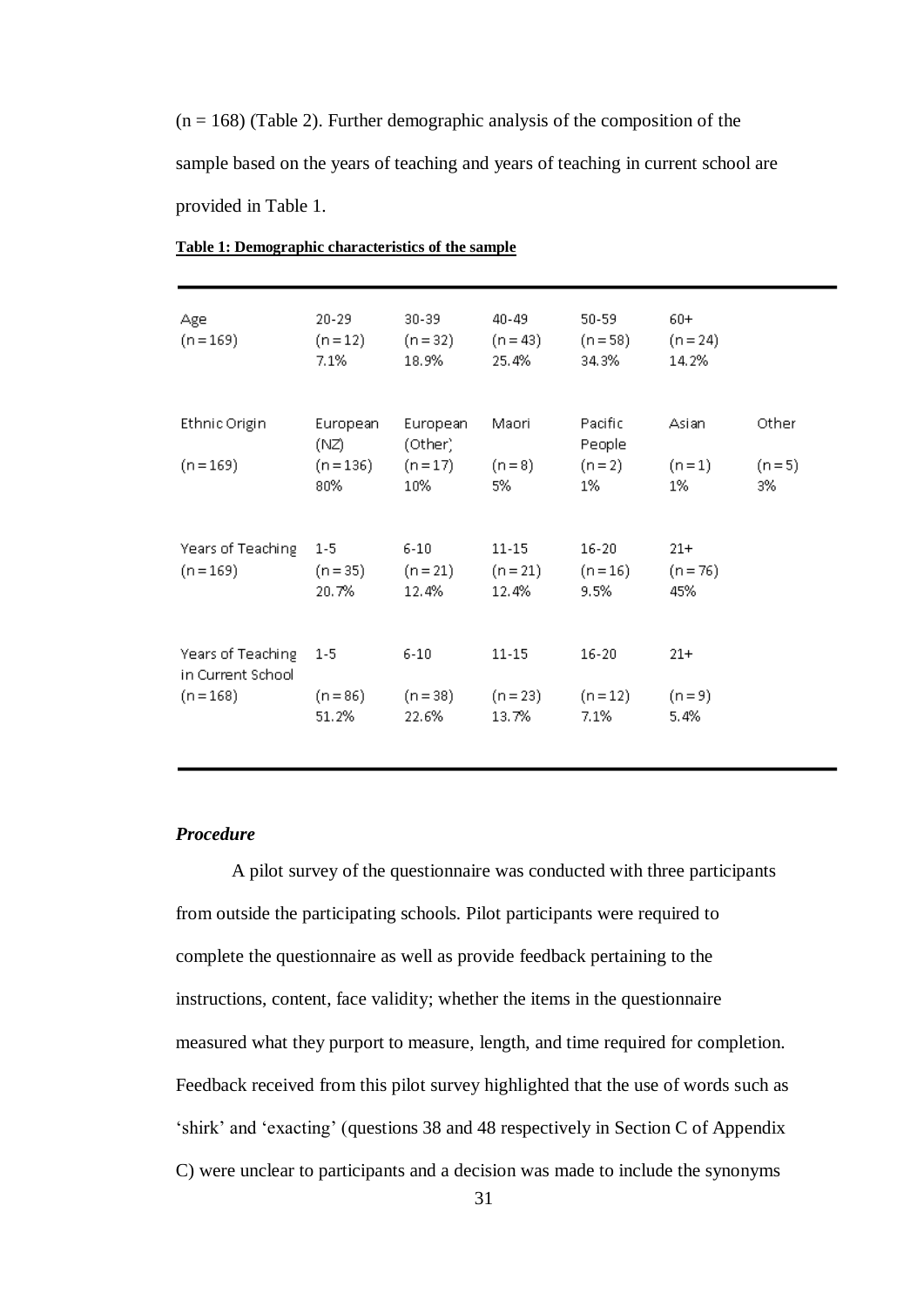of these words in order to provide further clarification of the meanings of these words. The questionnaire was then formatted into an online questionnaire using the software program Qualtrics. The final content of the questionnaire is provided in Appendix C.

A list of primary and secondary schools ( $n = 2568$ ) across New Zealand was obtained through a contact from the Ministry of Education. A total of 2153 schools that have had their email addresses released to the public were contacted and offered the opportunity to participate in this research. A cover letter (Appendix A) which introduced the researcher, the background, purpose and requirement of the research as well as the Ethics Approval form was sent to the principals of these schools. Principals who offered their support and assistance to this research were then sent the survey link to be distributed among their teachers. An information sheet (Appendix B) which introduced the researcher and outlined the background, purpose and requirement of this research was attached to the survey link. Participants were informed that the items in the questionnaire sought to obtain information pertaining to the participants" perceptions of person-job fit (both demand-abilities fit and needs-supplies fit), work attitudes and individual personality characteristics.

Information pertaining to the rights of the participants such as confidentiality, anonymity, voluntary participation and contact with the researcher and/or research supervisor was also outlined in this information sheet. Participants were also informed that a summary of the overall findings from the research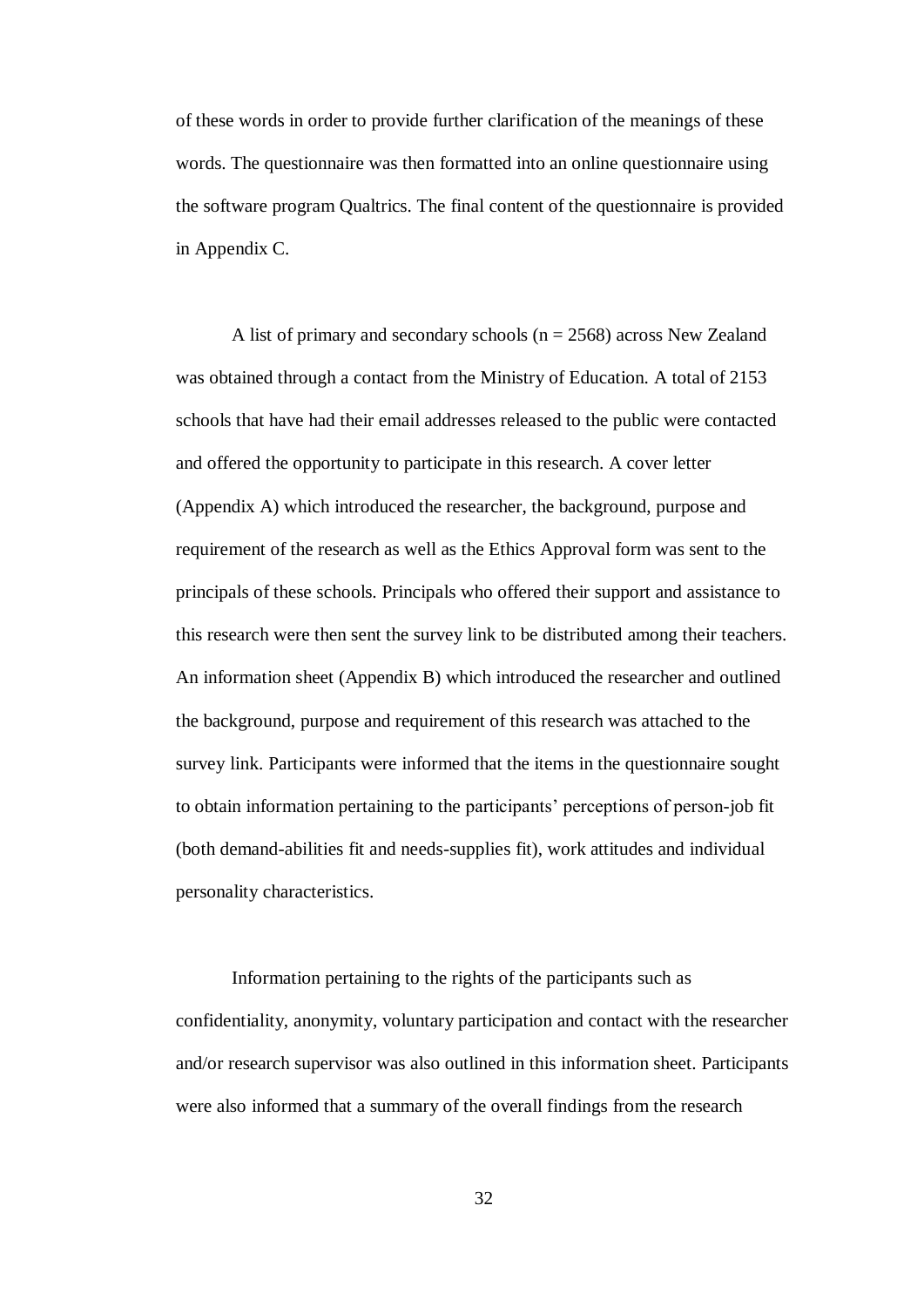would be made available to the respective participating primary and secondary schools for general distribution upon its completion in March 2012.

#### *Ethics*

Ethics approval for this research was granted on 22nd June, 2011 by the Research and Ethics Committee of the School of Psychology at the University of Waikato (Appendix D).

#### *Measures*

An online questionnaire was utilised in this research. The questionnaire comprised items designed to measure the participants" perceptions of person-job fit (both demands-abilities fit and needs-supplies fit), job satisfaction, turnover intention, organisational commitment and individual personality characteristics. General demographic characteristics of the participants were also collected.

Principal axis factor and reliability analyses were conducted in order to assess the dimensionality as well as the internal consistency of each individual scale utilised in this research. Recoding of items with reversed scoring was also conducted. In order to account for missing data values from the questionnaires (n ranges from 1 to 12), mean imputation analysis was conducted. Results from a study carried out by Roth, Switzer III and Switzer (1999) suggested that this method is an effective approach in reproducing the results of data sets with missing data values. The mean score for each research variable displayed in Table 3 (Chapter 3) was obtained by totaling all the responses across every item in each

33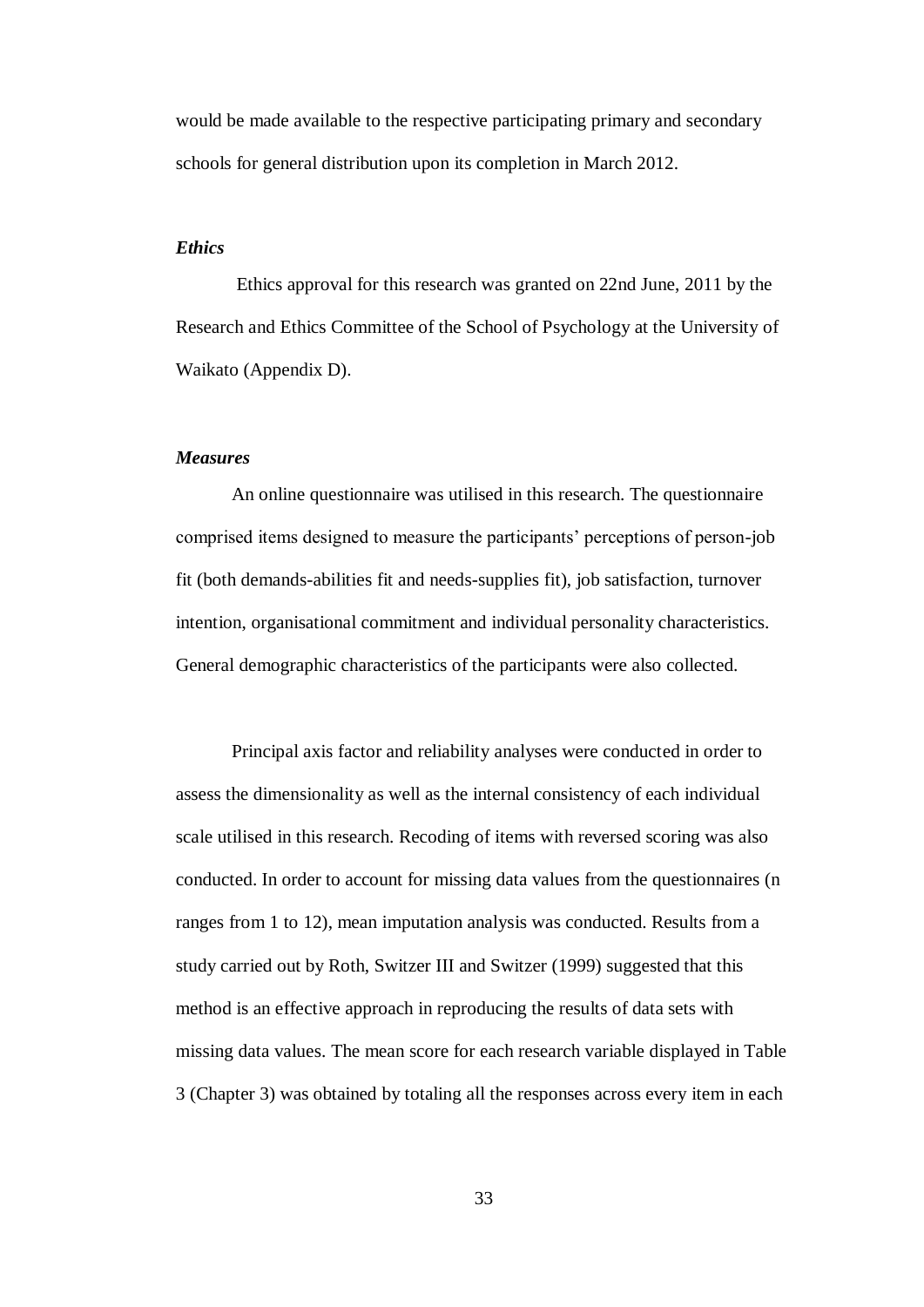measurement scale and dividing this total by the number of items responded by each participant.

**Person-Job Fit.** The two forms of person-job fit, demands-abilities fit and the needs-supplies fit, were measured each using a set of scales developed by Cable and DeRue (2002). Each scale consists of three items Participants responded to these six items (Questions 1 to 6 in Section A of Appendix C) using a seven-point scale with responses anchored from 1 (*strongly disagree*) to 7 (*strongly agree*) with lower scores indicating less demands-abilities and/or needssupplies fit. The coefficient alpha values for the demands-abilities fit scale have indicated a range from .84 to .89; while the coefficient alpha values for the needssupplies fit scale have indicated a range from .89 to .93 (Cable & DeRue, 2002).

Principal axis factor analysis was conducted to explore the factor structure of the six-item bank of questions (KMO-MSA = .83 and Bartlett's Test  $p < .001$ ). The results from this analysis showed that the measure represented two distinct factors with eigenvalues of 4.04 and .87. Despite the low eigenvalue of  $< 1$ , two factors were retained based on the factor loadings on the pattern matrix and the scree plot. The factor loadings of individual items ranged from .64 to .97 and the two factors accounted for 81.83% of the variance (Appendix E). The coefficient alpha for the demands-abilities and needs-supplies scales in this research were .84 and .93 respectively.

**Job Satisfaction***.* Overall job satisfaction was measured using a threeitem bank of questions known as the Michigan Organisational Assessment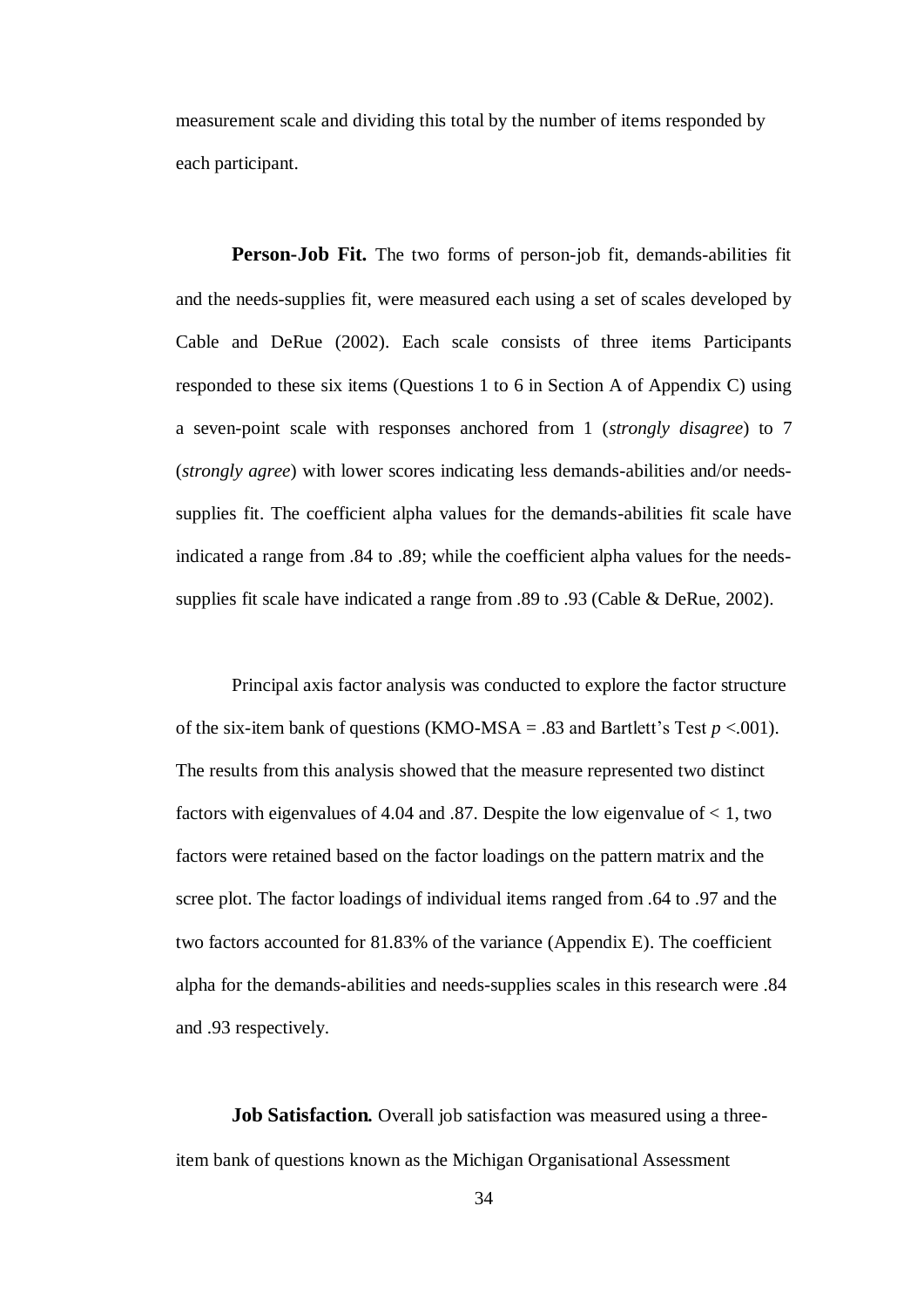Questionnaire developed by Cammann, Fichman, Jenkins and Klesh (1979) as cited in Cook, Hepworth, Wall and Warr (1981). Participants responded to these items (Questions 7 to 9 in Section A of Appendix C) using a seven-point scale with responses anchored from 1 (*strongly disagree*) to 7 (*strongly agree*) with lower scores indicating lower overall satisfaction with the current job. The coefficient alpha values for this scale have indicated a range from .67 to .95 (Fields, 2002).

One item (Item 9) which was reverse scored was recoded (refer to Section A in Appendix C) before principal axis factor analysis was conducted to explore the factor structure of the three-item bank of questions  $(KMO-MSA = .66$  and Bartlett's Test  $p < 0.001$ . The results from this analysis showed that the measure represented a unitary factor with an eigenvalue of 2.30, which was also evident from the scree plot. The factor loadings of individual items ranged from .83 to .93 and the factor accounted for 76.5% of the variance (Appendix E). The coefficient alpha for this scale in this research was .85.

**Turnover Intention.** Participants' turnover intention was measured using a five-item bank of questions developed by Bozeman and Perrewe (2001). Participants responded to these items using a seven-point scale with responses anchored from 1 (*strongly disagree*) to 7 (*strongly agree*) (Appendix C). The coefficient alpha values for this scale have indicated a range from .90 to .94 (Bozeman & Perrewe, 2001).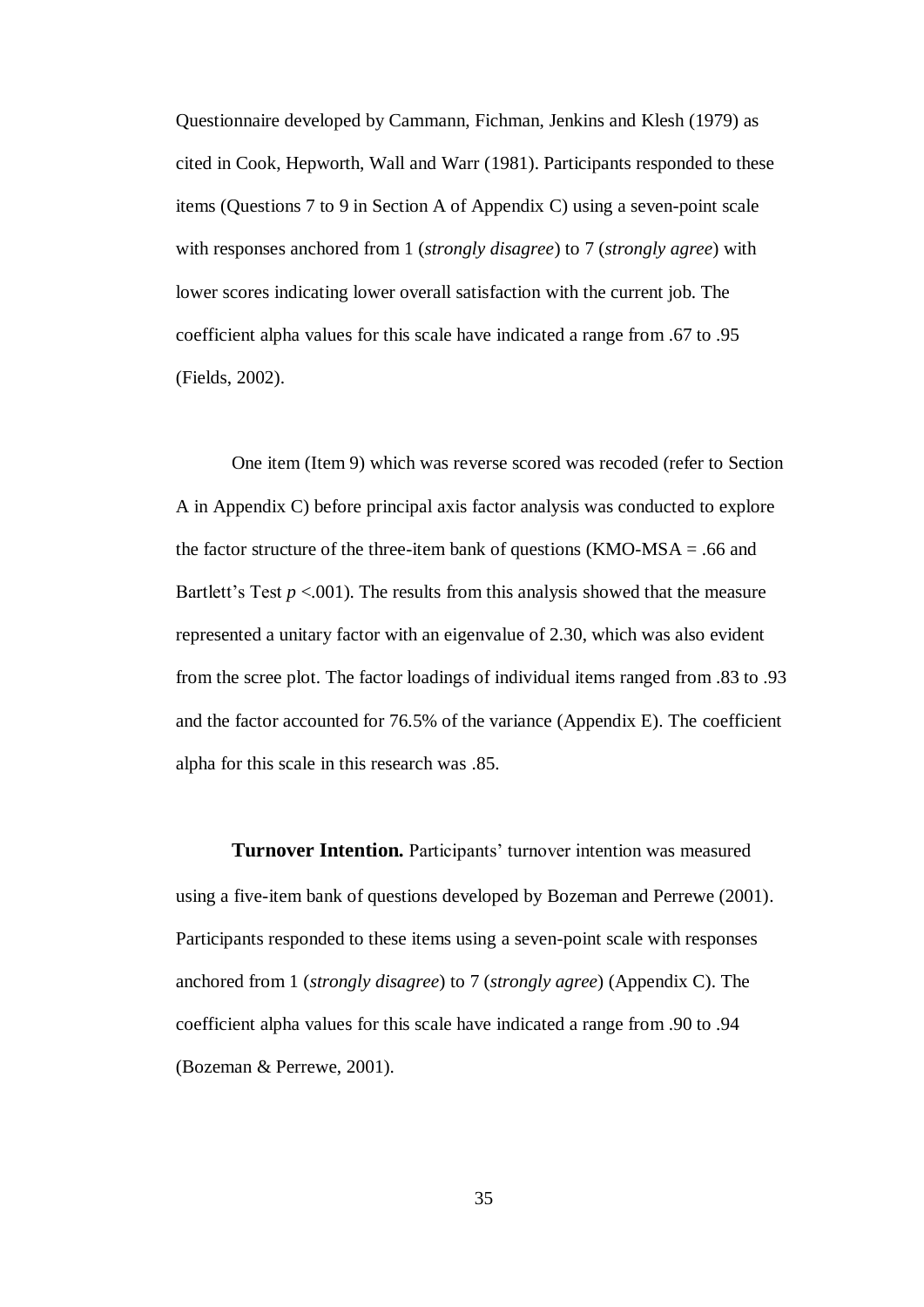Item 12, 13 and 14 which were reverse scored, were recoded (refer to Section A in Appendix C) before a principal axis factor analysis was conducted to explore the factor structure of the five-item bank of questions (KMO-MSA = .76 and Bartlett's Test  $p < .001$ ). The results from this analysis showed that the measure represented a unitary factor with an eigenvalue of 2.91, which was also evident from the scree plot. The factor loadings of individual items ranged from .71 to .82, and the factor accounted for 58.24% of the variance (Appendix E). The coefficient alpha for this scale in this research was .82.

**Organisational Commitment.** The three types of organisational commitment, affective commitment, continuance commitment and normative commitment were measured using three distinct six-item banks of questions known as the Organisational Commitment Scale (OCS) developed and revised by Meyer and Allen (1997). Participants responded to these questions using a sevenpoint scale with responses anchored from 1 (*strongly disagree*) to 7 (*strongly agree*). The word 'organisation' used in the OCS was replaced with the word "school". Questions 1 to 6 (Section B) measured participants" level of affective commitment, Questions 7 to 12 (Section B) measured participants' level of continuance commitment, and Questions 13 to 18 (Section B) measured participants' level of normative commitment to their schools (Appendix C). The reported coefficient alpha values for the affective, continuance, and normative scales are .85, .79 and .73 respectively (Meyer & Allen, 1997).

Item 3, 4, 6 and 7 which were reverse scored, were recoded (refer to Section B in Appendix C) before principal axis factor analysis was conducted to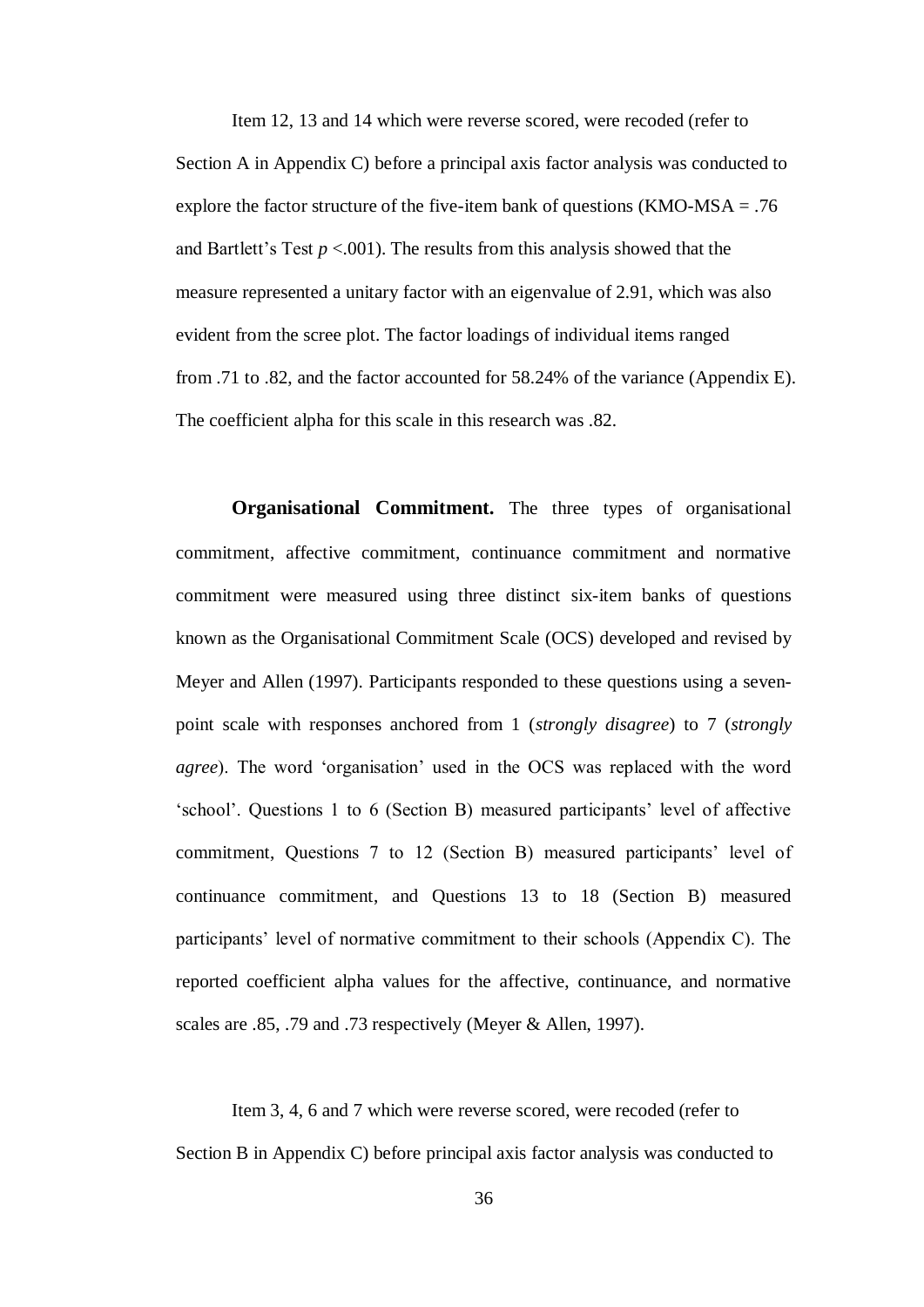explore the factor structure of the 18-item bank of questions. One item designed to measure affective commitment (Item 2) as well as one item designed to measure normative commitment (Item 7), and two items designed to measure continuance commitment (Item 13 and 14) were loaded onto separate component. Thus, these items were removed and another principal axis factor analysis was conducted. A total of five items were retained in the affective commitment and normative commitment scales, while four items were retained in the continuance commitment scale (refer to Section B in Appendix C). In the final principal factor analysis (KMO-MSA = .78 and Bartlett's Test  $p < .001$ ), the results from this analysis showed that the measure represented three distinct factors with eigenvalues of 4.44, 2.38 and 1.77, which was also evident from the scree plot. The factor loadings of individual items ranged from .58 to .90, and the three factors accounted for 61.30% of the variance (Appendix E). The coefficient alpha values for the affective, normative and continuance commitment scales in this research were .79, .85 and .77 respectively.

**Individual Personality Characteristics.** The five-facets of personality characteristics included conscientiousness, extraversion, agreeableness, emotional stability and intellect/imagination were measured using the 50-item bank of questions obtained from the International Personality Item Pool (2011). These items are the representation of the Goldberg (1992) markers for the Big-Five Factor structure. Participants responded to these items (questions 1 to 50 in Section C of Appendix C) using a five-point scale with responses anchored from 1 (*very inaccurate*) to 5 (*very accurate).* Each facet of personality characteristics was measured with 10 items. The coefficient alpha values for the extraversion,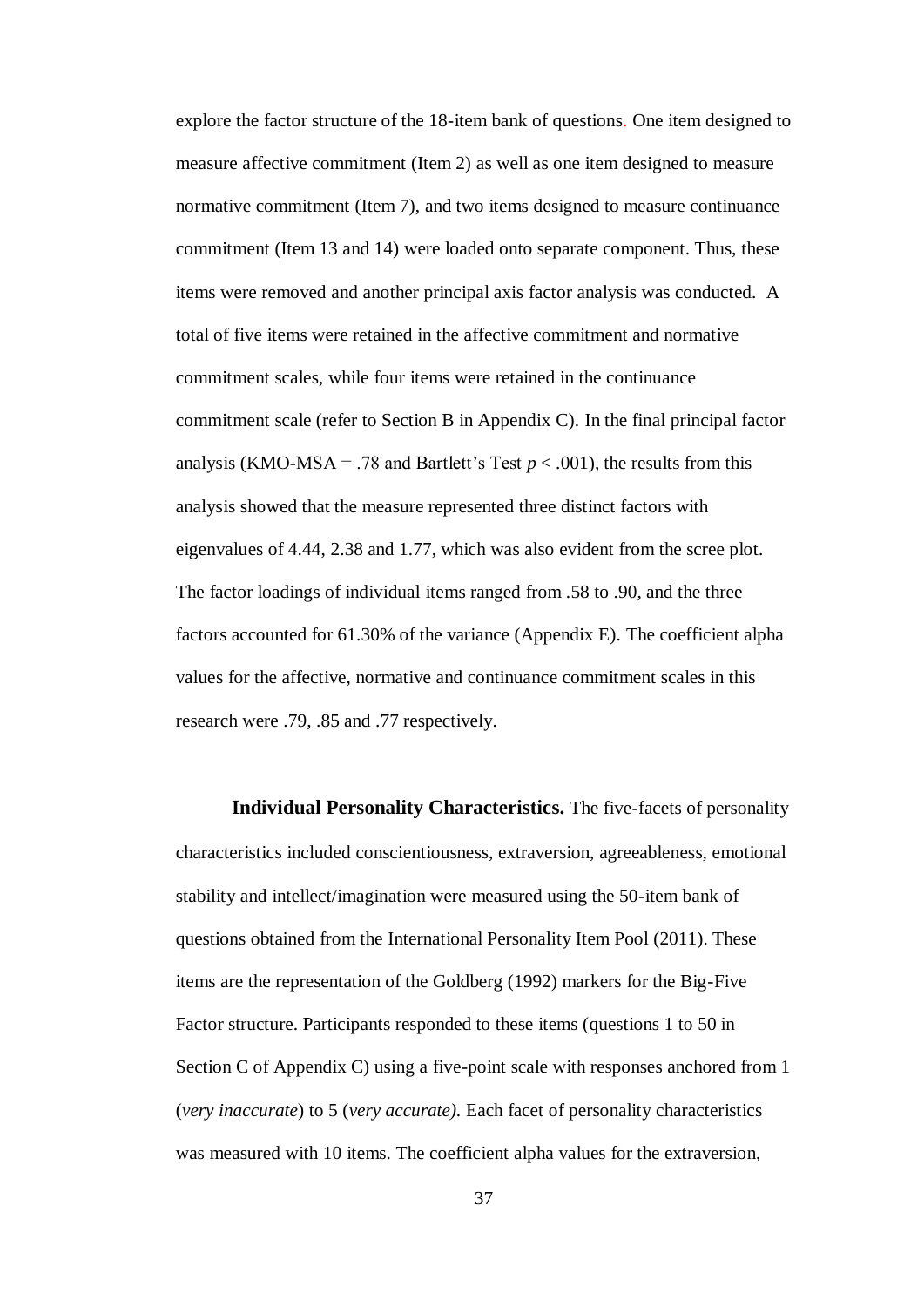agreeableness, conscientiousness, emotional stability and intellect/imagination scales have been reported as .87, .82, .79, .86 and .84 respectively (Saucier & Goldberg, 2002).

Twenty items which were reverse scored were recoded (refer to Section C in Appendix C) before principal axis factor analysis was conducted to explore the factor structure of the 50-item bank of questions. Four items designed to measure agreeableness (Item 7, 12, 27 and 47), three items designed to measure conscientiousness (Item 13, 38 and 48) and two items designed to measure intellect/imagination (Item 20 and 45) were loaded onto separate components. Thus these items were removed and another principal factor analysis was conducted. Ten items were retained in both the extraversion and emotional scales, eight items were retained in the intellect/imagination scale, seven items were retained in the conscientiousness scale and six items were retained in the agreeableness scale (refer to Section C in Appendix C). In the final principal factor analysis, (KMO-MSA = .76 and Bartlett's Test  $p < .001$ ), the results from this analysis showed that the measure represented five distinct factors with eigenvalues of 6.96, 4.10, 3.61, 2.68 and 2.13, which was also evident from the scree plot. The factor loadings of individual items ranged from .37 to .80, and the five factors accounted for 47.52% of the variance (Appendix E). The coefficient alpha values for the extraversion, agreeableness, conscientiousness, emotional stability and intellect/imagination scales in this research were .86, .70, .78, .87 and .76 respectively.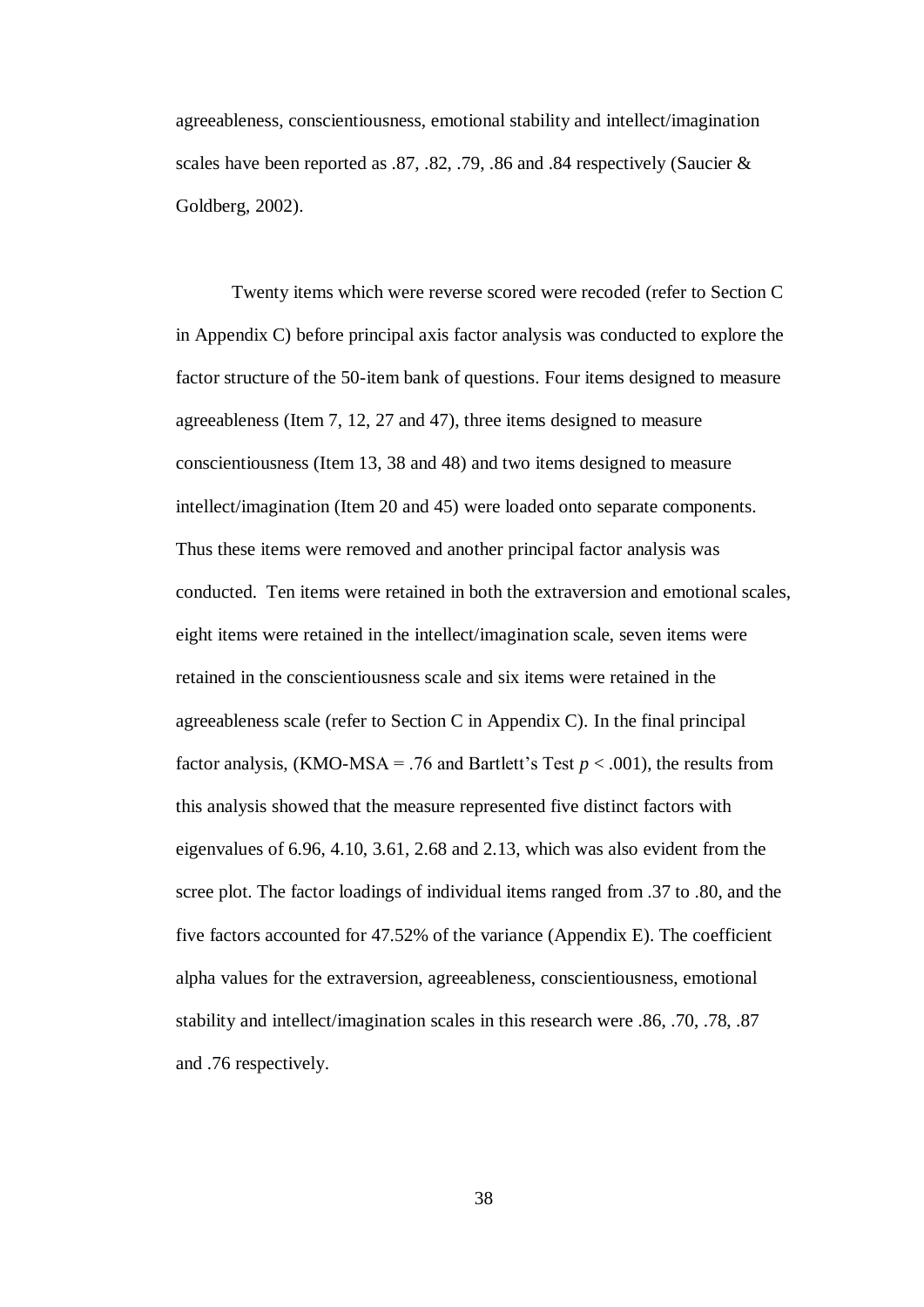#### **Mediation Analysis**

In order to examine the influence of a mediator on the predictor variable to the criterion variable, a mediation analysis was conducted. A mediator is defined as an additional variable that accounts for the relationship between two other variables (MacKinnon, Fairchild & Fritz, 2007). According to MacKinnon (2000), the three major methods of mediation analysis are path steps, difference in coefficients, and product of coefficients.

In order to establish mediation in this research, the path steps approach proposed by Baron and Kenny (1986) was utilised. This approach is also one of the most commonly used methods in establishing mediation (MacKinnon et al, 2007). The four conditions required to establish mediation are: a significant relationship between the predictor variable and criterion variable, a significant relationship between the predictor variable and mediating variable, a significant relationship between the criterion variable and mediating variable while both the predictor variable and mediating variable are predictors of the criterion, and the coefficient of the predictor variable to the criterion variable in Equation 3 has to be larger than the coefficient of the predictor variable to the criterion variable in Equation 2 with both the predictor and the mediating variables predicting the criterion variable (Baron & Kenny 1986). Full mediation is said to exist when there is no significant relationship between the predictor and criterion variables while controlling for the mediating variable. Partial mediation is said to exist when there is a reduced but significant relationship between the predictor and criterion variables while controlling for the mediating variable. No mediation is said to exist when there is no significant relationship between the predictor,

39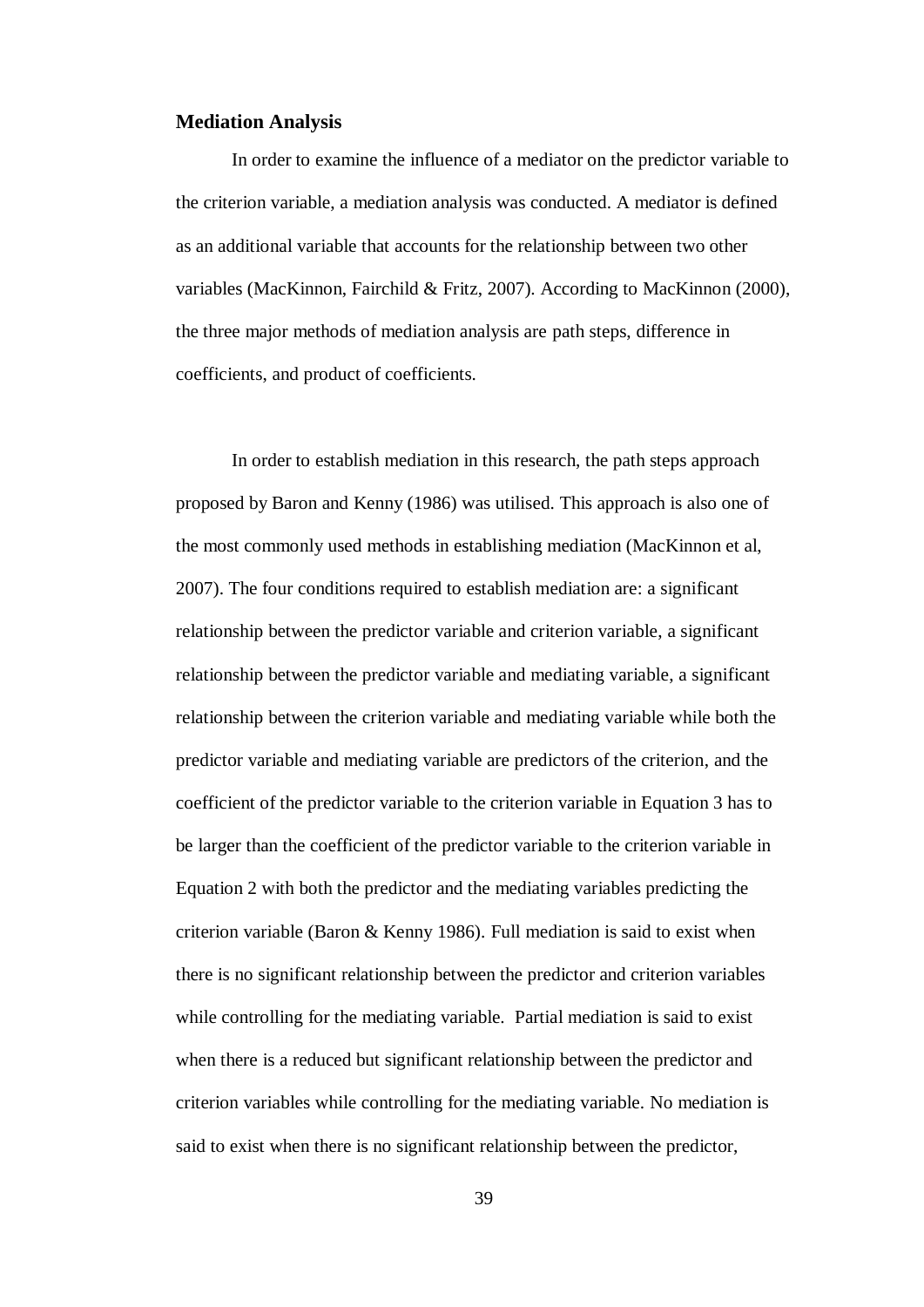criterion and the mediating variable. An indirect effect can also exist when there is no significant relationship between the predictor and criterion variables, but the predictor and criterion variables are significantly correlated to the mediating variable.

The mediating effects of conscientiousness and emotional stability were tested using the causal steps approach proposed by Baron and Kenny (1986). The Sobel Test provides an indication of the significance of each mediation effect. These results are presented and discussed in Chapter 3.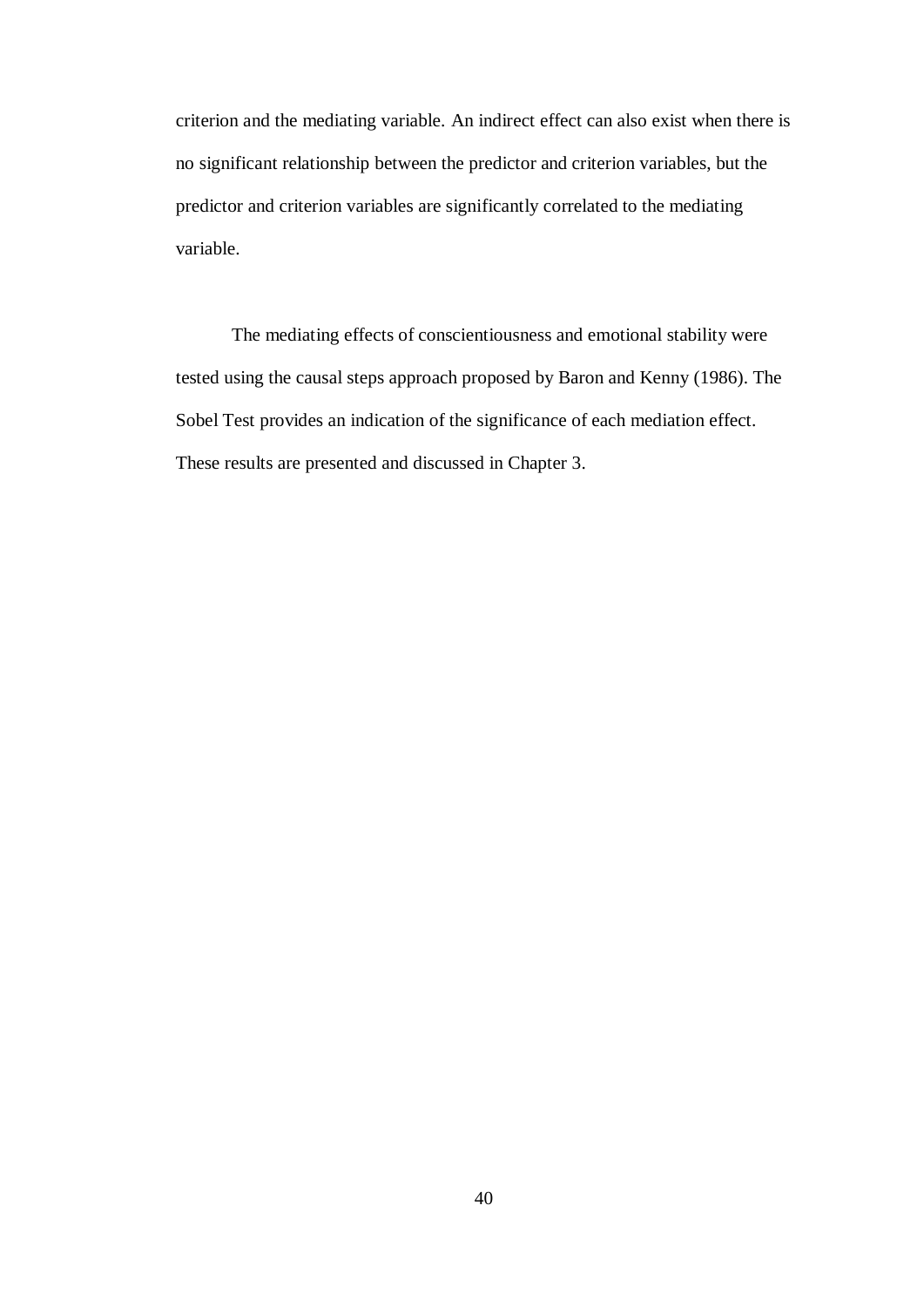## **Chapter Three**

### **RESULTS**

The results generated from this research are presented and discussed in this chapter. A Pearson Product Moment Correlation Coefficient analysis was conducted using SPSS to determine the strength of the correlation coefficients between the research variables (Table 2). Correlation coefficient values at  $p < .05$ and < .01 (2-tailed) were treated as significant.

#### **Descriptive Statistics**

Mean scores of 6.14 and 5.85 were obtained for the Demands-Abilities and Needs-Supplies scales respectively (Table 2). These scores suggest a majority of the participants perceived a high level of fit in relation to their job requirements. A mean score of 6.14 was obtained for the Job Satisfaction scale, suggesting that a majority of the participants perceived a high level of job satisfaction with their current jobs. A mean score of 2.49 was obtained for the Turnover Intention scale, suggesting that a majority of the participants were not considering and/or actively seeking alternative employment options. Mean scores of 5.17, 4.66 and 3.78 were obtained for the Affective Commitment, Normative Commitment and Continuance Commitment scales respectively. These scores suggest that a majority of the participants perceived a moderate to high level of affective, continuance and normative commitment to their school. Mean scores of 3.35, 3.97, 3.41, 3.58 and 3.77 were obtained for the Agreeableness, Intellect/Imagination, Conscientiousness, Emotional Stability and Extraversion scales respectively. These scores suggest a majority of the participants perceived that the behavioural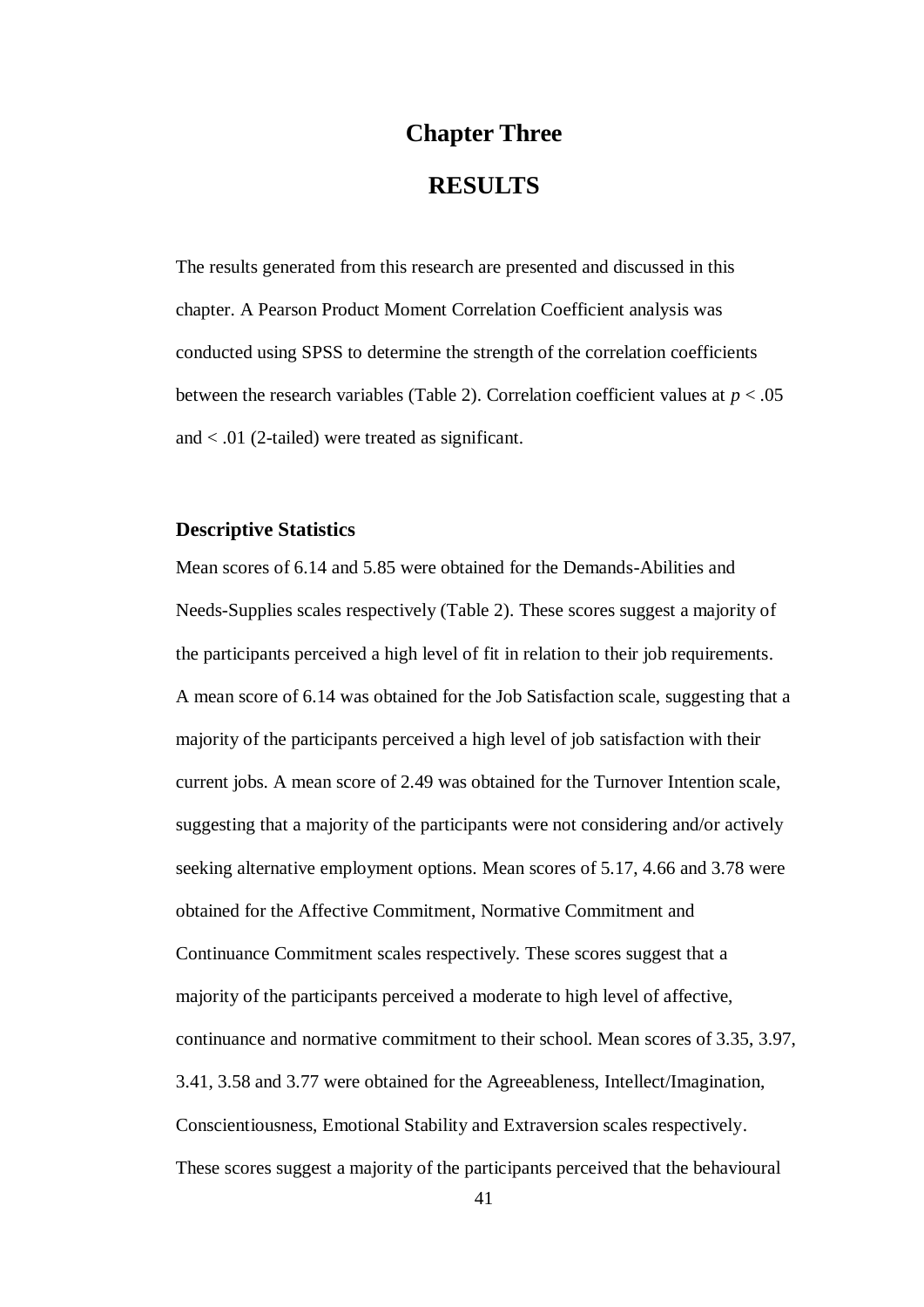statements were a moderately accurate indication of their personality

characteristics or actions in relation to their environment and surroundings.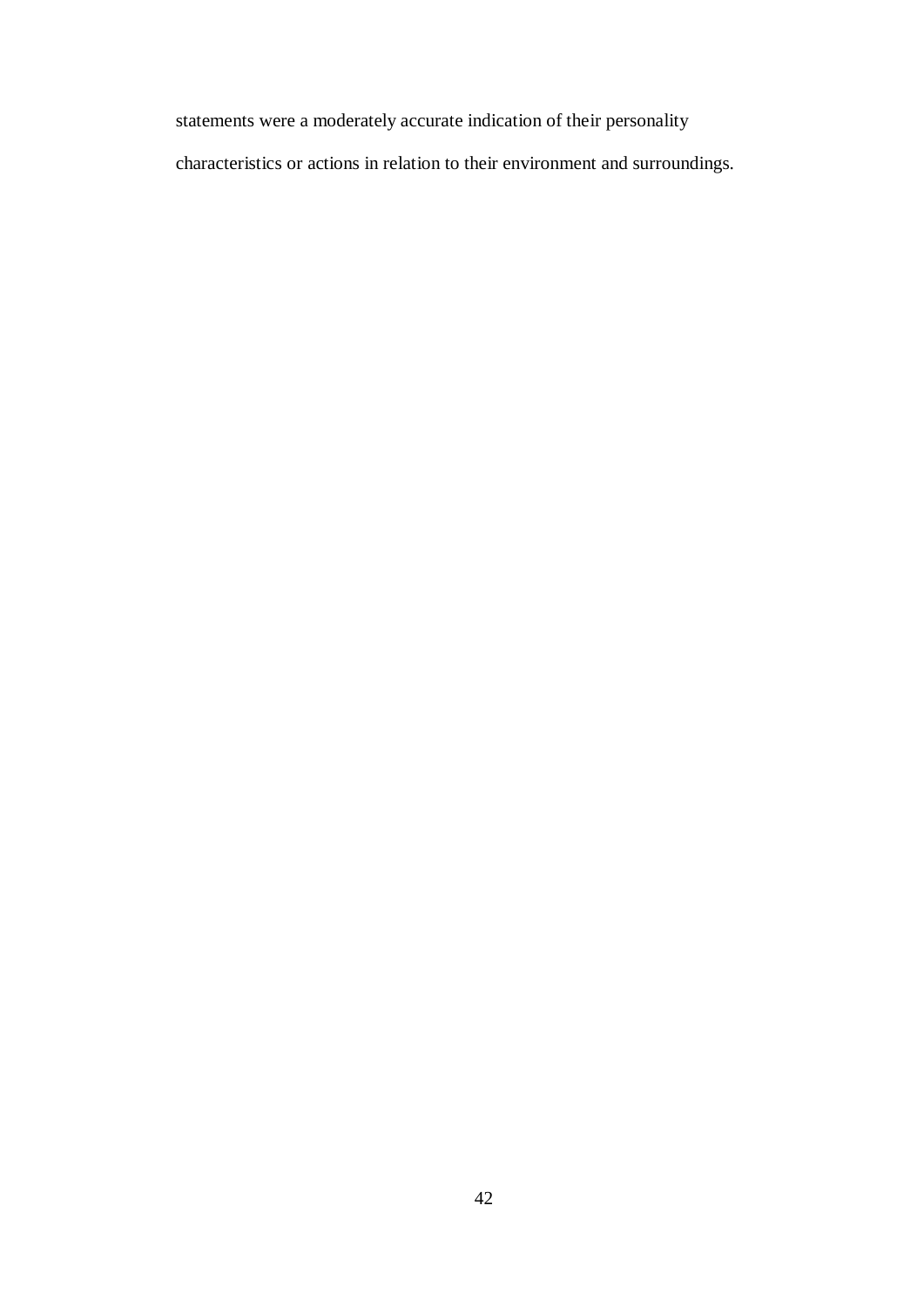| <b>Variable</b>                                                                                                                                                                                                                                                                                                                                                                                                                                   | N    | GS             | I               | $\tilde{2}$    | ω                          | 4              | Ú,                    | G       | $\rightarrow$ | $\infty$       | 6              | $\overline{0}$  |                           | 12 |
|---------------------------------------------------------------------------------------------------------------------------------------------------------------------------------------------------------------------------------------------------------------------------------------------------------------------------------------------------------------------------------------------------------------------------------------------------|------|----------------|-----------------|----------------|----------------------------|----------------|-----------------------|---------|---------------|----------------|----------------|-----------------|---------------------------|----|
| EXT                                                                                                                                                                                                                                                                                                                                                                                                                                               | 3.78 | $-98$          | $-86$           |                |                            |                |                       |         |               |                |                |                 |                           |    |
| 2. AGR                                                                                                                                                                                                                                                                                                                                                                                                                                            | 3.35 | 35             | $35*$           | $\sim$         |                            |                |                       |         |               |                |                |                 |                           |    |
| 3. CON                                                                                                                                                                                                                                                                                                                                                                                                                                            | 3.41 | $\overline{z}$ | 64              | 04             | $\overline{\mathcal{S}}$ . |                |                       |         |               |                |                |                 |                           |    |
| 4,<br>ES                                                                                                                                                                                                                                                                                                                                                                                                                                          | 3.58 | 1.58           | 25**            | $14*$          | $\overline{10}$            | 37             |                       |         |               |                |                |                 |                           |    |
| Ξ                                                                                                                                                                                                                                                                                                                                                                                                                                                 | 3.76 | 1.03           | 20**            | $30**$         | $19*$                      | $\overline{0}$ | $\tilde{\mathcal{S}}$ |         |               |                |                |                 |                           |    |
| $\sigma$<br><b>DA Fit</b>                                                                                                                                                                                                                                                                                                                                                                                                                         | 6.14 | 1.48           | $17*$           | $27**$         | $15*$                      | 33**           | 12                    | s4      |               |                |                |                 |                           |    |
| 7. NS Fit                                                                                                                                                                                                                                                                                                                                                                                                                                         | 5.85 | 1.26           | 25**            | $21**$         | $-02$                      | 29**           | $\frac{17}{12}$       | $-65**$ | .93           |                |                |                 |                           |    |
| S. JS                                                                                                                                                                                                                                                                                                                                                                                                                                             | 6.14 | 69.0           | 25***           | $20**$         | SO <sup>2</sup>            | $35***$        | $-06$                 | $-63**$ | $-8^{***}$    | s <sub>2</sub> |                |                 |                           |    |
| 11.6                                                                                                                                                                                                                                                                                                                                                                                                                                              | 2.49 | 0.37           | $10 -$          | $\frac{14}{1}$ | $15*$                      | $-13$          | $07$                  | $-25**$ | $-46**$       | $-50**$        | $\mathcal{S}2$ |                 |                           |    |
| 10. A ffC om                                                                                                                                                                                                                                                                                                                                                                                                                                      | 5.17 | $.45$          | Ë               | 14             | $-0.5$                     | 26**           | .03                   | $+40+$  | $+465$        | $.62**$        | $-49**$        | $\sqrt{2}$      |                           |    |
| 11. NorCom                                                                                                                                                                                                                                                                                                                                                                                                                                        | 4.66 | 0.72           | $\overline{08}$ | 14             | Š                          | $-18*$         | $-02$                 | $27*$   | 49**          | $51***$        | $-39**$        | $-50**$         | $\widetilde{\mathcal{S}}$ |    |
| 12. ConCom                                                                                                                                                                                                                                                                                                                                                                                                                                        | 3.78 | 0.43           |                 |                | $-04$                      | $-L_{*}$       | -.03                  | $-07$   | $-93$         | $-07$          |                | $\overline{80}$ | $32**$                    |    |
| Coefficient alpha values are presented on the diagonal<br>** Correlation is significant at the $p < 01$ level (2-tailed)<br>* Correlation is significant at the $p < .05$ level (2-tailed)                                                                                                                                                                                                                                                        |      |                |                 |                |                            |                |                       |         |               |                |                |                 |                           |    |
| $NS$ Fit = Needs-Supplies Fit (seven-point scale), $JS = Job$ Satisfaction (seven-point scale), $TI = Tunnov$ er Intention (seven-point scale),<br>$ES = E$ motional Stability (five-point scale), $\Pi =$ Intellect I magination (five-point scale), $DA$ Fit = Demands-Abilities Fit (seven-point scale),<br>$EXT = EXtraversion$ (five-point scale), $AGR = Agreedbleness (five-point scale)$ , $CON = Comscientionsness (five-point scale)$ , |      |                |                 |                |                            |                |                       |         |               |                |                |                 |                           |    |

ConCom = Continuance Commitment (seven-point scale)

 $A f f C om = A f i e c tiv e Commitiment (seven-point scale), N or Com = Normative Commitment (seven-point scale),$ 

43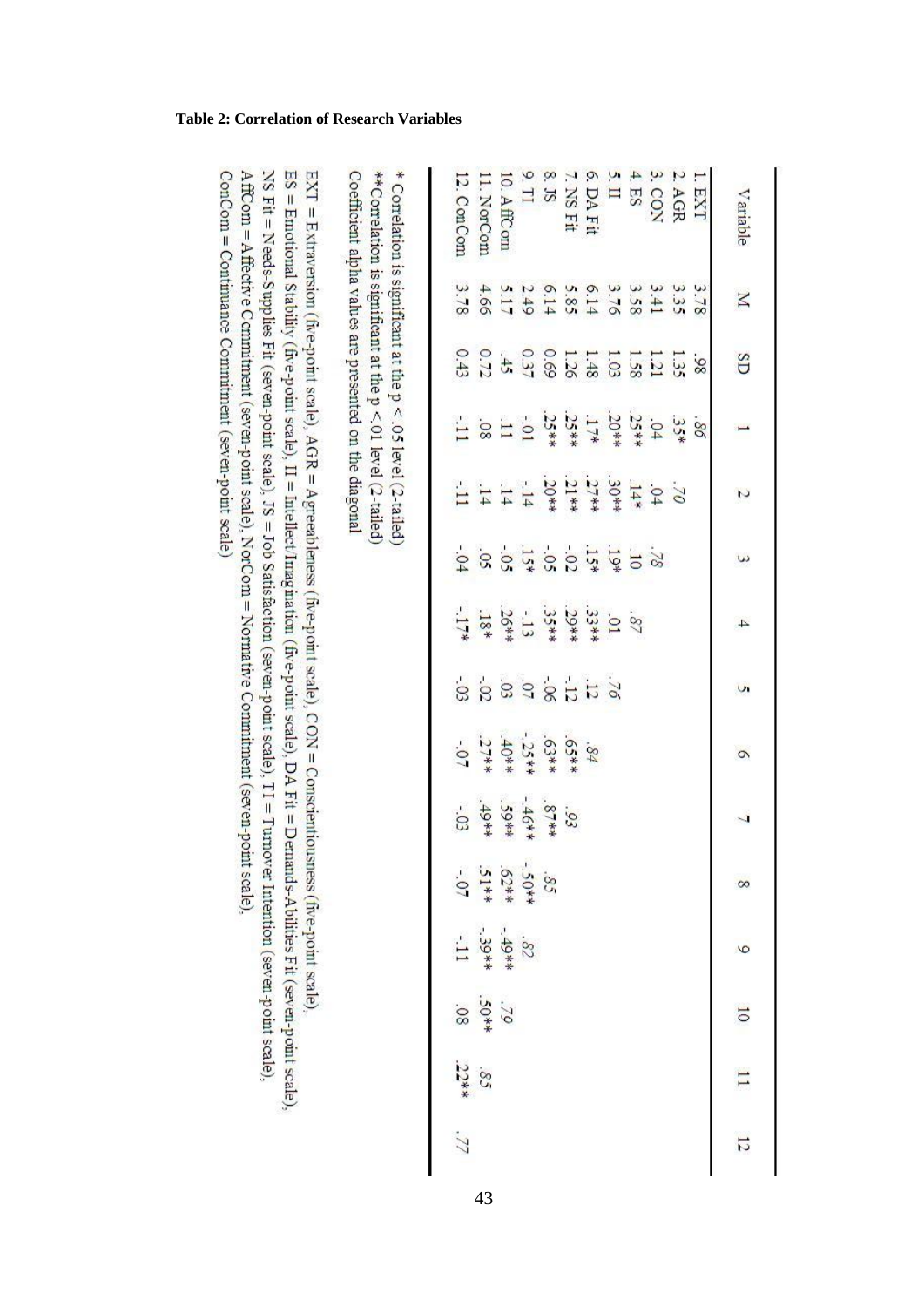#### **Transformation Analysis**

The skew for each measure was assessed to determine if the data were normally distributed. The Skew Index (SI) for Extraversion (-.18), Agreeableness (-.31), Conscientiousness (-.19), Emotional Stability (-.46), Intellect/Imagination (-.16) and Organisational Commitment (-.55) measures displayed an approximately symmetrical skewness, while the SI for Job Satisfaction (-1.99), Person Job-Fit (-1.63) and Turnover Intention (-.89) measures displayed a moderate degree of skewness. Since the SI for all measures was less than three, no transformation of the data was conducted (Kline, 2011).

#### **Testing of Hypotheses – Direct Relationships**

#### *Hypothesis 1: Demands-Abilities Fit and Individual Personality Characteristics*

It was hypothesized that intellect/imagination, conscientiousness, extraversion, agreeableness and emotional stability would be positively related to demands-abilities fit. A positive and significant correlation was found between Demands-Abilities Fit and Extraversion ( $r = .17$ ,  $p < .05$ ), Agreeableness ( $r = .27$ ,  $p < .01$ ), Conscientiousness ( $r = .15$ ,  $p < .05$ ) and Emotional Stability ( $r = .33$ ,  $p$ < .01) (Table 2). No significant correlation was found between Demands-Abilities Fit and Intellect/Imagination. The nature of these relationships suggests that, an increase in the level of extraversion, agreeableness, conscientiousness and emotional stability was related to the increase in an individual"s perception of demands-abilities fit. In this instance, support was found for hypothesis  $1<sub>b</sub>$ , hypothesis  $1_c$ , hypothesis  $1_d$  and hypothesis  $1_e$ . Thus, partial support was found for hypothesis one.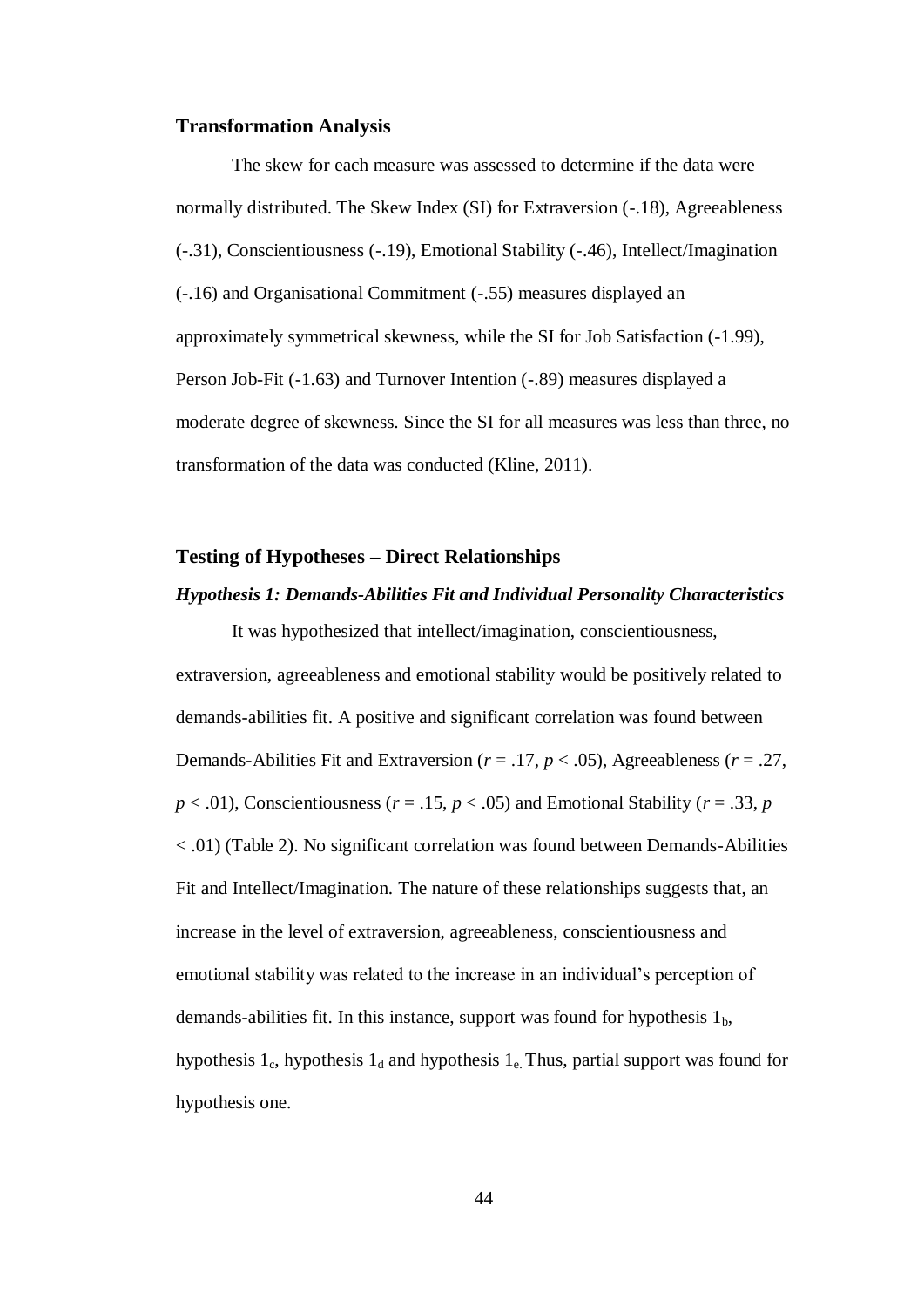#### *Hypothesis 2: Needs-Supplies Fit and Individual Personality Characteristics*

It was hypothesized that intellect/imagination, conscientiousness, extraversion, agreeableness and emotional stability would be positively related to needs-supplies fit. A positive and significant correlation was found between Needs-Supplies Fit and Extraversion ( $r = .25$ ,  $p < .01$ ), Agreeableness ( $r = .21$ ,  $p$ )  $<$ .01) and Emotional Stability ( $r = 29$ ,  $p < .01$ ) (Table 2). The nature of these relationships suggests that an increase in extraversion, agreeableness, and emotional stability was related to the increase in an individual"s perception of needs-supplies fit. No significant correlation was found between Needs-Supplies Fit and Conscientiousness and Intellect/Imagination. In this instance, support was found for hypothesis  $2_c$ , hypothesis  $2_d$  and hypothesis  $2_e$ . Thus, partial support was found for hypothesis two.

#### *Hypothesis 3: Person-Job Fit and Job Satisfaction*

It was hypothesized that individuals who perceived a high level of fit would also report greater job satisfaction. A positive and significant correlation was found between Demands-Abilities Fit and Job Satisfaction (*r* = .63, *p* < .01), as well as Needs-Supplies Fit and Job Satisfaction (*r* = .87, *p* < .01) (Table 2). The high correlation between Needs-Supplies Fit and Job Satisfaction suggests that the items were strongly related. This phenomenon is discussed in the next chapter as a potential limitation to the findings from this research. However, the nature of these relationships suggests that as an individual"s perception of fit increases, so does job satisfaction. In this instance, full support was found for hypothesis three.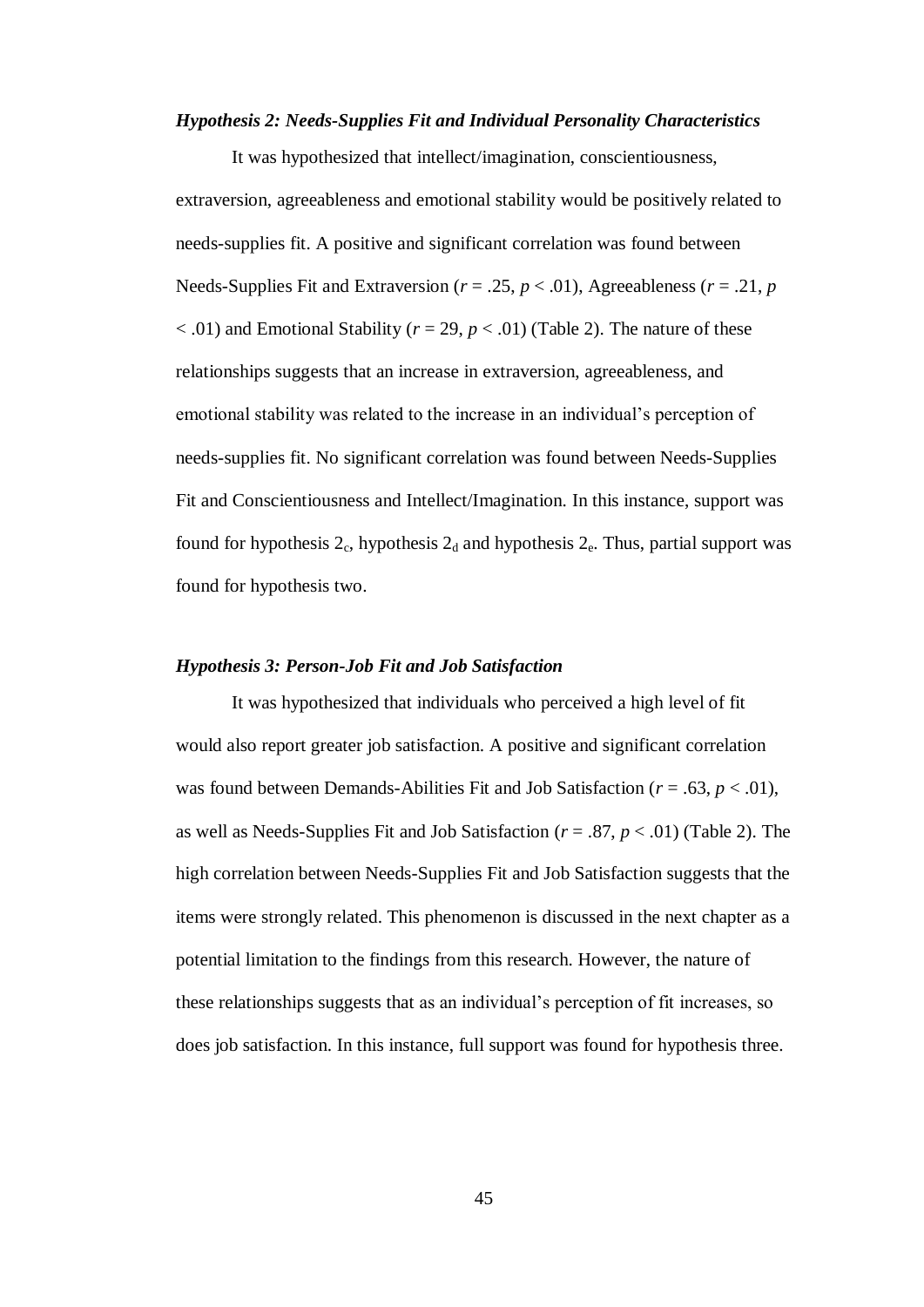#### *Hypothesis 4: Demands-Abilities Fit and Organisational Commitment*

It was hypothesized that individuals who perceived a high level of demands-abilities fit would also report greater affective, normative and continuance commitment to their schools. A positive and significant correlation was found between Demands-Abilities Fit and Affective Commitment (*r* = .40, *p* < .01), as well as Demands-Abilities Fit and Normative Commitment (*r* = .27, *p*  < .01) (Table 2). The nature of these relationships suggests that individuals who perceive a high level of demands-abilities fit will also report greater affective and/or normative commitment to their schools. No significant correlation was found between Demands-Abilities Fit and Continuance Commitment. In this instance, support was found for hypothesis  $4<sub>a</sub>$  and  $4<sub>b</sub>$ . Thus, partial support was found for hypothesis four.

#### *Hypothesis 5: Needs-Supplies Fit and Organisational Commitment*

It was hypothesized that individuals who perceived a high level of needssupplies fit would report greater affective, normative and continuance commitment to their schools. A positive and significant correlation was found between Needs-Supplies Fit and Affective Commitment (*r* = .59, *p* < .01), as well as Needs-Supplies Fit and Normative Commitment  $(r = .49, p < .01)$  (Table 2). The nature of these relationships suggests that individuals who perceive a high level of needs-supplies fit will also report greater affective and/or normative commitment to the schools in which they teach. No significant correlation was found between Needs-Supplies Fit and Continuance Commitment. In this instance, support was found for hypothesis  $5_a$  and  $5_b$ . Thus, partial support was found for hypothesis five.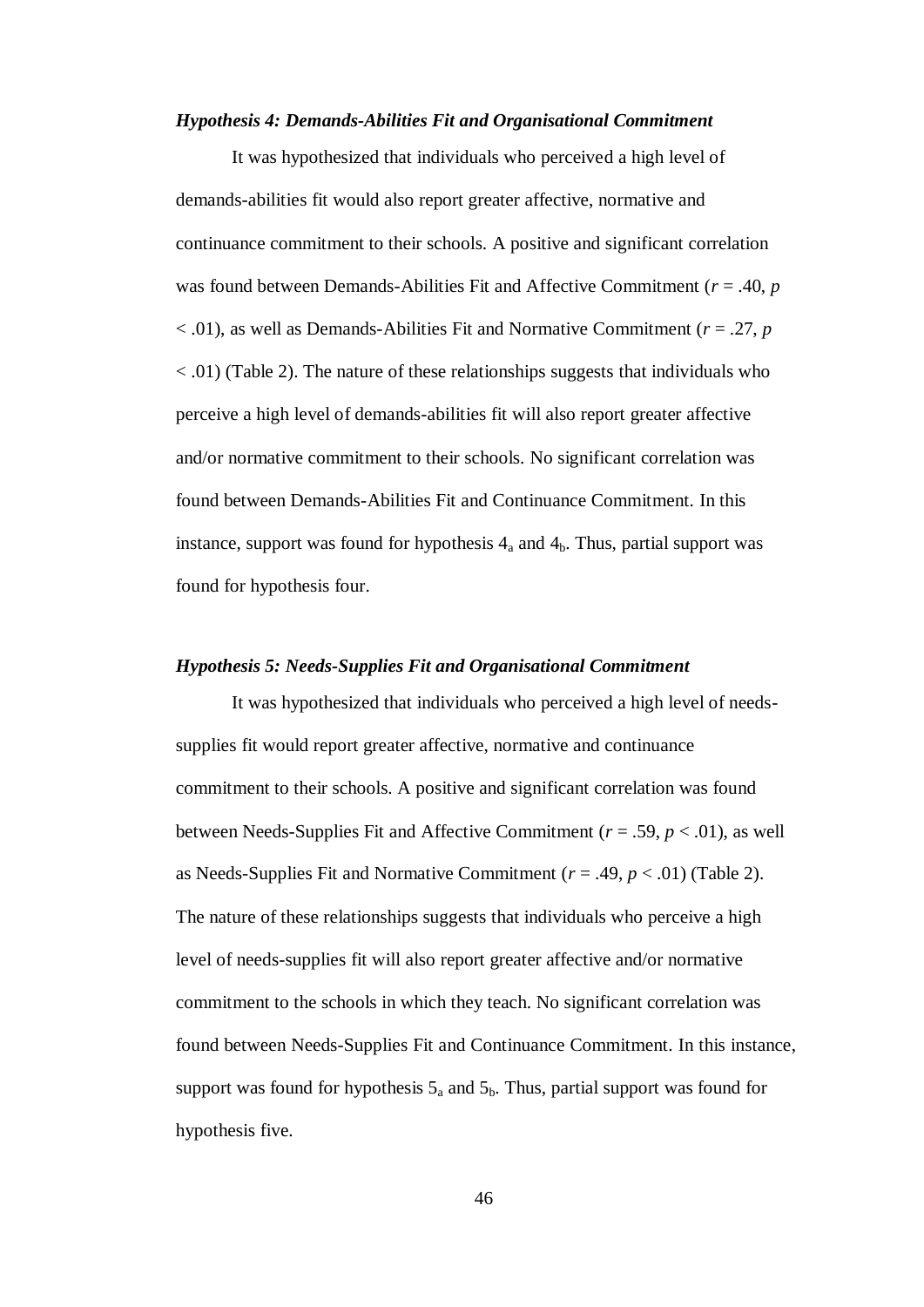#### *Hypothesis 6: Person-Job Fit and Turnover Intention*

It was hypothesized that individuals who perceived a high level of fit would report less turnover intention. A negative and significant correlation was found between Demands-Abilities Fit and Turnover Intention ( $r = -0.25$ ,  $p < 0.01$ ), as well as Needs-Supplies Fit and Turnover Intention  $(r = -0.46, p < 0.01)$  (Table 2). The nature of these relationships suggests that as an individual"s perception of fit increases, turnover intention decreases. In this instance, full support was found for hypothesis six.

#### **Testing of Hypotheses – Mediating Relationships**

#### *Hypothesis 7: Conscientiousness, Job Satisfaction and Person-Job Fit*

Hypothesis  $7_a$  proposed that individuals who perceived a high level of demands-abilities fit may report a high level of conscientiousness, which in turn is related to greater job satisfaction. No significant correlation was found between Conscientiousness and Job Satisfaction (Table 2). However, results from the mediation analysis revealed partial mediation for Conscientiousness on the relationship between Demands-Abilities Fit and Job Satisfaction (Sobel Test = - 2.40,  $p < .05$ ), suggesting an indirect effect of Conscientiousness on the relationship between Demands-Abilities Fit and Job Satisfaction (Sobel Test = - 2.40,  $p < .05$ ) (Table 3.1). In this instance, support was found for hypothesis  $7_a$ .

Hypothesis  $7<sub>b</sub>$  proposed that individuals who perceived a high level of needs-supplies fit may report a high level of conscientiousness, which in turn is related to greater job satisfaction. Results from the mediation analysis revealed no mediation for Conscientiousness on the relationship between Needs-Supplies Fit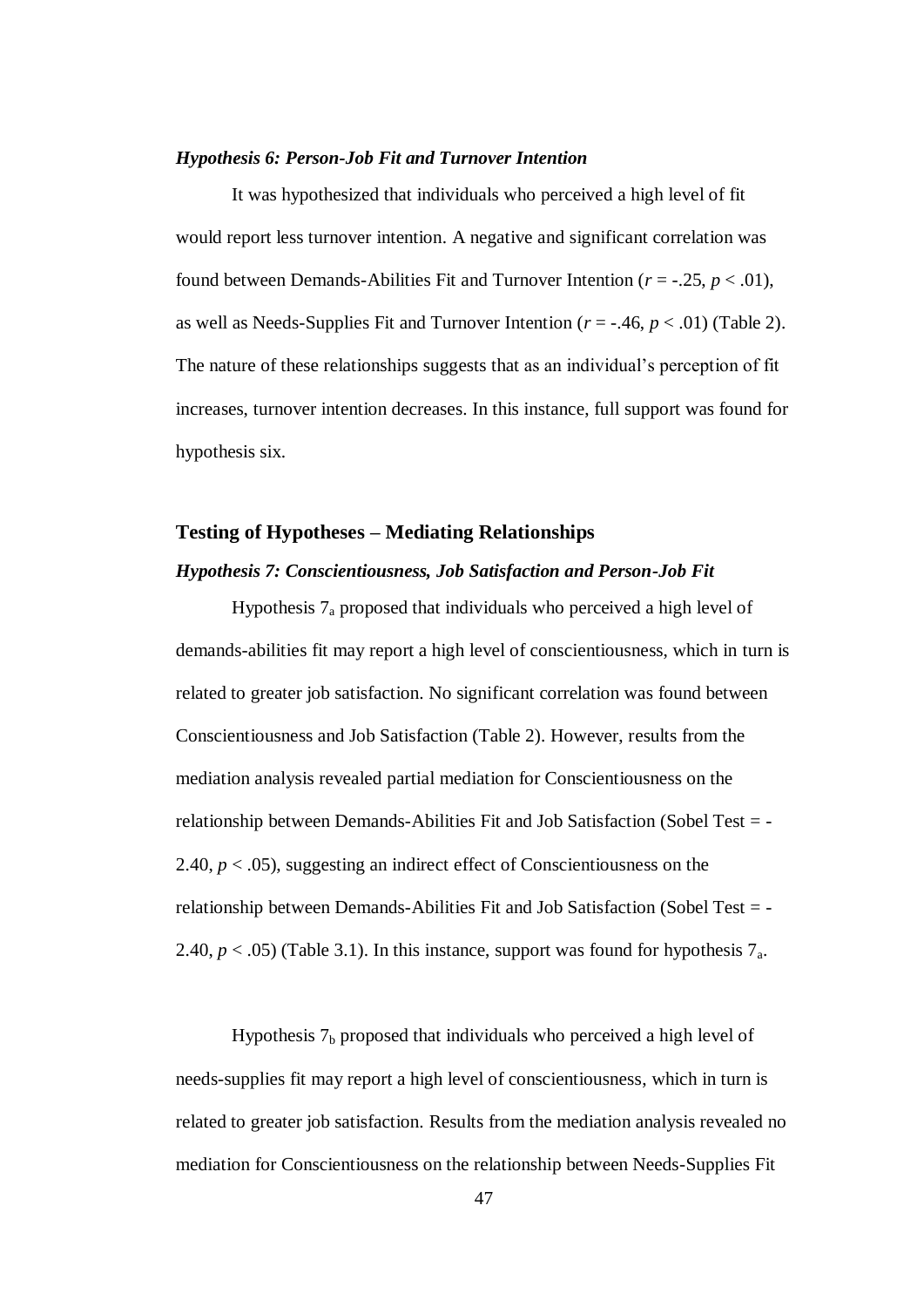and Job Satisfaction (Sobel Test = .09,  $p > .05$ ) (Table 3.2). In this instance, no support was found for hypothesis  $7<sub>b</sub>$ .

**Table 3.1: Mediating effects of Conscientiousness on the relationship between Demands-Abilities Fit and Job Satisfaction**

| Equation   | <b>Predictor Variable</b> | Criterion Variable | B     | Std. Error Beta |          | t         |
|------------|---------------------------|--------------------|-------|-----------------|----------|-----------|
|            | Demands-Abilities Fit     | Conscientiousness  | .07   | .03             | .15      | $2.01*$   |
| 2          | Demands-Abilities Fit     | Job Satisfaction   | .78   | .07             | .63      | $10.93**$ |
| 3          | Demands-Abilities Fit     | Job Satisfaction   | .81   | .07             | $.65***$ | $11.34**$ |
|            | Conscientiousness         |                    | $-39$ | .16             | $-14$    | $-2.51*$  |
| Sobel Test |                           |                    |       |                 |          | $-2.40*$  |
|            |                           |                    |       |                 |          |           |

\*\*Significant at the p < .001 level \*Significant at the p < .05 level

### **Table 3.2: Mediating effects of Conscientiousness of the relationship between Needs-Supplies Fit and Job Satisfaction**

| Equation   | <b>Predictor Variable</b> | Criterion Variable      | B      | Std. Error | <b>Beta</b> | t         |
|------------|---------------------------|-------------------------|--------|------------|-------------|-----------|
|            | Needs-Supplies Fit        | Conscientiousness       | $-.01$ | .02        | $-.27$      | .79       |
| 2          | Needs-Supplies Fit        | <b>Job Satisfaction</b> | .78    | .03        | .87         | $24.17**$ |
| 3          | Needs-Supplies Fit        | <b>Job Satisfaction</b> | .78    | .03        | .87         | $24.13**$ |
|            | Conscientiousness         |                         | $-109$ | .10        | $-.03$      | $-.87$    |
| Sobel Test |                           |                         |        |            |             | $-.90$    |

\*\*Significant at the p < .001 level

\*Significant at the  $p < .05$  level

#### *Hypothesis 8: Emotional Stability, Job Satisfaction and Person-Job Fit*

Hypothesis  $\mathcal{S}_a$  proposed that individuals who perceived a high level of demands-abilities fit may report a high level of emotional stability, which in turn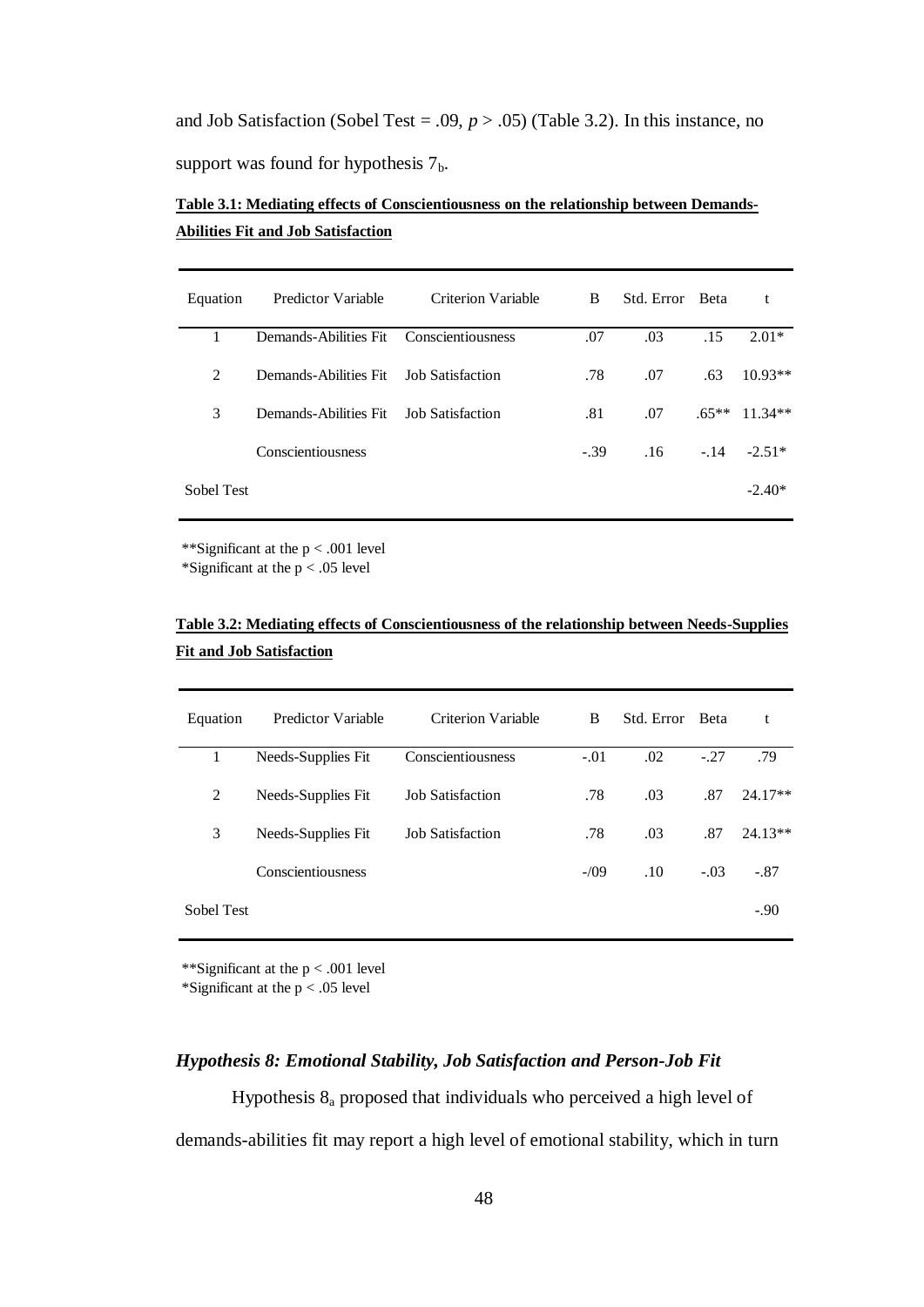is related to greater job satisfaction. A positive and significant correlation was found between Emotional Stability and Job Satisfaction (*r* = .35, *p* < .01) (Table 2). Results from the mediation analysis revealed partial mediation for Emotional Stability on the relationship between Demands-Abilities Fit and Job Satisfaction (Sobel Test  $= 2.50, p < .05$ ) (Table 4.1). In this instance, support was found for hypothesis 8a.

Hypothesis  $8<sub>b</sub>$  proposed that individuals who perceived a high level of needs-supplies fit may report a high level of emotional stability, which in turn is related to greater job satisfaction. Results from the mediation analysis revealed partial mediation for Emotional Stability on the relationship between Needs-Supplies Fit and Job Satisfaction (Sobel Test =  $2.75$ ,  $p < .01$ ) (Table 4.2). In this instance, support was found for hypothesis  $8<sub>b</sub>$ .

**Table 4.1: Mediating effects of Emotional Stability on the relationship between Demands-Abilities Fit and Job Satisfaction**

| Equation   | <b>Predictor Variable</b>  | Criterion Variable         | B   | Std. Error Beta |     | t         |
|------------|----------------------------|----------------------------|-----|-----------------|-----|-----------|
| 1          | Demands-Abilities Fit      | <b>Emotional Stability</b> | .24 | .05             | .33 | 4.66      |
| 2          | Demands-Abilities Fit      | <b>Job Satisfaction</b>    | .78 | .07             | .63 | $10.93**$ |
| 3          | Demands-Abilities Fit      | <b>Job Satisfaction</b>    | .72 | .07             | .58 | $9.64**$  |
|            | <b>Emotional Stability</b> |                            | .27 | .10             | .16 | $2.66*$   |
| Sobel Test |                            |                            |     |                 |     | $2.50*$   |

\*\*Significant at the  $p < .01$  level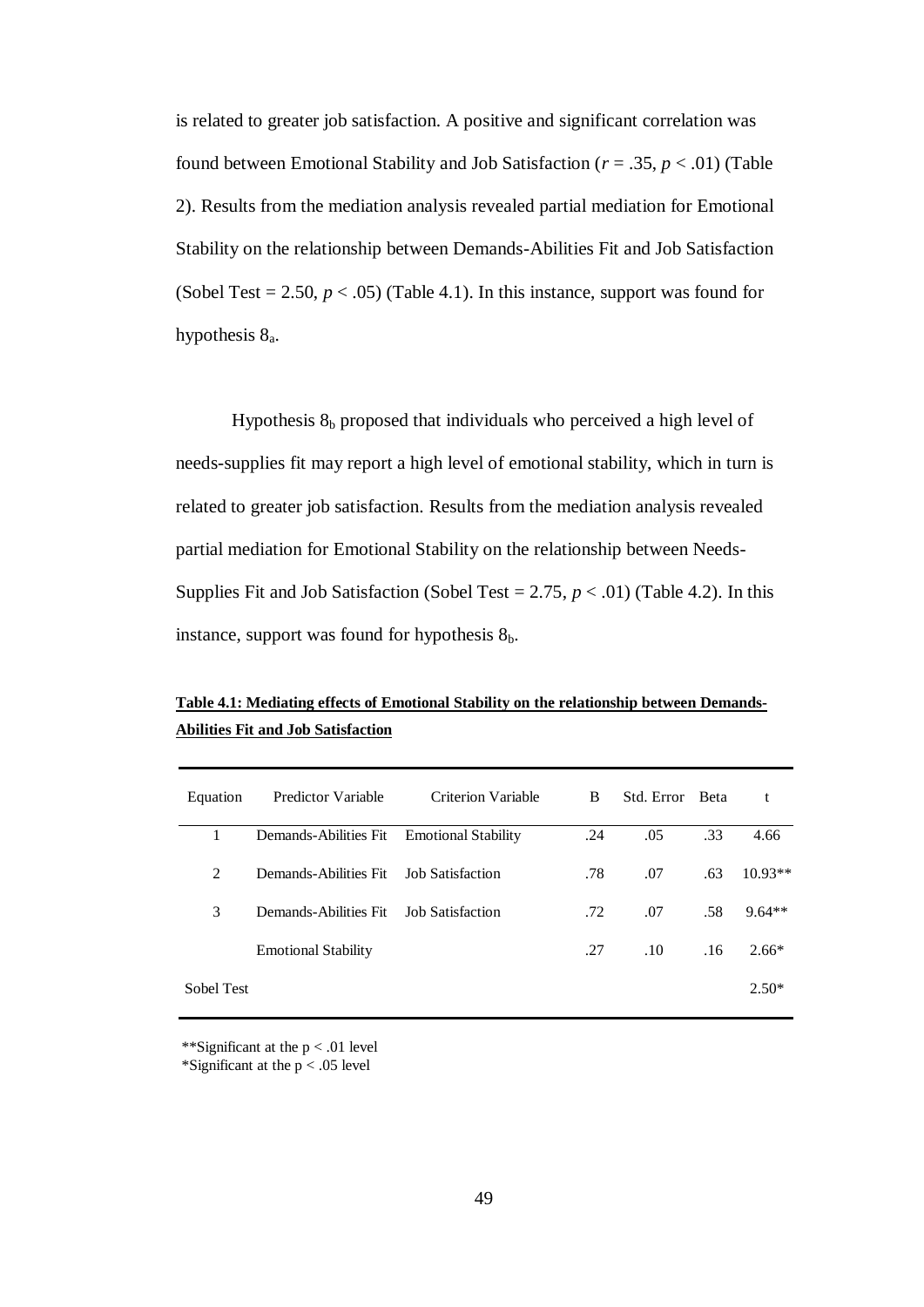| Equation   | Predictor Variable         | Criterion Variable         | B   | Std. Error | Beta | t         |
|------------|----------------------------|----------------------------|-----|------------|------|-----------|
|            | Needs-Supplies Fit         | <b>Emotional Stability</b> | .16 | .04        | .29  | $4.14**$  |
| 2          | Needs-Supplies Fit         | <b>Job Satisfaction</b>    | .78 | .03        | .87  | $24.17**$ |
| 3          | Needs-Supplies Fit         | <b>Job Satisfaction</b>    | .76 | .03        | .84  | $22.71**$ |
|            | <b>Emotional Stability</b> |                            | .17 | .06        | .10  | $2.71*$   |
| Sobel Test |                            |                            |     |            |      | $2.75*$   |

**Table 4.2: Mediating effects of Emotional Stability on the relationship between Needs-Supplies Fit and Job Satisfaction**

\*Significant at the  $p < .05$  level

### *Hypothesis 9: Conscientiousness, Organisational Commitment and Person-Job Fit*

Hypothesis  $9_a$  proposed that individuals who perceived a high level of demand-abilities fit may report a high level of conscientiousness, which in turn is related to greater affective commitment. No significant correlation was found between Affective Commitment and Conscientiousness (Table 2). Results from the mediation analysis revealed no mediation for Emotional Stability on the relationship between Demands-Abilities Fit and Affective Commitment (Sobel Test = 1.61  $p > .01$ ) (Table 5.1). In this instance, no support was found for hypothesis 9a.

Hypothesis  $9<sub>b</sub>$  proposed that individuals who perceived a high level of demands-abilities fit may report a high level of conscientiousness, which in turn is related to greater normative commitment. No significant correlation was found between Normative Commitment and Conscientiousness (Table 2). Results from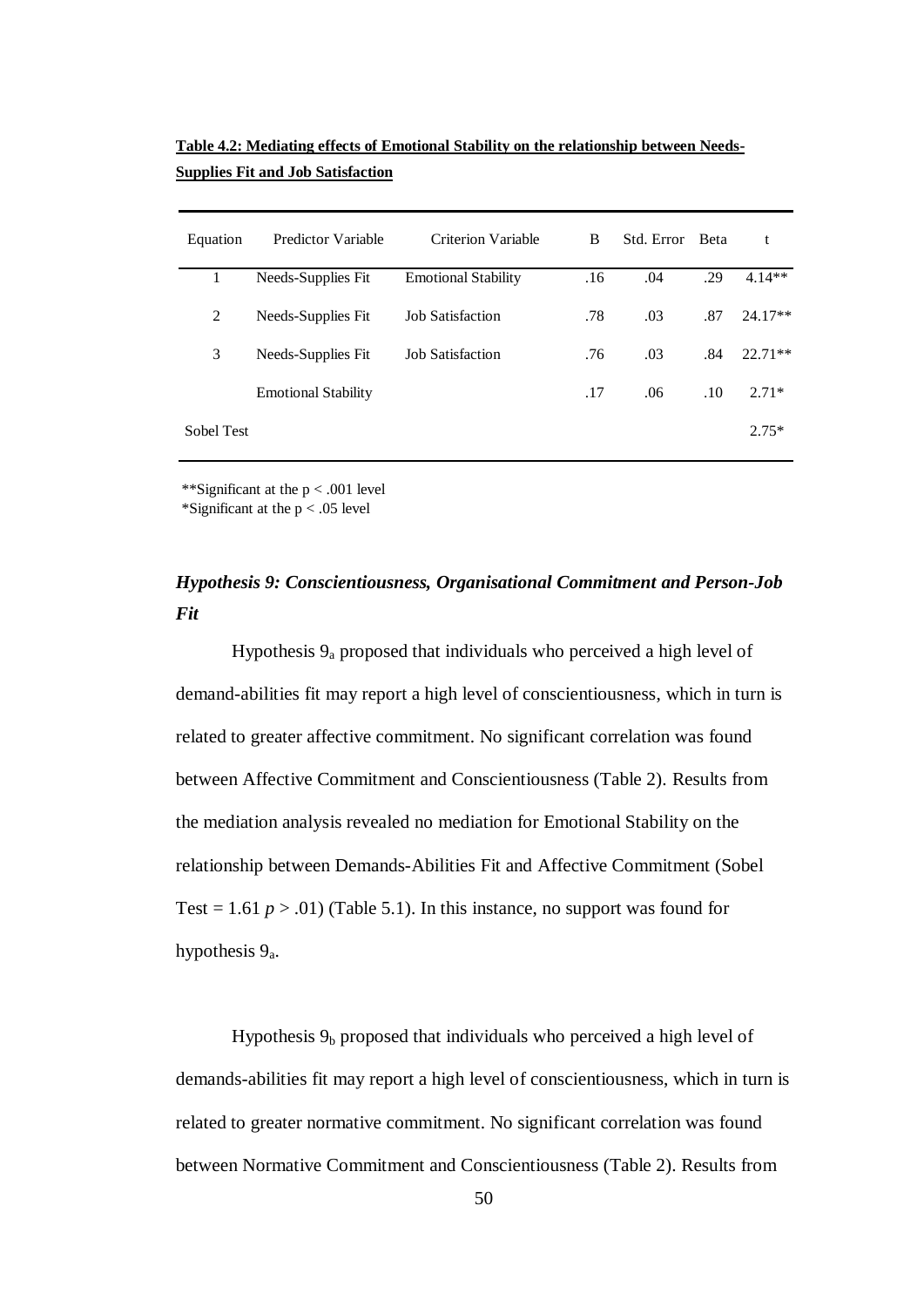the mediation analysis revealed no mediation for Emotional Stability on the relationship between Demands-Abilities Fit and Normative Commitment (Sobel Test =  $.17, p > .05$ ) (Table 5.2). In this instance, no support was found for hypothesis  $9<sub>b</sub>$ .

Hypothesis  $9<sub>c</sub>$  proposed that individuals who perceived a high level of demands-abilities fit may report a high level of conscientiousness, which in turn is related to greater continuance commitment. No significant correlation was found between Continuance Commitment and Conscientiousness (Table 2). Results from the mediation analysis revealed no mediation for Conscientiousness on the relationship between Demands-Abilities Fit and Continuance Commitment (Sobel Test =  $-0.38$ ,  $p > 0.05$ ) (Table 5.3). In this instance, no support was found for hypothesis 9<sub>c</sub>.

Hypothesis  $9_d$  proposed that individuals who perceived a high level of needs-supplies fit may report a high level of conscientiousness, which in turn is related to greater affective commitment. Results from the mediation analysis revealed no mediation for Conscientiousness on the relationship between Needs-Supplies Fit and Affective Commitment (Sobel Test  $= -.64$ ,  $p > .05$ ) (Table 5.4). In this instance, no support was found for hypothesis  $9<sub>d</sub>$ .

Hypothesis  $9_e$  proposed that individuals who perceived a high level of needs-supplies fit may report a high level of conscientiousness, which in turn is related to greater normative commitment. Results from the mediation analysis revealed no mediation for Conscientiousness on the relationship between Needs-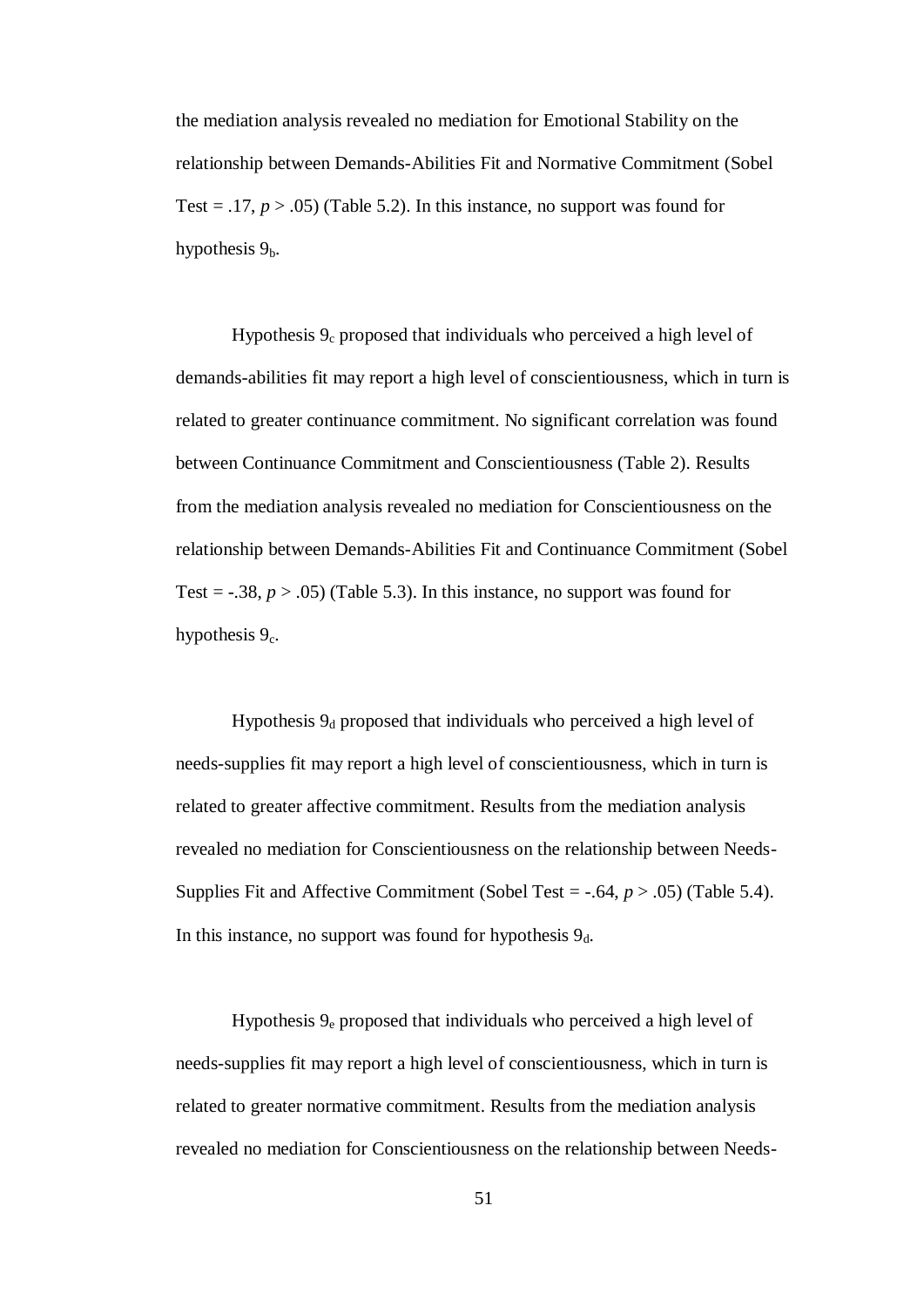Supplies Fit and Normative Commitment (Sobel Test = .95,  $p > .05$ ) (Table 5.5). In this instance, no support was found for hypothesis  $9_e$ .

Hypothesis  $9<sub>f</sub>$  proposed that individuals who perceived a high level of needs-supplies fit may report a high level of conscientiousness, which in turn is related to greater continuance commitment. Results from the mediation analysis revealed no mediation for Conscientiousness on the relationship between Needs-Supplies Fit and Continuance Commitment (Sobel Test = -.48, *p* > .05) (Table 5.6). In this instance, no support was found for hypothesis  $9<sub>f</sub>$ .

**Table 5.1: Mediating effects of Conscientiousness on the relationship between Demands-Abilities Fit and Affective Commitment**

| Equation   | <b>Predictor Variable</b> | Criterion Variable   | B     | Std. Error Beta |        | t        |
|------------|---------------------------|----------------------|-------|-----------------|--------|----------|
|            | Demands-Abilities Fit     | Conscientiousness    | .07   | .03             | .15    | $2.01*$  |
| 2          | Demands-Abilities Fit     | Affective Commitment | .42   | .07             | .40    | $5.95**$ |
| 3          | Demands-Abilities Fit     | Affective Commitment | .44   | .07             | .42    | $6.16**$ |
|            | Conscientiousness         |                      | $-26$ | .16             | $-.11$ | $-.167$  |
| Sobel Test |                           |                      |       |                 |        | 1.61     |

\*\*Significant at the p < .001 level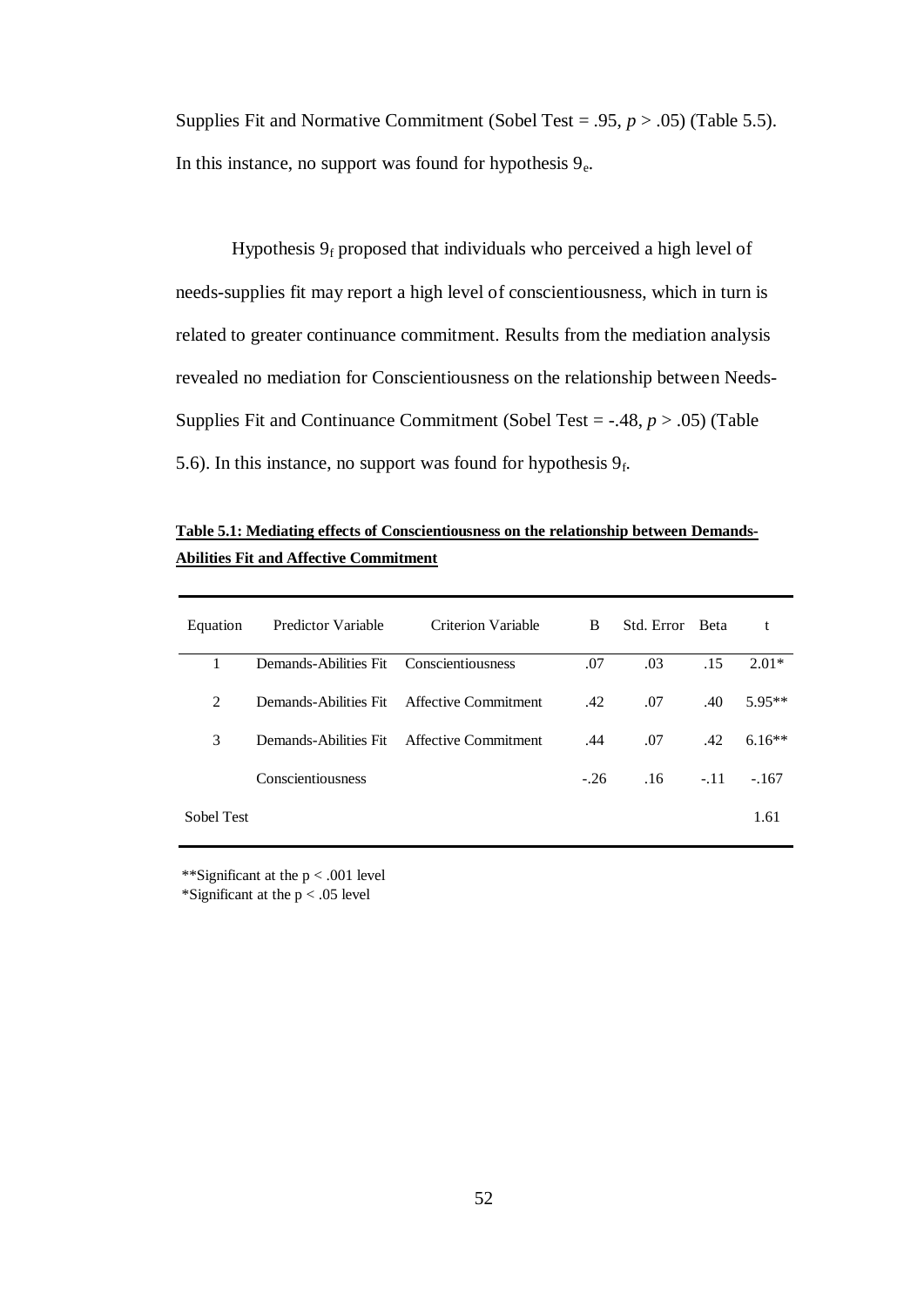**Table 5.2: Mediating effects of Conscientiousness on the relationship between Demands-Abilities Fit and Normative Commitment**

| Equation   | <b>Predictor Variable</b>               | <b>Criterion Variable</b> | B   | Std. Error Beta |     |          |
|------------|-----------------------------------------|---------------------------|-----|-----------------|-----|----------|
|            | Demands-Abilities Fit Conscientiousness |                           | .07 | .03             | .15 | $2.01*$  |
| 2          | Demands-Abilities Fit                   | Normative Commitment      | .40 | .11             | .27 | $3.73**$ |
| 3          | Demands-Abilities Fit                   | Normative Commitment      | .40 | .11             | .26 | $3.66**$ |
|            | Conscientiousness                       |                           | .04 | .24             | .01 | .16      |
| Sobel Test |                                         |                           |     |                 |     | .17      |

\*Significant at the p < .05 level

### **Table 5.3: Mediating effects of Conscientiousness on the relationship between Demands-Abilities Fit and Continuance Commitment**

| Equation   | <b>Predictor Variable</b>               | Criterion Variable                                | B.     | Std. Error Beta |        |         |
|------------|-----------------------------------------|---------------------------------------------------|--------|-----------------|--------|---------|
|            | Demands-Abilities Fit Conscientiousness |                                                   | .07    | .03             | .15    | $2.01*$ |
| 2          |                                         | Demands-Abilities Fit Continuance Commitment -.09 |        | .10             | $-.07$ | $-98$   |
| 3          |                                         | Demands-Abilities Fit Continuance Commitment -.09 |        | .10             | $-.07$ | $-92$   |
|            | Conscientiousness                       |                                                   | $-.07$ | .21             | $-.03$ | $-.35$  |
| Sobel Test |                                         |                                                   |        |                 |        | $-.38$  |

\*\*Significant at the p < .001 level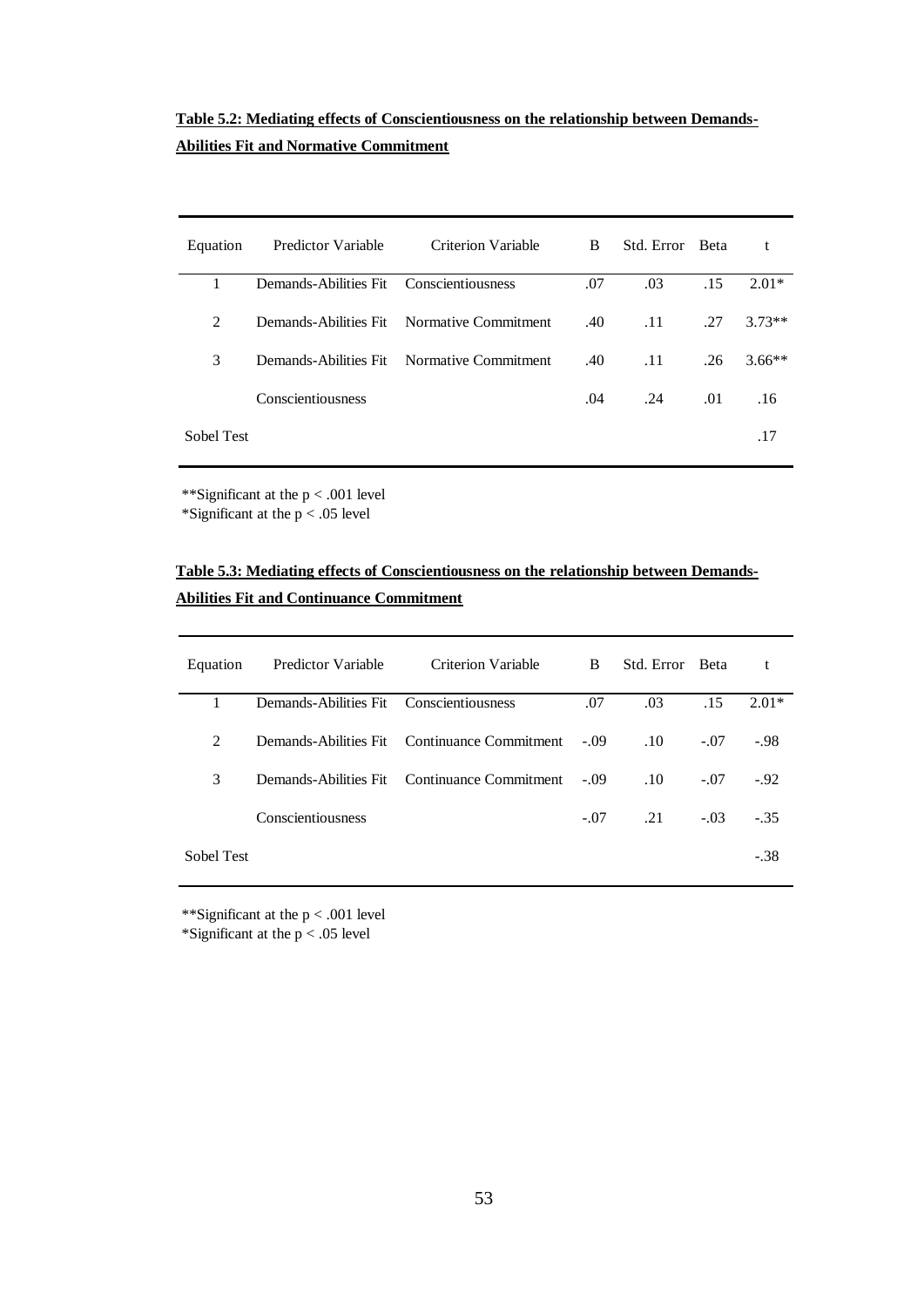**Table 5.4: Mediating effects of Conscientiousness on the relationship between Needs-Supplies Fit and Affective Commitment**

| Equation   | <b>Predictor Variable</b> | Criterion Variable   | B      | Std. Error Beta |        | t        |
|------------|---------------------------|----------------------|--------|-----------------|--------|----------|
|            | Needs-Supplies Fit        | Conscientiousness    | $-.01$ | .02             | $-.02$ | $-.27$   |
| 2          | Needs-Supplies Fit        | Affective Commitment | .45    | .05             | .59    | $9.85**$ |
| 3          | Needs-Supplies Fit        | Affective Commitment | .45    | .05             | .59    | $9.82**$ |
|            | Conscientiousness         |                      | $-.09$ | .14             | $-.04$ | $-.67$   |
| Sobel Test |                           |                      |        |                 |        | $-.64$   |

\*Significant at the p < .05 level

### **Table 5.5: Mediating effects of Conscientiousness on the relationship between Needs-Supplies Fit and Normative Commitment**

| Equation       | Predictor Variable  | Criterion Variable   | В      | Std. Error | Beta   | t        |
|----------------|---------------------|----------------------|--------|------------|--------|----------|
|                | Needs-Supplies Fit  | Conscientiousness    | $-.01$ | .02        | $-.02$ | $-.27$   |
| $\overline{2}$ | Needs-Supplies Fit. | Normative Commitment | .53    | .07        | .49    | $7.57**$ |
| 3              | Needs-Supplies Fit. | Normative Commitment | .53    | .07        | .49    | $7.59**$ |
|                | Conscientiousness   |                      | .20    | .21        | .06    | .93      |
| Sobel Test     |                     |                      |        |            |        | .95      |

\*\*Significant at the p < .001 level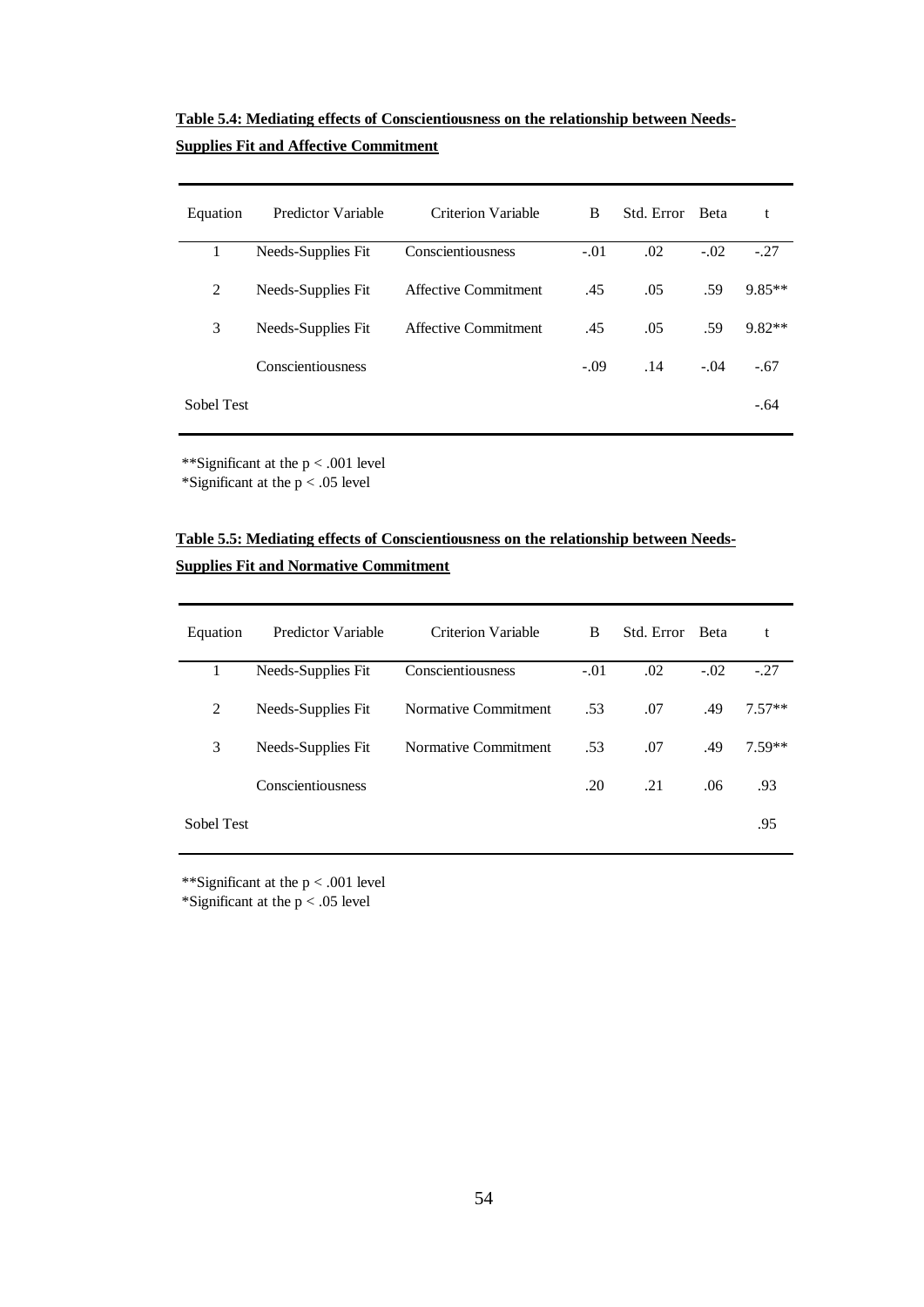**Table 5.6: Mediating effects of Conscientiousness on the relationship between Needs-Supplies Fit and Continuance Commitment**

| Equation       | Predictor Variable  | Criterion Variable     | B      | Std. Error Beta |        | t      |
|----------------|---------------------|------------------------|--------|-----------------|--------|--------|
| 1              | Needs-Supplies Fit  | Conscientiousness      | $-.01$ | .02             | $-.02$ | $-.27$ |
| $\overline{c}$ | Needs-Supplies Fit. | Continuance Commitment | $-.03$ | .07             | $-.03$ | $-.40$ |
| 3              | Needs-Supplies Fit  | Continuance Commitment | $-.03$ | .07             | $-.03$ | $-.41$ |
|                | Conscientiousness   |                        | $-.10$ | .21             | $-.04$ | $-.50$ |
| Sobel Test     |                     |                        |        |                 |        | -.48   |

\*Significant at the  $p < .05$  level

### *Hypothesis 10: Emotional Stability, Organisational Commitment and Person-Job Fit*

Hypothesis  $10_a$  proposed that individuals who perceived a high level of demands-abilities fit may report a high level of emotional stability, which in turn is related to greater affective commitment. A positive and significant correlation was found between Emotional Stability and Affective Commitment ( $r = .26$ ,  $p$ ) < .01) (Table 2). However, results from the mediation analysis revealed no mediation for Emotional Stability on the relationship between Demands-Abilities Fit and Affective Commitment (Sobel Test = 1.91,  $p > .05$ ) (Table 6.1). In this instance, no support was found for hypothesis  $10<sub>a</sub>$ .

Hypothesis  $10<sub>b</sub>$  proposed that individuals who perceived a high level of demands-abilities fit may report high level of emotional stability, which in turn is related to greater normative commitment. A positive and significant correlation was found between Emotional Stability and Normative Commitment ( $r = .18$ ,  $p$ ) < .05) (Table 2). However, results from the mediation analysis revealed no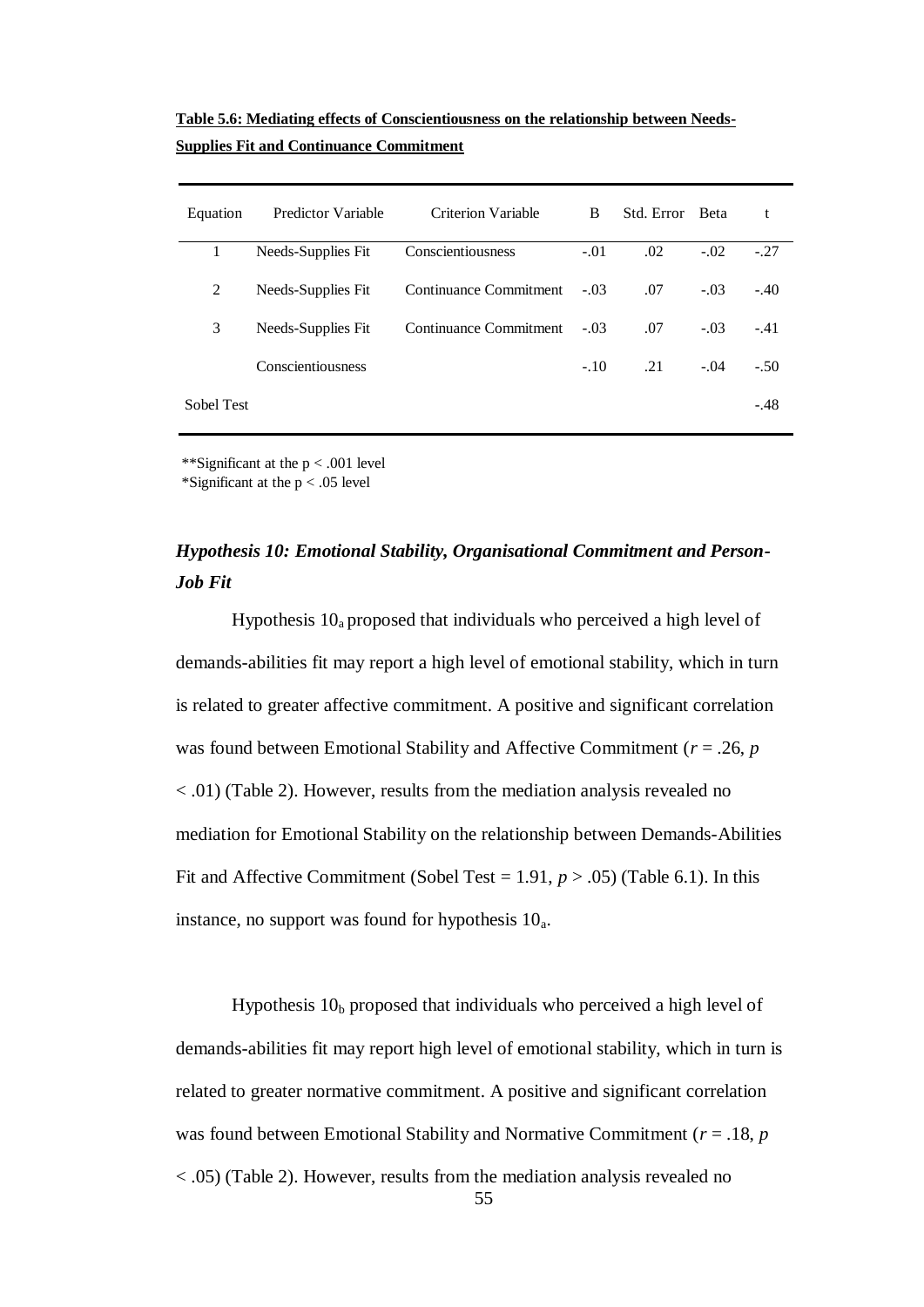mediation for Emotional Stability on the relationship between Demands-Abilities Fit and Normative Commitment (Sobel Test  $= 1.35, p > .05$ ) (Table 6.2). In this instance, no support was found for hypothesis  $10<sub>b</sub>$ .

Hypothesis  $10<sub>c</sub>$  proposed that individuals who perceived a high level of demands-abilities fit may report a high level of emotional stability, which in turn is related to greater continuance commitment. A negative and significant correlation was found between Emotional Stability and Continuance Commitment  $(r = -17, p < .05)$  (Table 2). Results from the mediation analysis revealed partial mediation for Emotional Stability on the relationship between Demands-Abilities Fit and Continuance Commitment (Sobel Test  $= -1.98$ ,  $p < .05$ ) (Table 6.3). In this instance, support was found for hypothesis  $10<sub>c</sub>$ .

Hypothesis  $10_d$  proposed that individuals who perceived a high level of needs-supplies fit may report a high level of emotional stability, which in turn is related to greater affective commitment. Results from the mediation analysis revealed no mediation for Emotional Stability on the relationship between Needs-Supplies Fit and Affective Commitment (Sobel Test =  $1.43$ ,  $p > .05$ ) (Table 6.4). In this instance, no support was found for hypothesis  $10_d$ .

Hypothesis  $10<sub>e</sub>$  proposed that individuals who perceived a high level of needs-supplies fit may report a high level of emotional stability, which in turn is related to greater normative commitment. Results from the mediation analysis revealed no mediation for Emotional Stability on the relationship between Needs-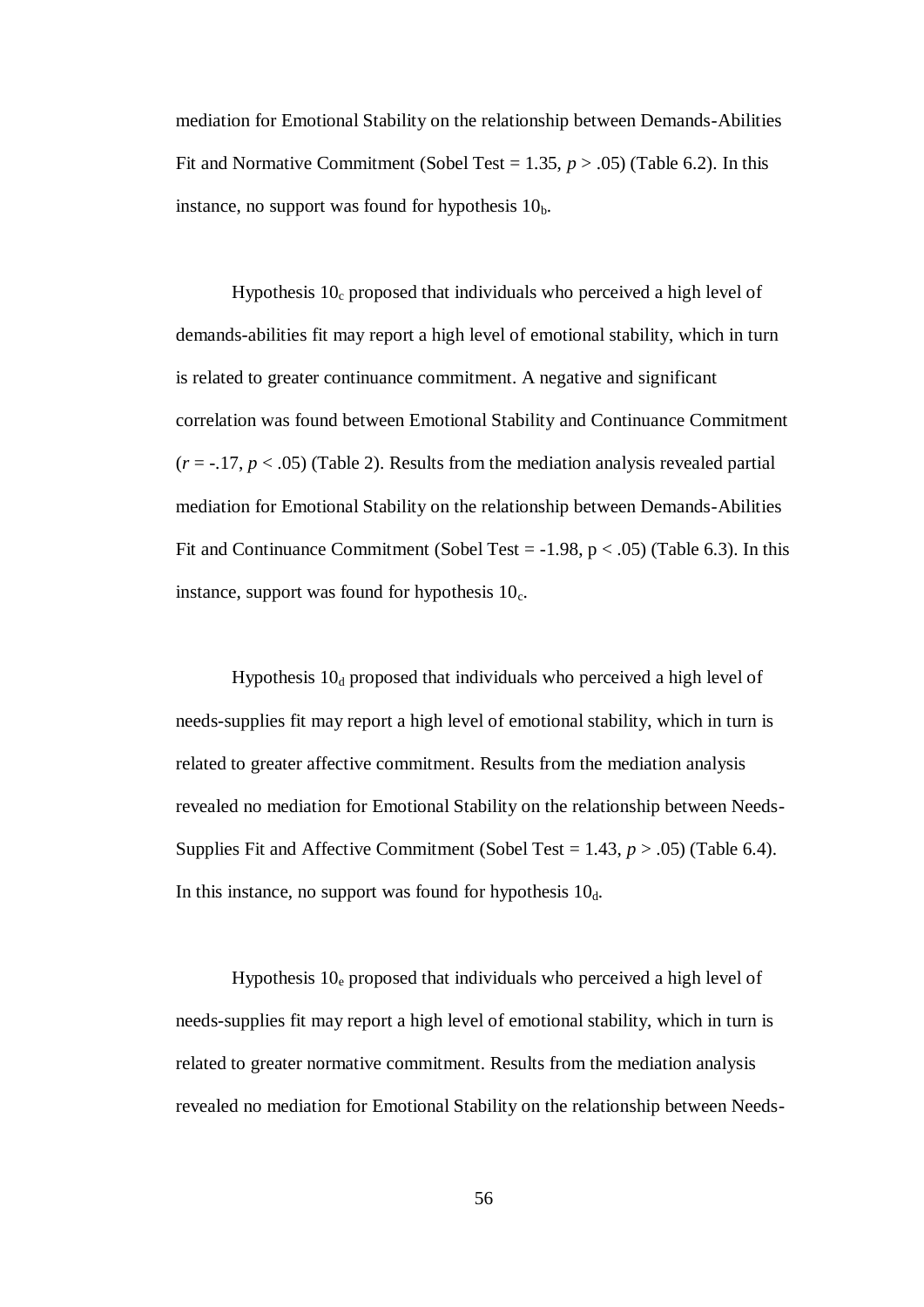Supplies Fit and Normative Commitment (Sobel Test =  $.06, p > .05$ ) (Table 6.5). In this instance, no support was found for hypothesis 10.

Hypothesis  $10<sub>f</sub>$  proposed that individuals who perceived a high level of needs-supplies fit may report a high level of emotional stability, which in turn is related to greater continuance commitment. Results from the mediation analysis revealed no mediation for Emotional Stability on the relationship between Needs-Supplies Fit and Continuance Commitment (Sobel Test = -2.41, *p* > .05) (Table 6.6). In this instance, no support was found for hypothesis  $10<sub>f</sub>$ .

**Table 6.1: Mediating effects of Emotional Stability on the relationship between Demands-Abilities Fit and Affective Commitment**

| Equation   | <b>Predictor Variable</b>  | Criterion Variable         | B   | Std. Error Beta |     | t        |
|------------|----------------------------|----------------------------|-----|-----------------|-----|----------|
|            | Demands-Abilities Fit      | <b>Emotional Stability</b> | .24 | .05             | .33 | $4.66**$ |
| 2          | Demands-Abilities Fit      | Affective Commitment       | .42 | .07             | .40 | $5.95**$ |
| 3          | Demands-Abilities Fit      | Affective Commitmend       | .38 | .08             | .36 | $5.03**$ |
|            | <b>Emotional Stability</b> |                            | .20 | .10             | .14 | 1.95     |
| Sobel Test |                            |                            |     |                 |     | 1.91     |

\*\*Significant at the p < .001 level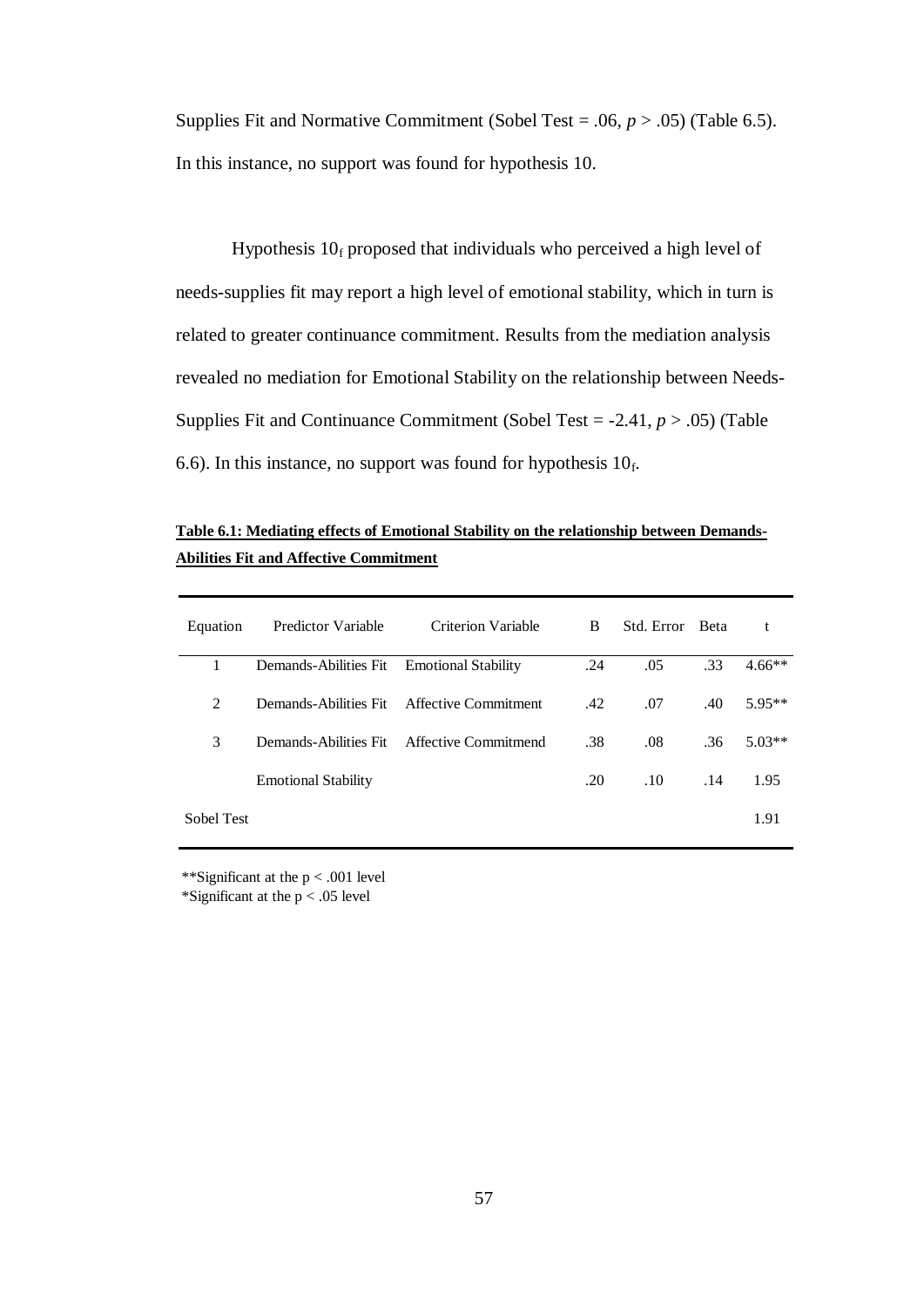**Table 6.2: Mediating effects of Emotional Stability on the relationship between Demands-Abilities Fit and Normative Commitment**

| Equation   | <b>Predictor Variable</b>  | Criterion Variable         | B   | Std. Error Beta |     |          |
|------------|----------------------------|----------------------------|-----|-----------------|-----|----------|
| 1          | Demands-Abilities Fit      | <b>Emotional Stability</b> | .24 | .05             | .33 | $4.66**$ |
| 2          | Demands-Abilities Fit      | Normative Commitment       | .40 | .11             | .27 | $3.73**$ |
| 3          | Demands-Abilities Fit      | Normative Commitment       | .35 | .11             | .23 | $3.08*$  |
|            | <b>Emotional Stability</b> |                            | .22 | .16             | .11 | 1.40     |
| Sobel Test |                            |                            |     |                 |     | 1.35     |

\*Significant at the p < .05 level

### **Table 6.3: Mediating effects of Emotional Stability on the relationship between Demands-Abilities Fit and Continuance Commitment**

| Equation   | <b>Predictor Variable</b>                 | Criterion Variable     | B      | Std. Error Beta |        | t        |
|------------|-------------------------------------------|------------------------|--------|-----------------|--------|----------|
|            | Demands-Abilities Fit Emotional Stability |                        | .24    | .05             | .33    | $4.66**$ |
| 2          | Demands-Abilities Fit                     | Continuance Commitment | $-.09$ | .10             | $-.07$ | $-98$    |
| 3          | Demands-Abilities Fit                     | Continuance Commitment | $-.02$ | .10             | $-.02$ | $-.23$   |
|            | <b>Emotional Stability</b>                |                        | $-29$  | .14             | $-.17$ | $2.16*$  |
| Sobel Test |                                           |                        |        |                 |        | $-1.98*$ |

\*\*Significant at the p < .001 level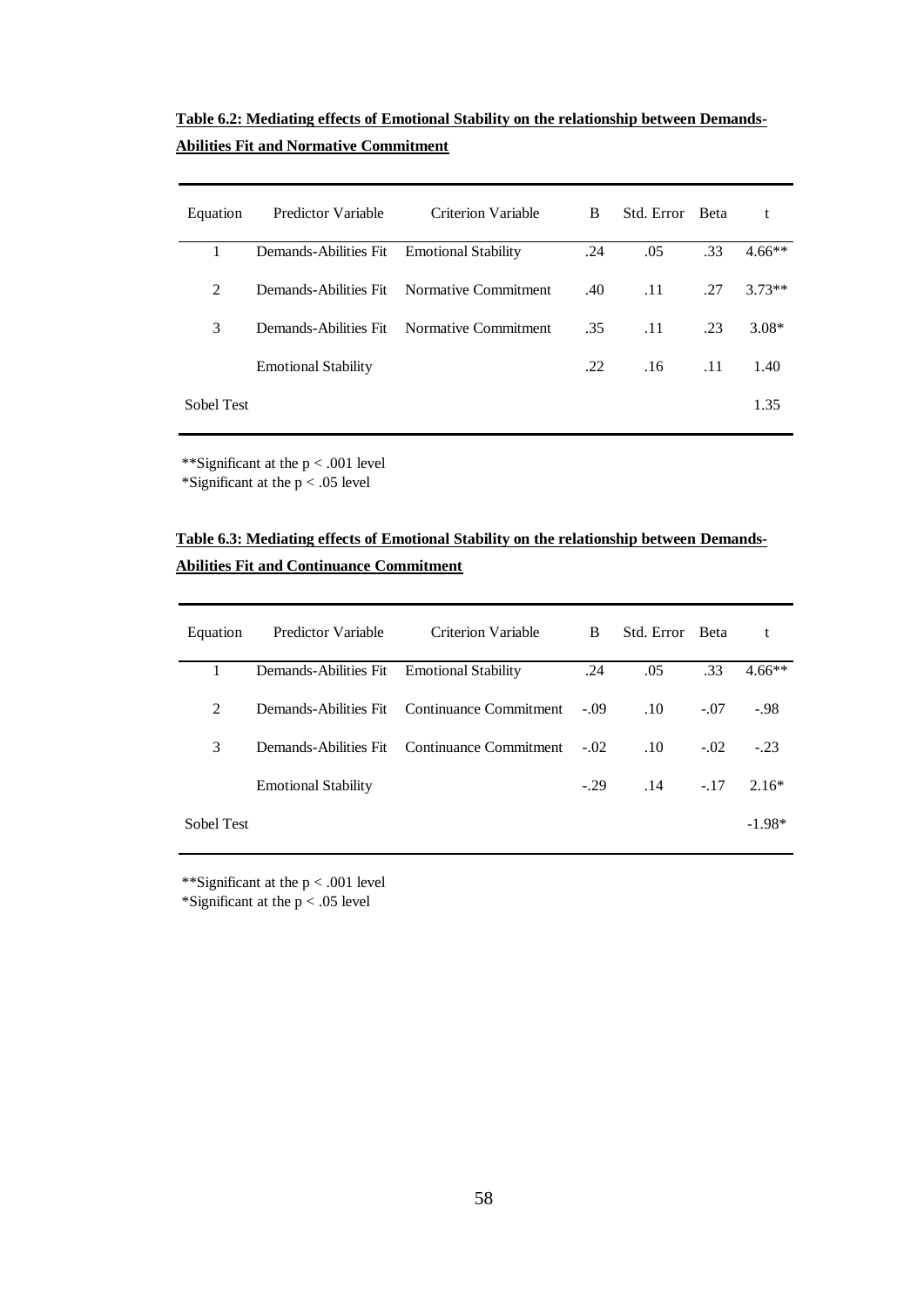**Table 6.4: Mediating effects of Emotional Stability on the relationship between Needs-Supplies Fit and Affective Commitment**

| Equation   | Predictor Variable         | Criterion Variable         | B   | Std. Error Beta |     | t        |
|------------|----------------------------|----------------------------|-----|-----------------|-----|----------|
|            | Needs-Supplies Fit         | <b>Emotional Stability</b> | .16 | .04             | .29 | $4.14**$ |
| 2          | Needs-Supplies Fit         | Affective Commitment       | .45 | .05             | .59 | $9.85**$ |
| 3          | Needs-Supplies Fit         | Affective Commitment       | .43 | .05             | .56 | $9.02**$ |
|            | <b>Emotional Stability</b> |                            | .13 | .09             | .09 | 1.45     |
| Sobel Test |                            |                            |     |                 |     | 1.43     |

\*Significant at the p < .05 level

### **Table 6.5: Mediating effects of Emotional Stability on the relationship between Needs-Supplies Fit and Normative Commitment**

| Equation   | Predictor Variable         | Criterion Variable         | B   | Std. Error Beta |     | t        |
|------------|----------------------------|----------------------------|-----|-----------------|-----|----------|
|            | Needs-Supplies Fit         | <b>Emotional Stability</b> | .16 | .04             | .29 | $4.14**$ |
| 2          | Needs-Supplies Fit.        | Normative Commitment       | .53 | .07             | .49 | $7.57**$ |
| 3          | Needs-Supplies Fit         | Normative Commitment       | .52 | .07             | .48 | $7.05**$ |
|            | <b>Emotional Stability</b> |                            | .09 | .14             | .04 | .61      |
| Sobel Test |                            |                            |     |                 |     | .06      |

\*\*Significant at the p < .001 level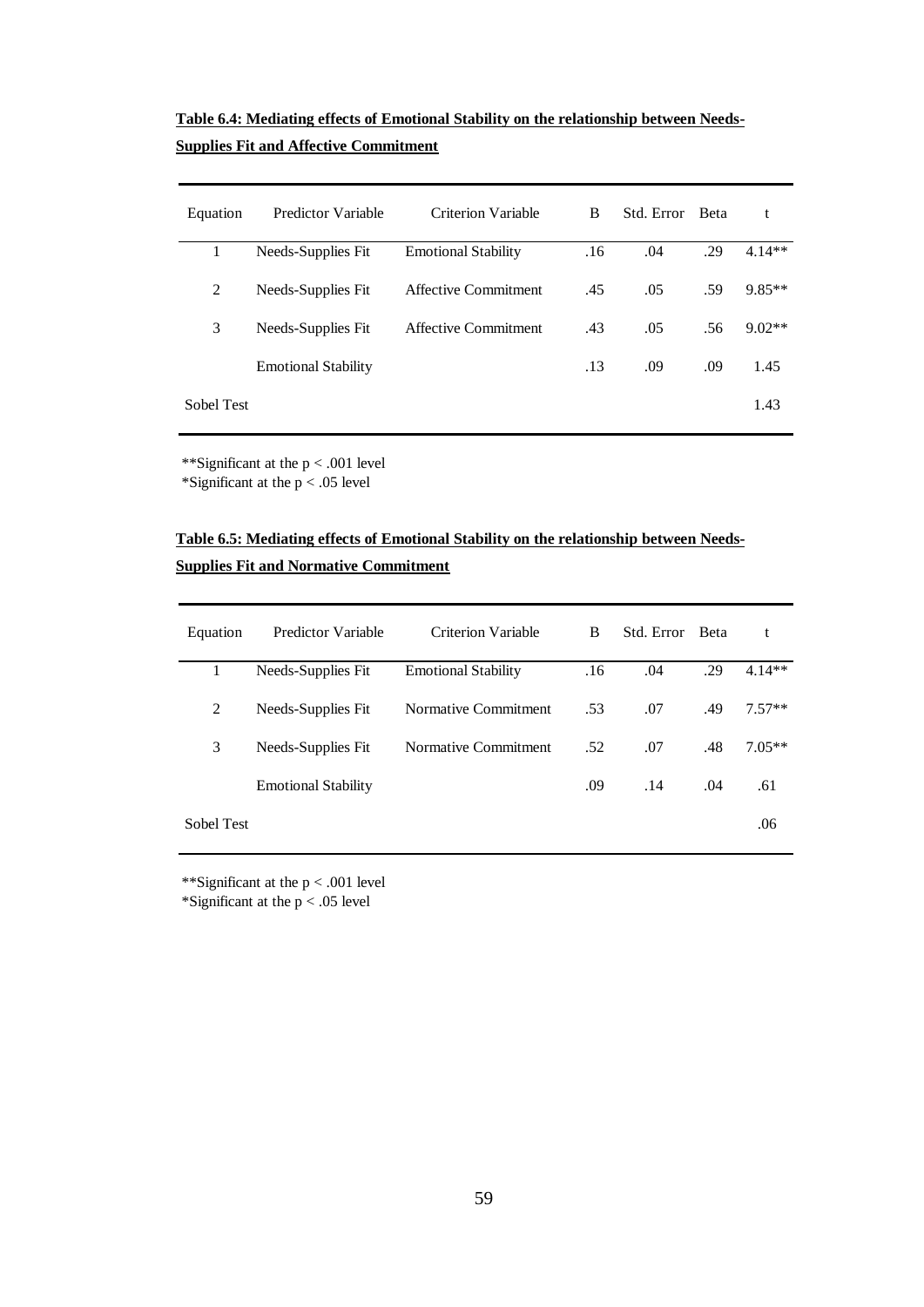**Table 6.6: Mediating effects of Emotional Stability on the relationship between Needs-Supplies Fit and Continuance Commitment**

| Equation   | <b>Predictor Variable</b>  | Criterion Variable         | B      | Std. Error Beta |                  | t        |
|------------|----------------------------|----------------------------|--------|-----------------|------------------|----------|
|            | Needs-Supplies Fit         | <b>Emotional Stability</b> | .16    | .04             | .29              | $4.14**$ |
| 2          | Needs-Supplies Fit         | Continuance Commitment     | $-.03$ | .07             | $-.03$           | $-.40$   |
| 3          | Needs-Supplies Fit         | Continuance Commitment     | .02    | .07             | $.02\phantom{0}$ | .30      |
|            | <b>Emotional Stability</b> |                            | $-.32$ | .13             | $-.18$           | $-2.35*$ |
| Sobel Test |                            |                            |        |                 |                  | $-2.41$  |

\*Significant at the  $p < .05$  level

#### **Summary of Results**

In summary, a significant correlation was found between Demands-Abilities Fit and Extraversion, Agreeableness, Conscientiousness and Emotional Stability, providing support for hypothesis  $1<sub>b</sub>$ ,  $1<sub>c</sub>$ ,  $1<sub>d</sub>$  and  $1<sub>e</sub>$ . A significant correlation was also found between Needs-Supplies Fit and Extraversion, Agreeableness and Emotional Stability, providing support for hypothesis  $2<sub>c</sub>$ ,  $2<sub>d</sub>$ and 2e. Both Demands-Abilities Fit and Needs-Supplies Fit were significantly correlated with Job Satisfaction and Turnover Intention, providing support for hypothesis  $3_a$ ,  $3_b$ ,  $6_a$  and  $6_b$ . Both Demands-Abilities Fit and Needs-Supplies Fit were also significantly correlated with Affective Commitment and Normative Commitment, providing support for hypothesis  $4_a$ ,  $4_b$ ,  $5_a$  and  $5_b$ .

The results from the mediation analysis revealed partial mediation for Emotional Stability on the relationship between Demands-Abilities Fit and Job Satisfaction, for Emotional Stability on the relationship between Needs-Supplies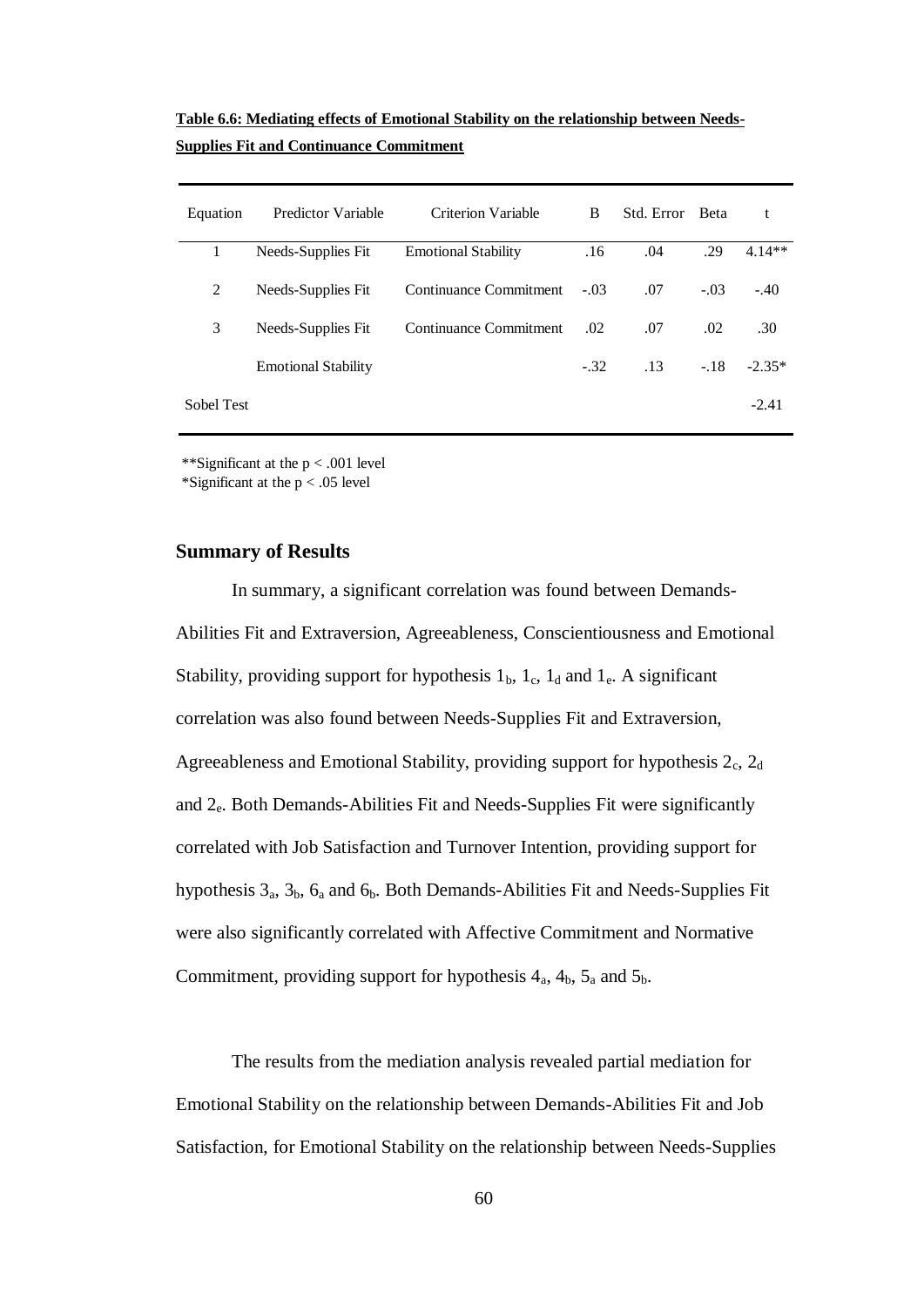Fit and Job Satisfaction, and for Emotional Stability on the relationship between Demands-Abilities Fit and Continuance Commitment. These results provided support for hypothesis  $8_a$ ,  $8_b$  and  $10_c$ . Meanwhile, an indirect effect was found for Conscientiousness on the relationship between Demands-Abilities Fit, providing support for hypothesis  $7_a$ .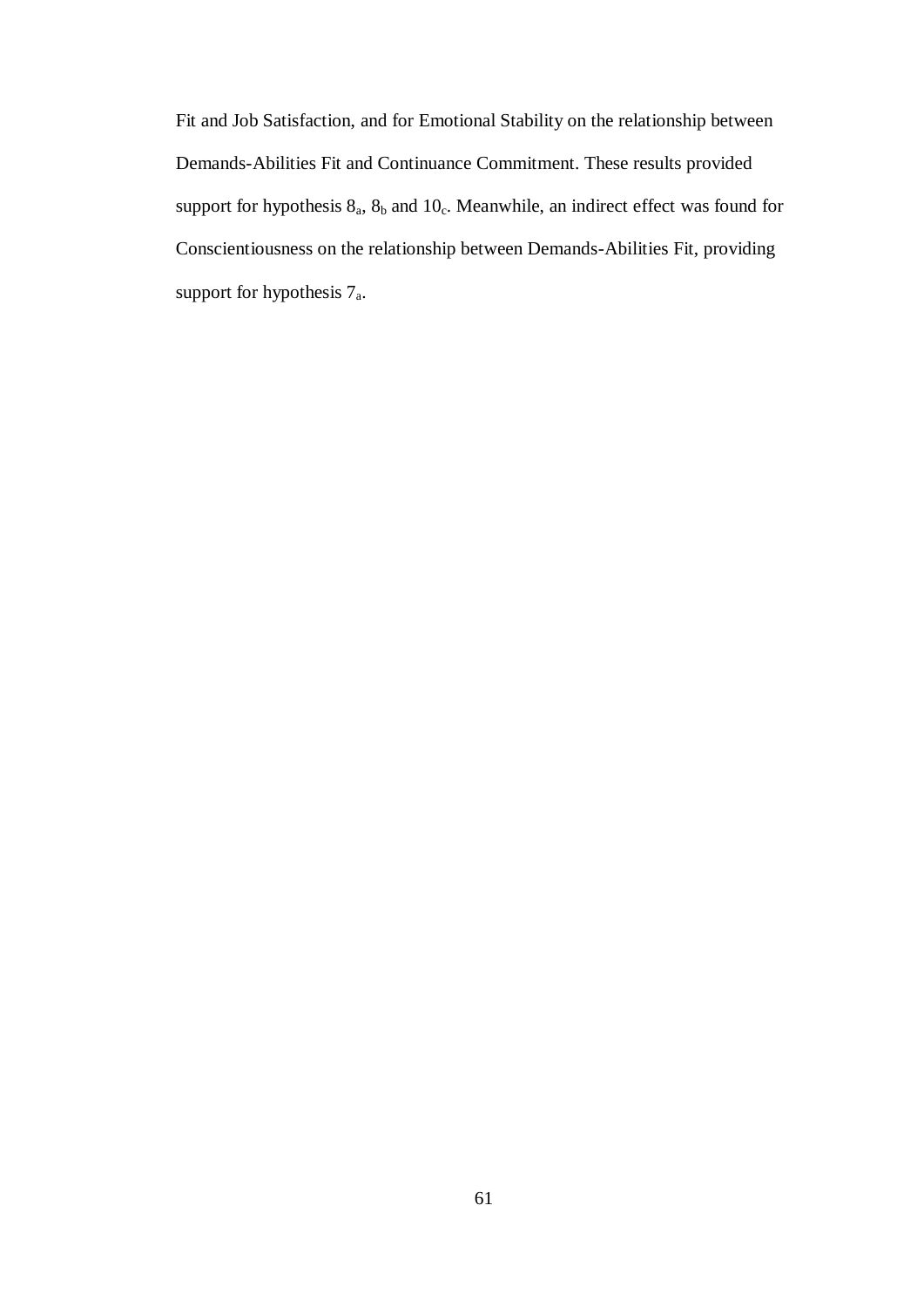# **Chapter Four**

### **DISCUSSION**

The relationship between individual personality characteristics and a variety of affective responses and/or behavioural outcomes such as job satisfaction, organisational commitment, job performance and turnover intention has received considerable attention within the field of industrial/organisational psychology in the past two decades (Agho, Mueller & Price, 1994; Barrick & Mount, 1991; Furnham & Zacherl, 1985; Hogan, 1998; Judge, Heller & Mount, 2002). Personality characteristics, such as conscientiousness and emotional stability, have been identified as consistent and strong predictors of an employee"s affective responses and behavioural outcomes to the job and/or workplace (Barrick & Mount, 1991; Fallon et al, 2000; Judge & Bono, 2001; Kumar & Bakhshi, 2010). Therefore, high levels of conscientiousness and emotional stability are desirable among employees in order to achieve favourable job affective responses and/or behavioural outcomes. One favourable response proposed by this research was the perception of positive person-job fit, both demands-abilities fit and needs-supplies fit. Myriad research has reported the favourable affective responses and/or behavioural outcomes from positive personjob fit among employees. Some of these favourable affective responses and/or behavioural outcomes include higher job satisfaction (Saks & Ashforth, 1997), lower turnover intention (Lauver & Kristof-Brown, 2001), as well as higher job performance and career success (Arvey et al, 1991; Bretz & Judge, 1994; Caldwell & O"Reilly III, 1990; Edwards, 1991).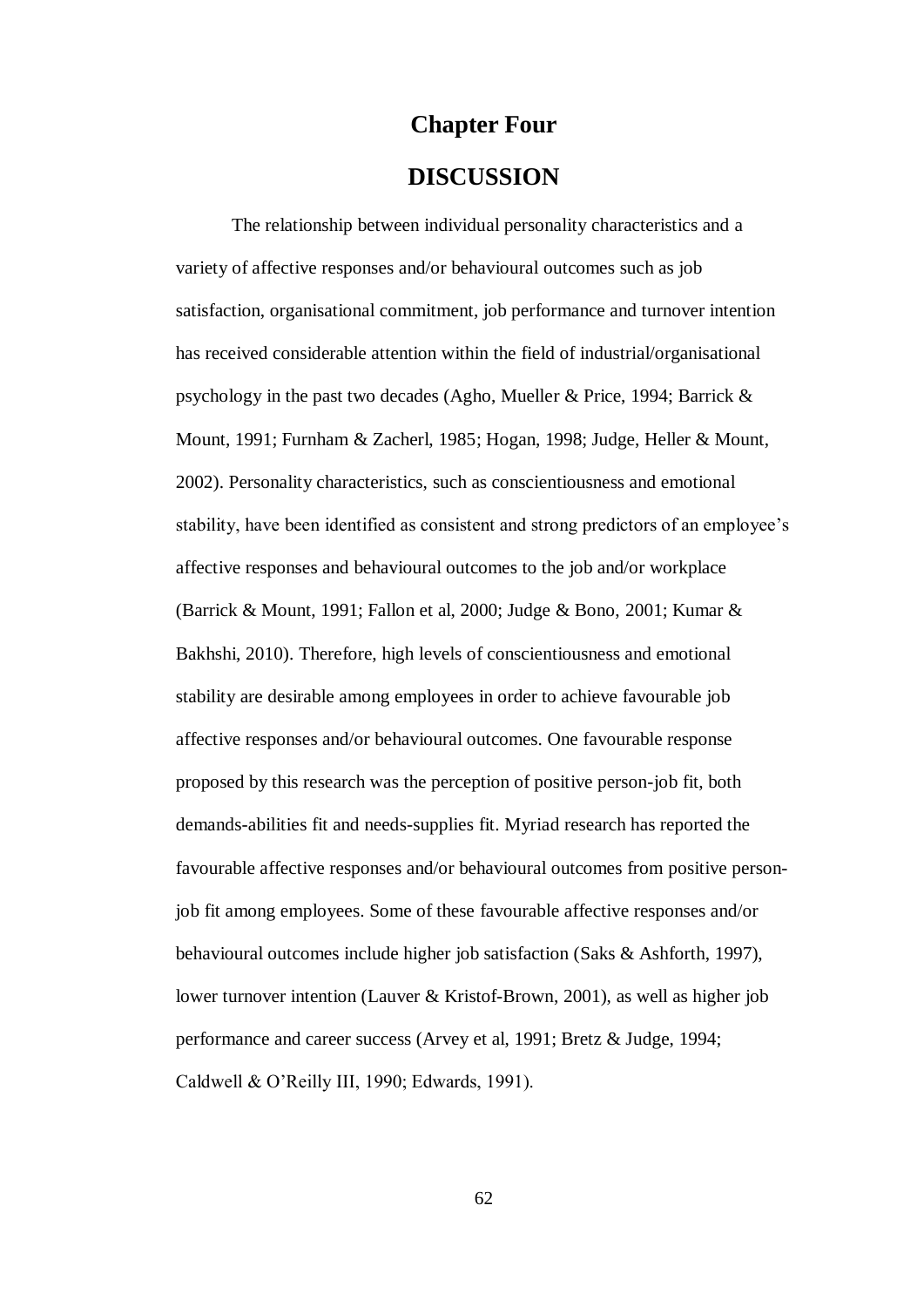Despite the complexity arising from the process of organisational change and development (for example advancement and use of technology), the achievement of good person-job fit between employees and their job requirements remains highly favourable (Brkich et al, 2002). Similar perceptions pertaining to the concept of good fit between employees and their job requirement have also been reported by a research project commissioned by the Ministry of Education and the New Zealand Teachers Council (2004). The achievement of good fit among teachers and their job requirements has also become increasingly complex over the years due to changes in the curriculum, as well as a perceived lack in adequate resources to adapt and respond to these changes (Kane & Mallon, 2006).

The main aim of this research was two-fold. Firstly, it sought to investigate the relationship between individual personality characteristics and person-job fit among primary and secondary school teachers in New Zealand. Secondly, the relationship between person-job fit with other affective responses and behavioural outcomes, such as job satisfaction, turnover intention and organisational commitment, were explored. Self-report measures of individual personality characteristics adopted from the IPIP (2011), included conscientiousness, extraversion, agreeableness, emotional stability and intellect/imagination. The relationship of the variables with person-job fit, both demands-abilities fit and needs-supplies fit, was explored. Overall, the results generated from this research have shown that emotional stability, extraversion, agreeableness and conscientiousness were significantly and positively related to person-job fit. Teachers who perceived a high level of person-job fit also reported a high level of job satisfaction, affective commitment, normative commitment,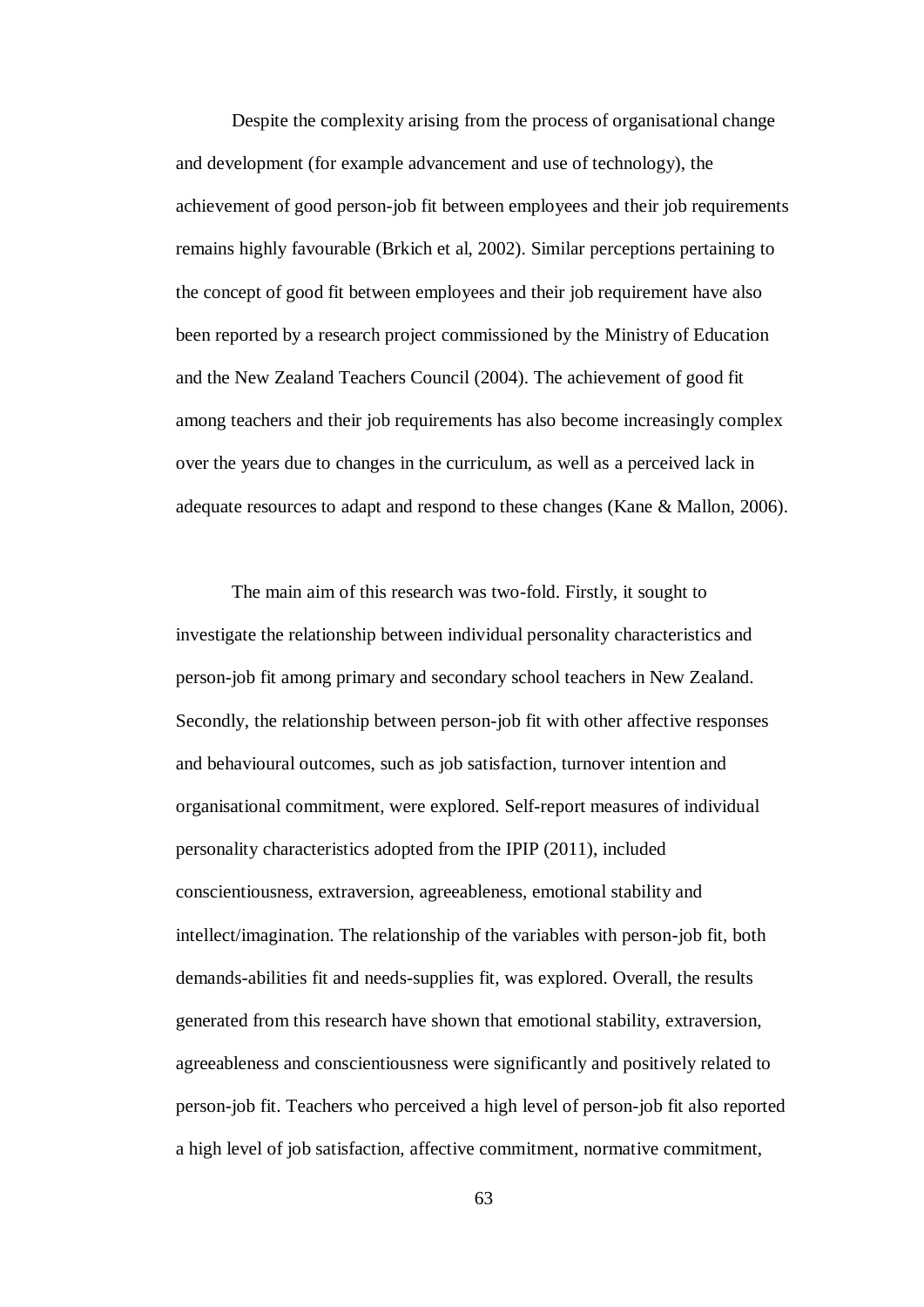and a low level of turnover intention. In addition, the results gathered from the mediation analysis have revealed a lack of mediation for the proposed mediating hypotheses. In this instance, only two partial mediation and two indirect effects were revealed.

The findings from this research have implications for teachers and their employers, as well as providing additional insight into the relationship between individual personality characteristics and person-job fit, and into the relationship between person-job fit and other aspects of affective responses and behavioural outcomes to the job and/or school, such as job satisfaction, turnover intention and organisational commitment. This chapter is divided into five sections, discussing the main findings generated by this research, the practical implications, the strengths and limitations of this research, possibilities for further research in this area, and the final conclusions derived from this research.

## **Main Findings – Direct Relationships**

The findings from this research confirmed a positive and significant relationship between extraversion, agreeableness, conscientiousness, and emotional stability and demands-abilities fit. A positive and significant relationship was also revealed between extraversion, agreeableness, emotional stability and needs-supplies fit. Of the individual personality characteristics, emotional stability demonstrated the strongest relationship with both demandsabilities fit and needs-supplies fit.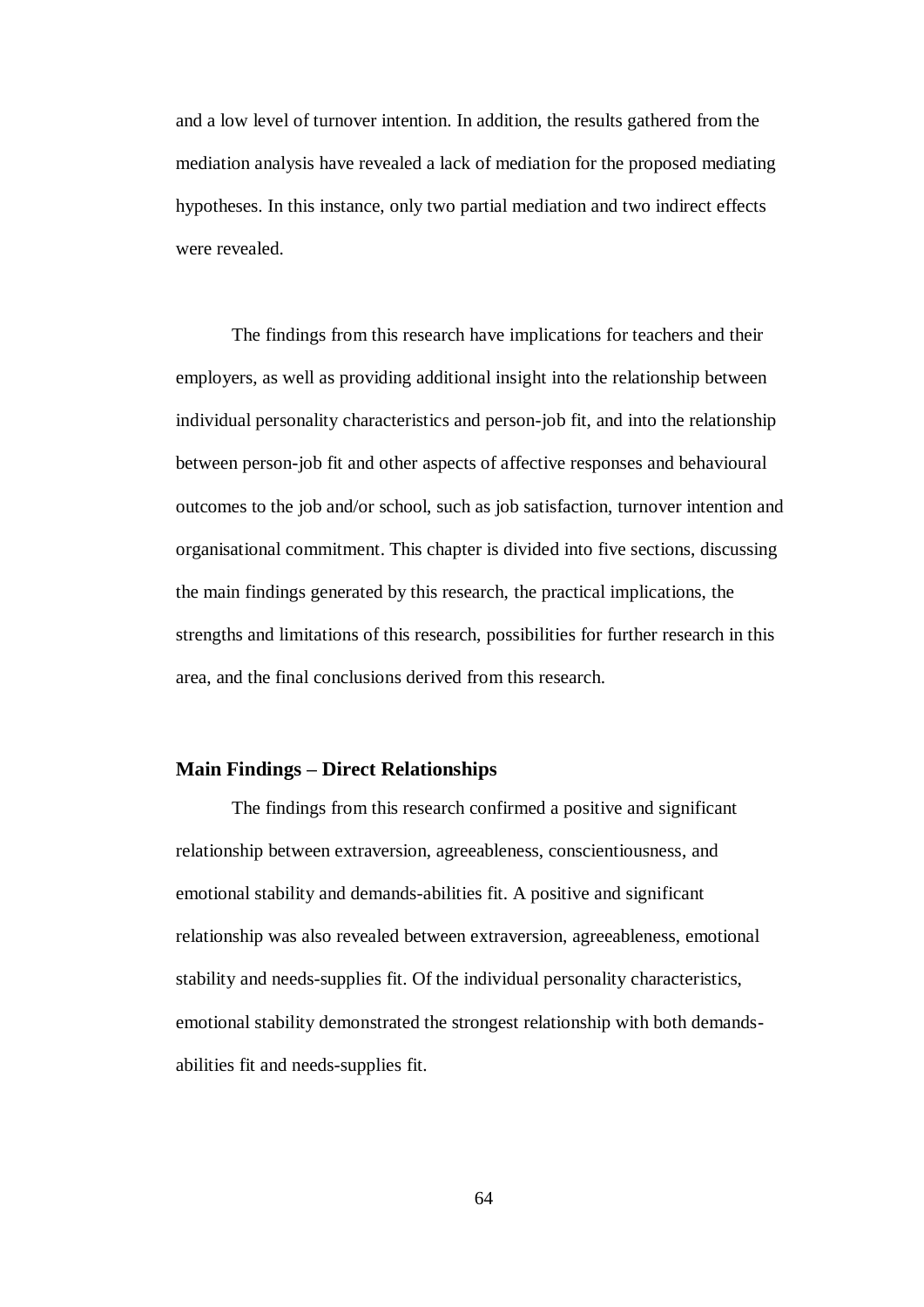Previous research has found a strong relationship between emotional stability and a variety of affective responses and behavioural outcomes among employees (Barrick & Mount, 1991; Salgado, 1997; Tett, Jackson & Rothstein, 1991). As mentioned above, of the personality characteristics, Emotional Stability has demonstrated the strongest relationship with both Demands-Abilities Fit and Needs-Supplies Fit in this research. Some possible explanations for these findings are offered by the theory of Learned Helplessness proposed by Peterson and Seligman (1984) and the Self-Consistency theory proposed by Korman (1970).

According to the theory of Learned Helplessness, there is a relationship between an individual"s levels of emotional stability and their affective responses and/or behavioural outcomes. For example, when individuals with high levels of emotional stability are faced with unfavorable circumstances, they will be less likely to be affected by motivational deficits such as negative emotional responses. This is because these individuals will seek out strategies in order to efficiently manage and cope with these unfavorable circumstances.

According to the theory of Self-Consistency proposed by Korman (1970), individuals are often compelled to behave in ways that are consistent with their self-image. For example, individuals who perceive themselves to possess high levels of emotional stability will behave in a manner that supports this perception. Therefore, when faced with unfavorable circumstances, they will also seek out methods in order to deal with the problems they are faced with effectively.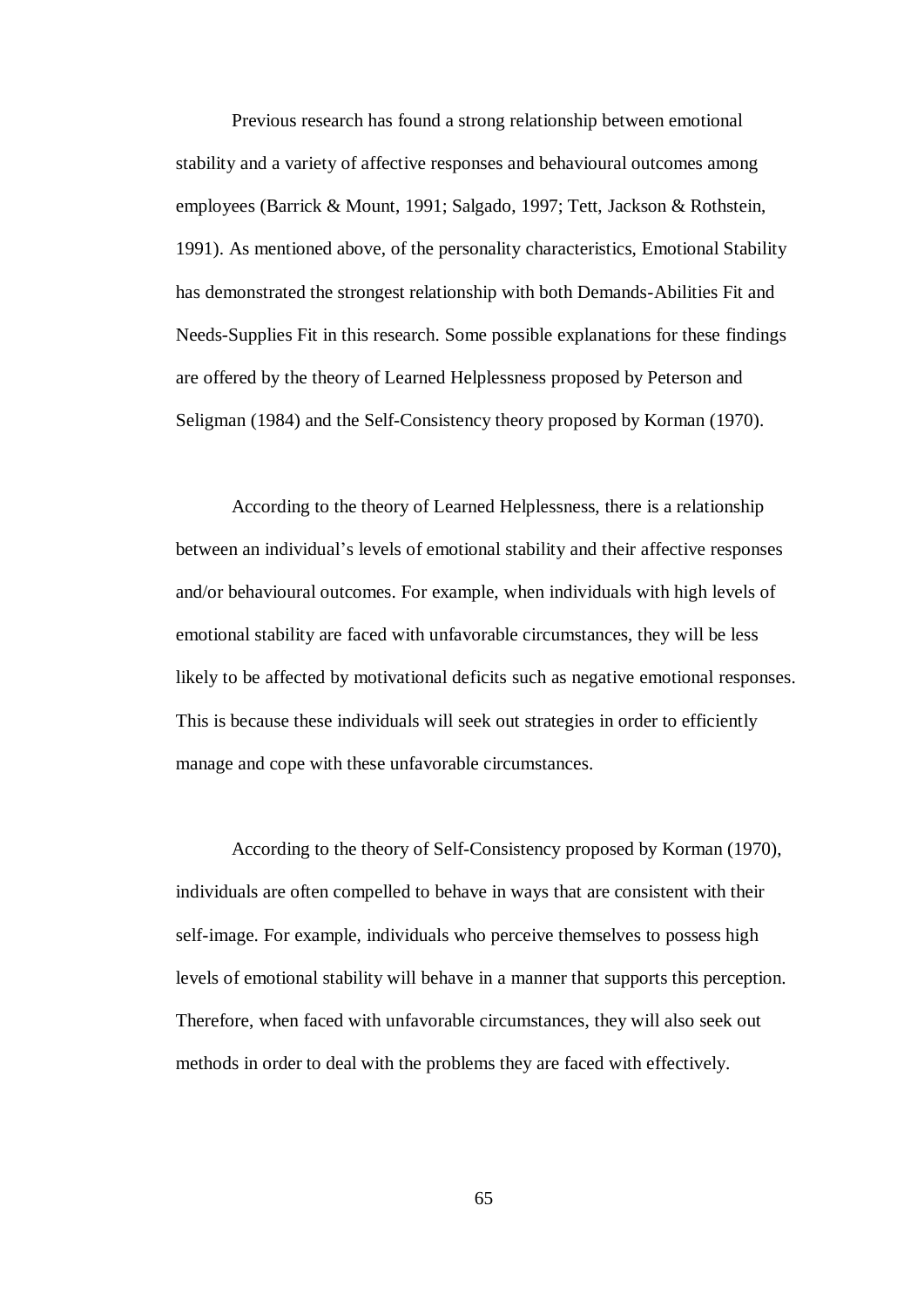Based on these theories, it is reasonable to suggest that teachers with high levels of emotional stability are more likely to seek out and engage in effective coping strategies in order to cope and deal efficiently with unfavorable circumstances, such as behavioural issues from students and increased workload. The ability to cope efficiently with these circumstances can be related to their perception of fit, both demands-abilities fit and needs-supplies fit.

According to Ozer and Benet-Martinez (2006), agreeableness has been found to be a strong predictor of affective responses and behavioural outcomes associated with the formation and maintenance of successful personal and social relationships. Since one of the primary roles of teachers includes the ability to foster and maintain successful and caring relationships with their students (Kane & Mallon, 2006), it is important for teachers to possess high levels of agreeableness in order to achieve a variety of favourable responses and/or behavioural outcomes (Kane & Mallon, 2006). The findings from this research have revealed a positive relationship between agreeableness and a teacher's perception of both demands-abilities fit and needs-supplies fit. In this instance, it is reasonable to suggest that teachers with high levels of agreeableness are more likely to form and maintain successful relationships with their student and colleagues. This in turn, is related to their perceptions of fit, both demandsabilities fit and needs-supplies fit.

Previous research has also revealed extraversion as a valid predictor of affective responses such as job satisfaction for occupational groups involved with high levels of social interactions (Barrick & Mount, 1991; Judge et al, 2002).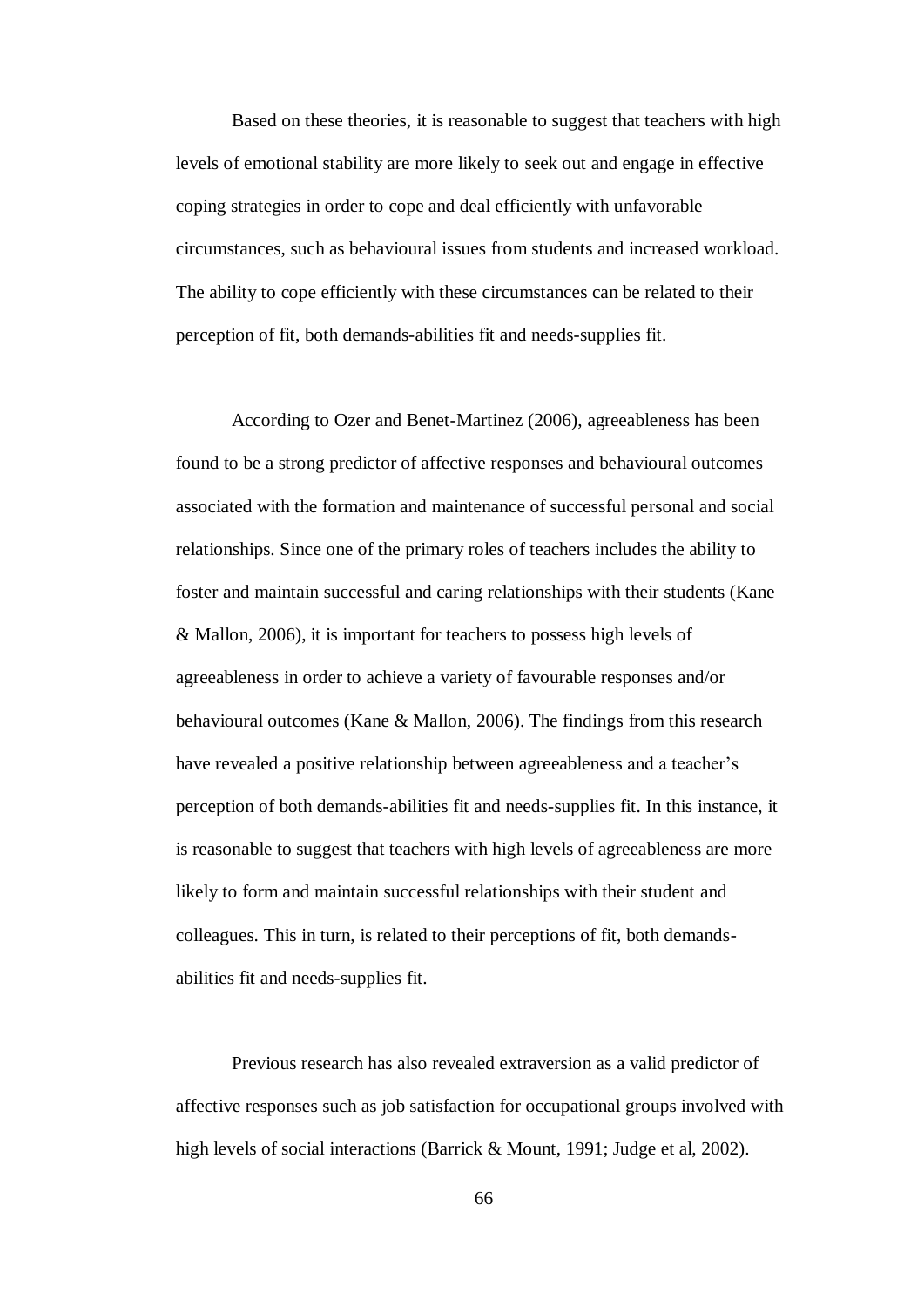According to Watson and Clark (1997) as cited by Judge et al (2002), individuals with high levels of extraversion are more likely to perceive and derive high levels of satisfaction from their social interactions at the workplace. These high levels of satisfaction in turn can be related to the individual"s perception of affective responses and/or behavioural outcomes to the job and/or workplace.

The findings from this research have also revealed a positive relationship between extraversion and a teacher"s perception of both demands-abilities fit and needs-supplies fit. In this instance, it is reasonable to suggest that teachers with high levels of extraversion may derive high levels of satisfaction from their social interaction with their students and/or colleagues. This in turn, is related to their perception of fit, both demands-abilities fit and needs-supplies fit.

Contrary to expectations, conscientiousness was found to demonstrate a weak relationship with demands-abilities fit and no significant relationship with needs-supplies fit. These findings are inconsistent with studies that have revealed conscientiousness as a valid predictor of various affective responses and behavioural outcomes such across various occupational groups (Fallon et al, 2000; Mount & Barrick, 1998, Organ & Lingl, 1995). One possible explanation for these findings may be found in Ehrhart and Makransky (2007), who suggested that conscientiousness has been found to be related to an employee"s perception of fit with jobs that are highly structured and predictable. Based on this notion, it is reasonable to suggest that the participants in this research, teachers, do not consider their jobs as highly structured and predictable. Thus, this personality characteristic may not be related to their perception of fit.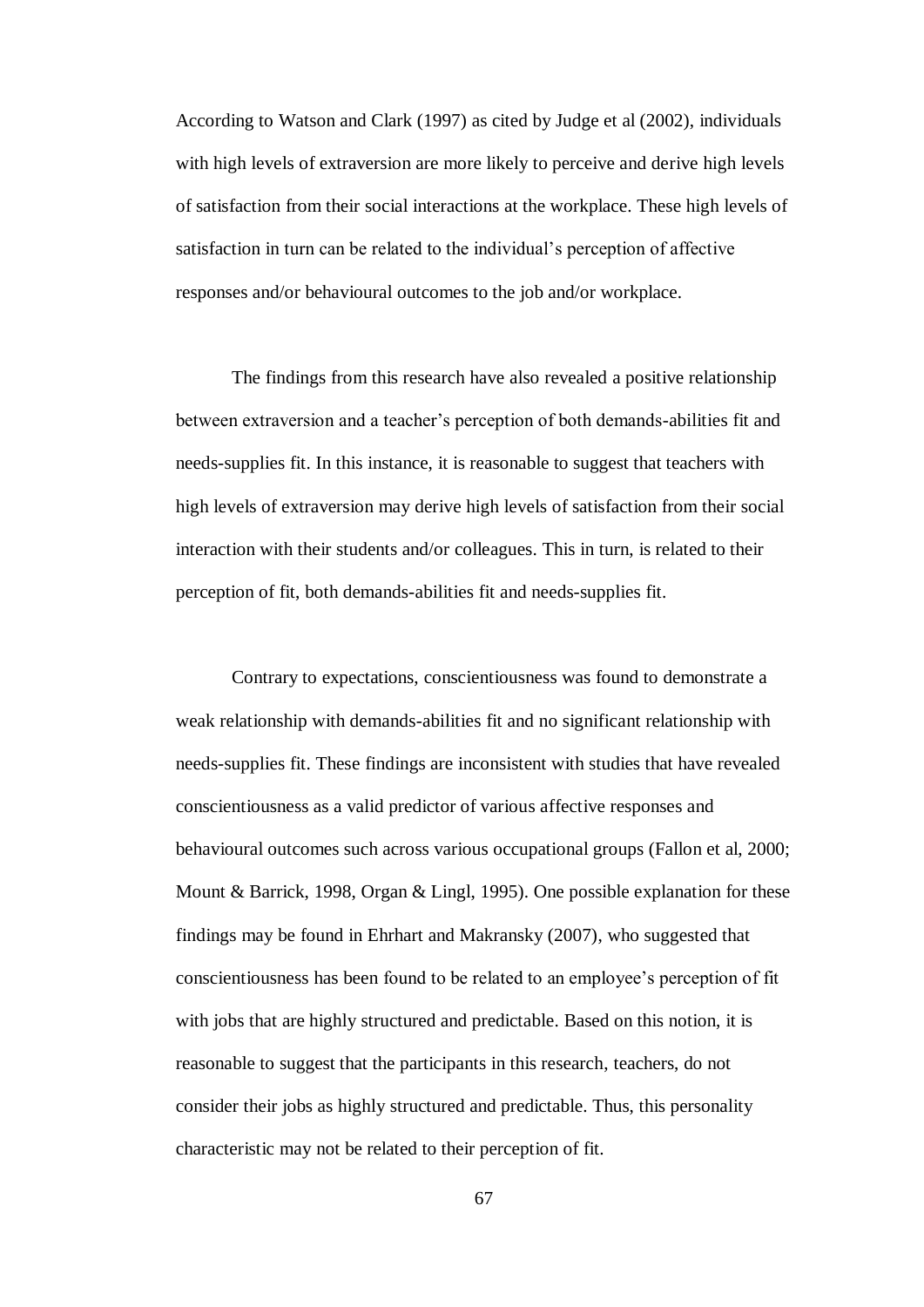Findings from this research also revealed that conscientiousness may not be a valid predictor for the teachers' perception of fit, especially needs-supplies fit. The relationship between conscientiousness and person-job fit will need to be explored and examined through more in-depth research.

In addition, no significant relationship was found for intellect/imagination with demands-abilities fit and needs-supplies fit. In this instance, the validity of using intellect/imagination as a predictor of employees' affective responses and behavioural outcomes has been challenged by the findings from Tett et al (1991) and DeNeve and Cooper (1998). According to DeNeve and Cooper (1998), the relationship between intellect/imagination and employees" affective responses, such as job satisfaction and subjective well-being, remains unclear. Based on these findings, as well as the findings from this research, it is reasonable to suggest that intellect/imagination may not be a valid predictor for the perception of person-job fit, in terms of both demands-abilities fit and needs-supplies fit, among teachers. In this instance, the relationship between intellect/imagination and person-job fit will also need to be explored and examined through more indepth research; although the findings between individual personality characteristics and person-job fit extend and provide support to the fundamental notion that that an individual"s affective responses and behavioural outcomes have a unique relationship with personality characteristics (O"Reilly III, 1977).

Findings pertaining to the relationship between person-job fit, both demands-abilities fit and needs-supplies fit, and the affective responses and behavioural outcomes from this research are consistent with previous findings and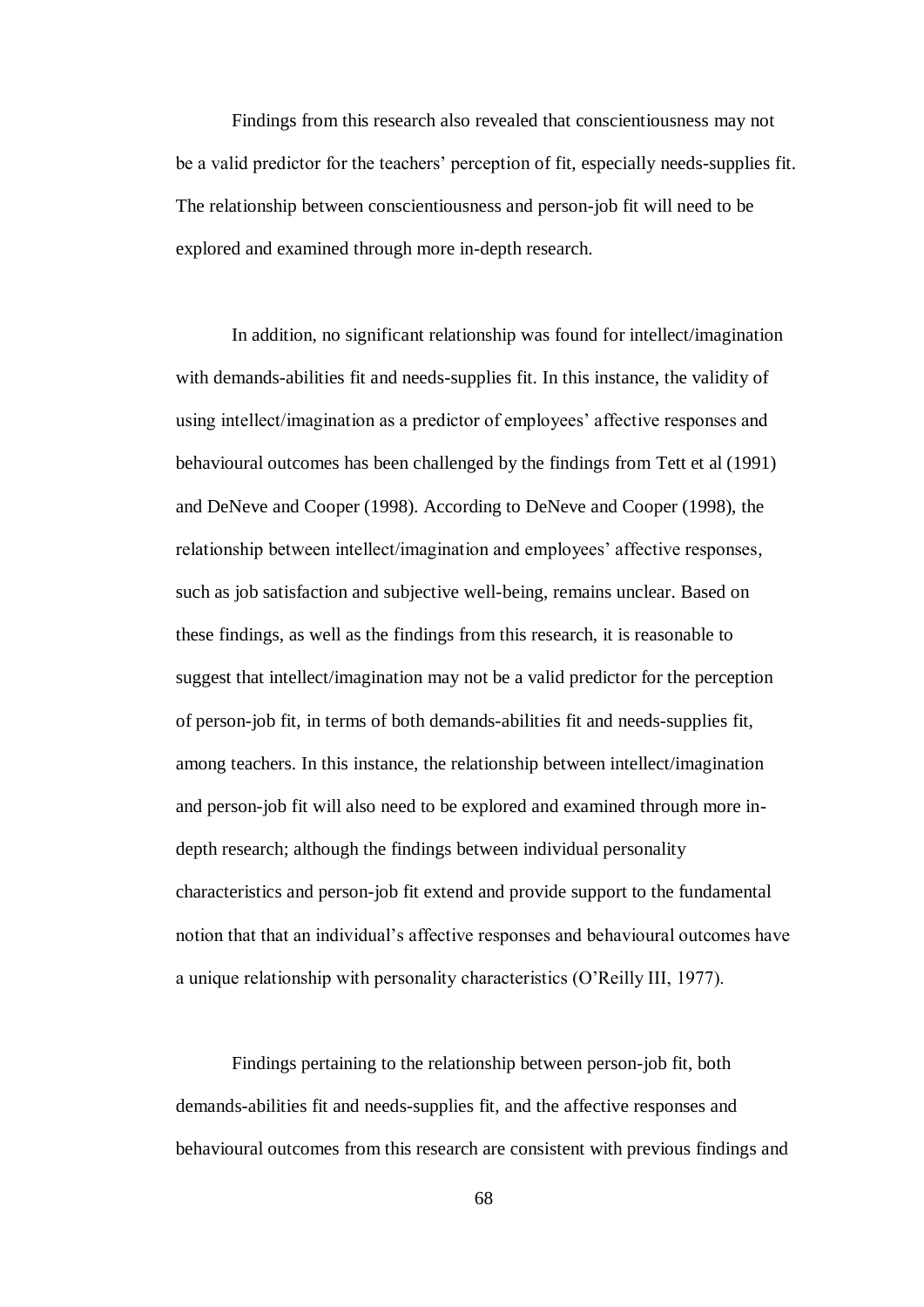literature. For example, individuals who perceived a high level of person-job fit, both demands-abilities fit and needs-supplies fit, have reported high level of job satisfaction and low level of turnover intention (Caldwell & O"Reilly III, 1990; Lauver & Kristof-Brown, 2001; Saks & Ashforth, 1997). In this instance, both measures of demands-abilities fit and needs-supplies fit from this research have demonstrated a positive and significant relationship with job satisfaction, and a negative and significant relationship with turnover intention. These results suggest high levels of person-job fit, both demands-abilities fit and needs-supplies fit, are related to high levels of job satisfaction and low levels of turnover intention.

It was noted that Needs-Supplies Fit demonstrated a stronger relationship with both Job Satisfaction and Turnover Intention, in comparison to Demands-Abilities Fit. These findings were also consistent and supported by the findings from a meta-analysis conducted by Kristof-Brown et al (2005). According to Schneider et al (1995) and Kristof-Brown et al (2005), employees who perceived a good fit between his or her needs-supplies fit with the job and/or workplace were more likely to experience and report stronger positive affective responses and behavioural outcomes. The congruence between employees" needs, values and preference with the organisation, that is needs-supplies fit, may be a stronger predictor of job satisfaction because an employee who perceives good needssupplies fit will perceive his or her needs to be met sufficiently by the job and/or workplace.

By the same token, the congruence between employees' needs, values and preference with the organisation, that is needs-supplies fit, may be a stronger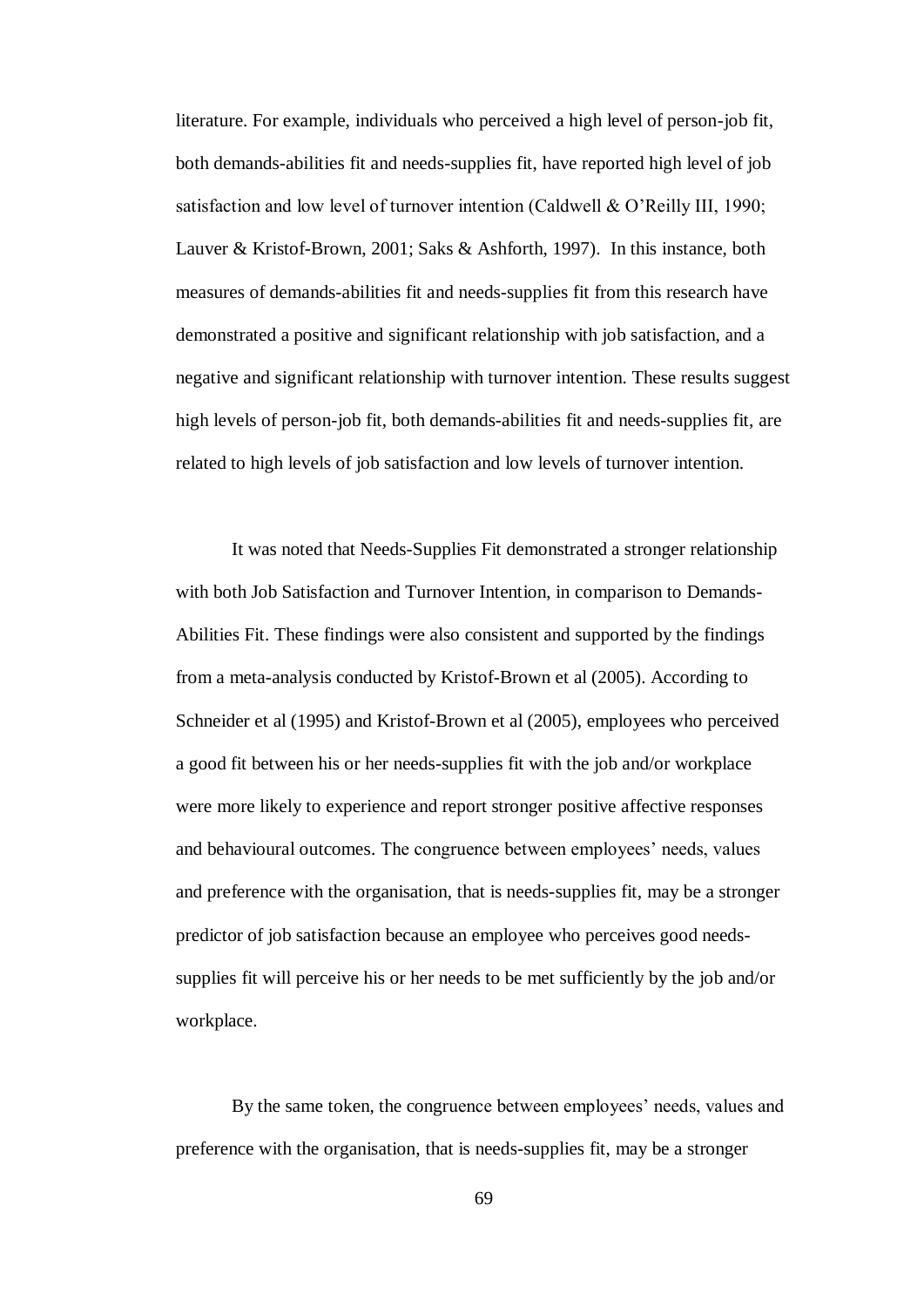predictor of turnover intention because, when an employee perceives a lack in demands-abilities fit, he or she may try to develop his or her knowledge, skills and/or abilities in attempt to meet the demands of the job before deciding to leave the job altogether. However, when an employee perceives a lack in needs-supplies fit with the job and/or workplace, he or she may consider leaving the job altogether in order to find a different job and/or workplace that is more congruent with his or her values, needs and preferences.

In addition, the significant relationships between demands-abilities fit and needs-supplies fit and both affective commitment and normative commitment in this research are also consistent with existing literature. Individuals who perceived high levels of person-job fit have reported high levels of affective commitment and normative commitment (Kristof-Brown et al, 2005; Saks & Ashforth, 1997). As discussed in Chapter 3, both measures of Demands-Abilities Fit and Needs-Supplies Fit from this research have demonstrated a positive and significant relationship with Affective Commitment and Normative Commitment. According to Kane and Mallon (2006), one of the most significant factors influencing teachers to remain in the teaching career was related to the teachers" commitment to their students. Thus, it is reasonable to suggest that the good fit between a teacher"s perceptions of person-job fit, both demands-abilities fit and needssupplies fit, with the teacher's commitment to their students, are positively related to their levels of affective commitment.

Another significant factor influencing teachers to remain in the teaching career was related to their personal desires, such as having a strong motivation to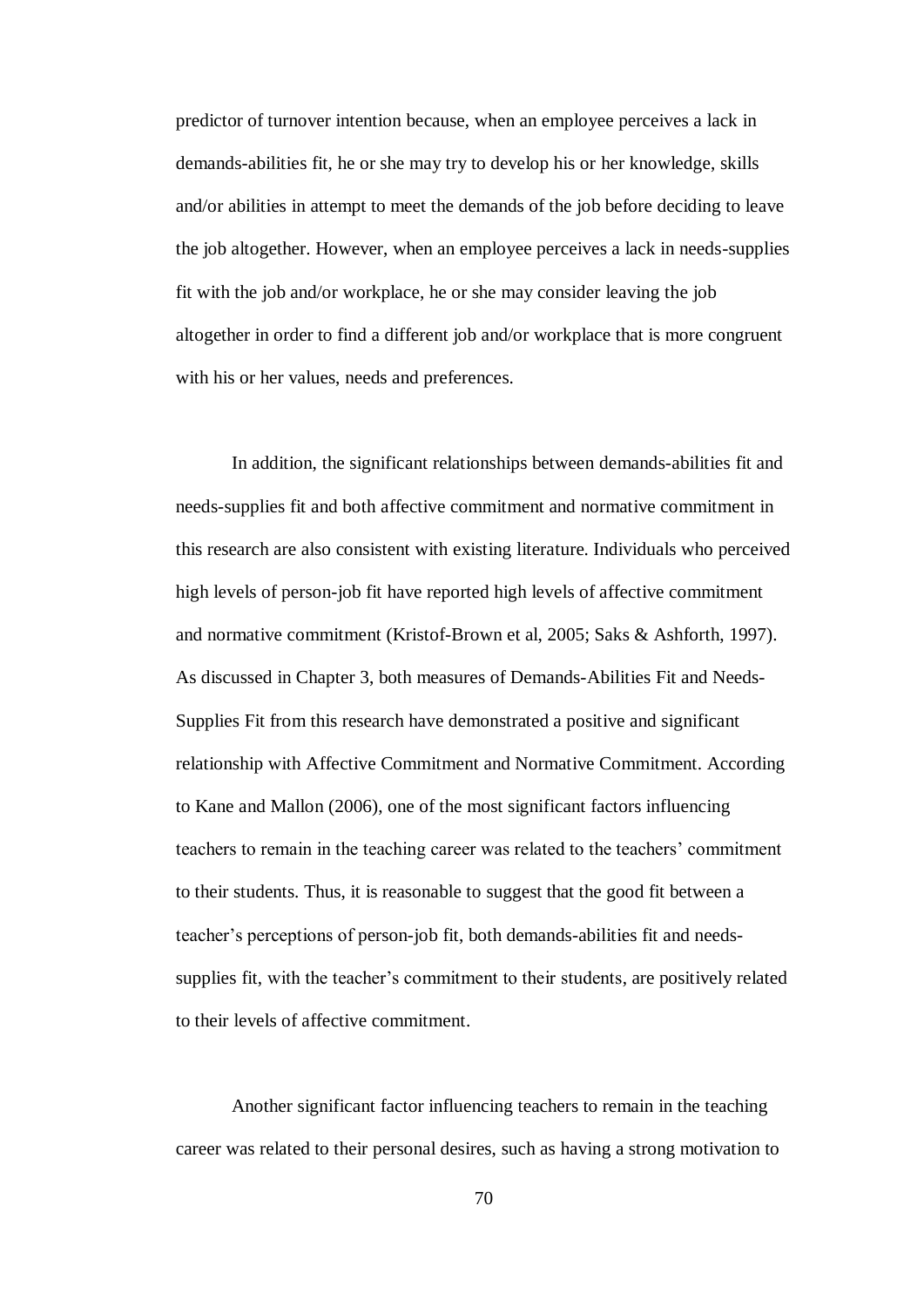work with children, to contribute to society, and to work in a job which they can feel proud of (Kane & Mallon, 2006). Thus, it is also reasonable to suggest that the good fit between a teacher"s perceptions of person-job fit, both demandsabilities fit and needs-supplies fit, with the teacher"s desires to work with children, and to contribute to society are positively related to their levels of normative commitment. No significant relationship was found between both Demands-Abilities Fit and Needs-Supplies Fit with Continuance Commitment. One possible explanation for these results is offered by the findings by Kane and Mallon (2006). It was reported that a majority of teachers have indicated that their decisions to teach were not influenced by financial reasons such as current pay and/or reward benefits (Kane & Mallon, 2006). Since normative commitment is often characterized by employees" commitment to the job and/or workplace due to financial and/or non-financial reasons such as current pay and reward benefits, it is reasonable to suggest that the perceptions of person-job fit, both demandsabilities fit and needs-supplies fit, are not related to the teachers' levels of continuance commitment.

It was noted that Needs-Supplies Fit also demonstrated a stronger relationship with Affective Commitment and Normative Commitment in comparison to Demands-Abilities Fit. Similar findings have also been reported by Kristof-Brown et al (2005), whereby needs-supplies fit was found to be a stronger predictor of organisational commitment in comparison to demands-abilities fit. When there is congruence between the employee's needs, values and preference with the workplace, stronger affective responses are often demonstrated and reported (Kristof-Brown et al, 2005). This is because, employees who perceive a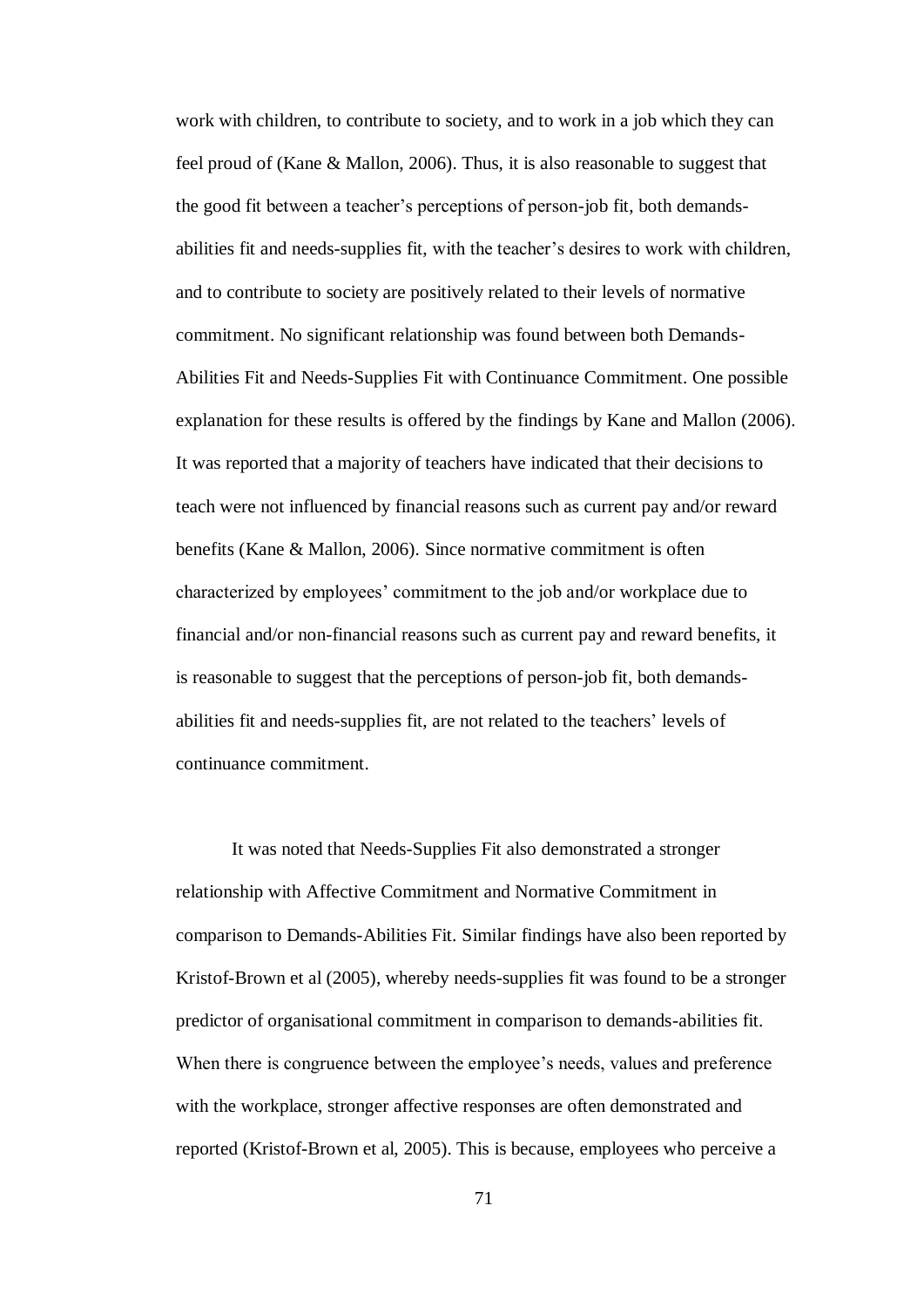good fit between their values, needs and preferences with the job and/or workplace tend to derive more satisfaction from the job and be actively involved with the activities that occur in the workplace. The findings from this research support and suggest that needs-supplies fit is a stronger predictor for both affective and normative commitment, in comparison to demands-abilities fit.

## **Main Findings – Mediating Relationships**

The findings of this research may be explained by conscientiousness and emotional stability, which were found to mediate two of the proposed mediating hypotheses. Although no full mediation was observed in this research, partial mediation was revealed for Emotional Stability on the relationship between Demands-Abilities Fit and Job Satisfaction, as well as Needs-Supplies Fit and Job Satisfaction. In this research, a direct positive relationship was observed between Emotional Stability and Job Satisfaction, while a direct negative relationship was observed between Emotional Stability and Continuance Commitment. The findings from Ayan and Kocacik (2010) have revealed a significant relationship between emotional stability and job satisfaction, while findings from Erdheim et al (2006) have revealed a significant negative relationship between emotional stability and continuance commitment. Based on these finding, as well as the findings from this research, it is reasonable to suggest that emotional stability may be related to the affective responses and behavioural outcomes among teachers.

An indirect effect was also revealed for two of the proposed mediating hypotheses: Conscientiousness on the relationship between Demands-Abilities Fit and Job Satisfaction, and Emotional Stability on the relationship between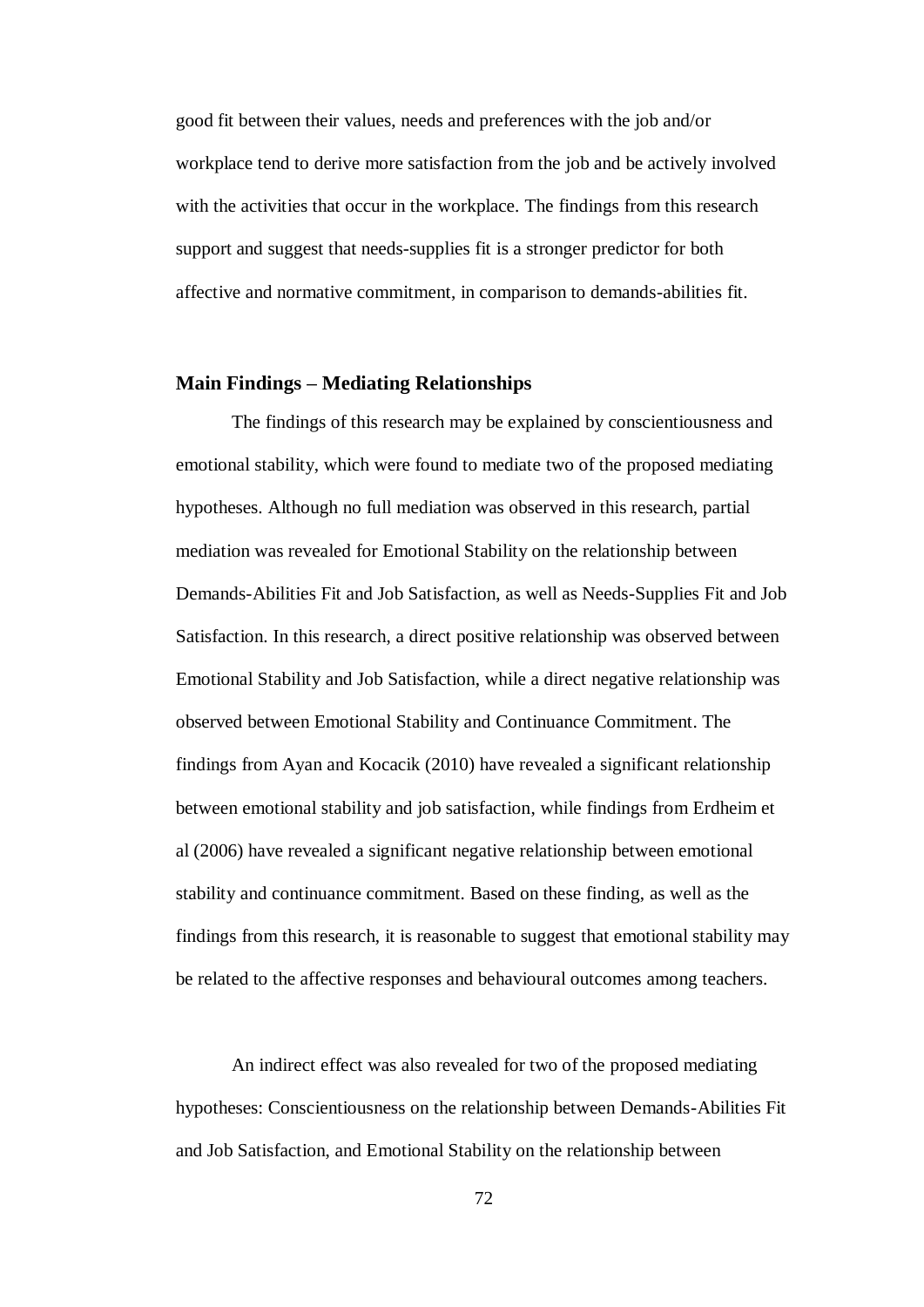Demands-Abilities Fit and Continuance Commitment. These findings suggest that both Conscientiousness and Emotional Stability may be related to the relationships between Demands-Abilities Fit with Job Satisfaction and Continuance Commitment. However, Conscientiousness did not mediate the relationship between Needs-Supplies Fit and Job Satisfaction, nor the relationship between Person-Job Fit (both demands-abilities fit and needs-supplies fit) and Organisational Commitment (affective, normative and continuance commitment). No significant relationship was found between Conscientiousness and Job Satisfaction. Based on these findings, it is reasonable to suggest that the inclusion of Conscientiousness did not function as a mediator for the proposed mediating hypotheses. The role of conscientiousness as a mediator may warrant more indepth research.

No mediation was revealed for Emotional Stability in the relationship between Demands-Abilities Fit and Affective Commitment, Demands-Abilities Fit and Normative Commitment, nor Needs-Supplies Fit with Affective, Normative and Continuance Commitment. Although a significant relationship was found between Demands-Abilities Fit and Affective Commitment, between Demands-Abilities Fit and Normative Commitment, between Needs-Supplies Fit and Affective Commitment, Needs-Supplies Fit with Normative Commitment as well as Emotional Stability with Affective, Normative and Continuance Commitment, the inclusion of Emotional Stability did not function as a mediator for the proposed mediating hypotheses. In this instance, the role of emotional stability as a mediator may warrant more in-depth research.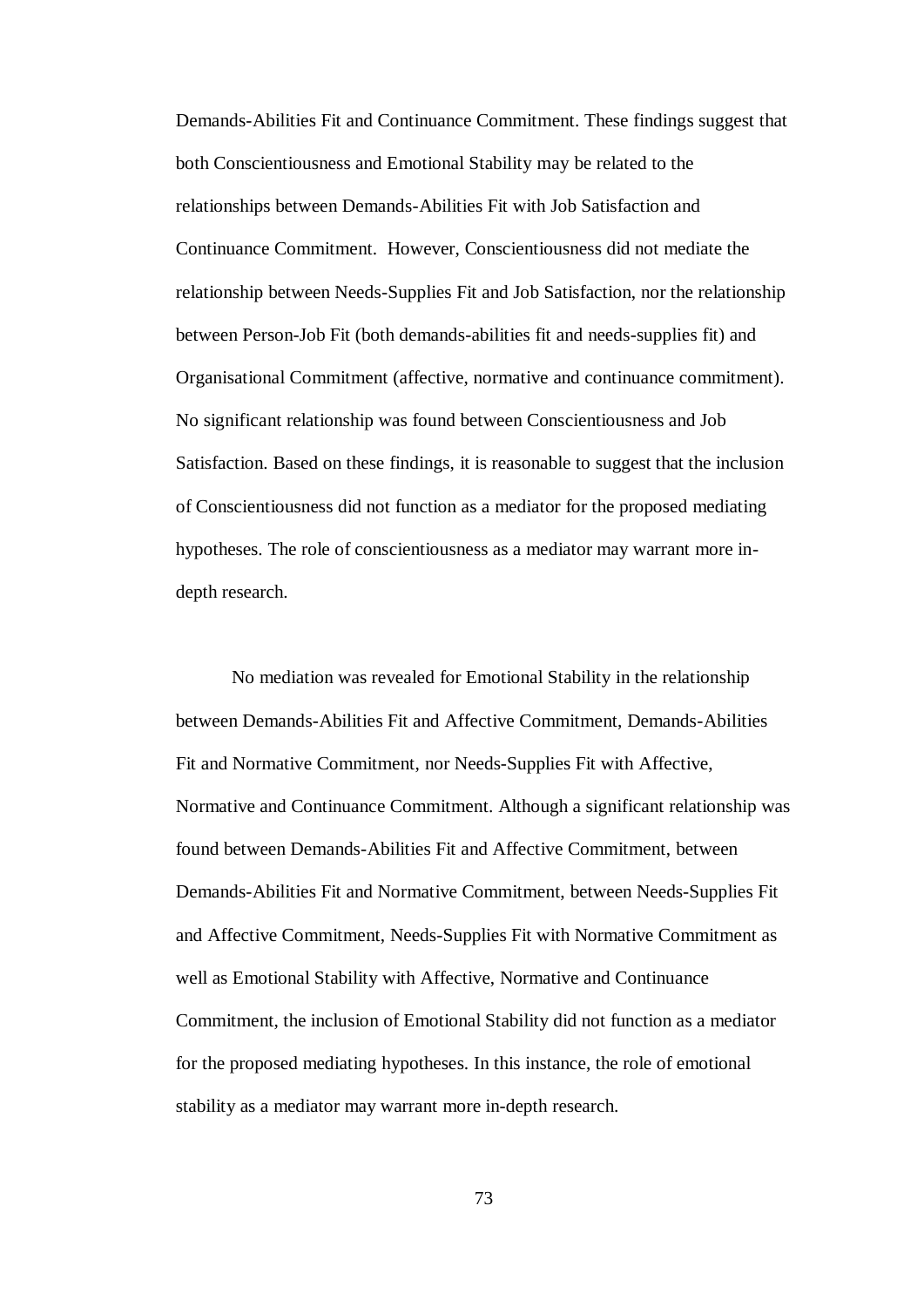#### **Practical Implications**

The findings from this present research have implications for individuals involved in the teaching profession. Firstly, there is evidence to suggest that individual personality characteristics such as extraversion, agreeableness, conscientiousness and emotional stability are related to a teacher"s perception of person-job fit. As discussed in Chapter 1, these personality characteristics are strongly related to myriad of favourable affective responses and/ or behavioural outcomes to the job and/or workplace. It is therefore reasonable to propose and advocate the use of personality assessment in the recruitment and selection of teachers in order to promote favourable affective responses and/or behavioural outcomes to the job and/or workplace, specifically, person-job fit.

Secondly, there is also evidence to suggest that a high level of person-job fit has important implications for teachers. This research has revealed that a high level of person-job fit, especially needs-supplies fit, is related to a number of affective responses and behavioural outcomes, which include a high level of job satisfaction, a high level of affective commitment, a high level of normative commitment and a low level of turnover intention. These findings suggest that teachers who perceive a high level of person-job fit are likely to derive more enjoyment and satisfaction from their job, which in turn can create stronger affective responses and behavioural outcomes to their jobs and schools. Because these affective responses and behavioural outcomes can have important consequences to both the schools as well as the students, for example commitment to the schools and achievement of the students, it may also be beneficial for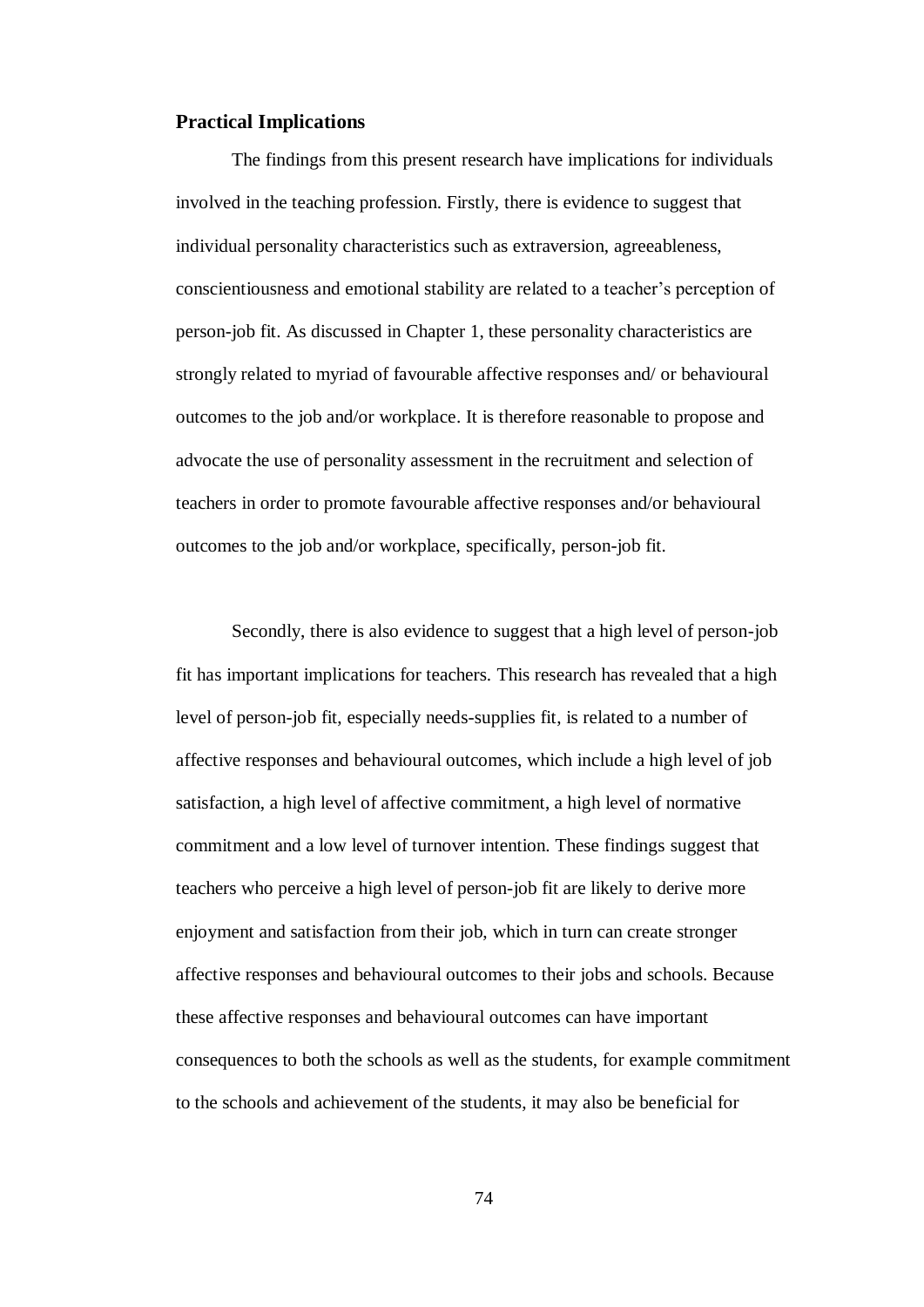principals of the schools to emphasize the importance of person-job fit among teachers.

However, in order to maximise the full benefit of both demands-abilities fit and needs-supplies fit, there is a need to address the nature and workloads of teachers to ensure that the core needs and requirements of the teachers are met. Some of the suggestions proposed by Kane and Mallon (2006) can be used as a starting point and guideline to address these issues. As discussed in Chapter 1, the ambiguity of a teacher"s role, as well as increases in their workload, appear to be two of the main concerns voiced by teachers (Kane & Mallon, 2006). In order to address these issues, it is important to redefine the core role and responsibilities of a teacher, both academically and socially (Kane & Mallon, 2006). There is also a need to review and increase the access and availability of support, training and resources for teachers to cope with the changes that are associated with the curriculum and assessment. According to the findings of Kane and Mallon (2006), the lack of support, training and resources were identified as the main factors influencing the level of satisfaction among teachers; that is, some teachers do not feel confident to adapt and respond to these changes in an effective manner. In addition, a proposal was also made to promote the profession of teaching and teachers in an informed and positive manner to the wider community. According to Kane and Mallon (2006), this action may further enhance the intrinsic motivation, satisfaction and self-esteem of teachers. Based on these recommendations, as well as some of the findings revealed from this current research, it is reasonable to suggest that increasing the amount of support, training opportunities and resources, as well as promoting teaching and teachers in a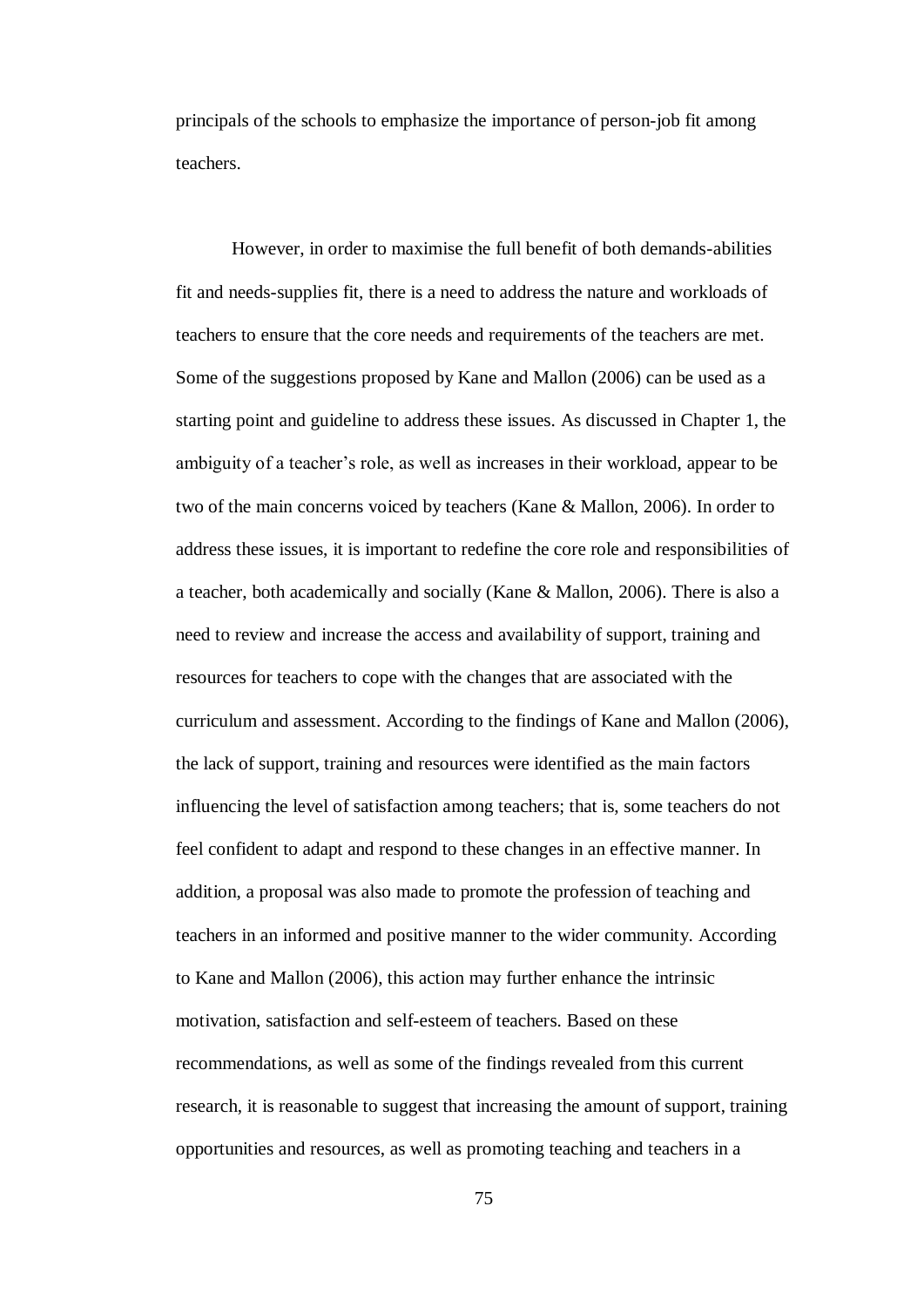positive manner, may enhance the perception of fit, both demands-abilities fit and needs-supplies fit, among teachers.

## **Strengths and Limitations**

The strengths of this research include the nature of the research itself, the use of a single occupational group and the use of subjective measures in which person-job fit was measured. Since this research is one of the very few which has examined the relationship between individual personality characteristics and person-job fit, the findings generated from this research have implications for the use of personality testing in the recruitment and selection of teachers, as well as the positive affective responses and behavioural outcomes that are related to the relationship between individual personality characteristics and person-job fit. The findings from this research have demonstrated certain personality characteristics as moderately related to person-job fit. The use of a single occupational group has allowed for a detailed exploration of the relationship of the hypothesized research variables based upon a homogeneous occupational group. Although the use of both subjective and objective measures should be utilised to measure person-job fit, findings from Cable and DeRue (2002) have shown that subjective measures of person-job fit were strong predictor of various affective responses and behavioural outcomes to the job and workplace. In this instance, it is reasonable to suggest that the subjective perception of a teacher's person-job fit is more likely to have a strong relationship with affective responses and/or behavioural outcomes to the job and/or school.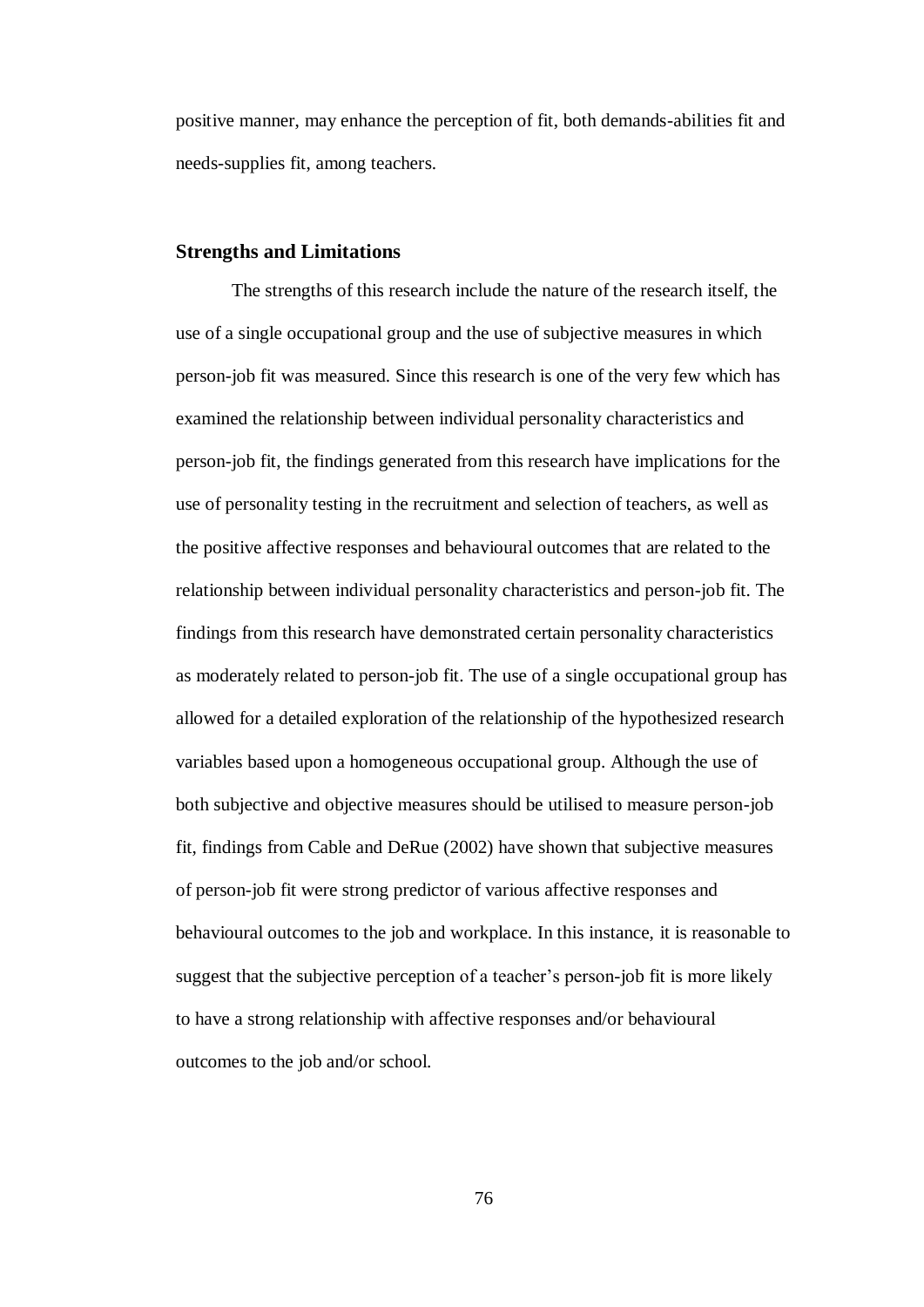Despite the strengths in this research, there are also two limitations to note. Since the participants were provided the option to either participate or decline in this research, self-selection bias can occur. This may be a possible explanation for some of the findings revealed in this research. The relatively small sample size of 179 also suggests that these findings may limit the extent to which it can be generalised across all school teachers. Common method variance can emerge from the use of self-report data, which may also influence the findings from this research. Since the research data were collected at a single point in time, it is also impossible to infer any causality between the research variables. The use of longitudinal research can provide the opportunity to establish causal relationships between the research variables.

Another limitation in this research pertains to the items measuring job satisfaction and needs-supplies fit. According to the results in Table 2, there is a high correlation among these two variables. Principal factor analysis confirmed that these items loaded onto the same component, thus they may be measuring the same construct. In this instance, this phenomenon may also be a possible explanation for some of the findings that were revealed from this research.

## **Future Research**

As discussed in Chapter 1, there appears to be limited research on the relationship between individual personality characteristics and person-job fit. Therefore, there is an opportunity for more research to be conducted in this area to further determine the relationship between individual personality characteristics and person-job fit. For example, the use of a different personality scale such as the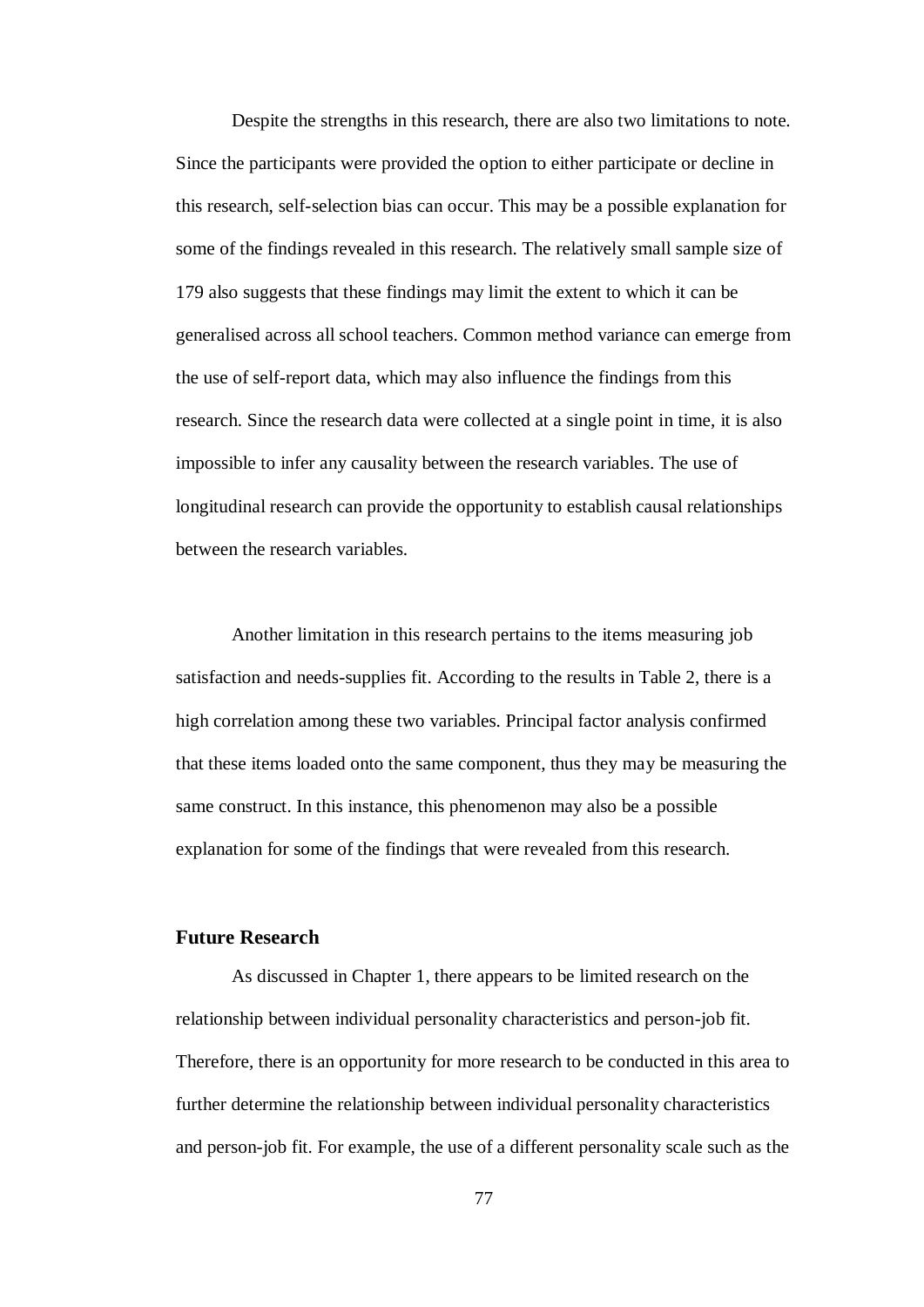16 Personality Factors can be advantageous because it has the potential to allow for a more comprehensive and specific analysis of the primary and secondary personality traits. Research could also extend to discover the specific primary and secondary personality traits that are related to the two different types of personjob fit, both demands-abilities fit and needs-supplies fit.

In addition, further research could be conducted to examine and explore the impact of person-job fit on other affective responses and behavioural outcomes such as organisational citizenship behaviour, work-life balance, job performance and job success. An opportunity also exists to further examine and explore other factors apart from individual personality characteristics that can influence and/or enhance teachers' perceptions of person-job fit.

Due to the conflicting findings on the relationship between conscientiousness and other variables in this research, further research is definitely warranted in order to determine if similar results will be revealed. The use of longitudinal research can also be considered to measure the long term effects of person-job fit on job outcomes, as well as allowing for an opportunity to infer causality. Since this research utilised a single occupational group, there is also an opportunity for future research to be replicated with other occupational groups in order to determine if similar experiences are reported.

Overall, the results generated from the mediation analysis revealed little mediation for the proposed mediating hypotheses. However, emotional stability may be a potential important explanatory variable in understanding the effects of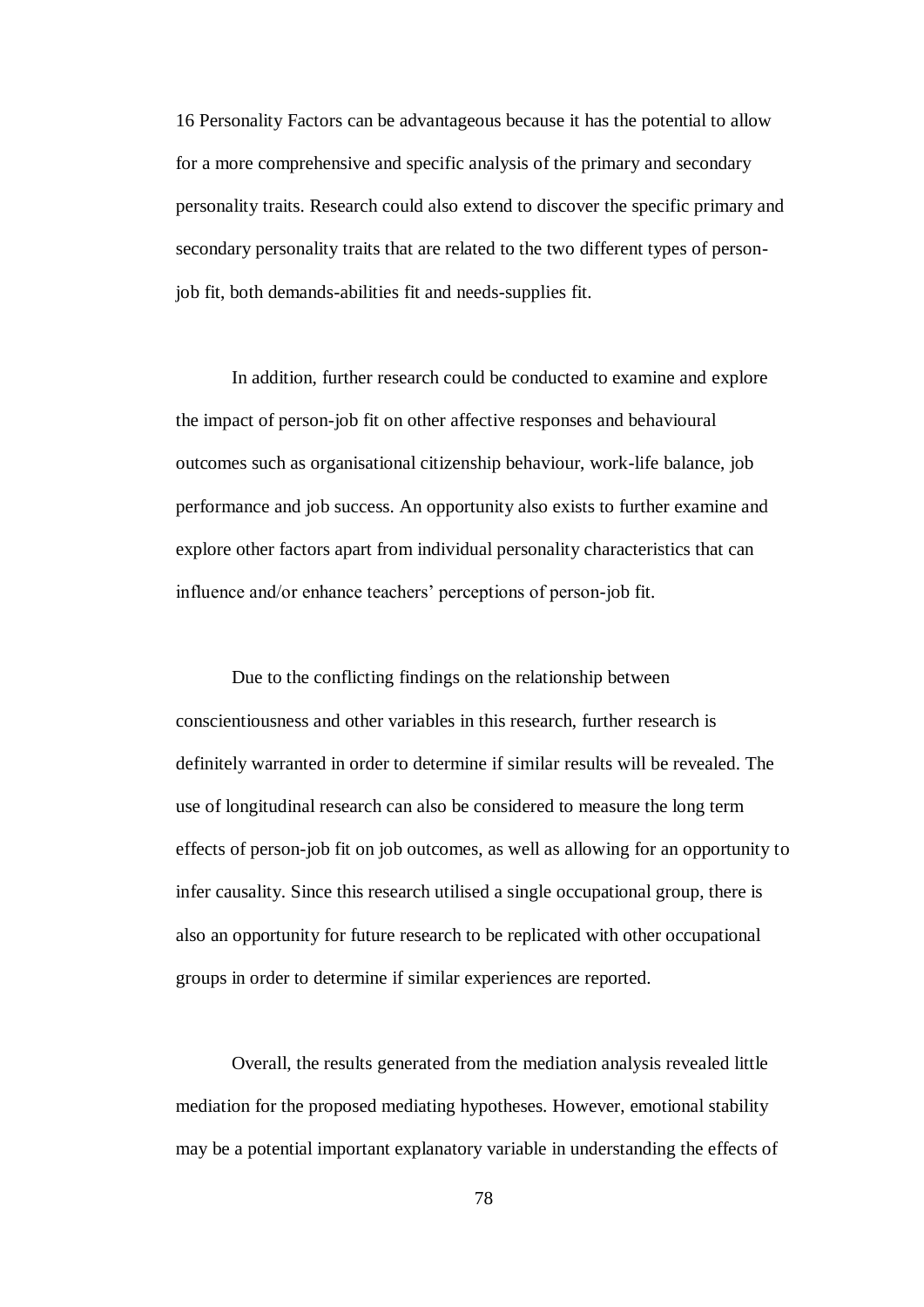person-job fit on job outcomes such as job satisfaction and normative commitment. However, more comprehensive research is required in order to obtain a better understanding of the effects of emotional stability on person-job fit, both demands-abilities fit and needs-supplies fit.

## **Conclusion**

In summary, the research on individual personality characteristics continues to gather interest due to its unique relationship and impact on a variety of affective responses and behavioural outcomes to jobs and/or workplaces. The findings generated from this research provided support for a majority of the proposed hypotheses, as well as findings from previous person-job fit research. Individual personality characteristics such as extraversion, agreeableness and emotional stability were found to be significantly correlated with both demandsabilities fit and needs-supplies fit, while conscientiousness was found to be significantly correlated with demands-abilities fit. Teachers who perceived a high level of person-job fit also reported high levels of job satisfaction, affective commitment and normative commitment. A high level of person-job fit was also associated with a low turnover intention. Needs-supplies fit was found to be a stronger predictor of job satisfaction, affective commitment, normative commitment and turnover intention in comparison to demands-abilities fit. In addition, the results generated from this research have also revealed emotional stability as a potentially important explanatory variable in understanding the effects of person-job fit on other job outcomes.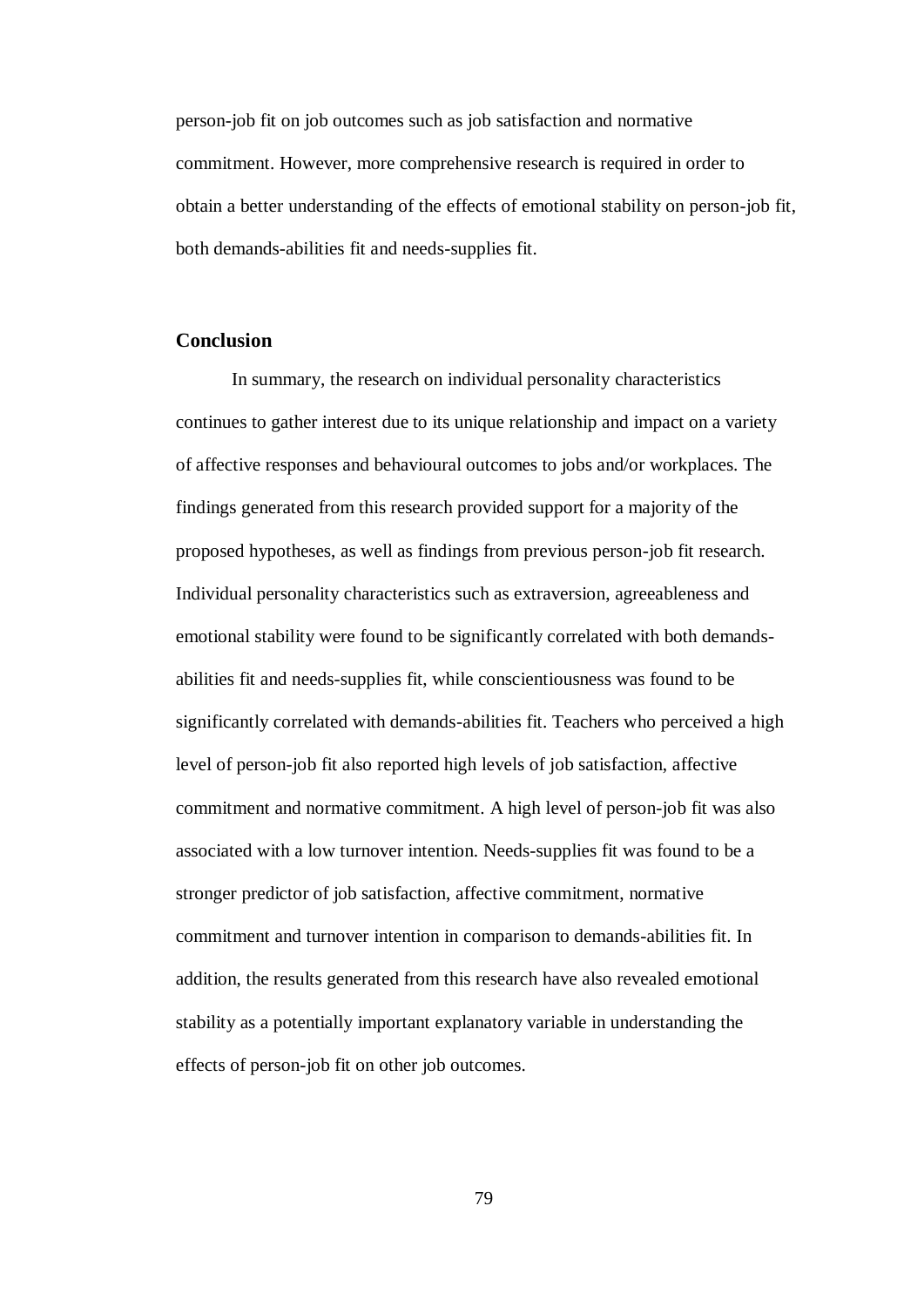This research is valuable in providing an understanding of the relationship between individual personality characteristics and person-job fit among primary and secondary school teachers in New Zealand and of the relationship between person-job fit with other affective and behavioural responses. However, further research can be carried out to further examine and explore further personality traits as well as factors that can influence the perception of person-job fit among school teachers, as well as the impact of person-job fit on other affective responses and behavioural outcomes. It would also be interesting to examine if similar experiences will be shared and reported by individuals from different occupational groups and/or sectors within the New Zealand labour market.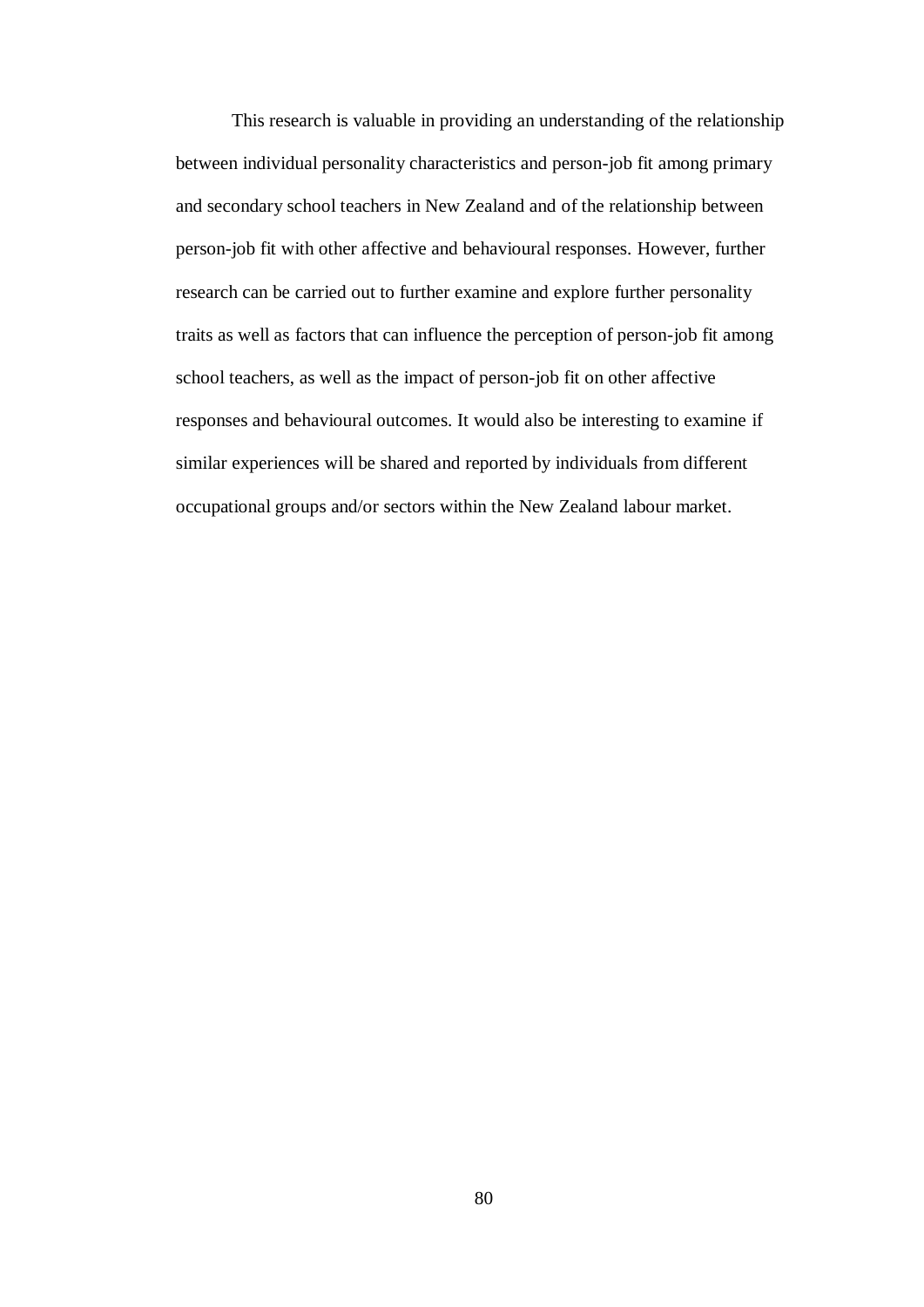## **REFERENCES**

- Agho, A., Mueller, C., & Price, J. (1994). Determinants of employee job satisfaction: An empirical test of a causal model. *Human Relations, 46,* 1007-1027
- Argyris, C. (1973). Personality and organizational theory revisited. *Administrative Science Quarterly, 18,* 141-167
- Arvey, R. D., Carter, G. W., & Buerkley, D. K. (1991). Job satisfaction: Dispositional and situational influences. In G. L. Cooper & I. T. Robertson (Eds.)*. International review of industrial and organizational psychology* (Vol 6, pp. 359-383). London: Wiley
- Ayan, S., & Kocacik, F. (2010). The relation between the level of job satisfaction and types of personality in high school teachers. *Australian Journal of Teacher Education, 35(1),* 27-41
- Baron, R. M., & Kenny, D. A. (1986). The moderator-mediator variable distinction in social psychological research: Conceptual, strategic, and statistical considerations. *Journal of Personality and Social Psychology, 51*(6), 1173-1182
- Barrick, M. R., & Mount, M. K. (1991). The Big Five personality dimensions and job performance: A meta-analysis. *Personnel Psychology, 44,* 1-25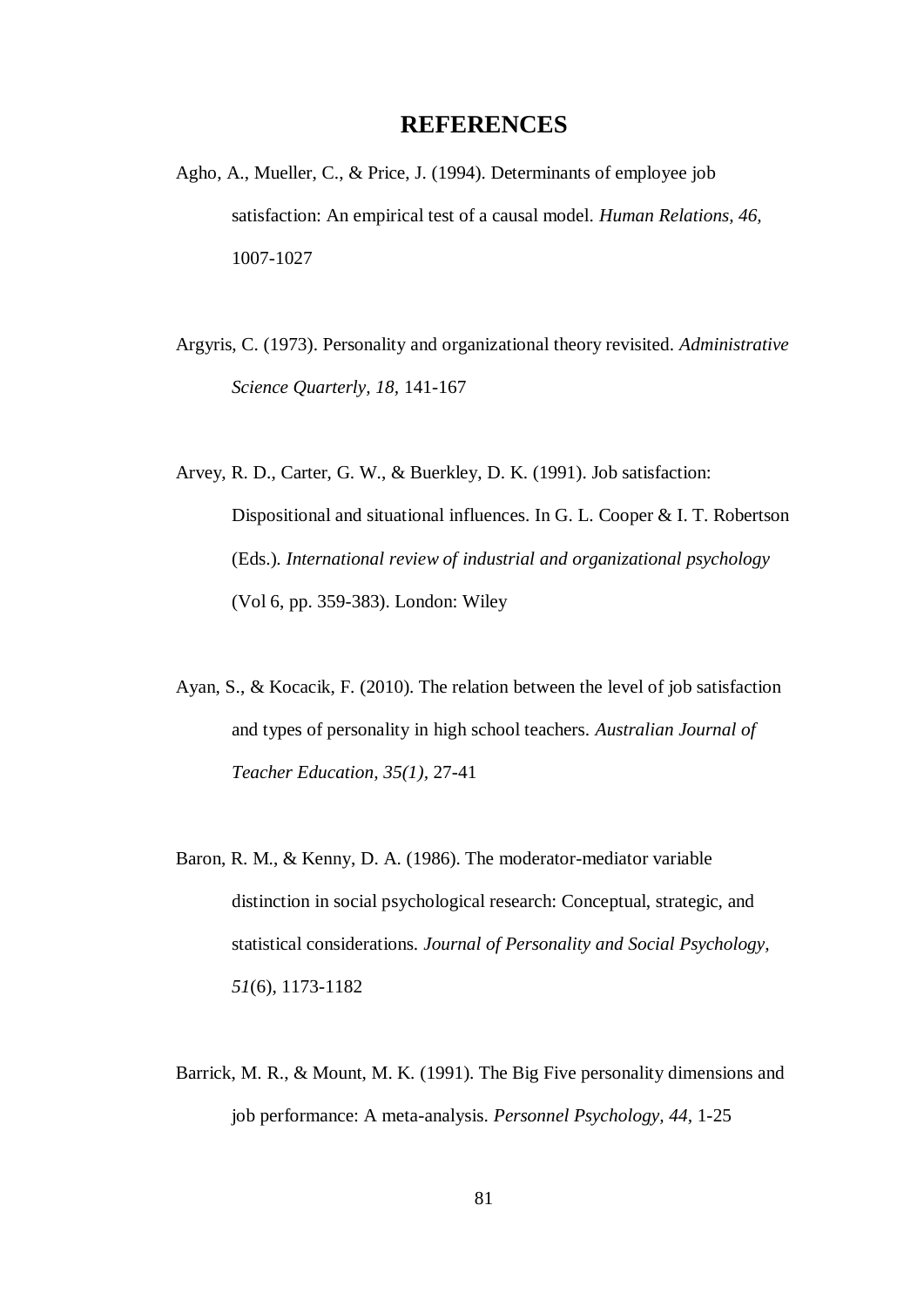- Barrick, M. R., & Mount, M. K. (1993). Autonomy as a moderator of the relationship between the Big Five personality dimensions and job performance. *Journal of Applied Psychology, 78,* 111-118
- Brief, A., & Aldag, R. (1975). Employee reactions to job characteristics: A constructive replication. *Journal of Applied Psychology, 60,* 182-186
- Bretz, R. D., & Judge, T. A. (1994). Person-organization fit and the theory of work adjustment: Implications for satisfaction, tenure, and career success. *Journal of Vocational Behavior, 44(1),* 32-54
- Bozeman, D. P., & Perrewe, P. L. (2001). The effect of item content overlap on organizational commitment questionnaire-turnover cognitions relationships. *Journal of Applied Psychology, 86*(1), 161-173
- Brkich, M., Jeffs, D., & Carless, S. (2002). A global self-report measure of person-job fit. *European Journal of Psychological Assessment, 18(1),* 43- 51
- Cable, D., M. & DeRue, D. S. (2002). The Convergent and Discriminant Validity of Subjective Fit Perceptions. *Journal of Applied Psychology, 87*(5), 875- 884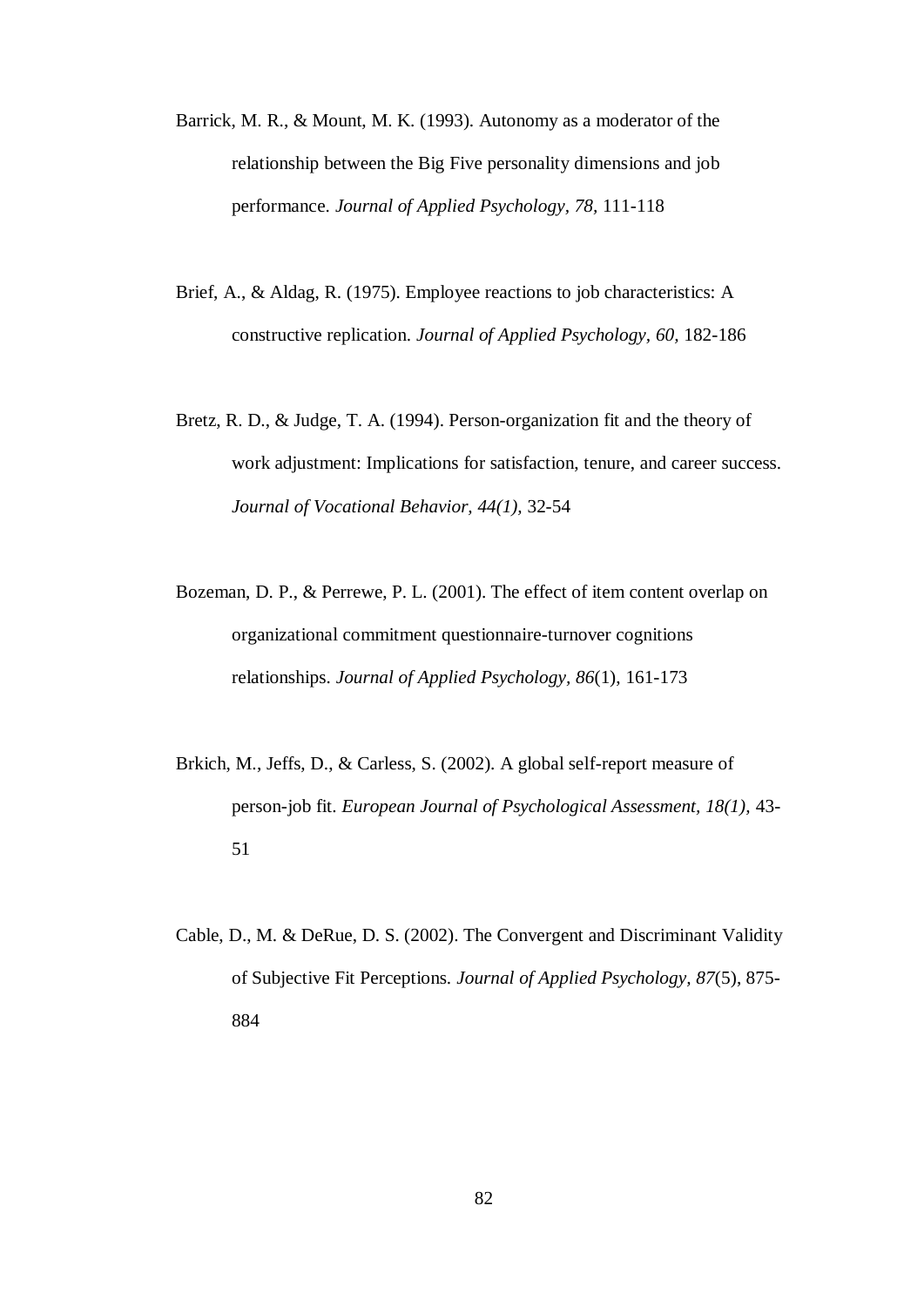- Cable, D. M., & Judge, T. A. (1996). Person-organization fit, job choice decisions, and organizational entry. *Organizational Behavior and Human Decision Processes, 67,* 294-311
- Cable, D. M., & Judge, T. A. (1997). Interviewers' perceptions of personorganizational fit and organizational selection decisions. *Journal of Applied Psychology, 82,* 546-561
- Caldwell, D., & O"Reilly III, C. (1990). Measuring Person-Job Fit with a Profile-Comparison Process. *Journal of Applied Psychology, 75(6),* 648-657
- Cook, J.D., Hepworth, S.J., Wall, T.D., & Warr, P.B. (1981). The Experience of work: A compendium and review of 249 measures and their use*.* New York: Academic Press
- Connolly, J. J., & Visveswaran, C. (2000). The role of affectivity in job satisfaction: A meta-analysis. *Personality and Individual Differences, 29,*  265-281
- Dalton, D. R., Johnson, J. L., & Daily, C. M. (1999). On the use of "intent to ..." variables in organizational research: An empirical and cautionary assessment. *Human Relations, 52,* 1337-1350.
- Dawis, R. V., & Lofquist, L. H. (1984). *A psychological theory of work adjustment.* Minneapolis: University of Minneapolis Press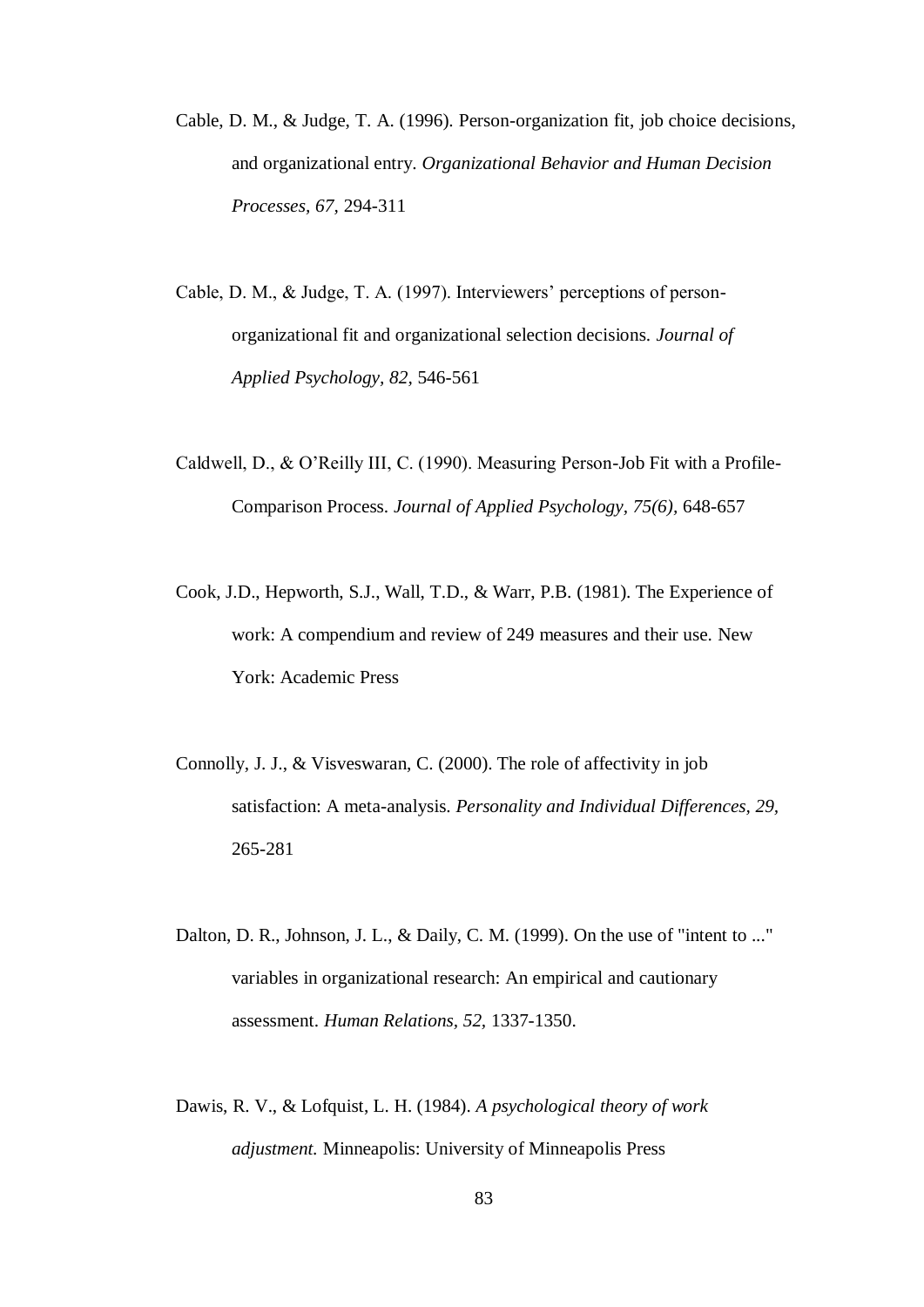- DeNeve, K. M., & Cooper, H. (1998). The happy personality: A meta-analysis of 137 personality traits and subjective well-being. *Psychological Bulletin, 124,* 197-229
- Dubin, R. (1956). Industrial workers worlds: A study of the central life interests of industrial workers. *Social Problems, 3,* 131-142
- Edwards, J. R. (1991). Person-job fit: A conceptual integration, literature review, and methodological critique. In L. Cary & I. T. Robertson (Eds.), *International review of industrial and organizational psychology* (Vol 6, pp. 283-357). Oxford, England: John Wiley & SonsCooper
- Emmons, R. A., Diener, E., & Larsen, R. J. (1985). Choice of situations and congruence models of interactionism. *Personality and Individual Differences, 6,* 693-702
- Ehrhart, K. H., & Makransky, G. (2007). Testing vocational interests and personality as predictors of Person-Vocation and Person-Job Fit. *Journal of Career Assessment, 15(2),* 206-226
- Erdheim, J., Wang, M., & Zickar, M. J. (2006). Linking the Big Five personality constructs to organizational commitment. *Personality and Individual Differences, 41,* 959-970.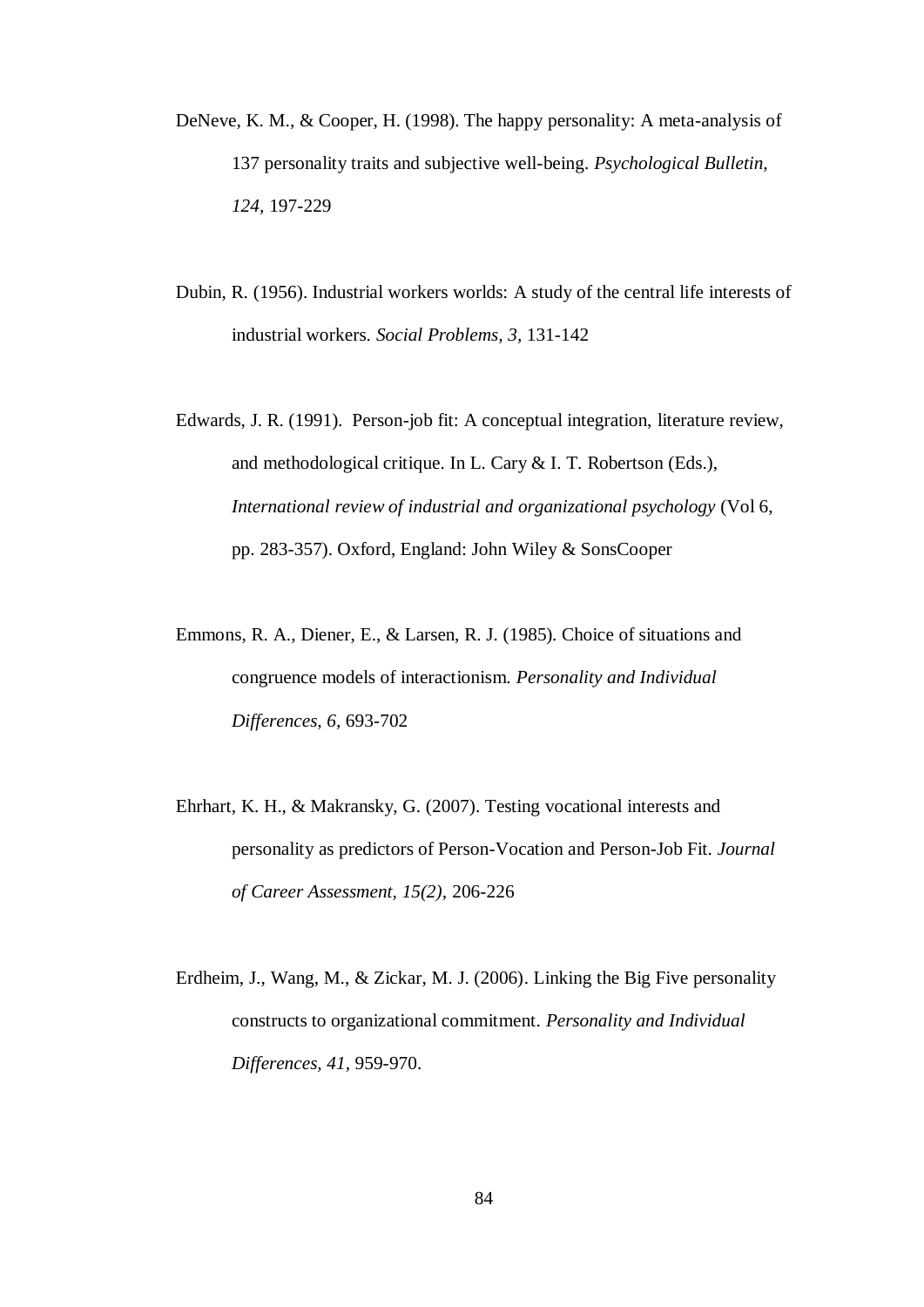- Fallon, J., Avis, J., Kudisch, J., Gornet, T., & Frost, A. (2000). Conscientiousness as a predictor of productive and counterproductive behaviours. *Journal of Business and Psychology, 15(2),* 339-349.
- Fields, D. L. (2002). *Taking the measure of work: A guide to validated scales for organizational research and diagnosis*. London, England: Sage Publications.
- Fisher, V. E., & Hanna, J. V. (1931). *The dissatisfied worker.* New York: Macmillan
- Furnham, A., & Zacherl, M. (1986). Personality and Job Satisfaction. *Personality and Individual Differences, 7*(4), 453-459
- Gelade, G. A., Dobson, P., & Gilbert, P. (2006). National differences in organizational commitment: effect of economy, product of personality, or consequences of culture? *Journal of cross-cultural psychology, 37(5),* 542- 556
- Golberg, L. R. (1992). The Development of Markers for the Big-Five Factor Structure. *Psychological Assessment, 4*(1), 26-42
- Goldberg, L. R. (1993). The Structure of Phenotypic Personality Traits. *American Psychologist, 48(1),* 26-34.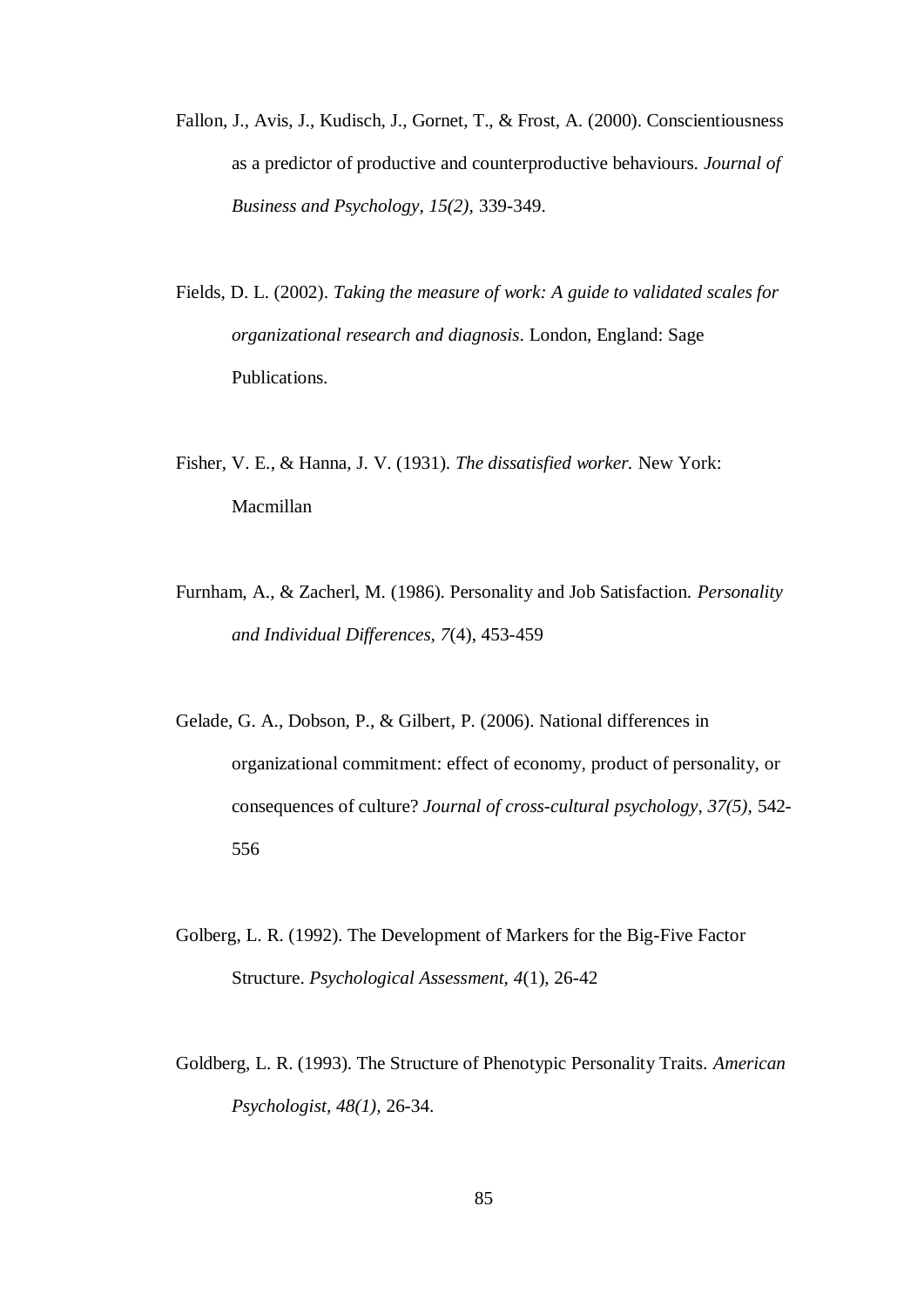- Hackman, J. R., & Oldham, G. (1975). Development of the job diagnostic survey. *Journal of Applied Psychology, 60,* 159-170
- Herman, J., Dunham, R., & Hulin, C. (1975). Organizational structure, demographic characteristics, and employee reponses. *Organizational Behavior and Human Performance, 13,* 206-233
- Hartmann, L. C., & Bambacas, M. (2000). Organizational Commitment: A multi method scale analysis and test of effects. *International Journal of Organizational Analysis, 8(1),* 89-108

Hogan, J. (1998). Personality and Job Performance. *Human Performance.*  Retrieved from [http://www.hoganassessments.com/\\_hoganweb/documents/Personality%2](http://www.hoganassessments.com/_hoganweb/documents/Personality%20and%20Job%20Performance.pdf) [0and%20Job%20Performance.pdf](http://www.hoganassessments.com/_hoganweb/documents/Personality%20and%20Job%20Performance.pdf)

Holland, J. L. (1973). *Making vocational choices: A theory of careers.* Englewood Cliffs, New Jersey: Prentice-Hall.

Hoppock, R. (1935). *Job satisfaction.* New York: Harper

Hurtz, G. M., & Donovan, J. J. (2000). Personality and Job Performance: The Big Five Revisited. *Journal of Applied Psychology, 85(6),* 869-879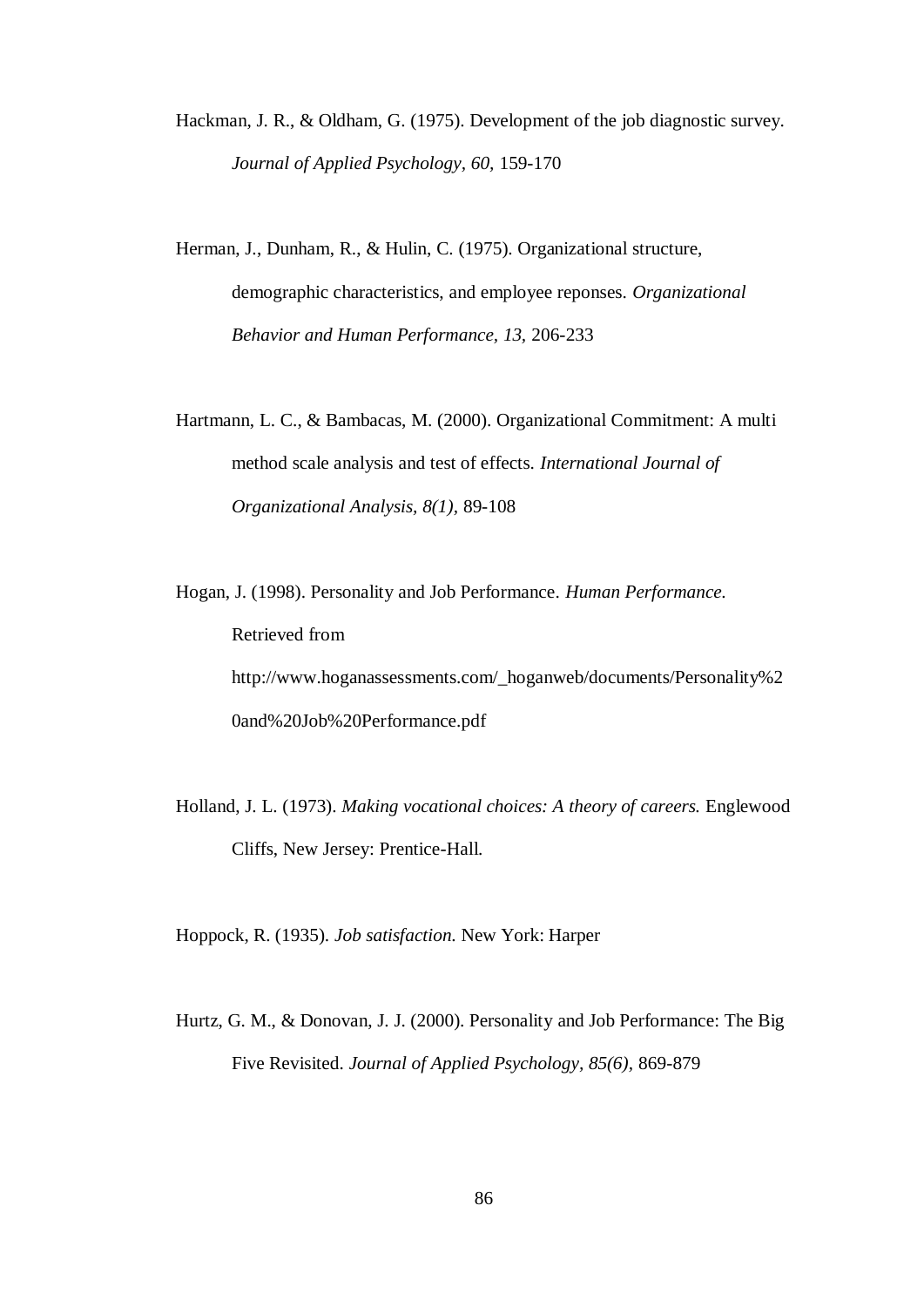- Ilouse, R. J., Shane, S. A., & Herold, D. M. (1996). Rumours of the death of distpostitional research are vastly exaggerated. *Academy of Management Review, 21,* 203-224
- International Personality Item Pool. (2011). *Possible Questionnaire Format for Administering the 50-Item Set of IPIP Big-Five Factor Markers.* Retrieved from [http://ipip.ori.org/New\\_IPIP-50-item-scale.htm](http://ipip.ori.org/New_IPIP-50-item-scale.htm)
- Johnson, G. J., & Johnson, R. J. (2000). Perceived Overqualification of Job Satisfaction: A longitudinal analysis. *Journal of Psychology: Interdisciplinary and Applied, 134(5),* 537-555
- Judge, T. A., & Bono, J. E. (2001). Relationship of Core Self-Evaluations Traits Self-Esteem, Generalized Self-Efficacy, Locus of Control, and Emotional Stability - With Job Satisfaction and Job Performance: A Meta-Analysis. *Journal of Applied Psychology, 86(1),* 80-92
- Judge, T. A., Heller, D., & Mount. M. K. (2002). Five Factor Model of Personality and Job Satisfaction: A Meta-Analysis. *Journal of Applied Psychology, 87*(3), 530-541.
- Kane, G.R., & Mallon, M. (2006). *Perceptions of Teachers and Teaching*. New Zealand: Ministry of Education.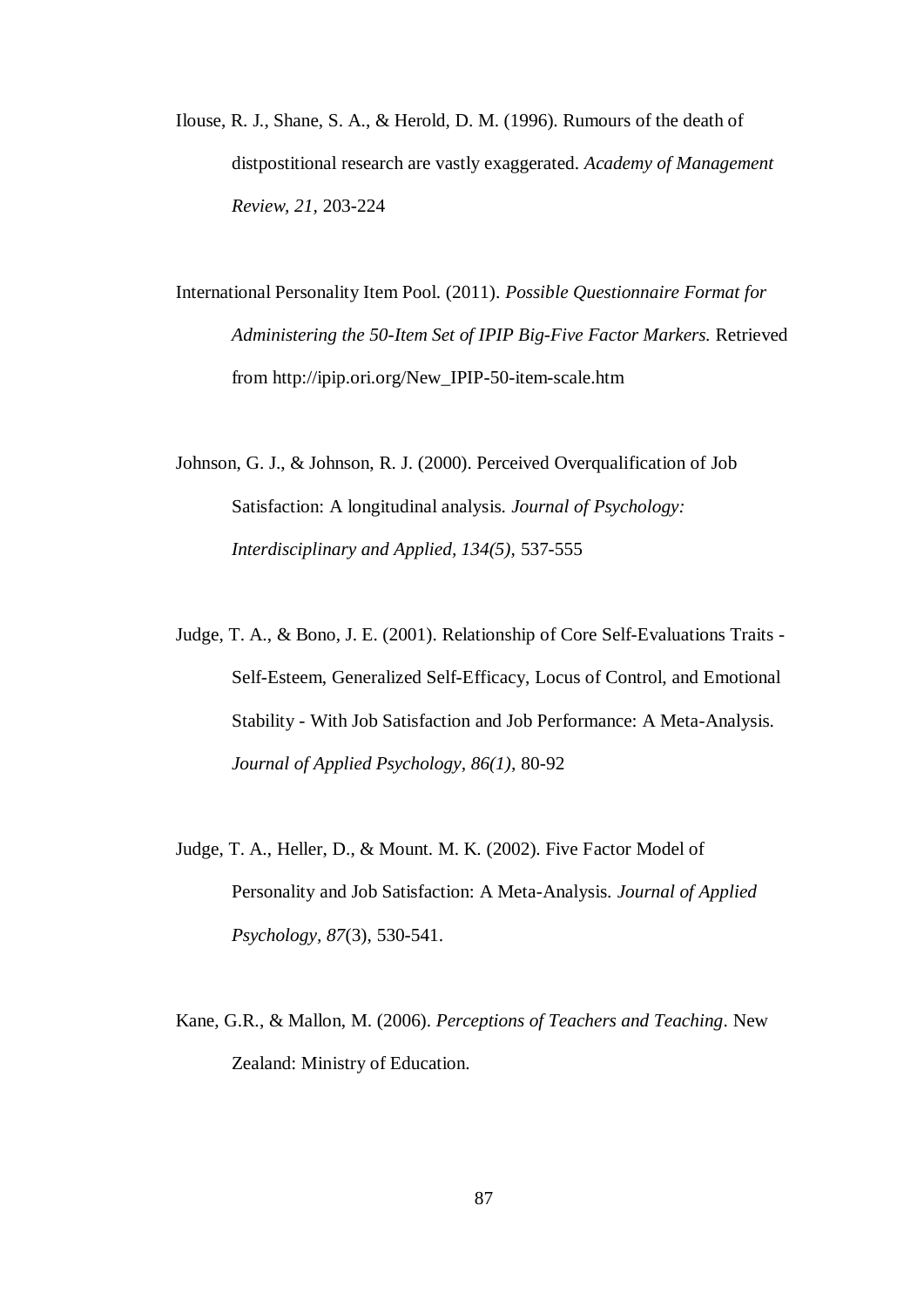- Kline, R. B. (2011). *Principles and Practice of Structural Equation Modeling* (3rd ed.). New York: The Guilford Press.
- Korman, A. K., (1970). Towards an hypothesis of work behaviour. *Journal of Applied Psychology, 54,* 31-41
- Kristof, A. L. (1996). Person-organization fit: An integrative review of its conceptualizations, measurement, and implications. *Personnel Psychology, 49(1)*: 1-49
- Kristof-Brown, A. L. (2000). Perceived applicant fit: Distinguishing between recruiters' perceptions of person-job fit and person-organization fit. *Personnel Psychology, 53,* 643-671

Kristoff-Brown, A. L., Zimmerman, R. D., & Johnson, E. C. (2005). Consequences Of Individuals' Fit At Work: A Meta-Analysis Of Person-Job, Person-Organization, Person-Group, and Person-Supervisor Fit. *Personnel Psychology, 58*(2), 281-342

Kumar, K., & Bakhshi, A. (2010). The Five-Factor Model of Personality and Organisational Commitment: Is There Any Relationship? *Humanity and Social Sciences Journal, 5(1),* 25-34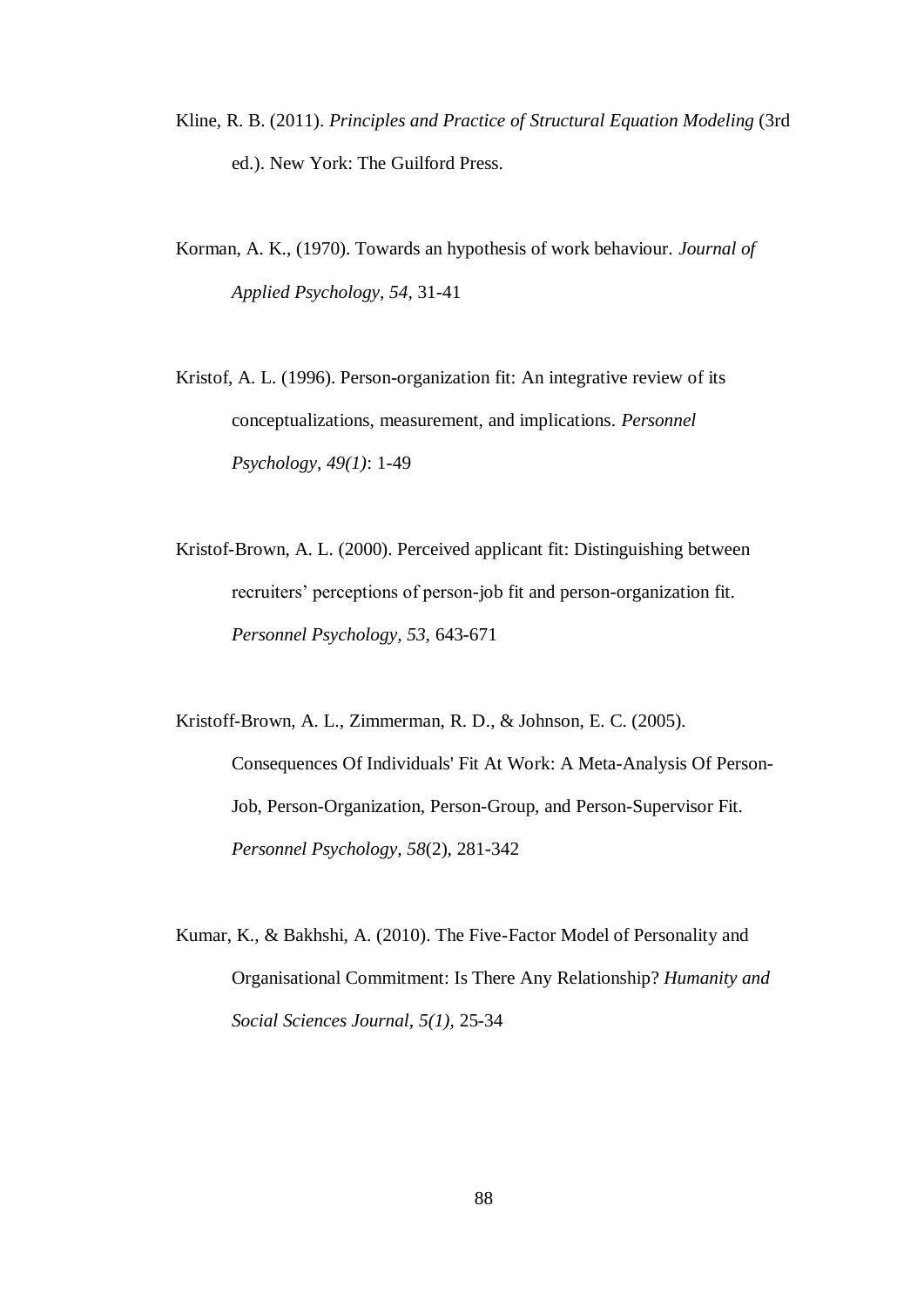- Lauver, K., & Kristof-Brown, A. (2001). Distinguishing between employees' perception of Person-Job and Person-Organisation fit. *Journal of Vocational Behavior, 59,* 454-470.
- MacKinnon D.P. (2000). Contrasts in multiple mediator models. In J.S. Rose, L. Chassin, C.C. Presson & S.J. Sherman (Eds.), *Multivariate Applications in Substance Use Research: New Methods for New Questions* (pp. 141- 160). Mahwah, NJ: Erlbaum
- MacKinnon, D.P., Fairchild, A. J., & Fritz, M. S. (2007). Mediation Analysis. *Annual Review of Psychology, 58,* 593-614
- Magnus, K., Diener, E., Fujita, F., & Pavot, W. (1993). Extraversion and neuroticism as predictors of objective life events: A longitudinal analysis. *Journal of Personality and Social Psychology, 65,* 1046-1053
- Meyer, J. P., & Allen, N. J. (1997). *Commitment in the workplace: Theory, research, and application*. Thousand Oaks, CA: Sage Publications
- Meyer, J. P., Allen, N. J., & Smith, C. A. (1993). Commitment to organizations and occupations: Extension and test of a three-component conceptualization. *Journal of Applied Psychology, 78*(4), 538-551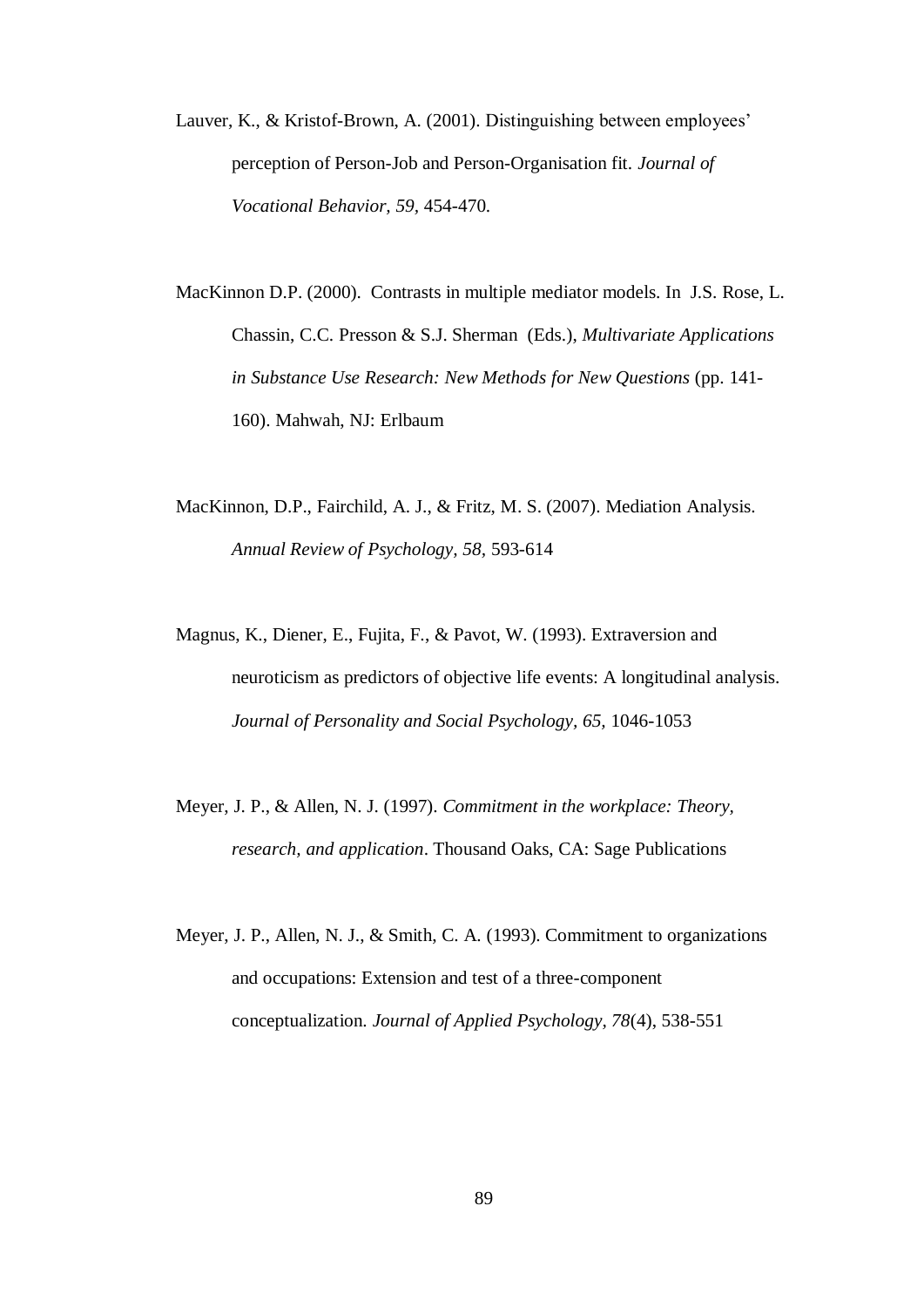- Meyer, J. P., Stanley, D. J., Herscovitch, L., & Topolnytsky, L. (2002). Affective, Continuance, and Normative Commitment to the Organization: A Meta-Analysis of Antecedents, Correlated, and Consequences. *Journal of Vocational Behavior, 61(1),* 20-52
- Mount, M. K., & Barrick, M. R. (1998). Five Reasons Why the "Big Five" Article has been Frequently Cited. *Personnel Psychology, 51(4),* 849-857
- Moynihan, D. P., & Pandey, S. K. (2007). The ties that bind: Social networks, person-organization value fit, and turnover intention. *Journal of Public Administration Research and Theory, 18,* 205-227
- O\*Net Online. (2010). *Elementary School Teachers, Except Special Education.*  Retrieved from<http://www.onetonline.org/link/summary/25-2021.00>
- O\*Net Online. (2010). *Secondary School Teachers, Except Special and Vocational Education.* Retrieved from <http://www.onetonline.org/link/summary/25-2031.00>
- O'Reilly III, C. A. (1977). Personality-Job Fit: Implications for Individual Attitudes and Performance. *Organizational Behavior and Human Performance, 18,* 36-46.
- Organ, D. W., & Lingl, A. (1995). Personality, satisfaction, and organizational citizenship behaviour. *Journal of Social Psychology, 135,* 339-350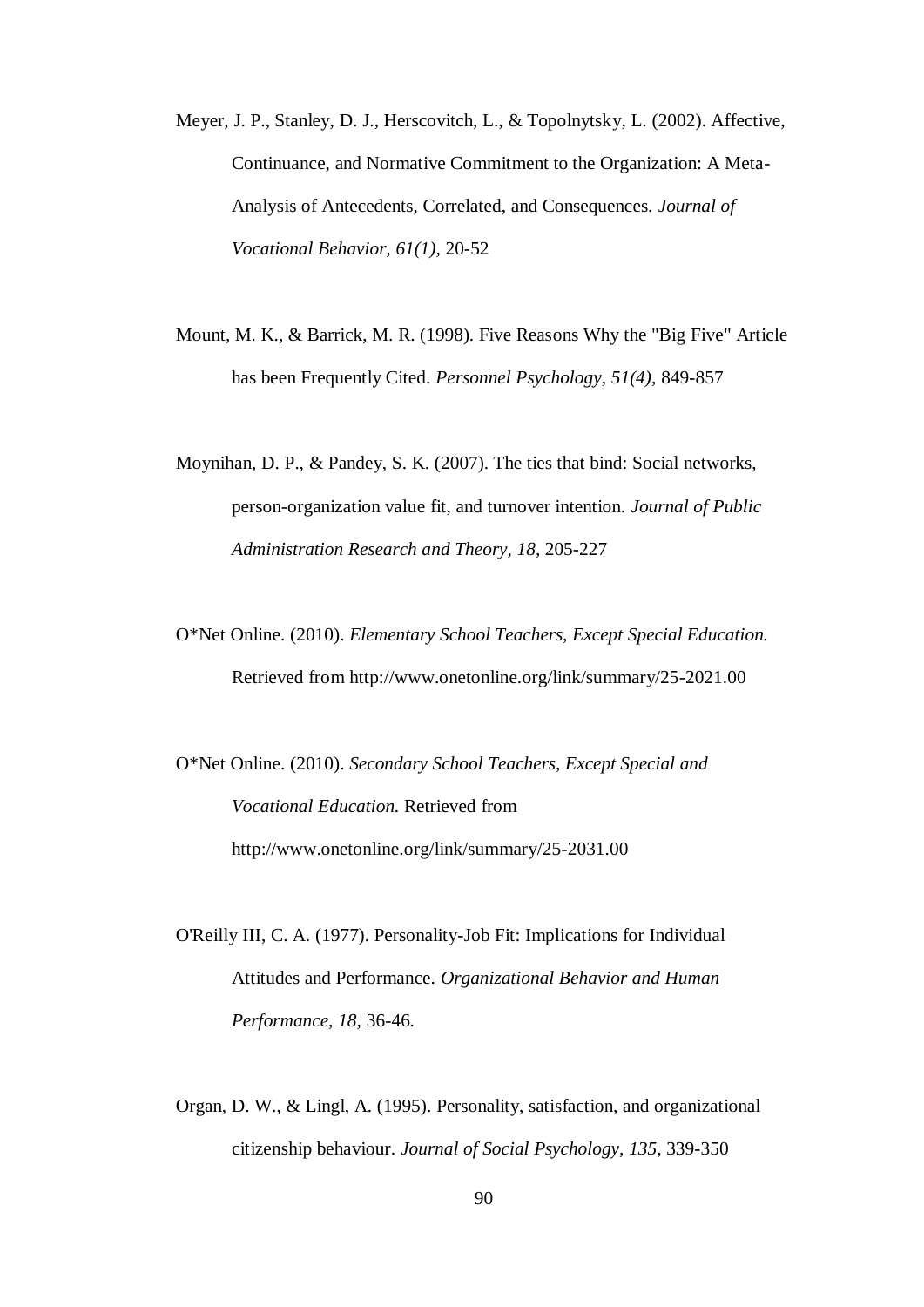- O"Reilly III, C., & Roberts, K. (1975). Individual differences in personality, position in the organization, and job satisfaction. *Organizational Behavior and Human Performance, 14,* 144-150
- Ozer, D. J., & Benet-Martinez, V (2006). Personality and the prediction of consequential outcomes. *Annual Review of Psychology, 57,* 401-421.
- Peabody, D., & Goldberg, L. R. (1989). Some determinants of factor structures from personality-trait descriptors. *Journal of Personality and Social Psychology, 57,* 552-567
- Pervin, L. A. (1968). Performance and satisfaction as a function of individualenvironment fit. *Psychological Bulletin, 69,* 56-68
- Peterson, C., & Seligman, M. F. P. (1984). Causal explanations as a risk factor for depression: Theory and evidence. *Psychological Review, 91,* 347-374
- Robey, D. (1974). Task design, work values, and worker response: An experimental test. *Organizational Behavior and Human Performance, 12,*  264-273
- Roth, P. L., Switzer III, F. S., Switzer, D. M. (1999). Missing Data in Multiple Item Scales: A Monte Carlo Analysis of Missing Data Techniques. *Organizational Research Methods, 2*(3), 211-232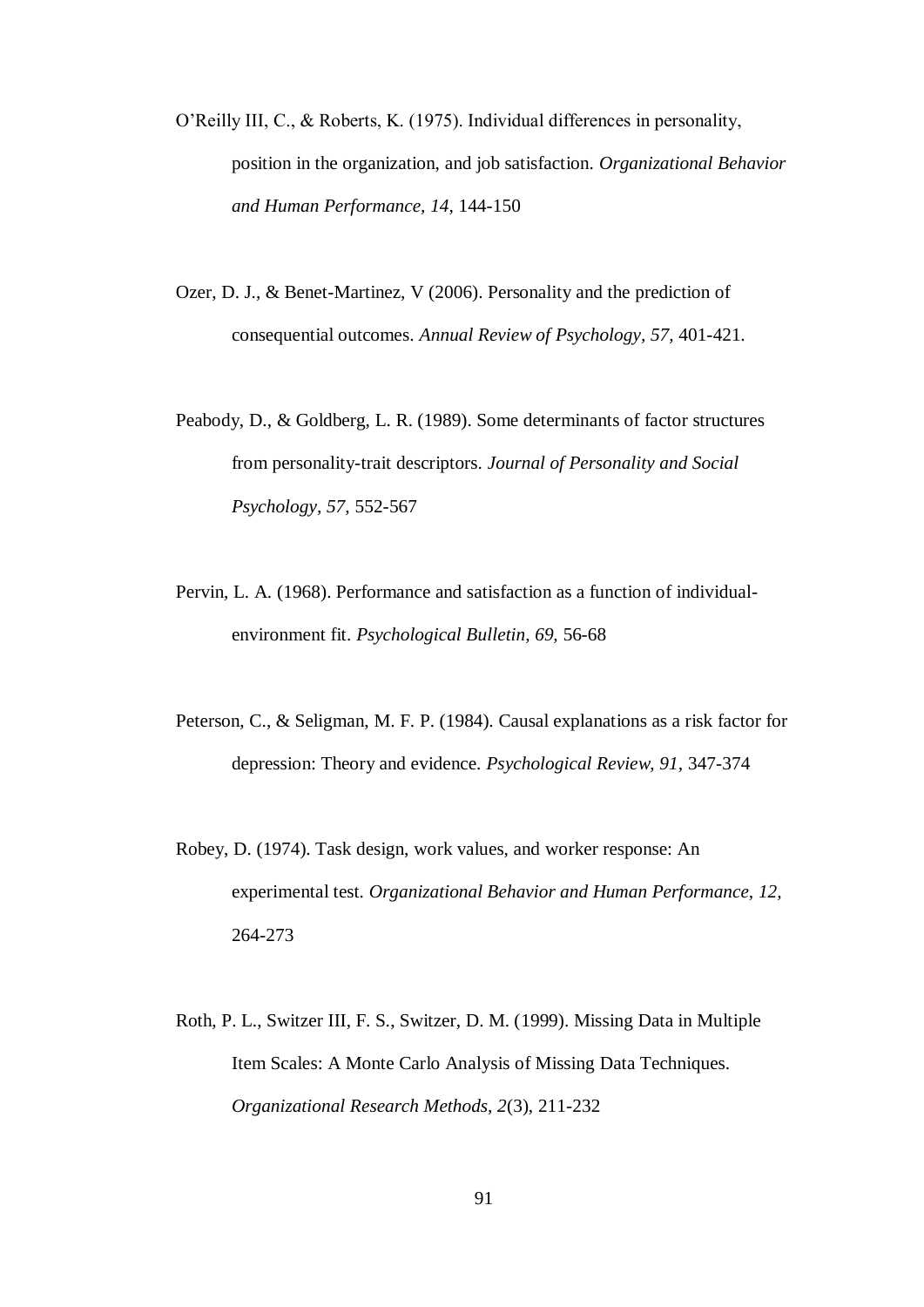- Rusbult, C. E., & Farrell, D. (1983). A longitudinal test of the investment model: The impact on job satisfaction, job commitment, and turnover of variations in rewards, costs, alternatives, and investments. *Journal of Applied Psychology, 68(3),* 429-438
- Sackett, P. R., Gruys, M. L., & Ellingson, J. E. (1998). Ability-personality interactions when predicting job performance. *Journal of Applied Psychology, 83(4),* 545-556
- Saks, A. M., & Ashforth, B. E. (1997). A Longitudinal Investigation Of The Relationship Between Job Information Sources, Applicant Perceptions of Fit, And Work Outcomes. *Personnel Psychology, 50(2),* 395-426
- Salgado, J. F. (1997). The five factor model of personality and job performance in the European Community. *Journal of Applied Psychology, 82,* 30-43
- Schneider, B., Goldstein, H. W., & Smith, D. B. (1995). The ASA framework: An update. *Personnel Psychology, 48(4),* 747-773
- Saucier, G., & Goldberg, L. R. (2002). Assessing the Big Five: Applications of 10 psychometric criteria to the development of marker scales. In B. de Raad & M. Perugini (Eds.), *Big Five Assessment* (pp. 29-58). Goettingen, Germany: Hogrefe & Huber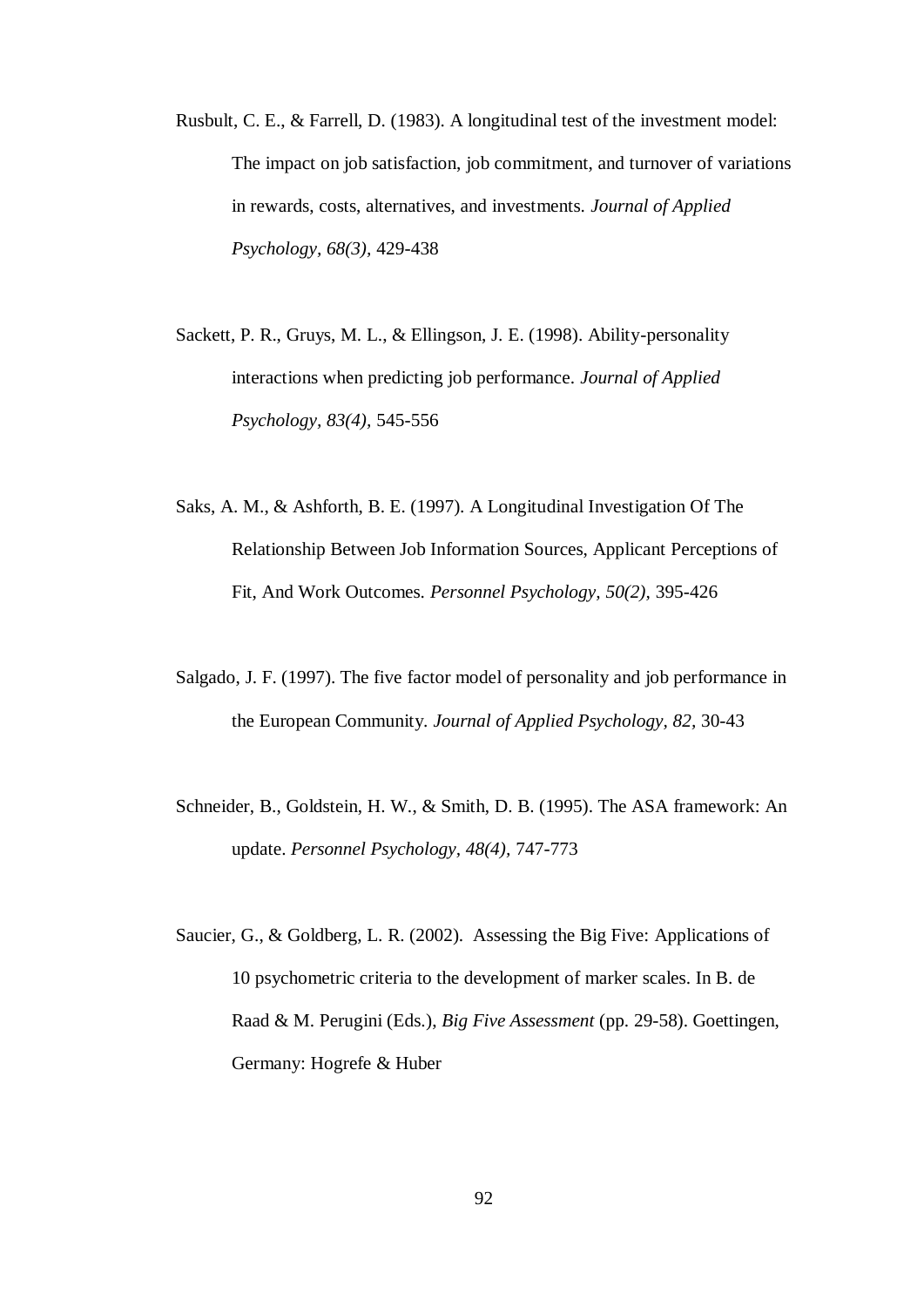- Silva, P. (2006). Effects of disposition on hospitality employee job satisfaction and commitment. *International Journal of Contemporary Hospitality Management, 18(4),* 317-328
- Slattery, J., & Selvarajan, T. (2005, March). *Antecedents to Temporary Employee's Turnover Intention.* Paper submitted for Midwest academy of Management Annual Meeting.
- Spector, P. (2008). *Industrial & Organizational Psychology* (5th edition). New York: Wiley
- Steffy, B. D., Shaw, K. N., & Noe, A. (1989). Antecedents and consequences of job search behaviours. *Journal of Vocational Behavior, 35,* 254-269
- Stone, F., & Porter, L. (1975). Job characteristics and job attitudes: A multivariate study. *Journal of Applied Psychology, 60,* 57-64
- Sutherland, R., De Bruin, G. P., & Crous, F. (2007). The relation between conscientiousness, empowerment and performance. *Journal of Human Resource Management, 5(2),* 60-67
- Tett, R. P., Jackson, D. N., & Rothstein, M. (1991). Personality measures as predictors of job performance: A meta-analytic review. *Personnel Psychology, 44, 703-742*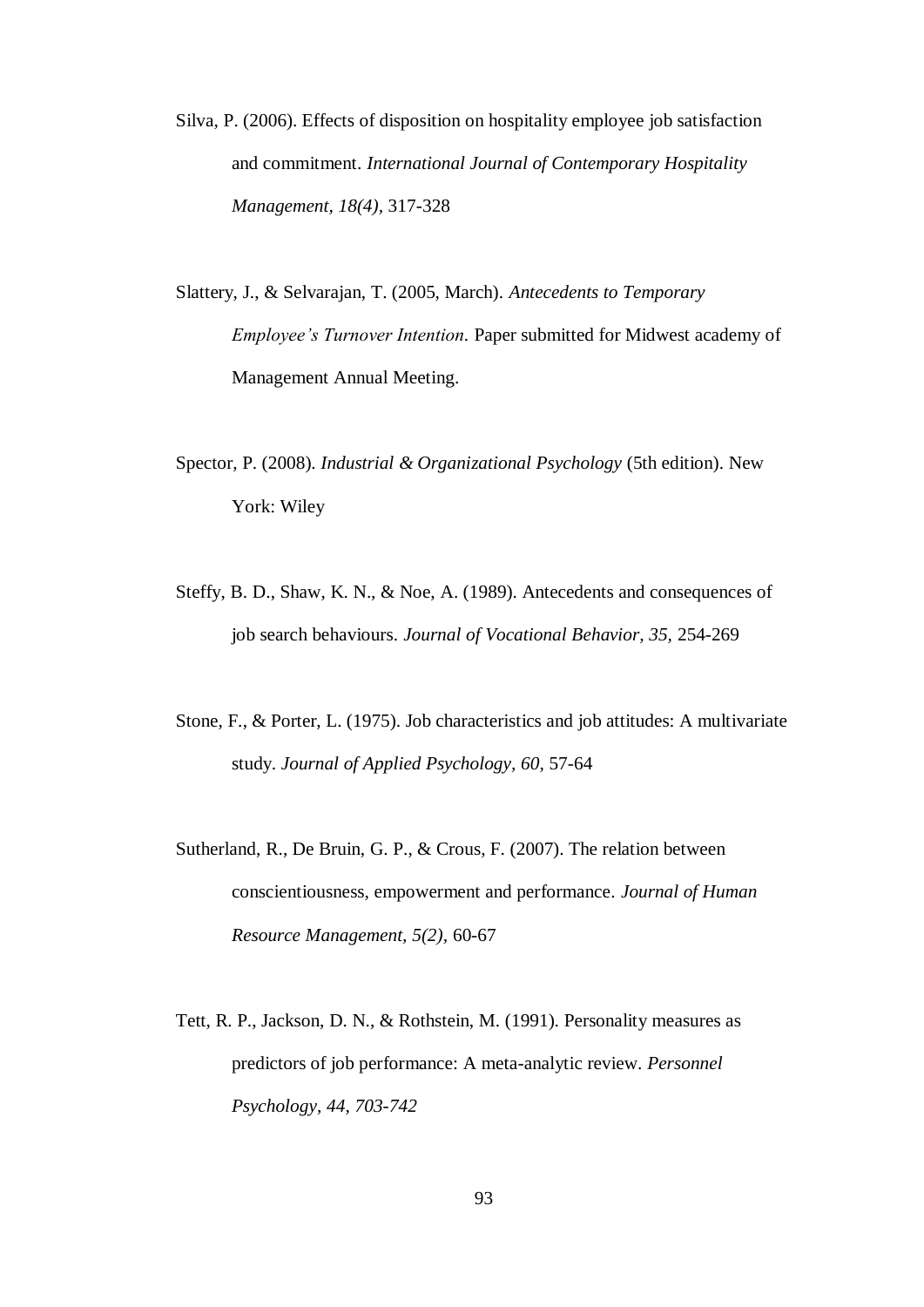- Tett, R. P., & Meyer, J. P. (1993). Job satisfaction, organizational commitment, turnover intention, and turnover: Path analyses based on meta-analytic findings. *Personnel Psychology, 46*, 259-293
- Thomas, A., Buboltz, W. C., & Winkelspecht, C. S. (2004). Job characteristics and personality as predictors of job satisfaction. *Organizational Analysis, 12(2),* 205-219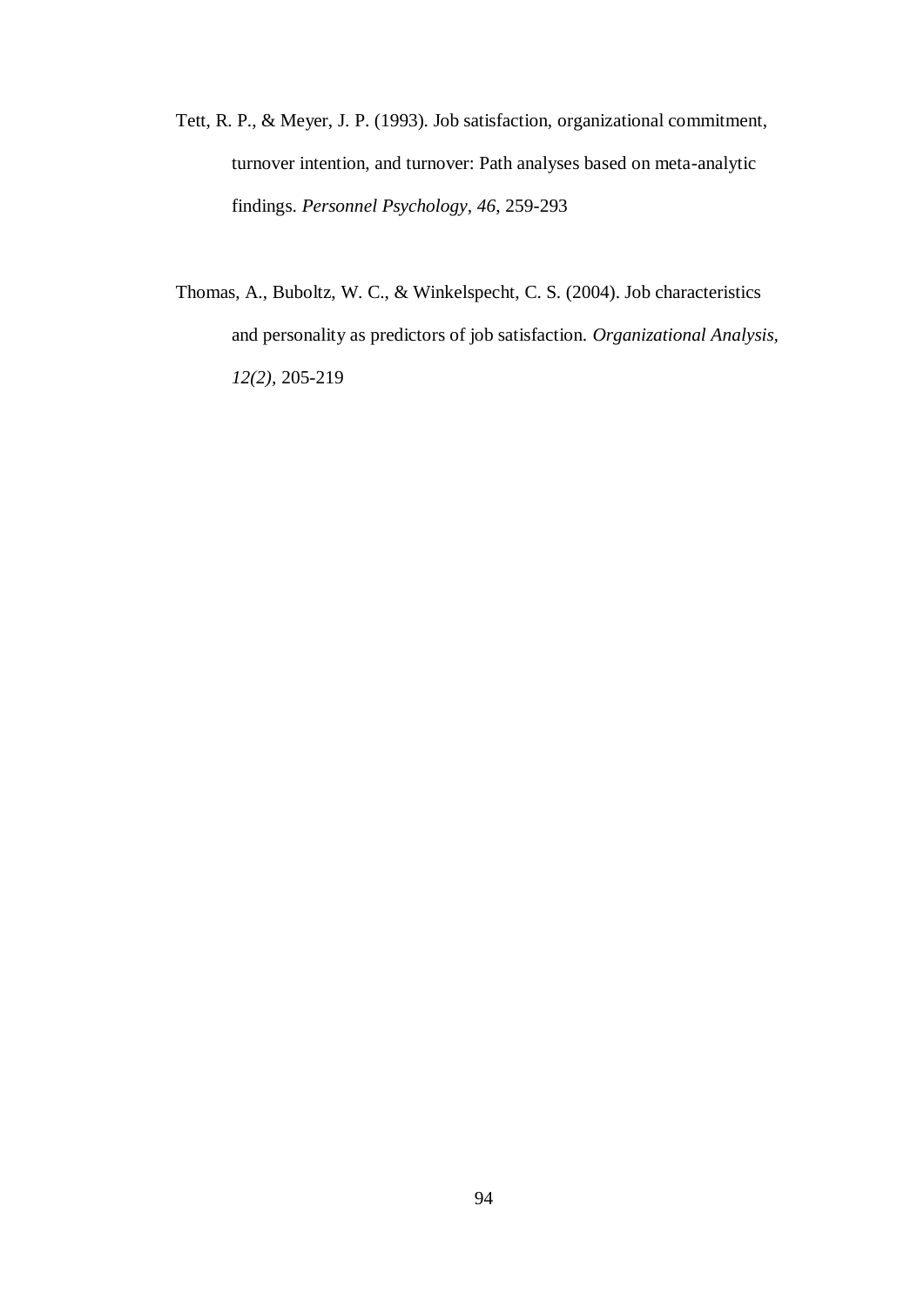## **APPENDIX A – Cover Letter**

Dear Sir/Madam,

My name is Daphne Chan and I am a post-graduate student at the University of Waikato in Hamilton and I am currently completing a thesis as part of the requirement for the Master in Applied Psychology degree.

I am interested in exploring and assessing the concept of Person-Job (PJ) fit among **primary and secondary school teachers** in New Zealand. PJ fit refers to the degree to which an individual"s knowledge, skills, abilities (KSAs), preferences, needs and values align with his or her job requirements. The aim of this research project is to collect information pertaining to an individual"s PJ fit, work attitudes, and individual attributes in order to explore and assess the relationship between these variables. This research project will also provide an opportunity for participants to reflect on their jobs, their preferences and values and what they mean to them.

Research has shown that high level of PJ fit is related to higher level of job satisfaction, higher level of job performance, career success and lower turnover intention among individuals. I believe these outcomes are favourable and crucial for both the personal and professional development of primary and secondary school teachers. In addition to these outcomes, I also believe that my research project can provide insight on (a) the relationship between the demands of teaching and the perceived abilities of teachers to manage these demands, as well as (b) the needs of the teachers and whether these needs are met or unmet by their jobs.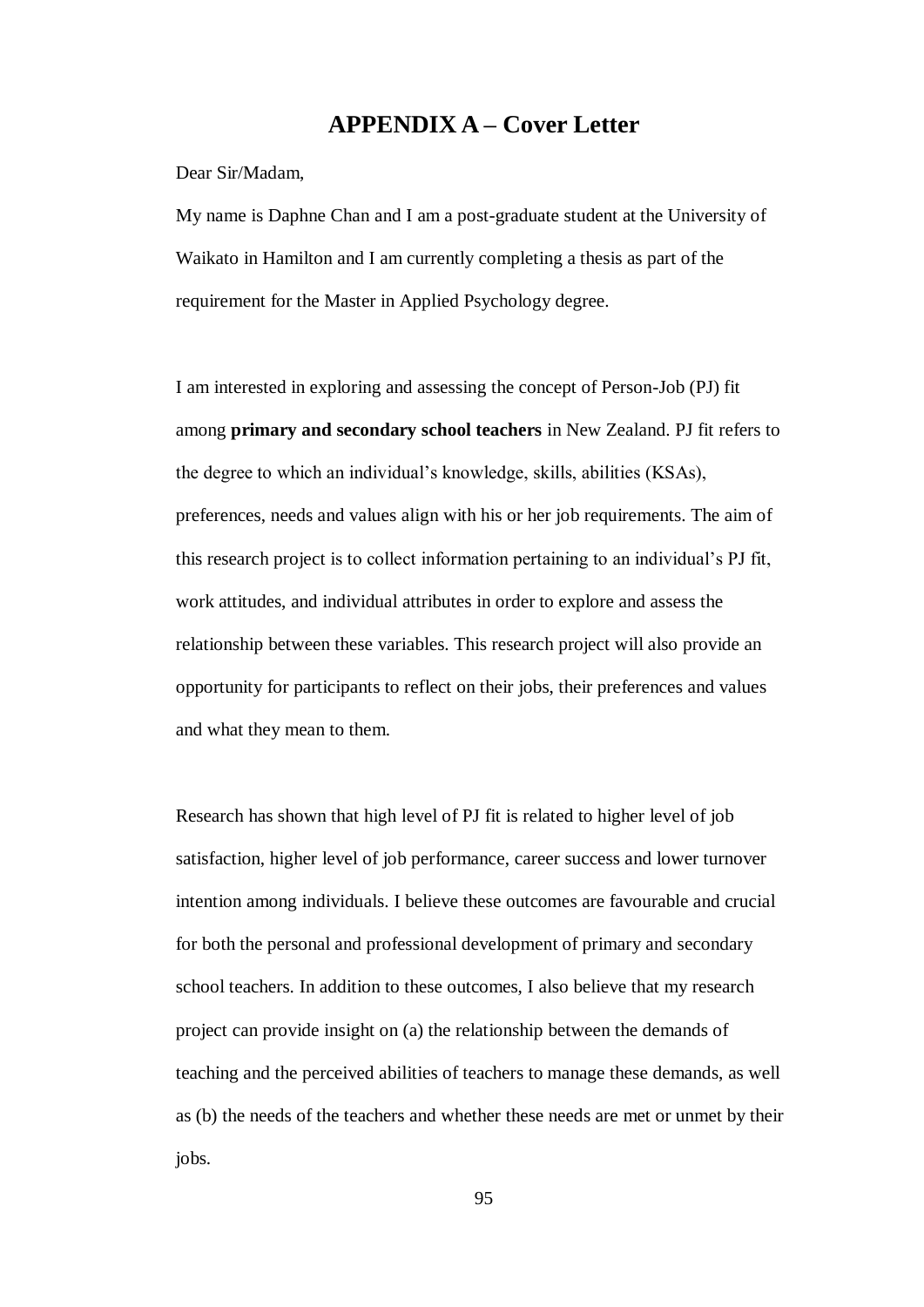I am seeking your support and assistance with this research project by distributing both the Information Sheet and online questionnaire to the teachers in your school. A copy of the Information Sheet outlining the purpose and requirements of this research project, as well as the Ethics Approval document are attached to this email. The link to the online survey will be sent to you via email. If you are able to support and assist me with this research project, I will be available to discuss further expectations and requirements of this research project. Your assistance with this research project will be greatly appreciated.

A summary of the findings will be made available upon the completion of this research project in March 2012. This research project has approved by the Research and Ethics Committee of the School of Psychology. Any questions about the ethical conduct of this research may be raised with the Convener of the Research and Ethics Committee (Dr. Lewis Bizo, phone: 07–8384466 ext. 6402 or 07–8560095, email[–lbizo@waikato.ac.](mailto:lbizo@waikato.ac)nz).

I look forward to hearing from you and please do not hesitate to contact me if you have any questions about this research project.

| Researcher: Daphne Chan  | Email: jyc7@waikato.ac.nz   |
|--------------------------|-----------------------------|
| Supervisor: Donald Cable | Email: dcable@waikato.ac.nz |

Yours sincerely,

Daphne Chan.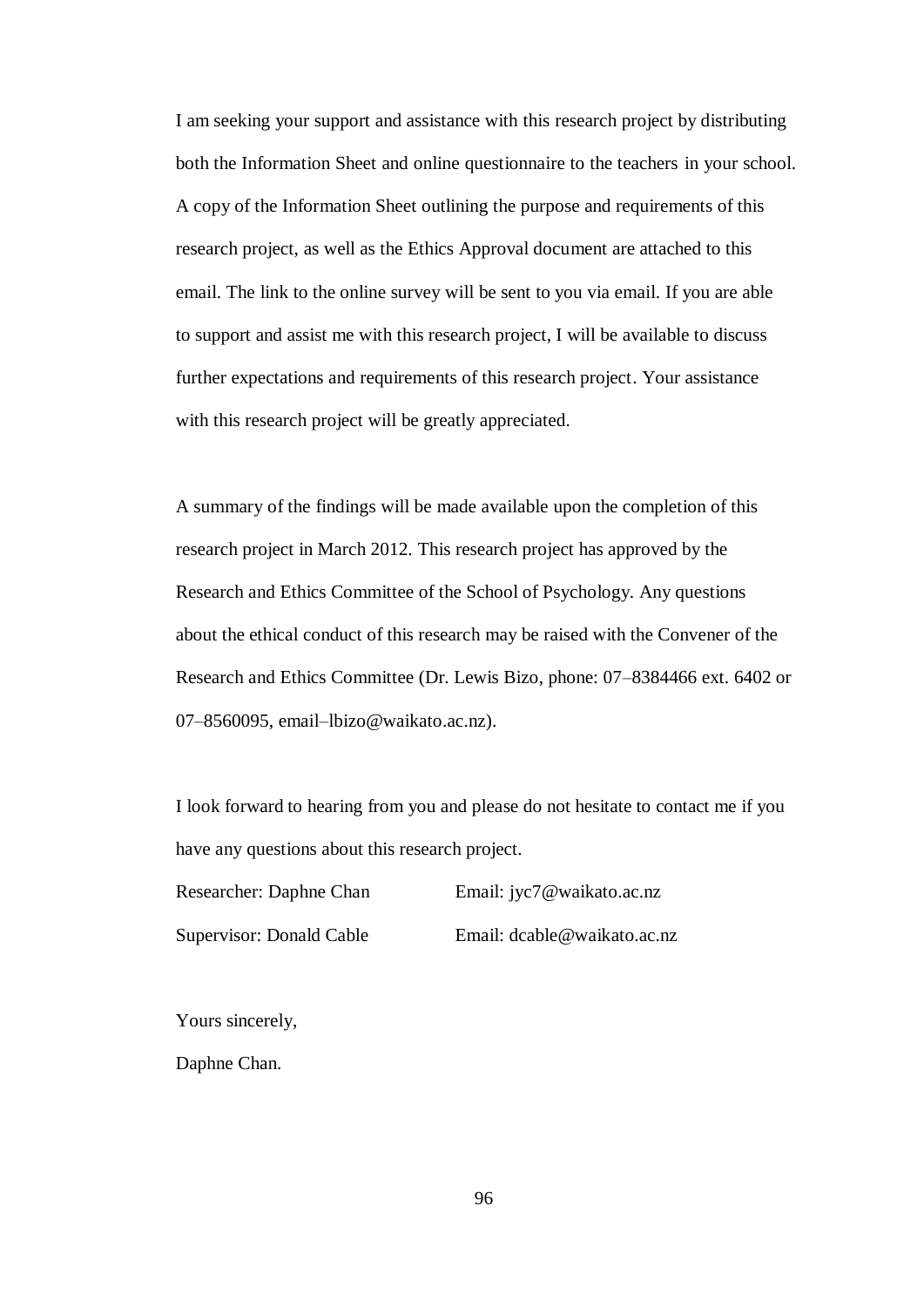# **APPENDIX B – Information Sheet**

## **Participant Information Sheet**

*Please read this Information Sheet before proceeding with the online questionnaire.*

Dear colleague,

My name is Daphne Chan and I am a post-graduate student at the University of Waikato. I am currently completing a research project as part of the requirement for my Master in Applied Psychology degree. I would like to invite you to participate in my research project by completing a brief online questionnaire.

#### **What is this research project about?**

This research will explore and assess Person-Job (PJ) fit among **primary and secondary school teachers** in New Zealand. PJ fit refers to the degree which an individual"s knowledge, skills, abilities (KSAs), preferences, needs and values align with his/her job requirements. Information pertaining to a teacher"s PJ fit, work attitudes, and personality characteristics will be collected in this research project.

Research has shown that the benefits of high level of PJ fit include higher level of job satisfaction, higher level of job performance, career success and lower turnover intention. I believe these outcomes are favourable and crucial for the personal and professional developments of primary and secondary school teachers.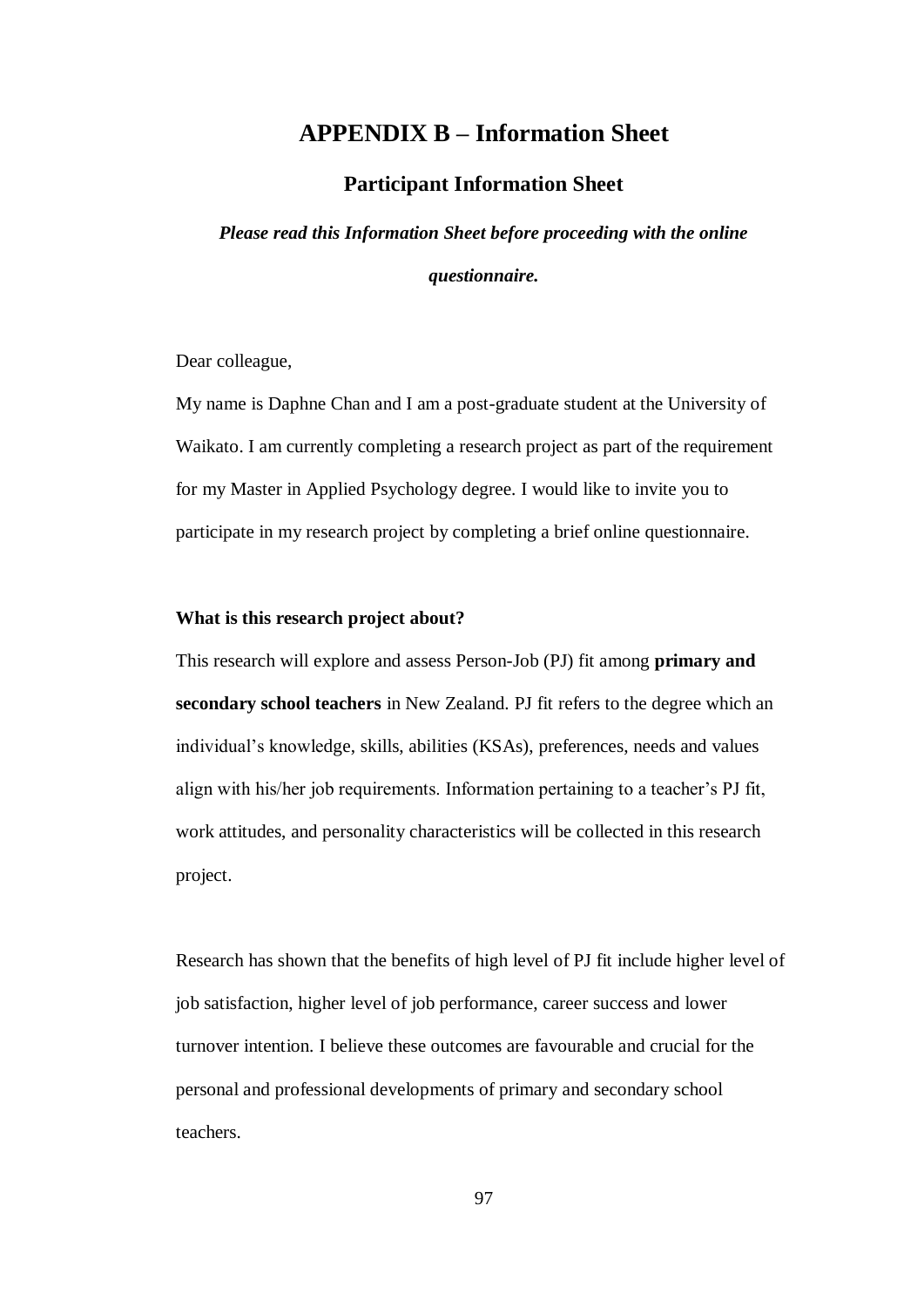I also believe that this research project can provide insight on the link between a) the demands of teaching and the perceived abilities of teachers to manage these demands, as well as b) the needs of the teachers and how these needs are met or unmet by their jobs. Participating in this research project will provide you with the opportunity to reflect on your job, your preferences and values and what they mean to you.

#### **What is required of the participants?**

Participants are required to complete an online questionnaire which will take approximately **15 minutes**. The online questionnaire includes a series of questions pertaining to your views of your job, your attitudes towards your job and your personality characteristics. **Please complete this online questionnaire within five days of receiving the link.** 

#### **Confidentiality and Ethical Approval**

All information collected from this online questionnaire will be treated in the strictest confidence. Participants may withdraw from this research project by not submitting their online questionnaire. Please note that the identity of participants in this research project will remain **anonymous** as participants are **not** required to provide their names.

This research project has been approved by the Research and Ethics Committee of the School of Psychology. Any questions about the ethical conduct of this research may be raised with the Convener of the Research and Ethics Committee (Dr. Lewis Bizo, phone: 07–8384466 ext. 6402 or 07–8560095, email– [lbizo@waikato.ac.](mailto:lbizo@waikato.ac)nz).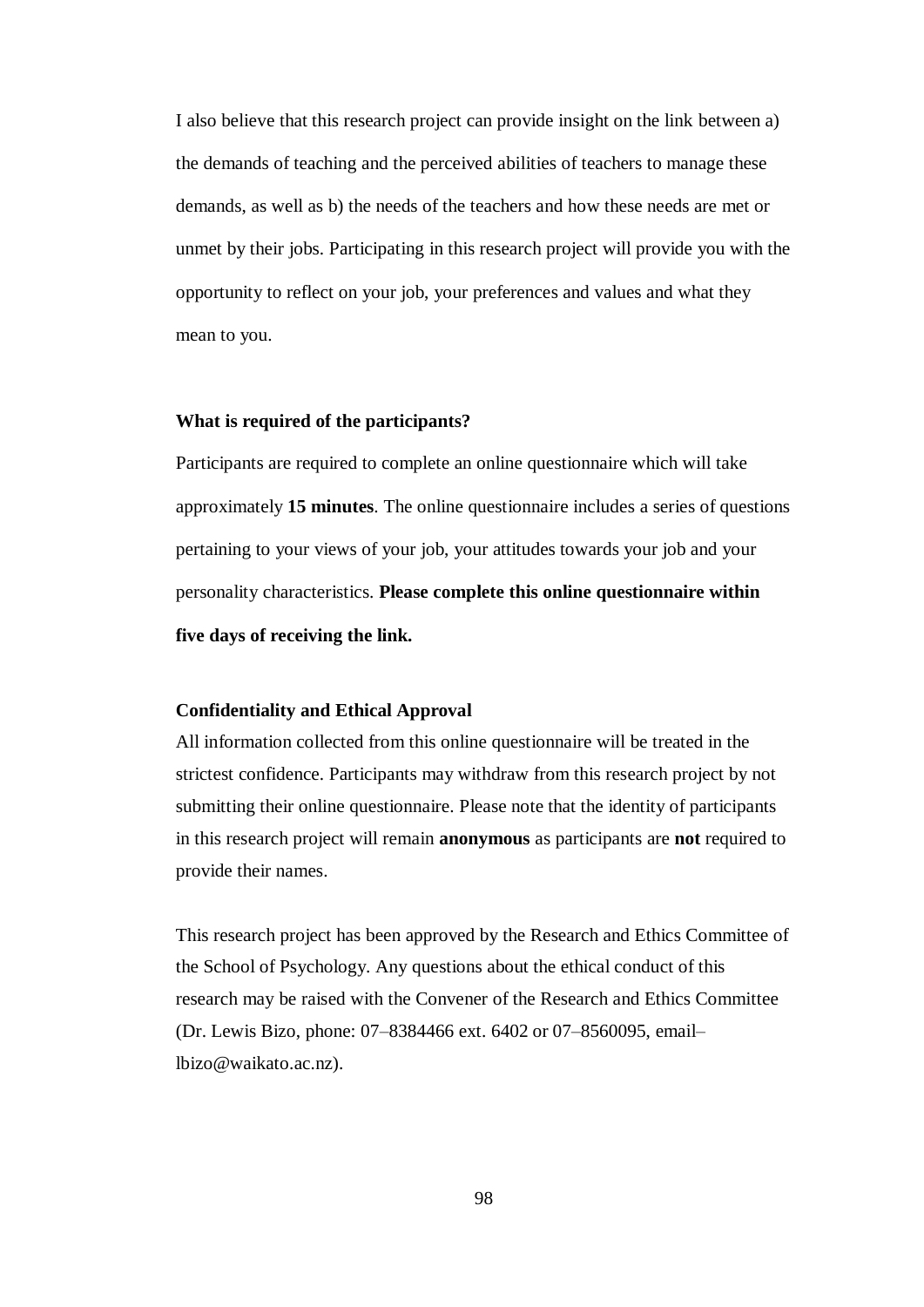### **Summary of findings**

A summary of overall findings from this research project will be made available to the respective primary and secondary schools for general distribution to all participants.

# **Contact details:**

If you have any questions about this research project, please do not hesitate to contact me.

Researcher: Daphne Chan Email: jyc7@waikato.ac.nz Supervisor: Donald Cable **Email: [dcable@waikato.ac.nz](mailto:dcable@waikato.ac.nz)** 

Yours sincerely, Daphne Chan.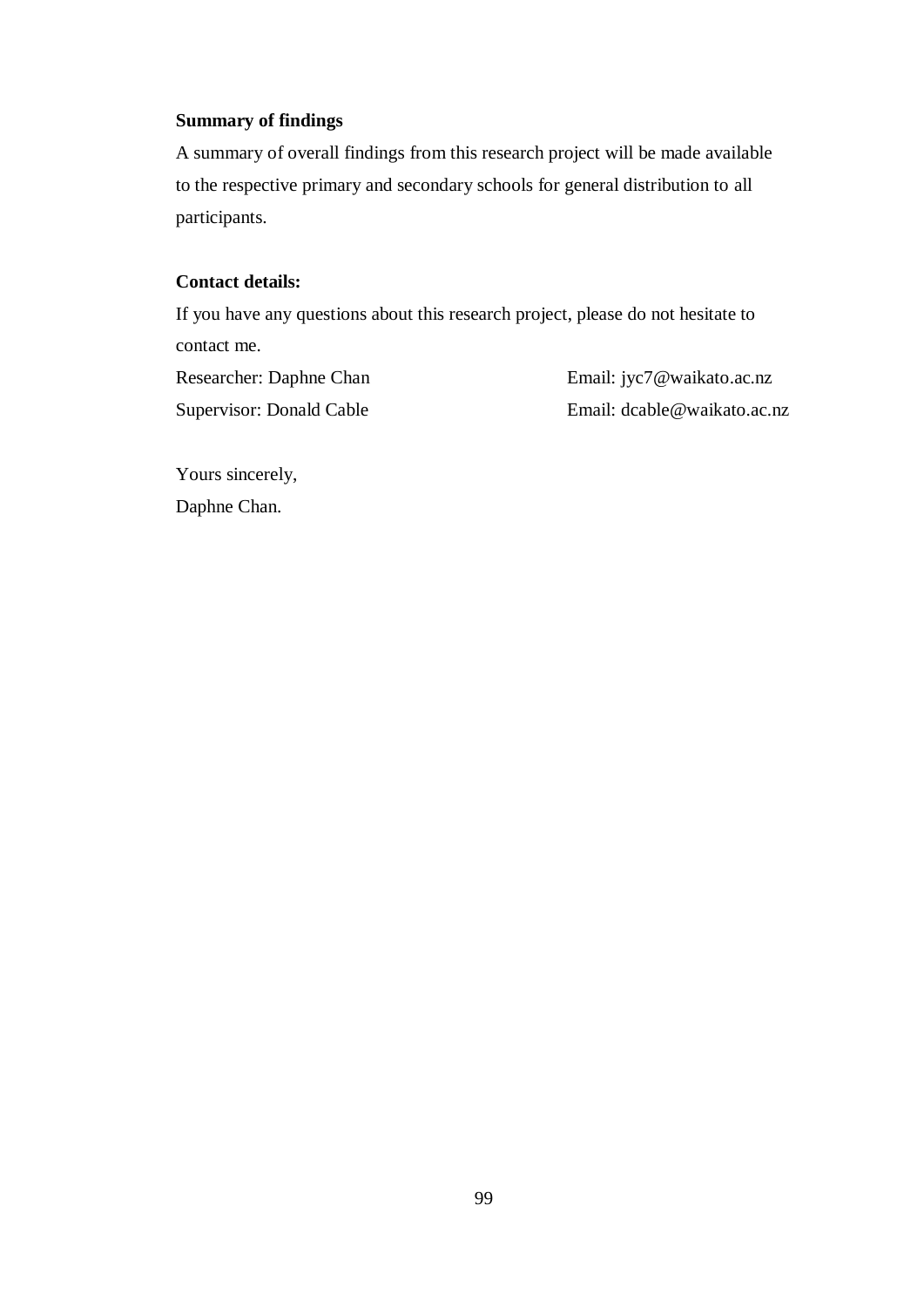# **APPENDIX C – Final Questionnaire**

# **PERSON-JOB FIT RESEARCH QUESTIONNAIRE**

## **INSTRUCTIONS**

## *Please read the following instructions before proceeding.*

1. Please read the Information Sheet before proceeding with this questionnaire.

2. All information collected will remain **confidential** to the researcher.

3. This questionnaire will take approximately **15 minutes** to complete.

4. Please complete all questions in this questionnaire, taking care not to skip any questions.

5. You may choose to withdraw from this research project by not submitting your questionnaire.

6. Please contact the researcher if you have any queries about the questionnaire or the research project itself.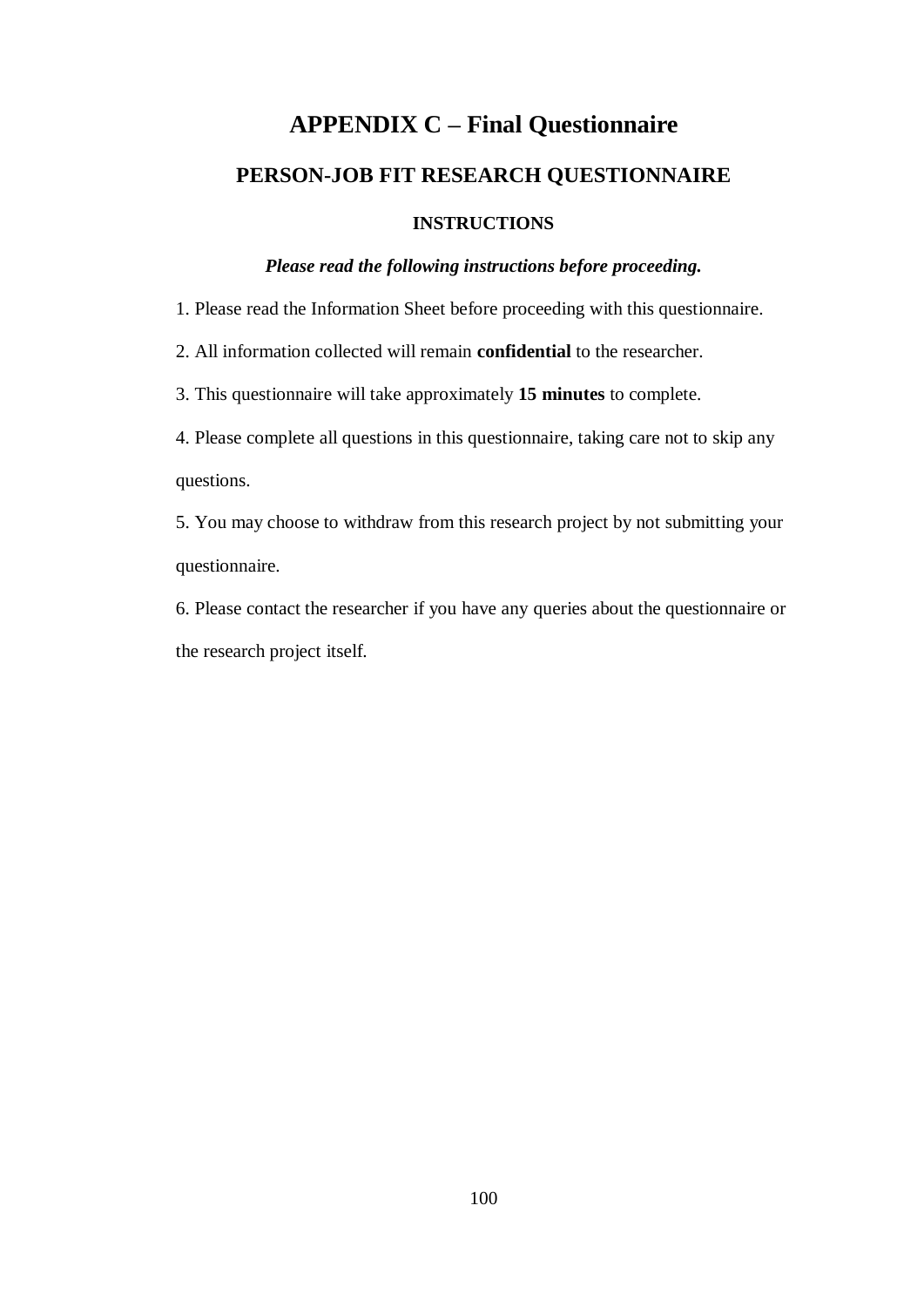### **Questionnaire**

## **Section A**

Below are some statements related to your current job. Please indicate the extent to which you agree or disagree with each statement by clicking on the appropriate box next to the item.

| Strongly | Moderately | Slightly | Neither  |       | Slightly   Moderately | Strongly |
|----------|------------|----------|----------|-------|-----------------------|----------|
| Disagree | Disagree   | Disagree | Agree or | Agree | Agree                 | Agree    |
|          |            |          | Disagree |       |                       |          |

1. The match is very good between the demands of my job and my personal skills.

2. There is a good fit between what my job offers me and what I am looking for in a job.

3. My abilities and training are a good fit with the requirement of my job.

4. The attributes that I look for in a job are fulfilled very well by my present job.

5. My personal abilities and education provide a good match with the demands that my job places on me.

6. The job that I currently hold gives me just about everything I want from a job.

7. All in all, I am satisfied with my job.

8. In general, I like working at this school.

9. In general, I don"t like my job (R).

10. I will probably look for a new job in the near future.

11. At the present time, I am actively seeking another job in a different school.

12. I do not intend to quit my job (R).

13. It is unlikely that I will actively look for a different school to work for in the next year (R).

14. I am not thinking about quitting my job at the present time (R).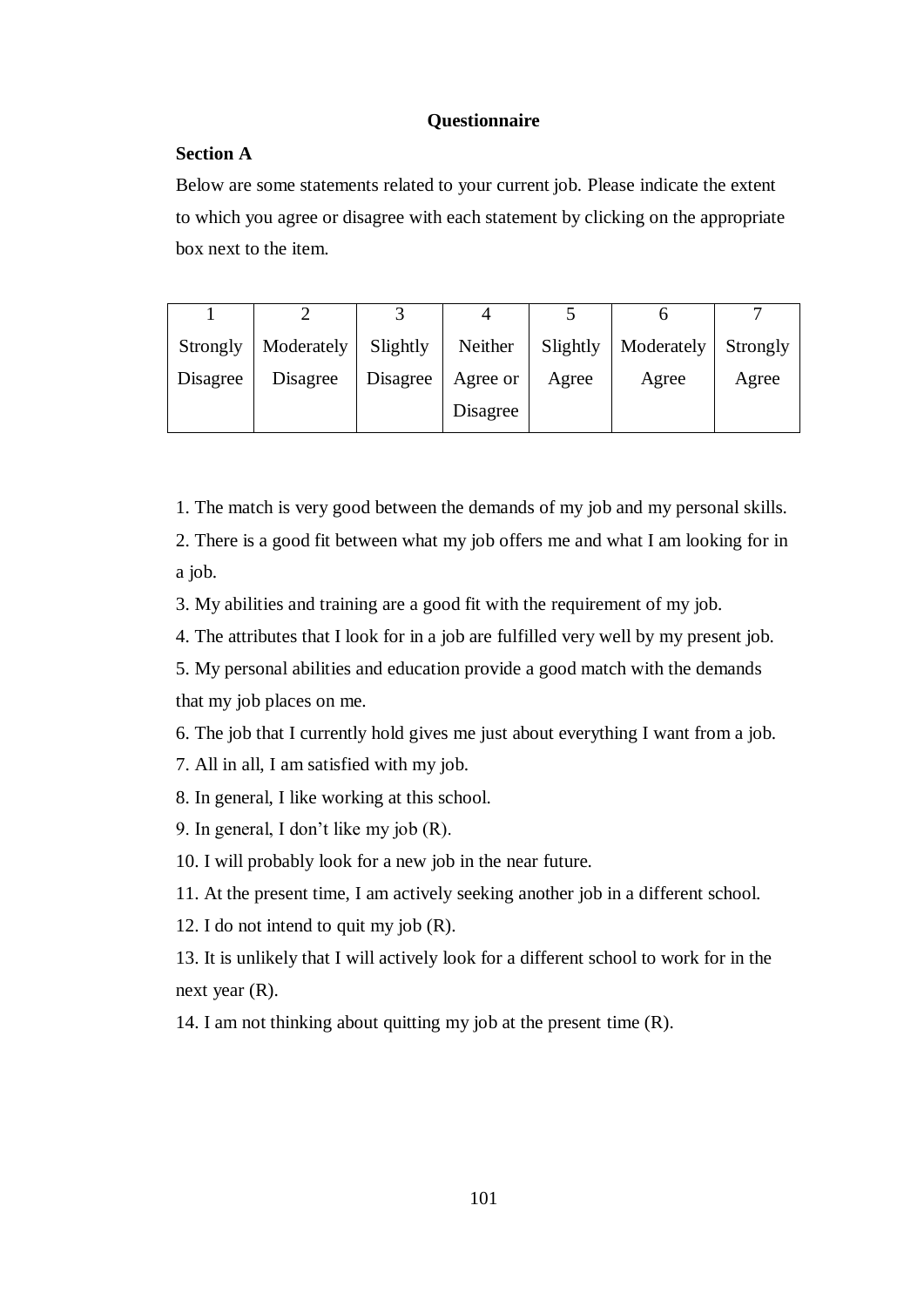## **Section B**

Below are some more statements related to your current job. Please indicate the extent to which you agree or disagree with each statement by clicking on the appropriate box next to the item.

| Strongly | Moderately | Slightly | Neither  | Slightly | Moderately | Strongly |
|----------|------------|----------|----------|----------|------------|----------|
| Disagree | Disagree   | Disagree | Agree or | Agree    | Agree      | Agree    |
|          |            |          | Disagree |          |            |          |

1. I would be very happy to spend the rest of my career with this school.

2. I really feel as if this school"s problems are my own (D).

3. I do not feel like "part of the family" at my school (R).

4. I do not feel "emotionally attached" to this school (R).

5. This school has a great deal of personal meaning for me.

6. I do not feel a strong sense of belonging to my school (R).

7. I do not feel any obligation to remain with my current school (D).

8. Even if it were to my advantage, I do not feel it would be right to leave my school now.

9. I would feel guilty if I left my school now.

10. This school deserves my loyalty.

11. I would not leave my school right now because I have a sense of obligation to the people in it.

12. I owe a great deal to my school.

13. It would be very hard for me to leave my school right now, even if I wanted to (D).

14. Too much in my life would be disrupted if I decided I wanted to leave my school right now (D).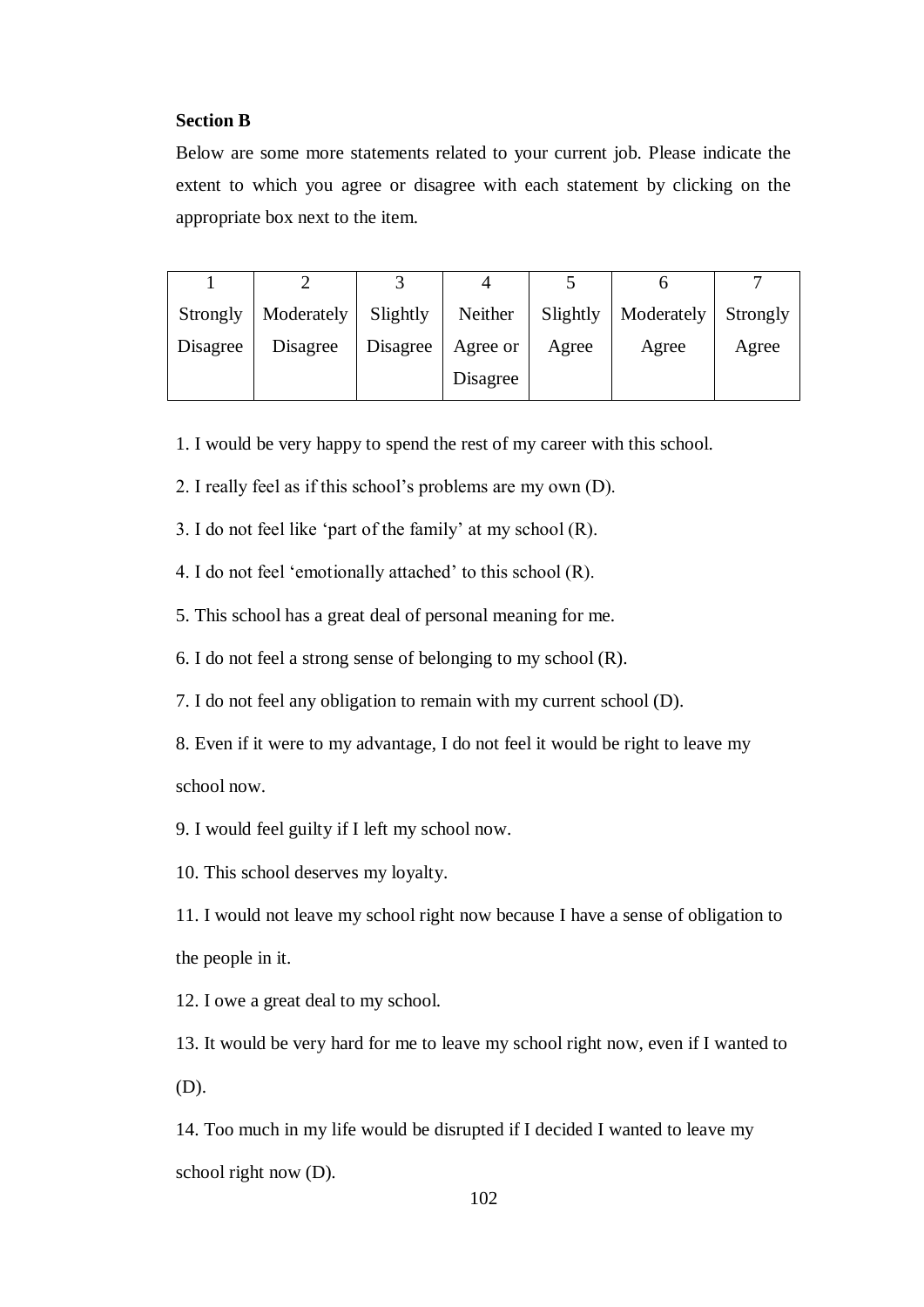15. Right now, staying with my school is a matter of necessity as much as desire.

16. I believe that I have too few options to consider leaving this school.

17. One of the few negative consequences of leaving this school would be the scarcity of available alternatives.

18. If I had not already put so much of myself into this school, I might consider working elsewhere.

### **Section C**

Below are some behavioural statements related to how people generally perceive their environment and surroundings. Please describe **yourself as you generally are now**, not as you wish to be in the future. Provide an indication for each statement by clicking on the appropriate box next to the item.

|            |            | Neither        |            |          |
|------------|------------|----------------|------------|----------|
| Very       | Moderately | Accurate       | Moderately | Very     |
| Inaccurate | Inaccurate | Nor Inaccurate | Accurate   | Accurate |
|            |            |                |            |          |

I describe myself in the following way. I….

- 1. Am the life of the party.
- 2. Feel little concern for others (R).
- 3. Am always prepared.
- 4. Get stressed out easily (R).
- 5. Have a rich vocabulary.
- 6. Don't talk a lot (R).
- 7. Am interested in people (D).
- 8. Leave my belongings around (R).
- 9. Am relaxed most of the time (D).
- 10. Have difficulty understanding abstract ideas (R).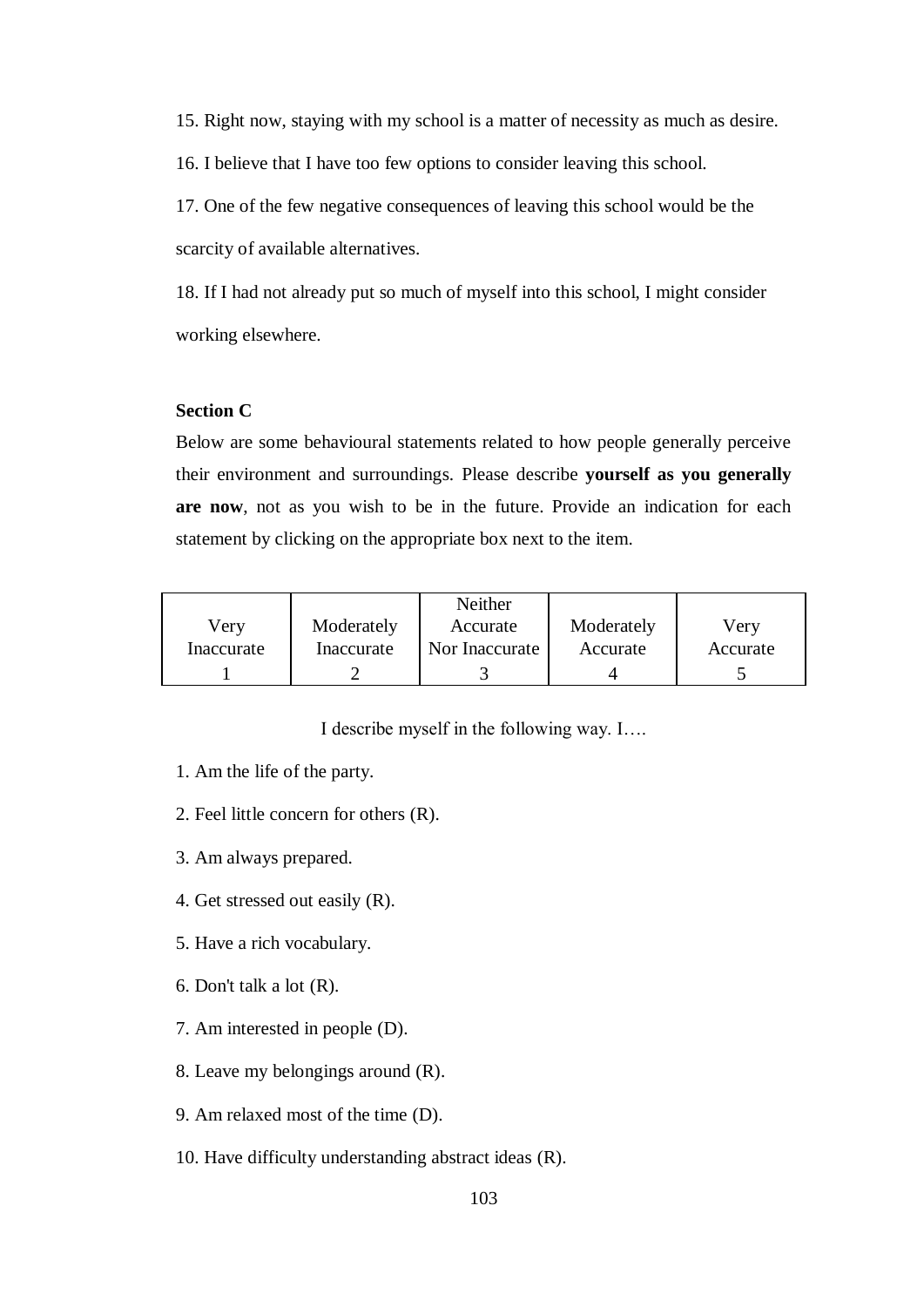- 11. Feel comfortable around people.
- 12. Insult people (D).
- 13. Pay attention to details.
- 14. Worry about things (R).
- 15. Have a vivid imagination.
- 16. Keep in the background (R).
- 17. Sympathize with others' feelings.
- 18. Make a mess of things (D).
- 19. Seldom feel blue (D).
- 20. Am not interested in abstract ideas (D).
- 21. Start conversations (R).
- 22. Am not interested in other people's problems.
- 23. Get chores done right away.
- 24. Am easily disturbed (R).
- 25. Have excellent ideas.
- 26. Have little to say (R).
- 27. Have a soft heart (D).
- 28. Often forget to put things back in their proper place (R).
- 29. Get upset easily (R).
- 30. Do not have a good imagination (R).
- 31. Talk to a lot of different people at parties.
- 32. Am not really interested in others (R).
- 33. Like order (D).
- 34. Change my mood a lot (R).
- 35. Am quick to understand things.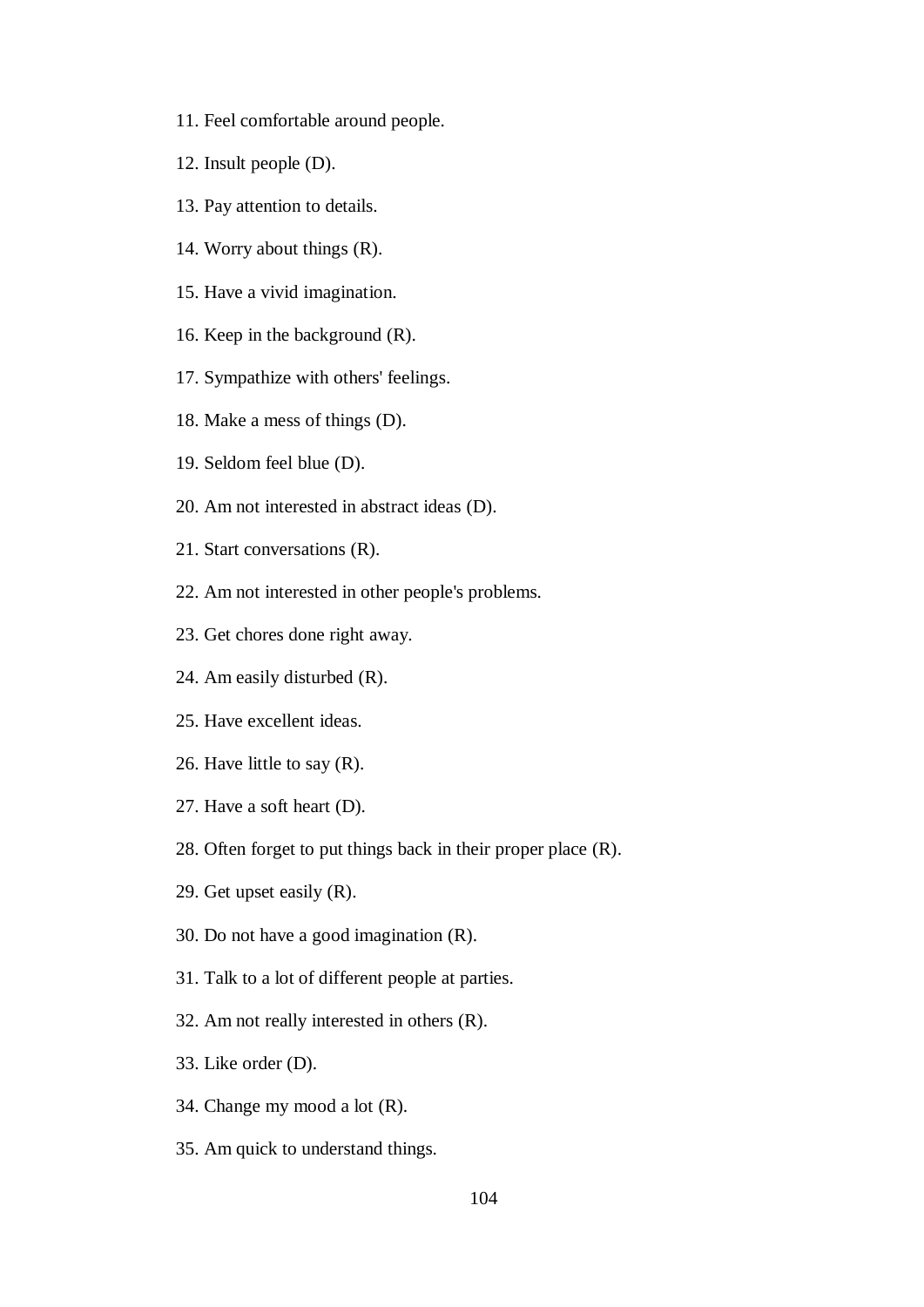- 36. Don't like to draw attention to myself (R).
- 37. Take time out for others.
- 38. Shirk (avoid) my duties (D).
- 39. Have frequent mood swings (R).
- 40. Use difficult words.
- 41. Don't mind being the center of attention.
- 42. Feel others' emotions.
- 43. Follow a schedule.
- 44. Get irritated easily (R).
- 45. Spend time reflecting on things (D).
- 46. Am quiet around strangers (R).
- 47. Make people feel at ease (D).
- 48. Am exacting (demanding) in my work (D).
- 49. Often feel blue (R).
- 50. Am full of ideas.

## **Section D**

Please provide some general demographic information for statistical analysis

purposes.

- 1. What is your age? ……………..
- 2. What is your gender?

| Male |  |  |
|------|--|--|
|      |  |  |

Female  $\Box$ 

3. How do you describe your ethnic origin?

European New Zealand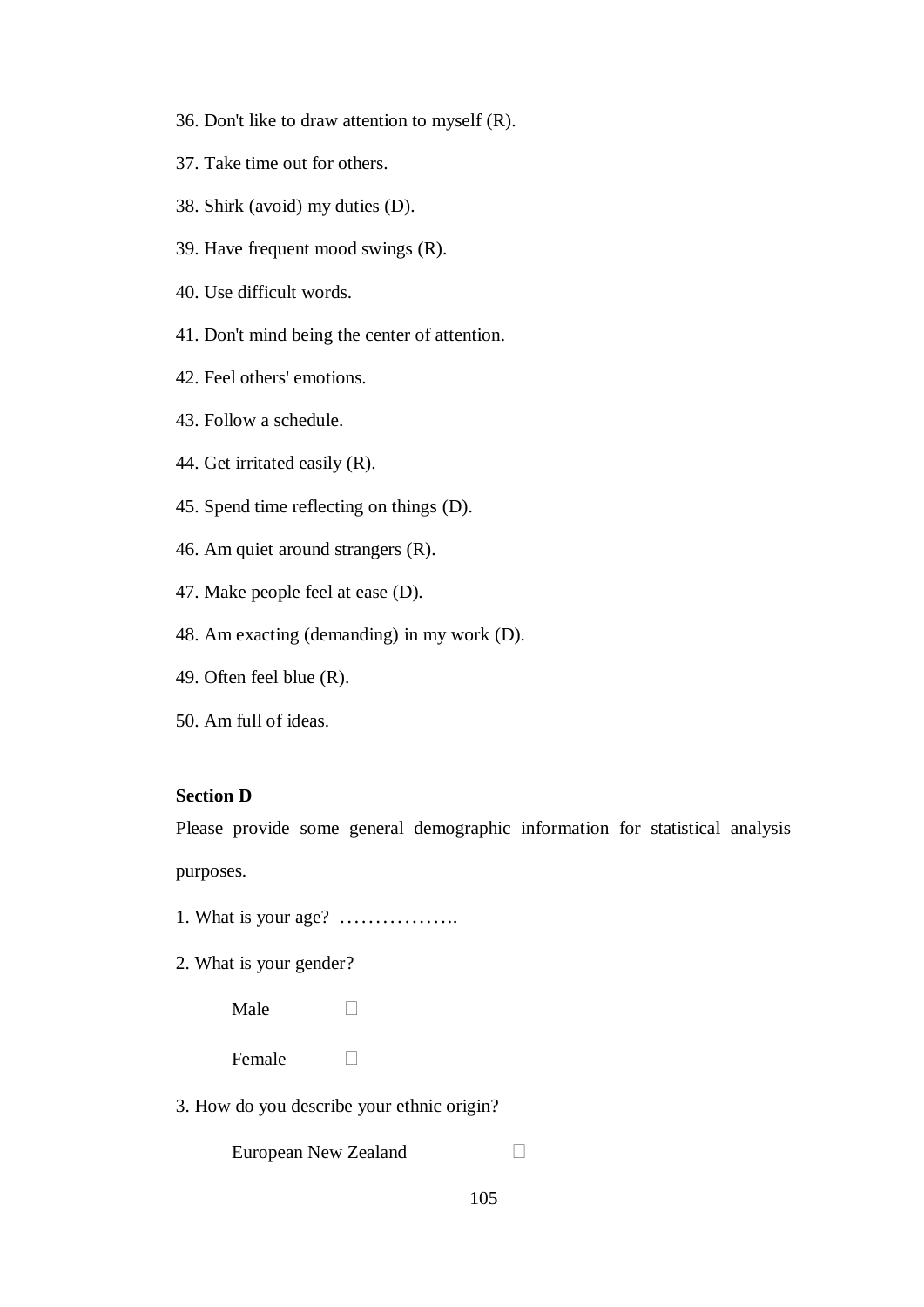| European Other                                           |  |
|----------------------------------------------------------|--|
| Maori                                                    |  |
| Asian                                                    |  |
| Pacific People                                           |  |
| Other (Please specify)                                   |  |
| 4. What sector do you teach in?                          |  |
| Primary school                                           |  |
| Secondary school                                         |  |
| 5. How many years have you been teaching?                |  |
| 6. How many years have you been teaching in your current |  |
| $school?$                                                |  |
| Note: $(R)$ = Items recoded due to reversed scoring.     |  |
|                                                          |  |

(D) = Items deleted from scale.

*This is the end of the questionnaire. Thank you for your participation. Please click the 'submit' button when you are satisfied with the completion of this questionnaire.*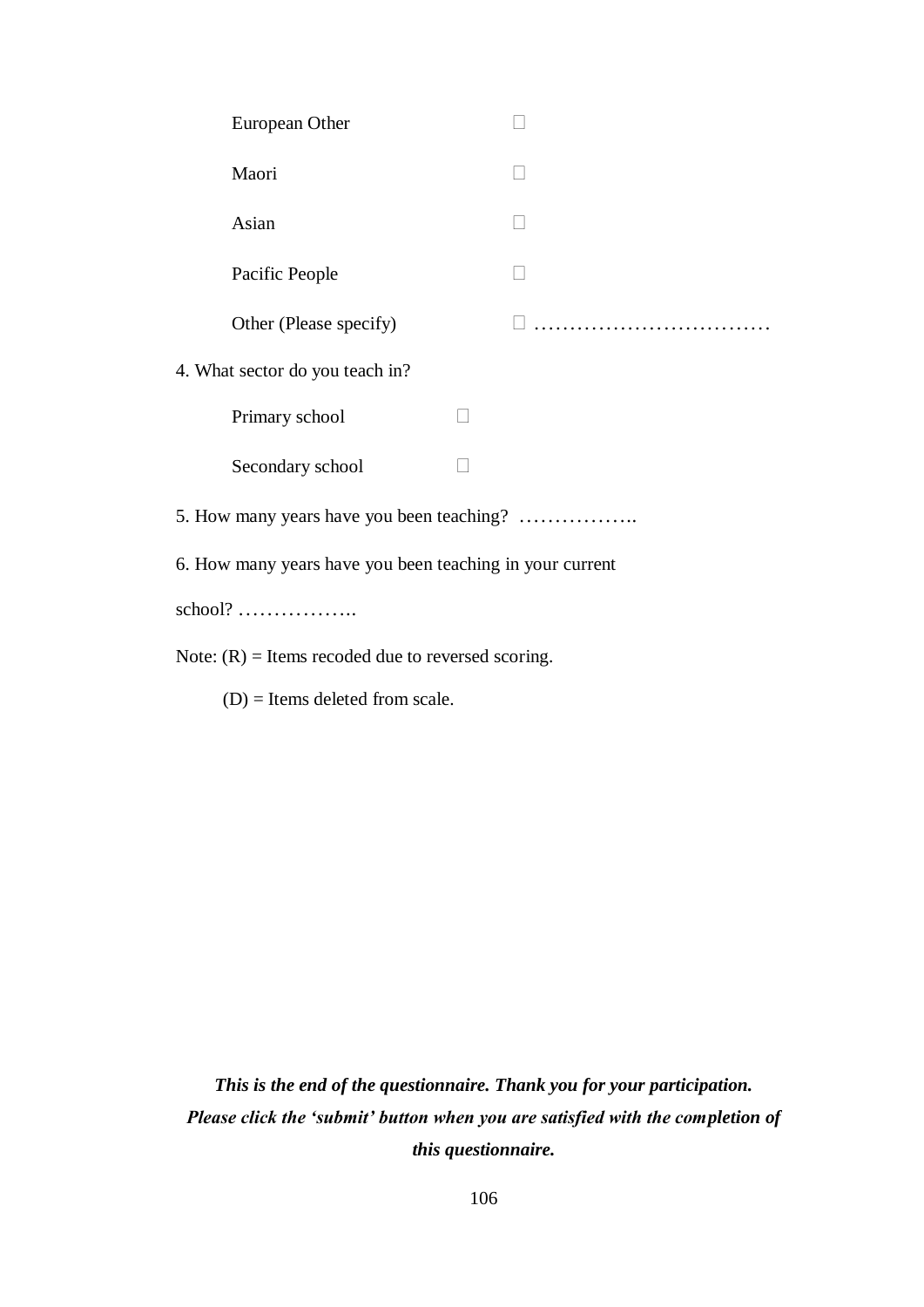# **APPENDIX D – Ethics Approval**

School of Psychology<br>The Chiversky of Walkate<br>Physic Bau S105<br>Hacrifon 3240,<br>New Zealand



 $\mathbf{I}$ 

Piro le 64-7-856-2639<br>Facs mile 64-7-868-5152<br>www.waiksth.coma/psychology

22 Jane 2011

Daphne Chan 4 Noblaman Place **I**Ellerest Hamilton

Dear Daphne

#### Ethics Approval Application  $\#$  11/20 Title: The relationship between personality characteristics and Person-Job (PJ) fit among primary and secondary school teachers in New Zealand

Thank you for your effiles application which has been fully considered and approved by the Psychology Research and Ethics Committee.

Please note that approval is for three years. If this project has not been completed within three years from the date of this letter, you must request reapproval.

If any modifications are required to your application, e.g., nature, content, location, procedures or personnel facse will need to be submitted to the Convenor of the Committee.

I wish you success with your research.

Yours sincerely

Dr Lewis Bizo Convecor Psychology Research and Ethics Committee School of Psychology University of Walkato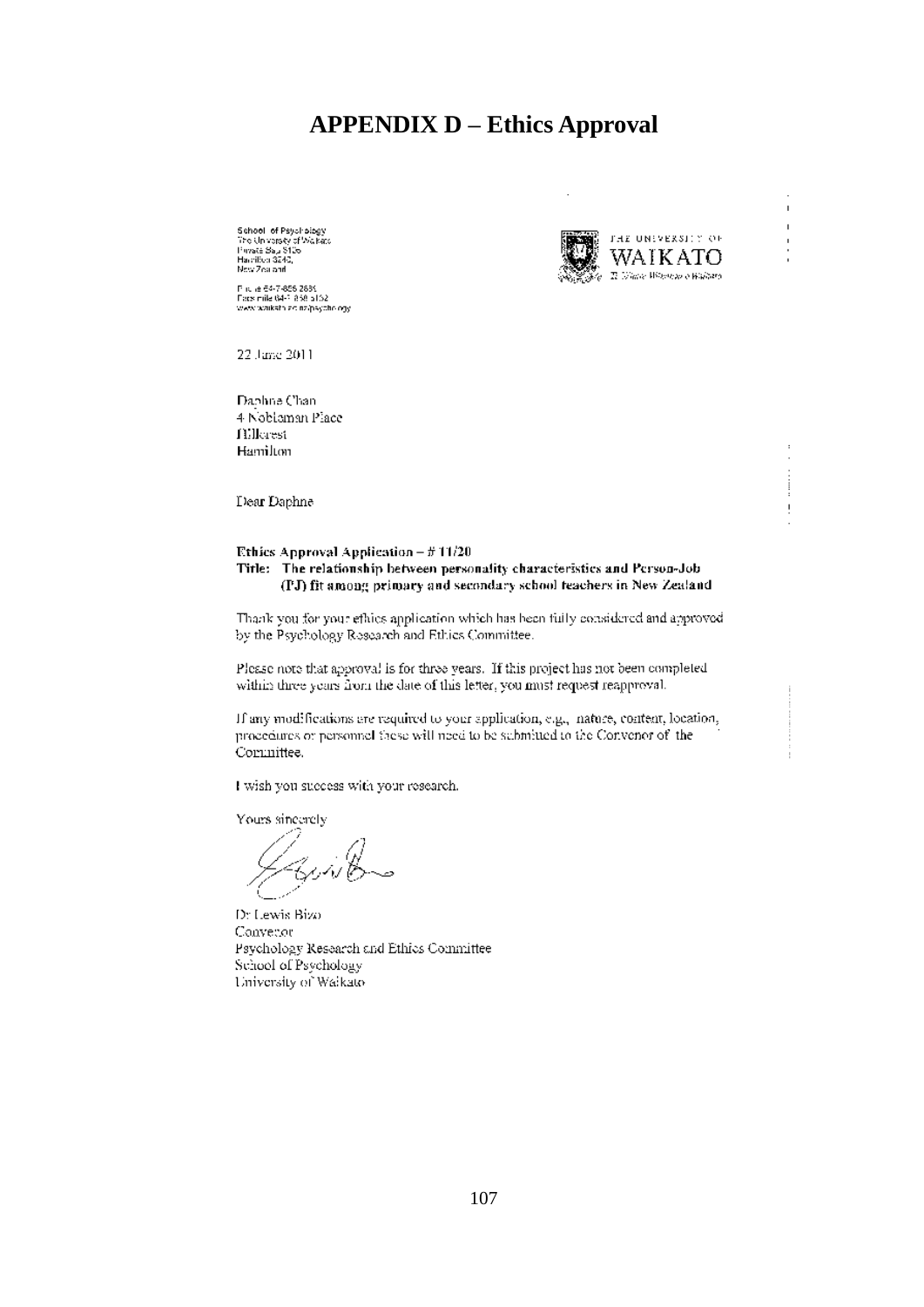# **APPENDIX E – Principal Factor Analysis**

# **Person-Job Fit**

#### **KMO and Bartlett's Test**

| Kaiser-Meyer-Olkin Measure of Sampling<br>Adequacy. | .831               |         |
|-----------------------------------------------------|--------------------|---------|
| Bartlett's Test of                                  | Approx. Chi-Square | 774.382 |
| Sphericity                                          | df                 | 15      |
|                                                     | Sig.               | .ooc    |

| Total Variance Explained |  |
|--------------------------|--|
|--------------------------|--|

|           | Initial Egenvalues |               |              | Extraction Sums of Squared Loadings | Rotation      |              |        |
|-----------|--------------------|---------------|--------------|-------------------------------------|---------------|--------------|--------|
| Component | Total              | % of Variance | Cumulative % | Total                               | % of Variance | Cumulative % | Total  |
|           | 4.042              | 67.363        | 67.363       | 4042                                | 67.363        | 67.363       | 3.555a |
|           | 866                | 14.440        | 81.803       | 866                                 | 14.440        | 81803        | 3294   |
|           | 499                | 8 3 2 5       | 90.128       |                                     |               |              |        |
|           | 245                | 4080          | 94.208       |                                     |               |              |        |
|           | 220                | 3.662         | 97.870       |                                     |               |              |        |
|           | .128               | 2.130         | 100.000      |                                     |               |              |        |

Extraction Method: Principal Component Analysis.

a When components are comelated, sums of squared loadings cannot be added to obtain a total variance.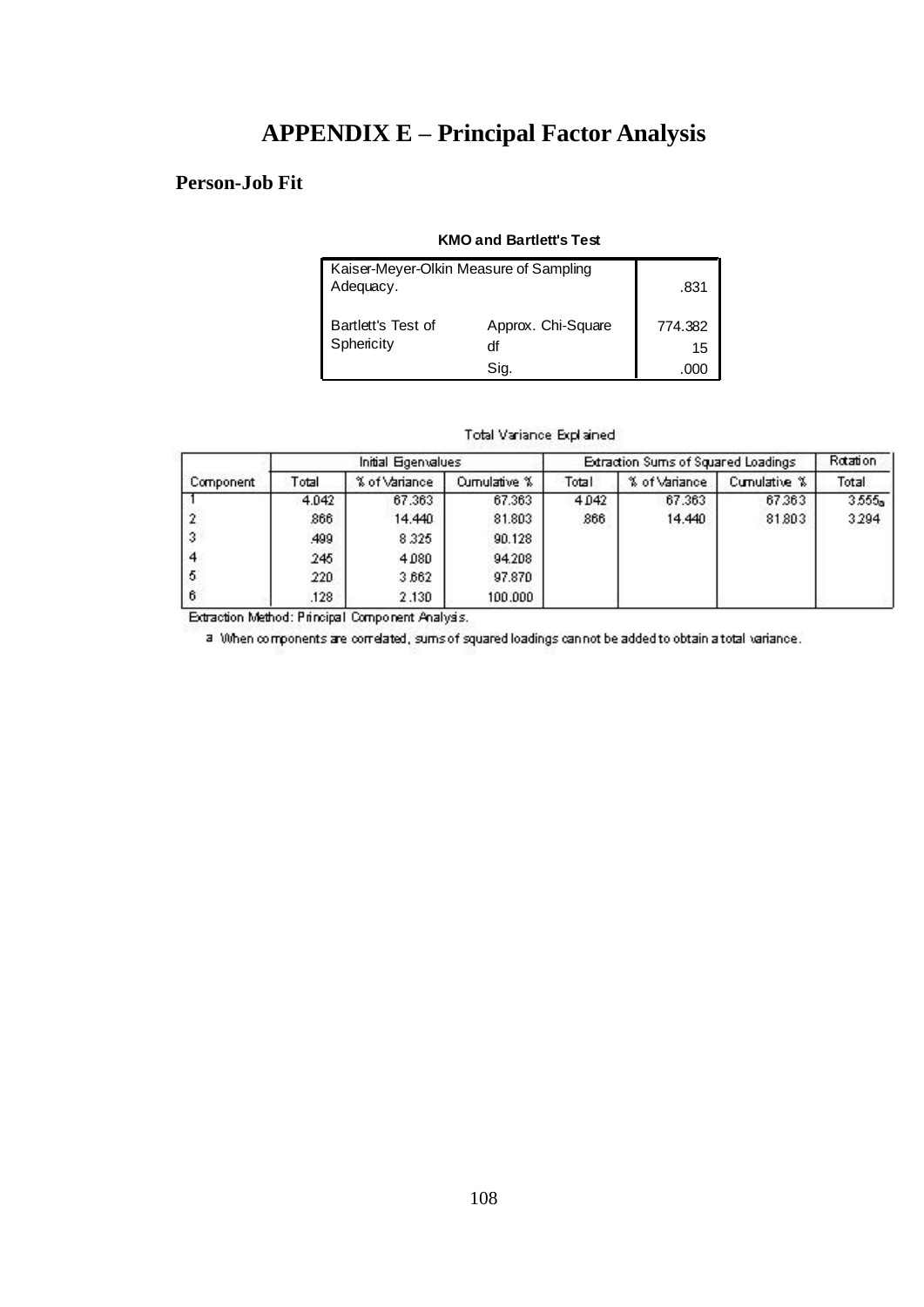

|                 | Component |      |  |
|-----------------|-----------|------|--|
|                 |           | 2    |  |
| DA <sub>1</sub> |           | .643 |  |
| NS <sub>1</sub> | .868      |      |  |
| DA <sub>2</sub> |           | .922 |  |
| NS <sub>2</sub> | .919      |      |  |
| DA <sub>3</sub> |           | .944 |  |
| NS <sub>3</sub> | .972      |      |  |

**Pattern Matrix<sup>a</sup>**

Extraction Method: Principal Component Analysis. Rotation Method: Oblimin with Kaiser Normalization.

a. Rotation converged in 6 iterations.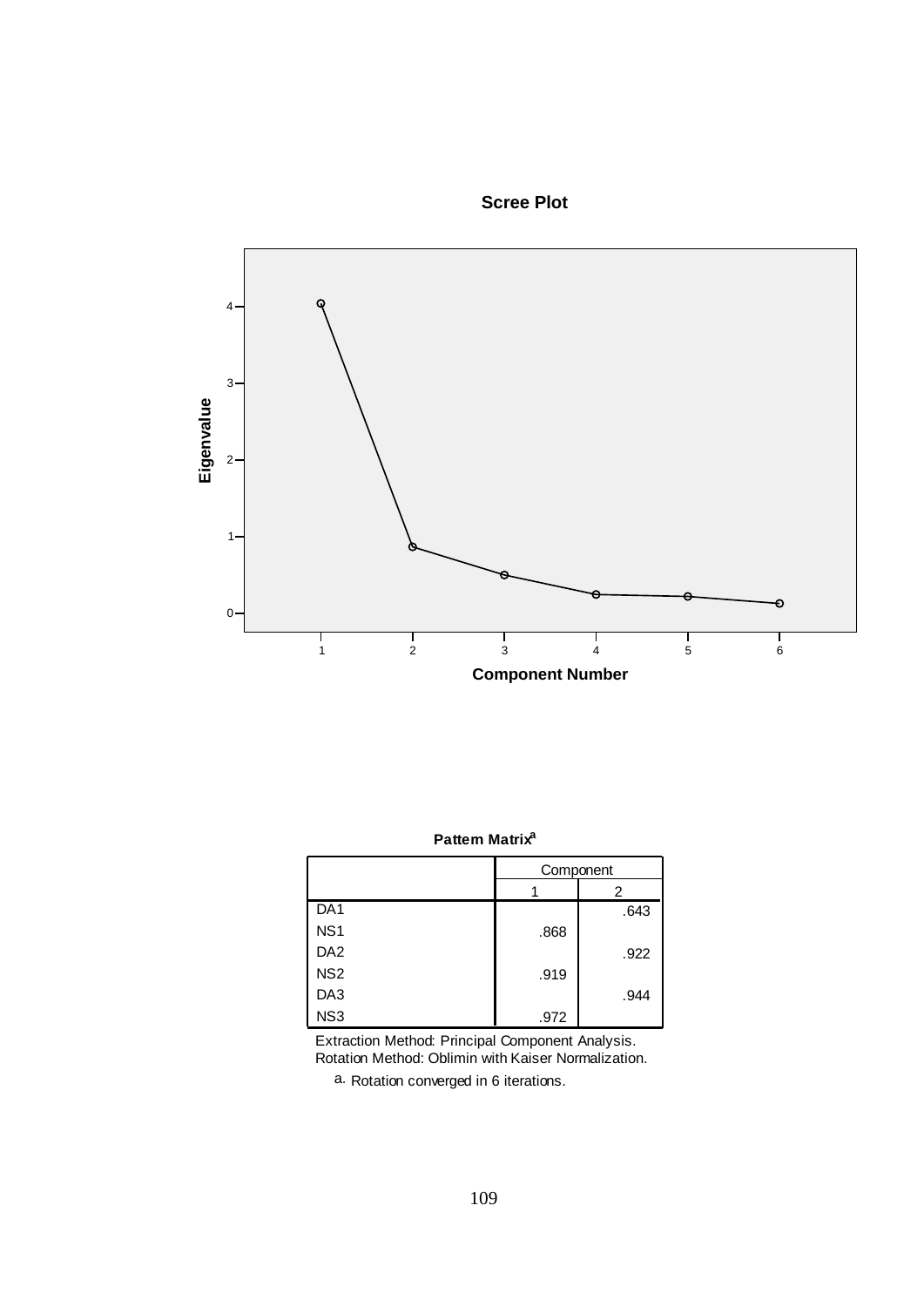# **Job Satisfaction**

### **KMO and Bartlett's Test**

| Kaiser-Meyer-Olkin Measure of Sampling<br>Adequacy. | .658                     |         |
|-----------------------------------------------------|--------------------------|---------|
| Bartlett's Test of<br>Sphericity                    | Approx. Chi-Square<br>df | 247.781 |
|                                                     | Sig.                     | OOC     |

#### **Total Variance Explained**

|           |       | Initial Eigenvalues |              |       | <b>Extraction Sums of Squared Loadings</b> |              |
|-----------|-------|---------------------|--------------|-------|--------------------------------------------|--------------|
| Component | Total | % of Variance       | Cumulative % | Total | % of Variance                              | Cumulative % |
|           | 2.295 | 76.496              | 76.496       | 2.295 | 76.496                                     | 76.496       |
|           | .491  | 16.377              | 92.873       |       |                                            |              |
| ົ<br>د٠   | .214  | 7.127               | 100.000      |       |                                            |              |

Extraction Method: Principal Component Analysis.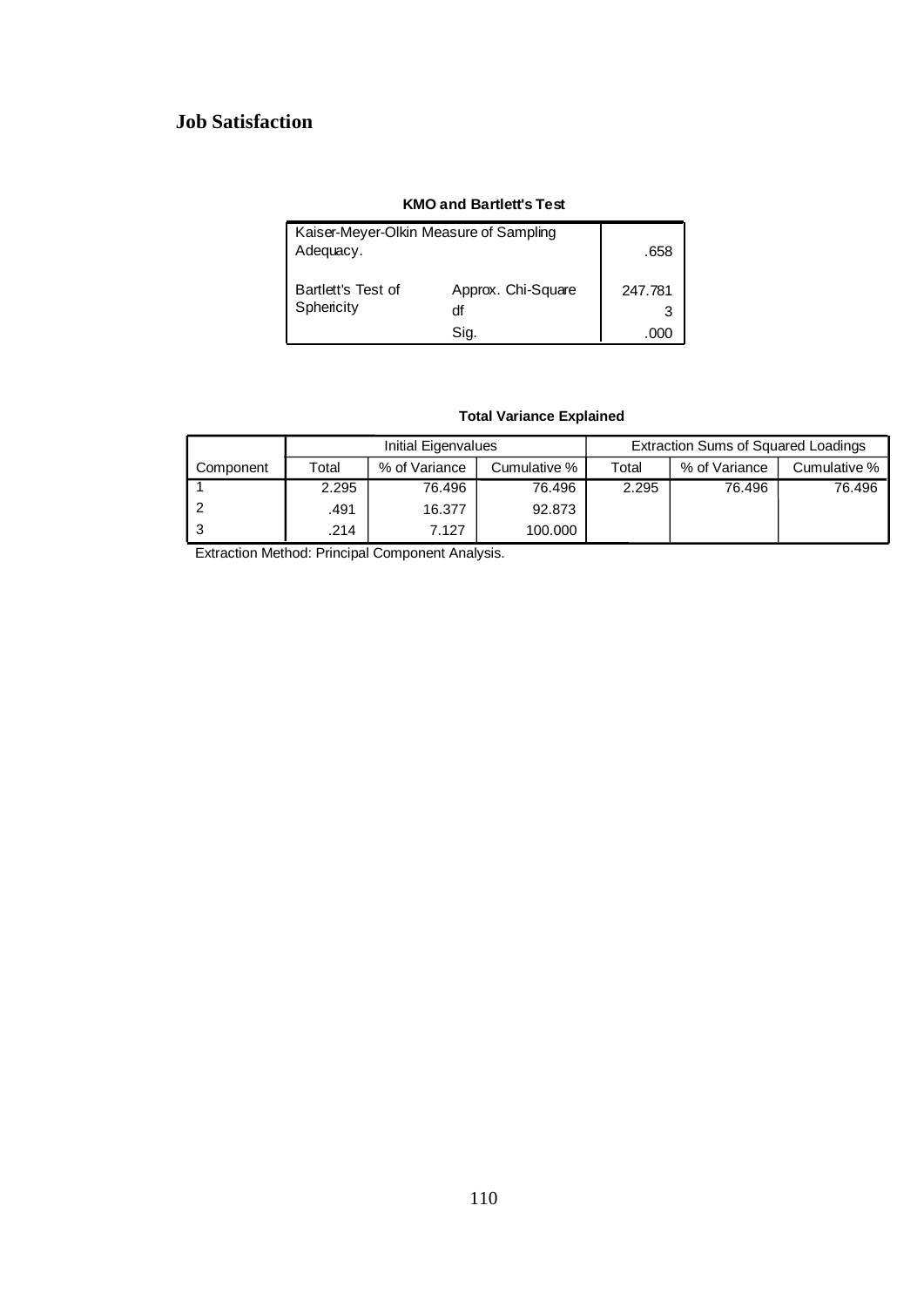



| <b>Component Matrix<sup>a</sup></b> |               |  |  |
|-------------------------------------|---------------|--|--|
|                                     | Compone<br>nt |  |  |
|                                     |               |  |  |
| $JS_7$                              | .930          |  |  |
| $JS_8$                              | .862          |  |  |
| JS 9 R                              | .829          |  |  |

Extraction Method: Principal Component Analysis.

a. 1 components extracted.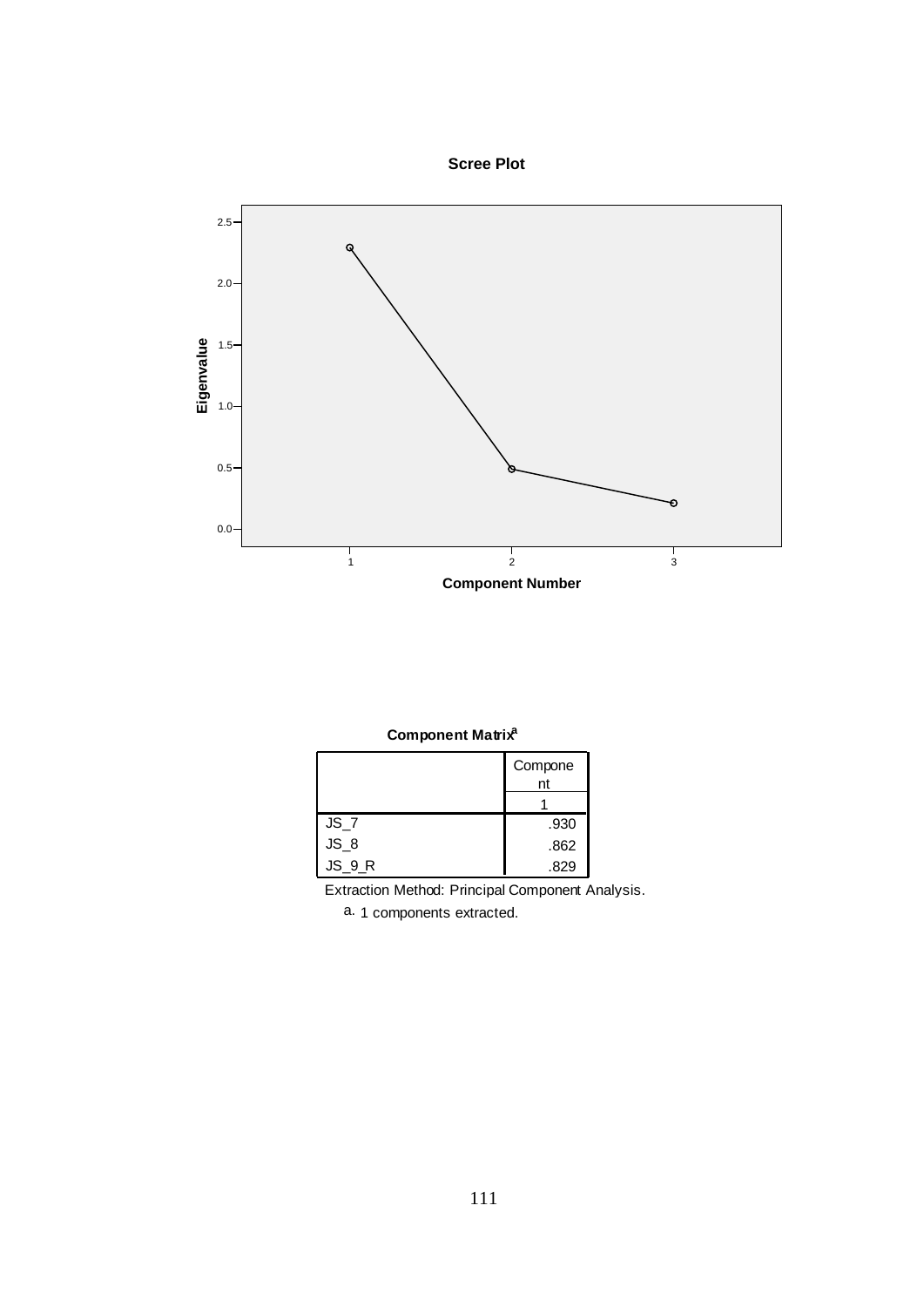# **Turnover Intention**

### **KMO and Bartlett's Test**

| Kaiser-Meyer-Olkin Measure of Sampling<br>Adequacy. | .763                     |               |
|-----------------------------------------------------|--------------------------|---------------|
| Bartlett's Test of<br>Sphericity                    | Approx. Chi-Square<br>df | 319.092<br>10 |
|                                                     | Sig.                     | .000          |

# **Total Variance Explained**

|           |                        | Initial Eigenvalues |              |       | <b>Extraction Sums of Squared Loadings</b> |              |
|-----------|------------------------|---------------------|--------------|-------|--------------------------------------------|--------------|
| Component | % of Variance<br>Total |                     | Cumulative % | Total | % of Variance                              | Cumulative % |
|           | 2.912                  | 58.239              | 58.239       | 2.912 | 58.239                                     | 58.239       |
| 2         | .890                   | 17.801              | 76.040       |       |                                            |              |
| 3         | .503                   | 10.069              | 86.109       |       |                                            |              |
| 4         | .384                   | 7.685               | 93.794       |       |                                            |              |
| 5         | .310                   | 6.206               | 100.000      |       |                                            |              |

Extraction Method: Principal Component Analysis.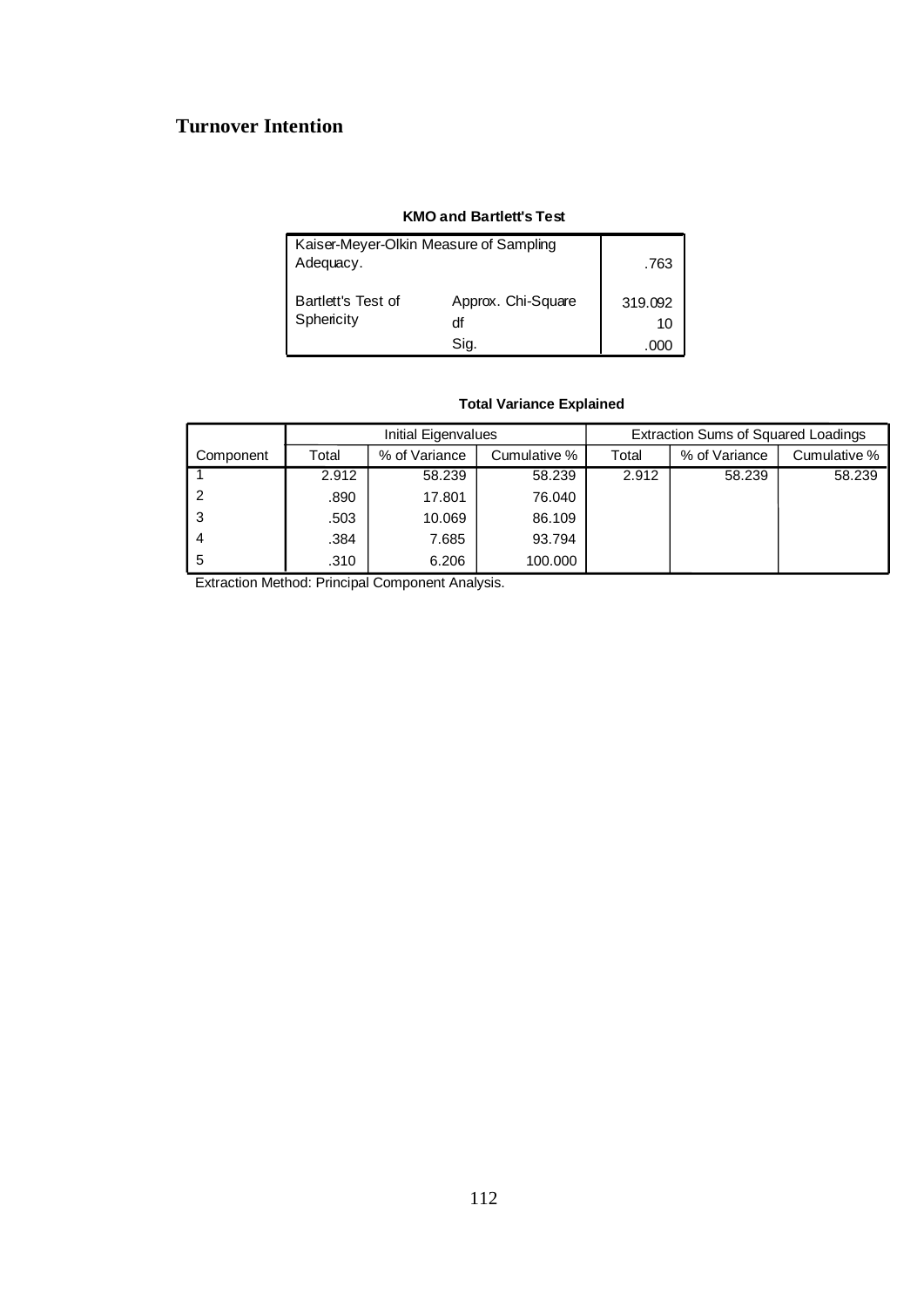



| <b>Component Matrix<sup>a</sup></b> |               |  |  |  |
|-------------------------------------|---------------|--|--|--|
|                                     | Compone<br>nt |  |  |  |
|                                     |               |  |  |  |
| $T$ $10$                            | .711          |  |  |  |
| $TI$ 11                             | .756          |  |  |  |
| TI 12 R                             | .730          |  |  |  |
| TI 13 R                             | .823          |  |  |  |
| TI 14 R                             | .791          |  |  |  |

Extraction Method: Principal Component Analysis.

a. 1 components extracted.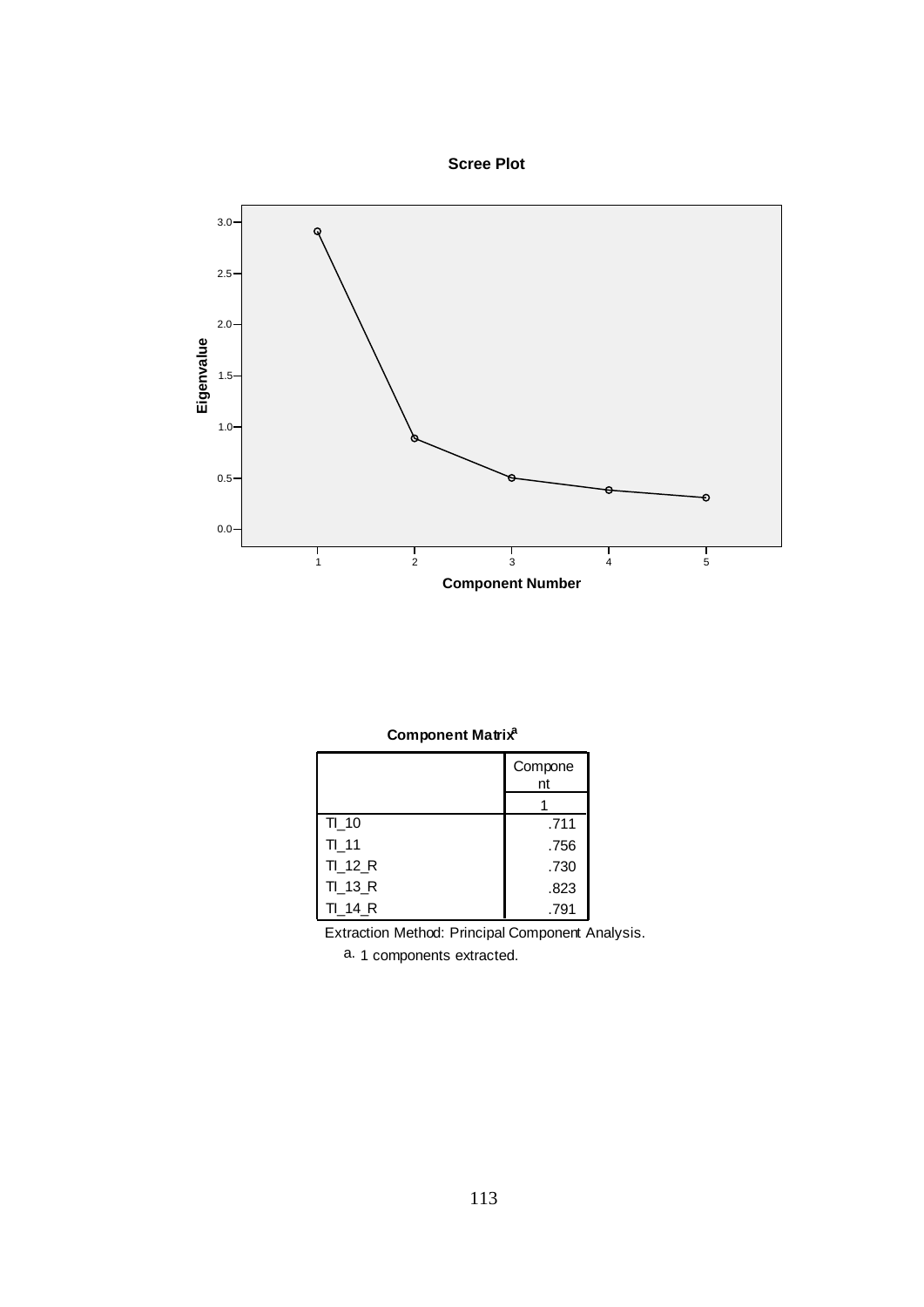# **Organisational Commitment**

#### **KMO and Bartlett's Test**

| Kaiser-Meyer-Olkin Measure of Sampling<br>Adequacy. | .779                     |               |
|-----------------------------------------------------|--------------------------|---------------|
| Bartlett's Test of<br>Sphericity                    | Approx. Chi-Square<br>df | 956.527<br>91 |
|                                                     | Sig.                     | .000          |

#### Total Variance Explained

| Component |            | Initial Eigenvalues |              |       | Extraction Sums of Squared Loadings |              |        |
|-----------|------------|---------------------|--------------|-------|-------------------------------------|--------------|--------|
|           | Total      | % of Variance       | Cumulative % | Total | % of Variance                       | Cumulative % | Total  |
|           | 4.439      | 31.704              | 31.704       | 4.439 | 31.704                              | 31.704       | 3.547a |
|           | 2.379      | 16,993              | 48.698       | 2.379 | 16.993                              | 48,698       | 2.446  |
| 3         | 1.765      | 12.606              | 61.304       | 1.765 | 12.606                              | 61.304       | 3,493  |
| 4         | 864        | 6.172               | 67.476       |       |                                     |              |        |
| 5         | 807        | 5.764               | 73.240       |       |                                     |              |        |
| 6         | 668        | 4.774               | 78.014       |       |                                     |              |        |
|           | <b>627</b> | 4.480               | 82.494       |       |                                     |              |        |
| 8         | 515        | 3.681               | 86.175       |       |                                     |              |        |
| g         | .465       | 3 3 2 4             | 89.499       |       |                                     |              |        |
| 10        | A03        | 2877                | 92.376       |       |                                     |              |        |
| 11        | 335        | 2 3 9 4             | 94.770       |       |                                     |              |        |
| 12        | 272        | 1944                | 96.714       |       |                                     |              |        |
| 13        | 263        | 1881                | 98.595       |       |                                     |              |        |
| 14        | .197       | 1.405               | 100.000      |       |                                     |              |        |

Extraction Method: Principal Component Analysis.

a When components are correlated, sums of squared loadings cannot be added to obtain a total variance.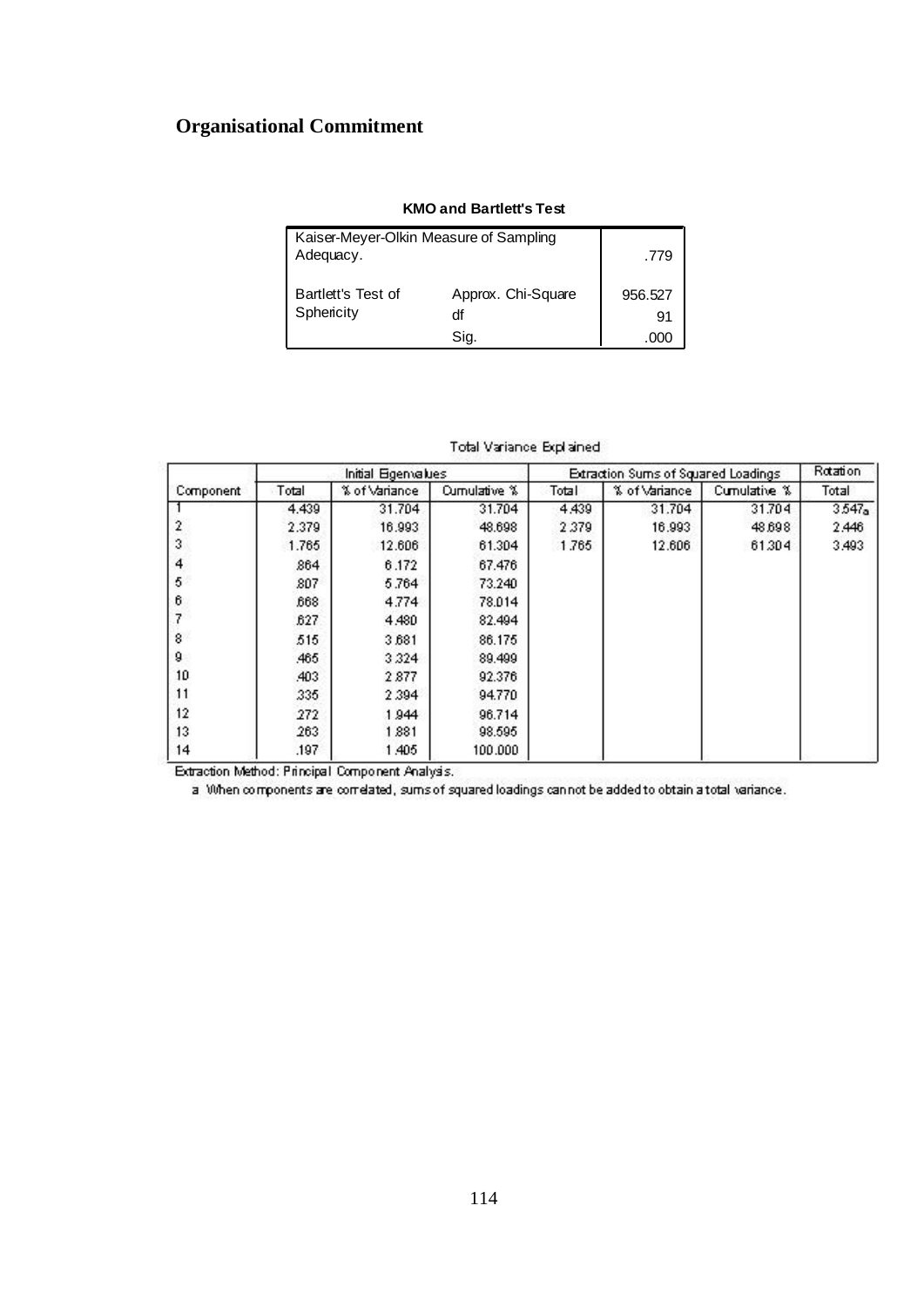

|            | Component |      |          |  |  |
|------------|-----------|------|----------|--|--|
|            | 1         | 2    | 3        |  |  |
| $AC_1$     | .614      |      |          |  |  |
| $AC_3_R$   | .798      |      |          |  |  |
| $AC_4_R$   | .788      |      |          |  |  |
| $AC_5$     | .691      |      |          |  |  |
| $AC_6_R$   | .775      |      |          |  |  |
| $NC_8$     |           |      | $-786$   |  |  |
| $NC_{-}$ ( |           |      | $-.901$  |  |  |
| $NC_10$    |           |      | $-579$   |  |  |
| $NC_11$    |           |      | $-0.816$ |  |  |
| $NC_12$    |           |      | $-615$   |  |  |
| $CC_15$    |           | .767 |          |  |  |
| $CC_16$    |           | .863 |          |  |  |
| $CC_1$ 17  |           | .823 |          |  |  |
| $CC_18$    |           | .609 |          |  |  |

**Pattern Matrix<sup>a</sup>**

Extraction Method: Principal Component Analysis. Rotation Method: Oblimin with Kaiser Normalization.

a. Rotation converged in 8 iterations.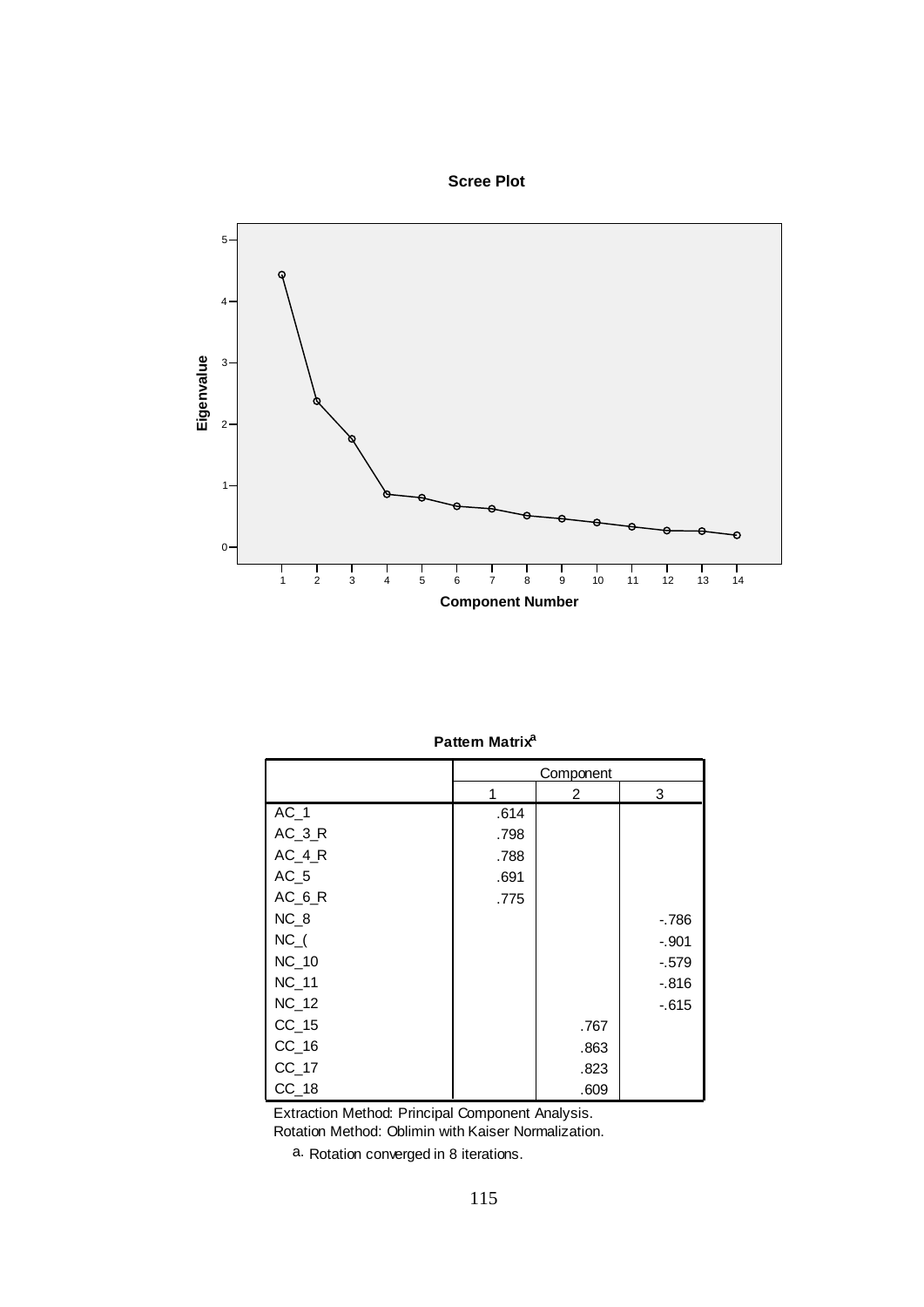# **Individual Personality Characteristic**

| Kaiser-Meyer-Olkin Measure of Sampling<br>Adequacy. | .760                             |                         |
|-----------------------------------------------------|----------------------------------|-------------------------|
| Bartlett's Test of<br>Sphericity                    | Approx. Chi-Square<br>df<br>Sig. | 2516.648<br>820<br>.000 |

#### **KMO and Bartlett's Test**





**Component Number**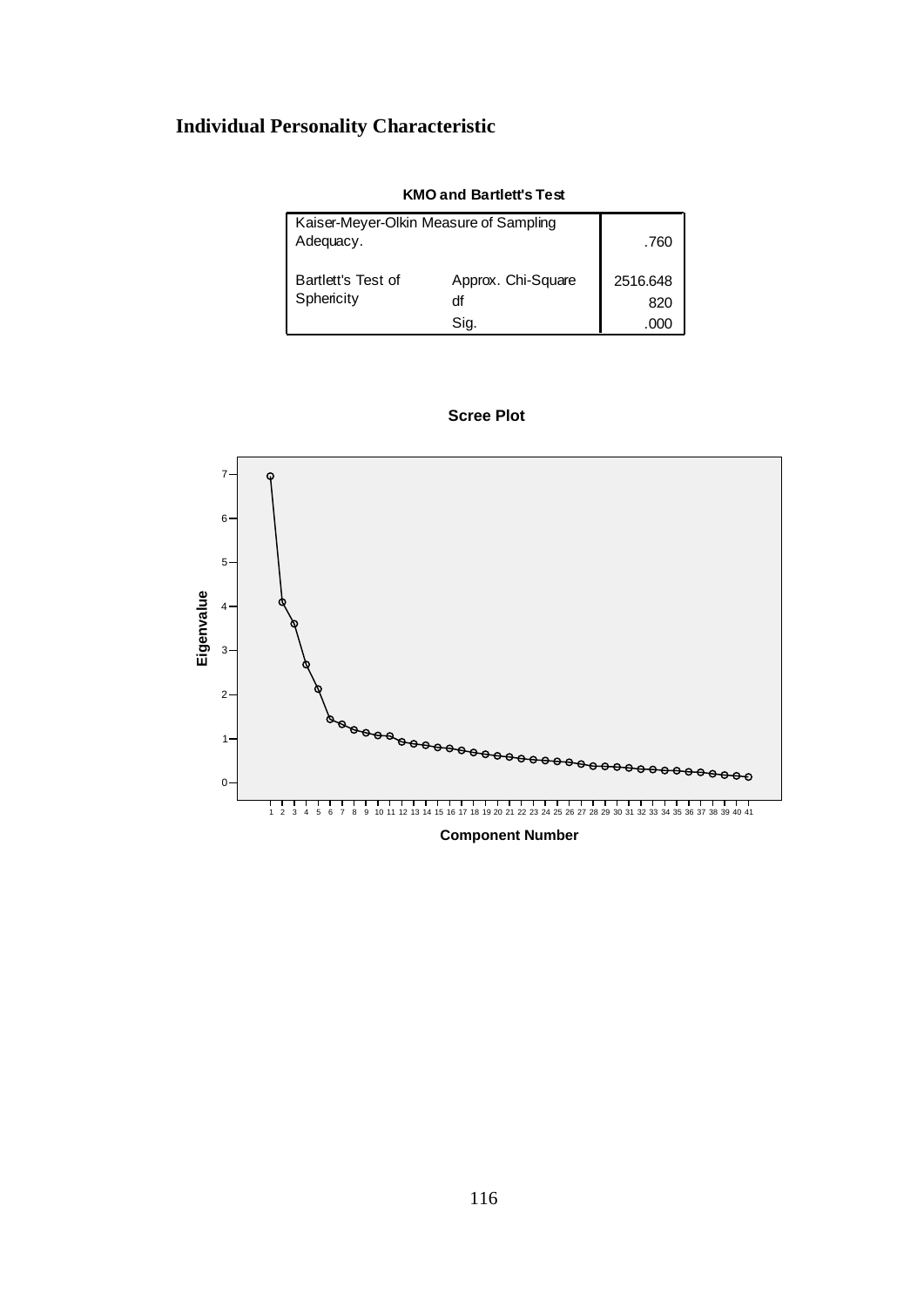|                                                     |            | Pattern Matrix <sup>a</sup> |           |            |            |
|-----------------------------------------------------|------------|-----------------------------|-----------|------------|------------|
|                                                     |            |                             | Component |            |            |
|                                                     | <b>EXT</b> | ES                          | $\sqrt{}$ | <b>CON</b> | <b>AGR</b> |
| IPC1                                                | .704       |                             |           |            |            |
| IPC11                                               | .445       |                             |           |            |            |
| IPC <sub>21</sub>                                   | .534       |                             |           |            |            |
| IPC31                                               | .640       |                             |           |            |            |
| IPC41                                               | .681       |                             |           |            |            |
| $IPC_6_R$                                           | .644       |                             |           |            |            |
| $IPC_16_R$                                          | .742       |                             |           |            |            |
| $IPC_26_R$                                          | .458       |                             |           |            |            |
| IPC_36_R                                            | .798       |                             |           |            |            |
| IPC_46_R                                            | .629       |                             |           |            |            |
| IPC17                                               |            |                             |           |            | $-.740$    |
| IPC37                                               |            |                             |           |            | $-0.516$   |
| IPC42                                               |            |                             |           |            | $-560$     |
| $IPC_2_R$                                           |            |                             |           |            | $-429$     |
| $IPC_22_R$                                          |            |                             |           |            | $-638$     |
| $IPC_32_R$                                          |            |                             |           |            | $-0.571$   |
| IPC3                                                |            |                             |           | .532       |            |
| IPC13                                               |            |                             |           | .580       |            |
| IPC <sub>23</sub>                                   |            |                             |           | .702       |            |
| IPC33                                               |            |                             |           | .727       |            |
| IPC43                                               |            |                             |           | .705       |            |
| $IPC_8_R$                                           |            |                             |           | .641       |            |
| IPC_28_R                                            |            |                             |           | .787       |            |
| IPC9                                                |            | $-602$                      |           |            |            |
| $IPC_4_R$                                           |            | $-749$                      |           |            |            |
| $IPC_14_R$                                          |            | $-655$                      |           |            |            |
| IPC_24_R                                            |            | $-595$                      |           |            |            |
| IPC_29_R                                            |            | $-767$                      |           |            |            |
| IPC_34_R                                            |            | $-737$                      |           |            |            |
| $IPC_39_R$                                          |            | $-705$                      |           |            |            |
| $IPC_44_R$                                          |            | $-659$                      |           |            |            |
| IPC_49_R                                            |            | $-734$                      |           |            |            |
| IPC5                                                |            |                             | .689      |            |            |
| IPC15                                               |            |                             | .681      |            |            |
| IPC <sub>25</sub>                                   |            |                             | .629      |            |            |
| IPC35                                               |            |                             | .568      |            |            |
| IPC40                                               |            |                             | .650      |            |            |
| IPC50                                               |            |                             | .560      |            |            |
| $IPC_10_R$                                          |            |                             | .369      |            |            |
| IPC_30_R                                            |            |                             | .632      |            |            |
| Extraction Method: Principal Component Analysis.    |            |                             |           |            |            |
| Rotation Method: Oblimin with Kaiser Normalization. |            |                             |           |            |            |
| a. Rotation converged in 11 iterations.             |            |                             |           |            |            |
|                                                     |            |                             |           |            |            |
|                                                     |            |                             |           |            |            |
|                                                     |            |                             |           |            |            |
|                                                     |            | 117                         |           |            |            |

Pattern Matrix<sup>a</sup>